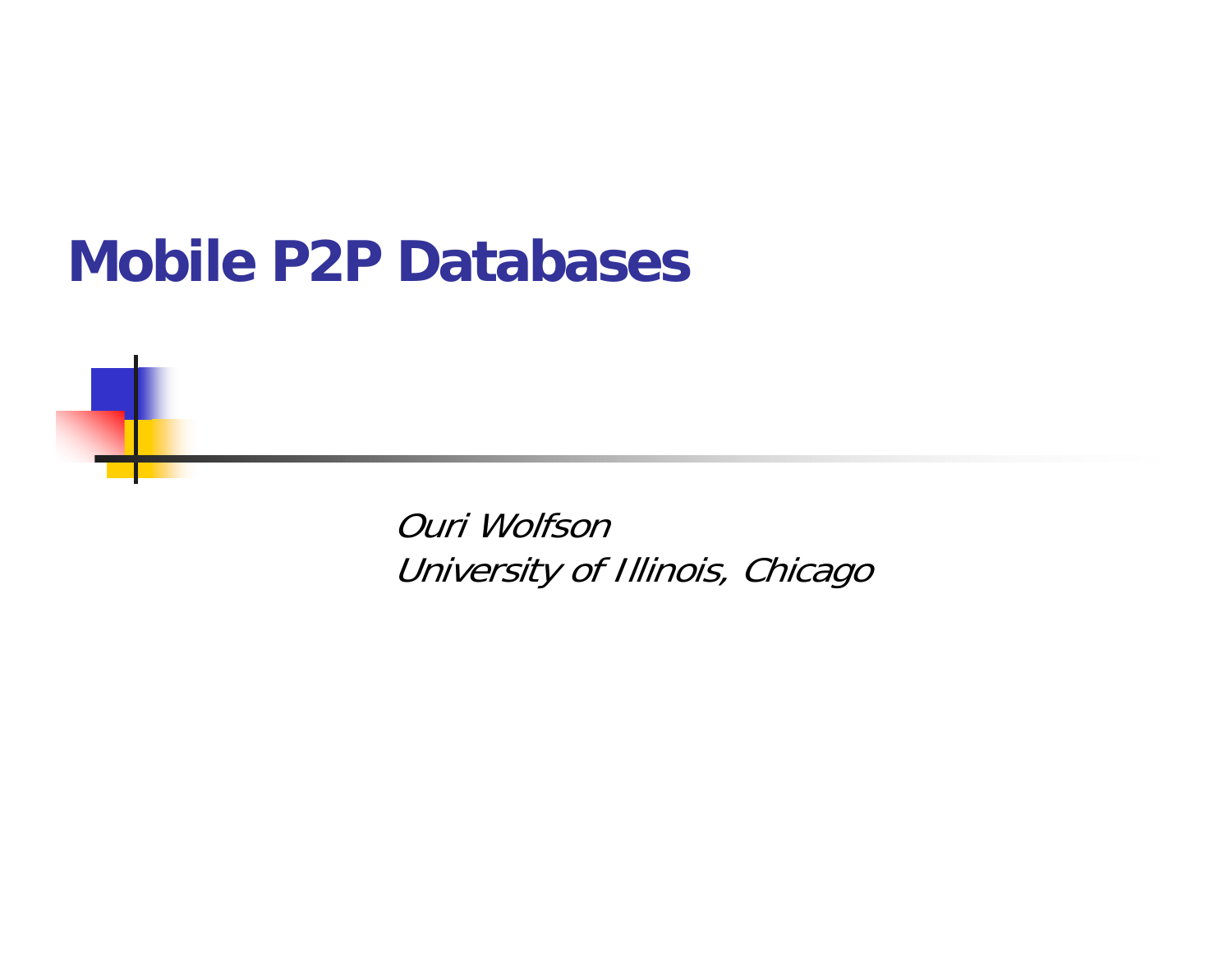# Environment

Pda's, cell-phones, sensors, hotspots, vehicles, with short-range wireless capabilities

A central server does not necessarily exist



Short-range wireless networks wi-fi (100-200 meters) bluetooth (2-10, popular) zigbee

Unlicensed spectrum (free)

High bandwidth

3 communication modeslistening transmitting (amount) receiving (amount)

Applications ouri Wolfson, UIC Provensearch nadeoli 2 "Floating database" Resources of interest in a limited geographic area possibly for short time duration

Power/search tradeoff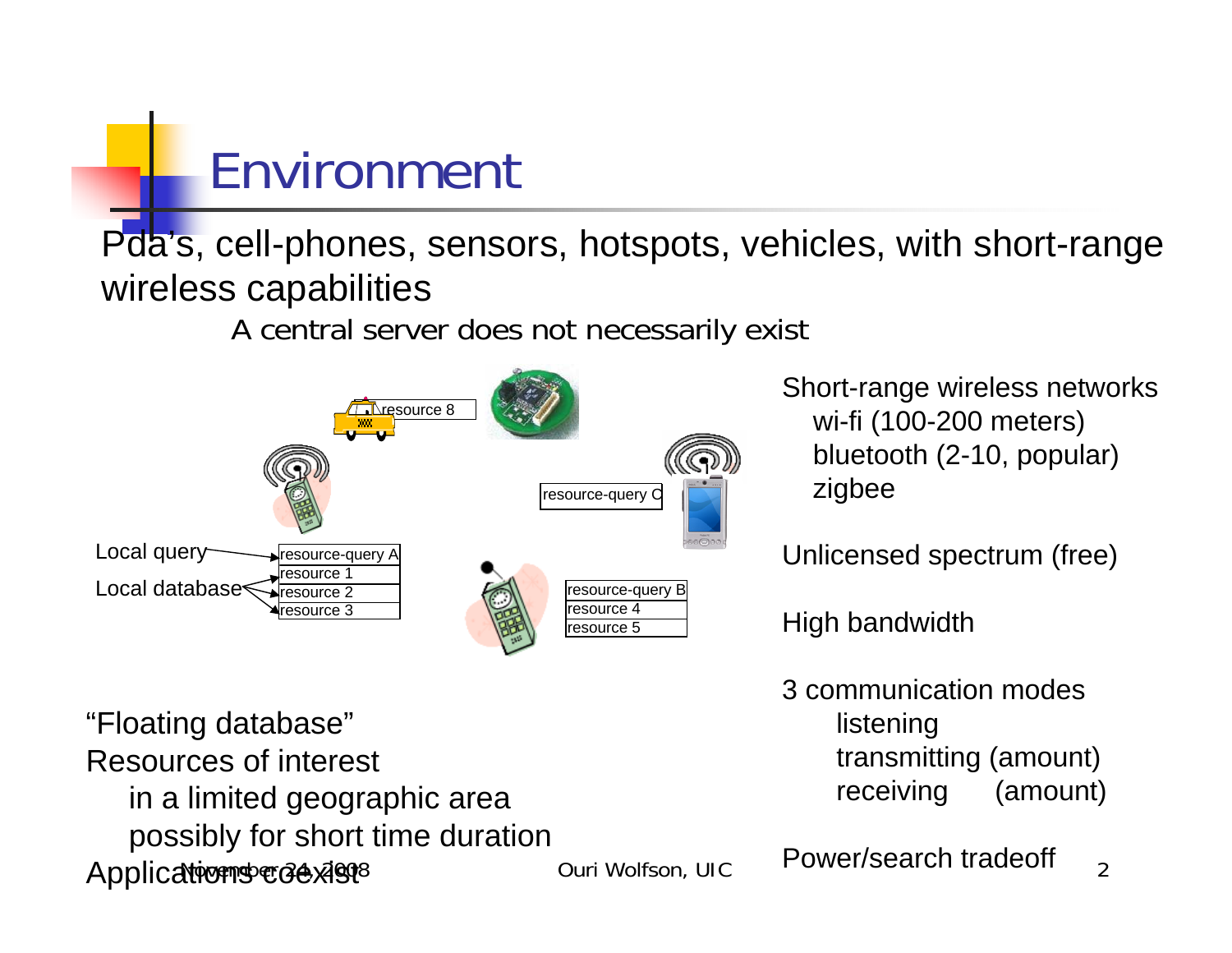## Mobile Local Search: applications

- social networking (wearable website)
	- П Personal profile of interest at a convention
	- П Singles matchmaking
	- П Games

E

- П Reminder
- P. mobile electronic commerce
	- П Sale on an item of interest at mall
	- **•** Music-file exchange
- $\overline{\phantom{a}}$ transportation
- $\mathcal{L}_{\mathcal{A}}$  emergency response
	- **Search for victims in a rubble**
- $\mathcal{L}_{\mathcal{A}}$  military
	- П Sighting of insurgent in downtown Mosul in last hour
- $\mathcal{L}_{\mathcal{A}}$  asset management and tracking
	- П Sensors on containers exchange security information => remote checkpoints
- $\mathbf{r}$ mobile collaborative work
- $\mathcal{L}_{\mathcal{A}}$  tourist and location-based-services
	- Closest ATM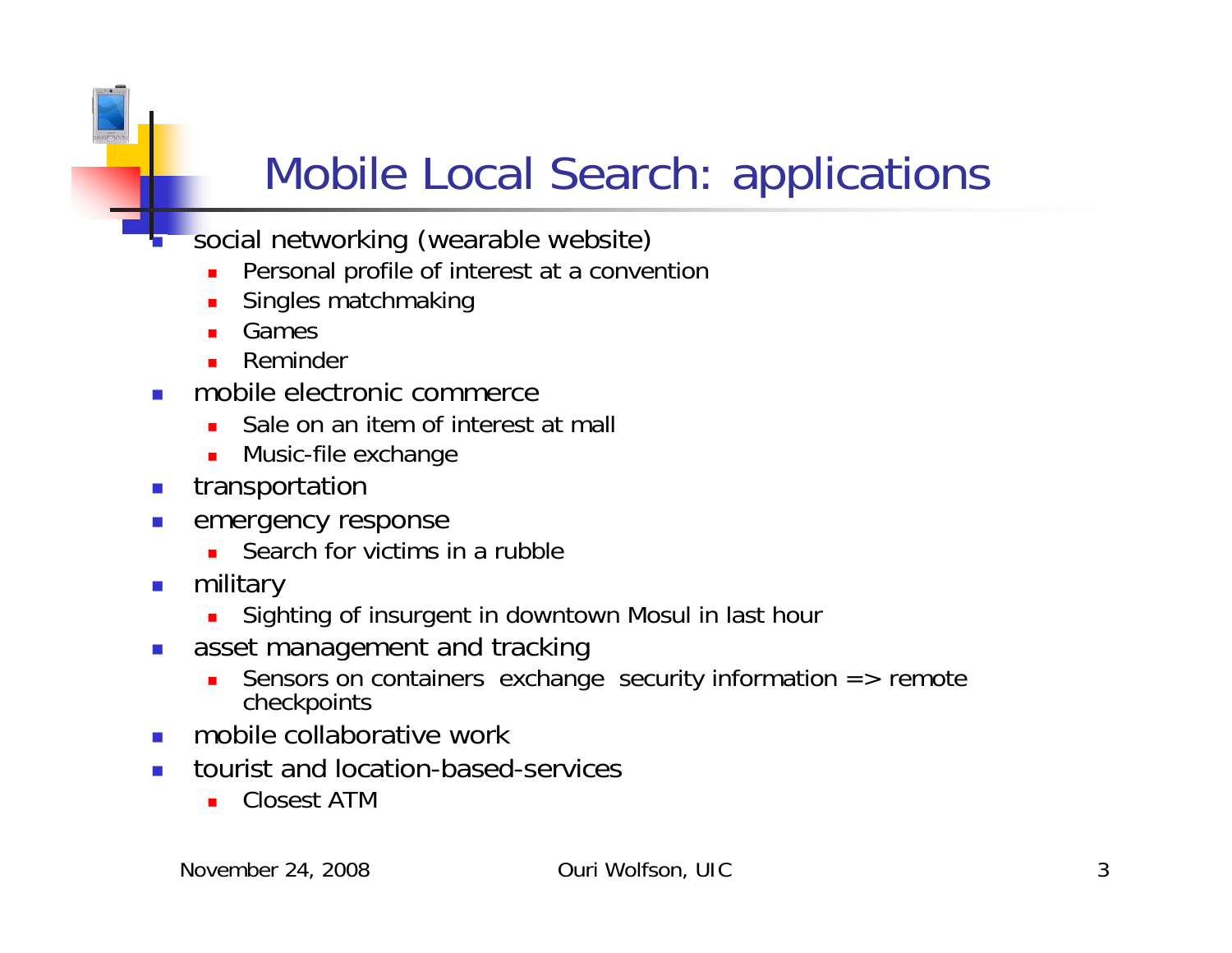

#### ■ Safety

- **Vehicle in front has a malfunctioning brake light**
- **D** Vehicle is about to run a red light
- Patch of ice at milepost 305
- **Vehicle 100 meters ahead has suddenly stopped**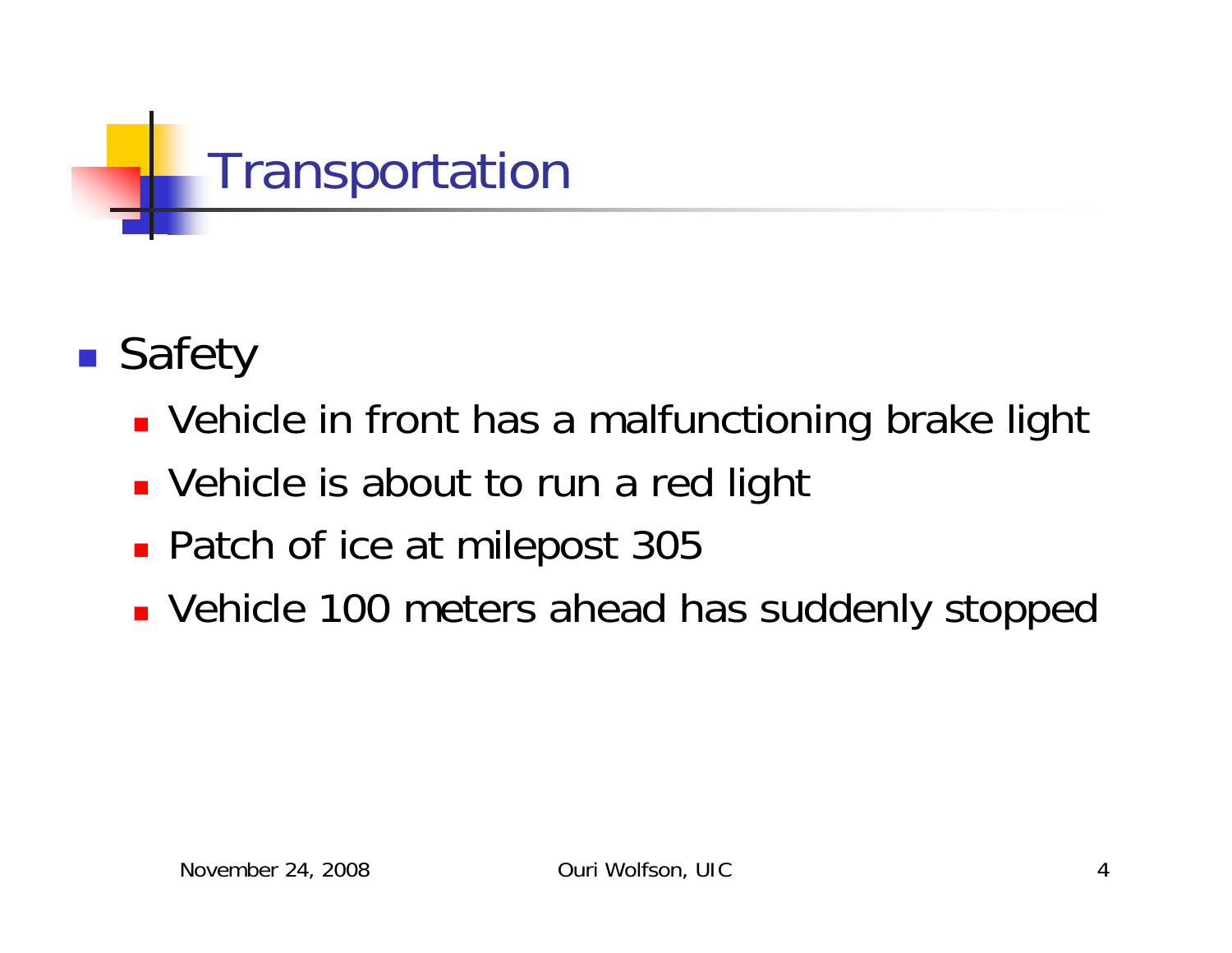## Transportation (cont.)

- П Improve efficiency/convenience/mobility:
	- **Nhat is the average speed a mile ahead of me?**
	- **Are there any accidents ahead?**
	- What parking slots are available around me?
	- П Taxi cab: what customers around me need service?
	- П Customer: What Taxi cabs are available around me?
	- **Transfer protection: transfer bus requested to wait for** passengers
	- **Cab/ride sharing opportunities**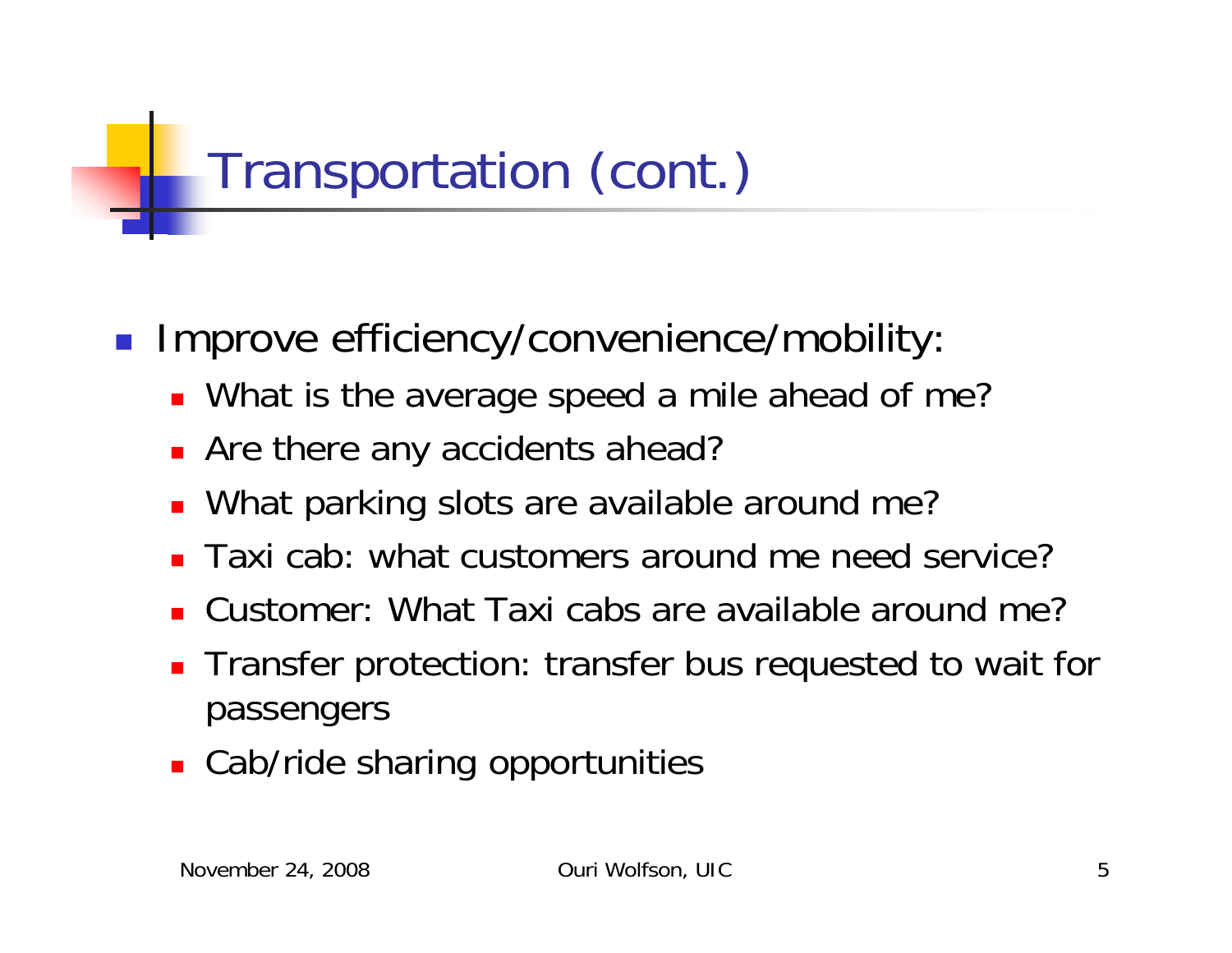Applications – Common features

**Nobile/stationary peers** 

- **Resources of interest** 
	- **I** in a limited geographic area
	- **Short time duration**
- Can be solved by fixed servers, but
	- **L** Unlikely solution
	- Proposed mp2p paradigm can enhance fixed solution (reliability, performance, coverage)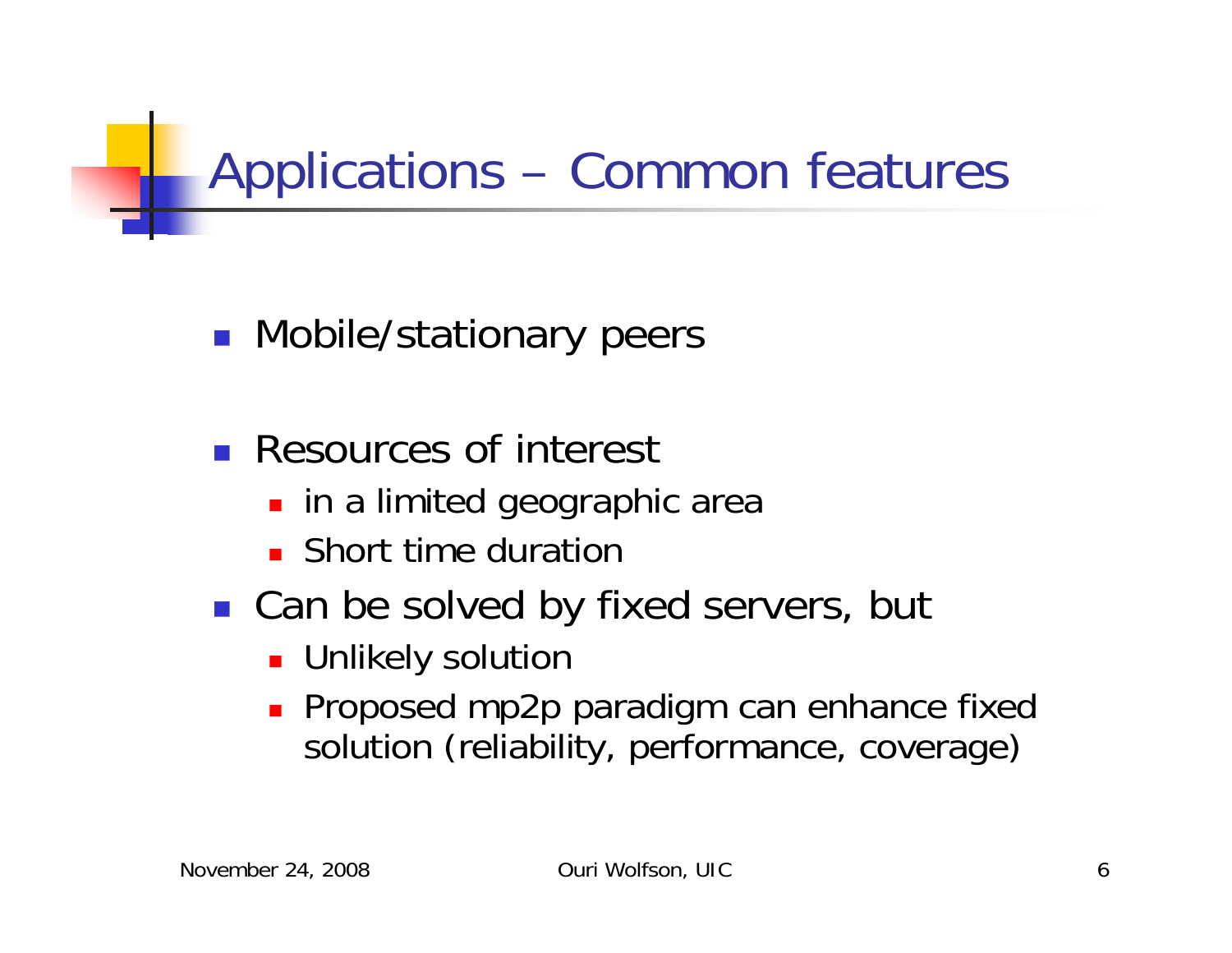## Mobile P2P Network

- Not really sensor networks
	- Resource constraints +
	- Reliability, mobility, data collection –
- Not really P2P
	- **Incentives** +
	- **Nobility matters a lot (DHT probably not** applicable) –
- Not really Mobile Ad Hoc Networks
	- Dynamic topology +
	- Network maybe sparsely connected (DTN) -
	- Routing to known net-id's -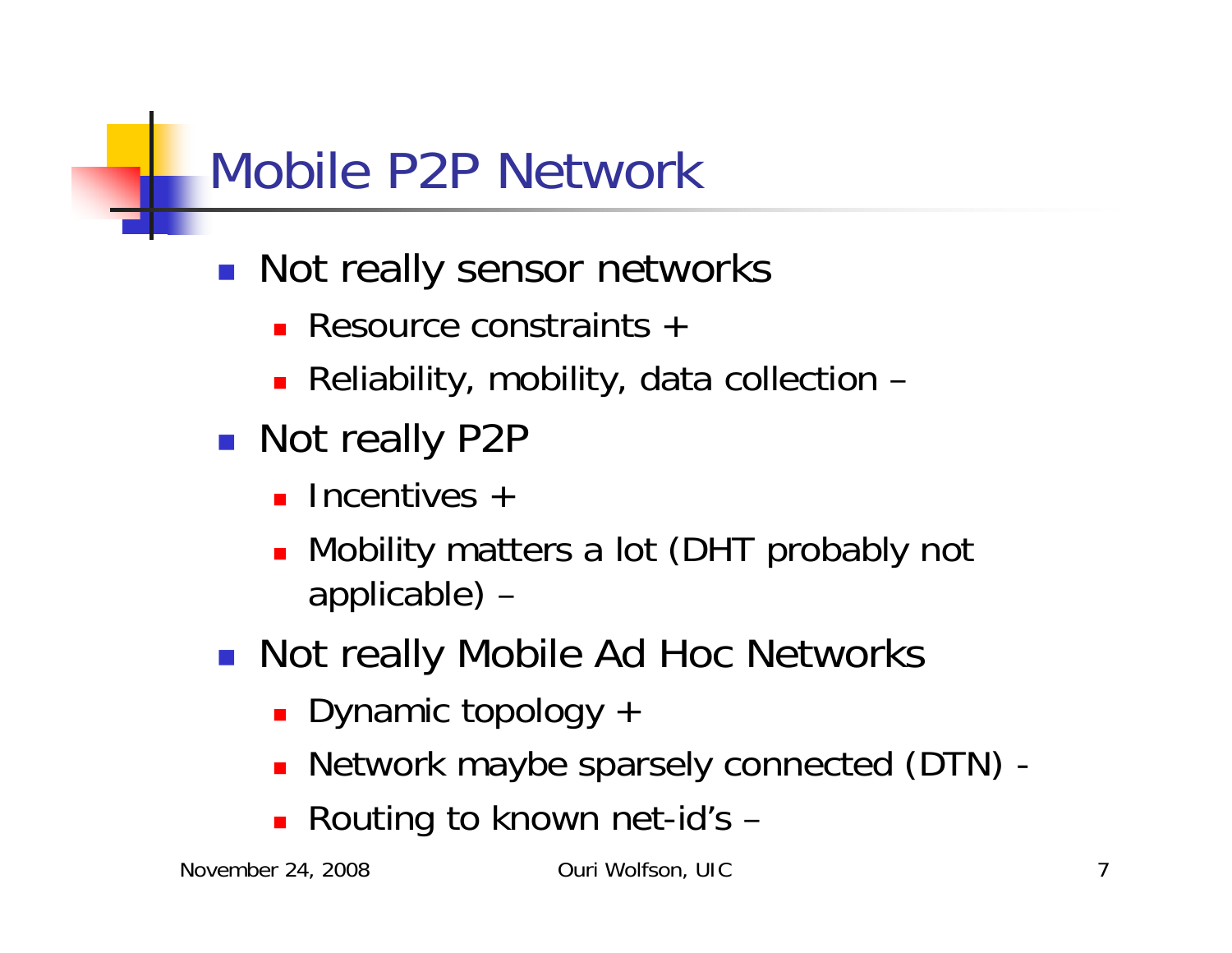## Mp2p vs. client-server

- ■ Mp2p advantages
	- Zero cost
		- **Dunnegulated communication**
		- **No central database to maintair**
	- **Independent of infrastructure**
	- **-** Higher reliability
	- **Privacy preservation**
- **Service Service** ■ Mp2p disadvantages
	- **Neaker answer-completeness guarantees**
	- Π Density requirements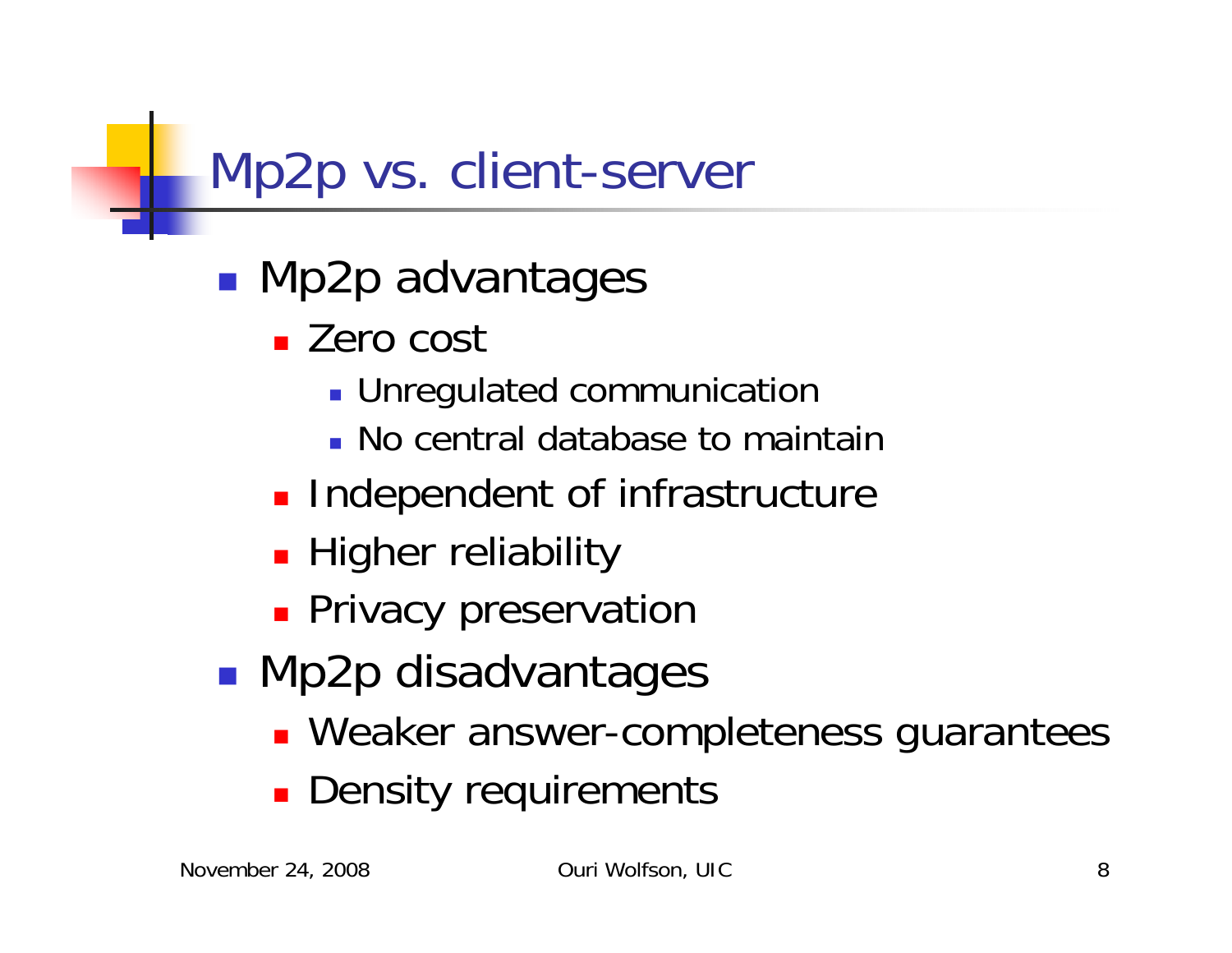

#### $\mathbb{R}^3$ ■ Develop a platform for building them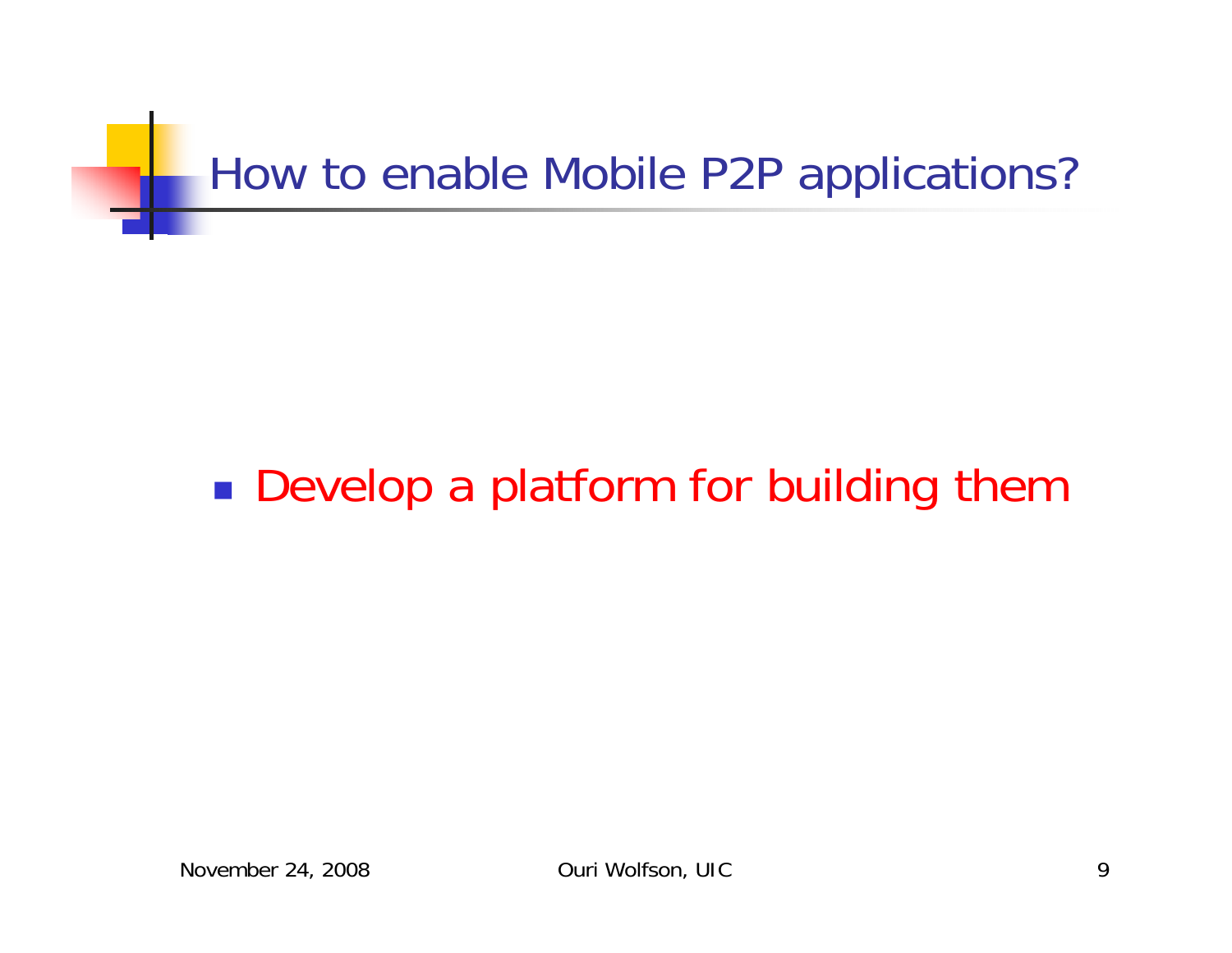## Platform components

- Communication system: Intra-vehicle, vehicle-tovehicle, and vehicle-to-infrastructure
	- **Prototypes: Cartalk, UC Irvine**
- Data Management: collect, organize, integrate, model, disseminate, query data
- **Software tools** 
	- Data mining
	- **Travel-time prediction**
	- **Trip planning**
	- **Regional planning**
	- **. Competitive resource discovery strategies**

× ……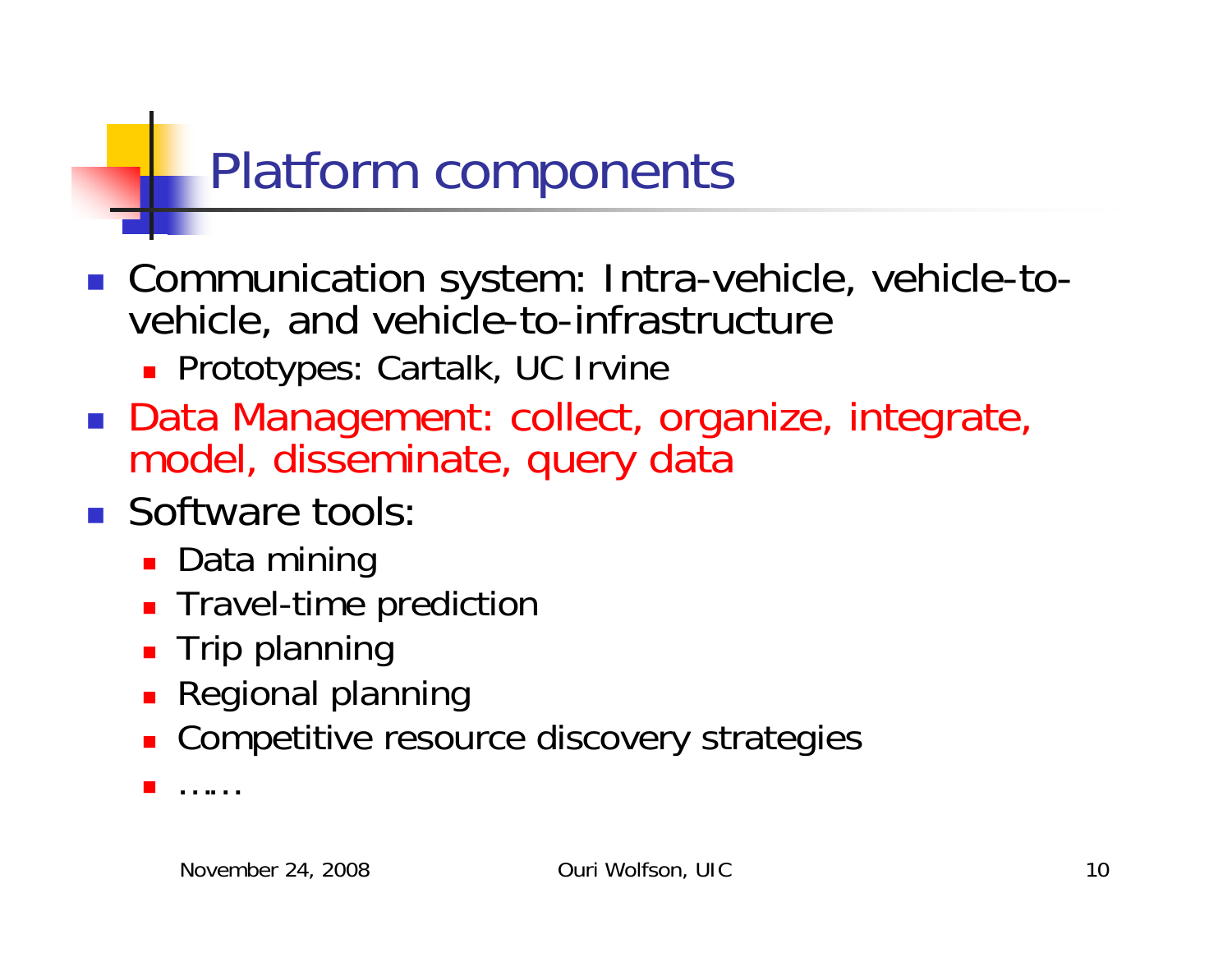# Problems in data management

- **Query processing**
- **Dissemination analysis**
- **Value of information, comparison with Client/Server**
- **Participation incentives**
- **Remote Querying**
- Data Integration of sensor and higher level information (maps, trip plans, ride-sharing profiles)
- **Related approaches**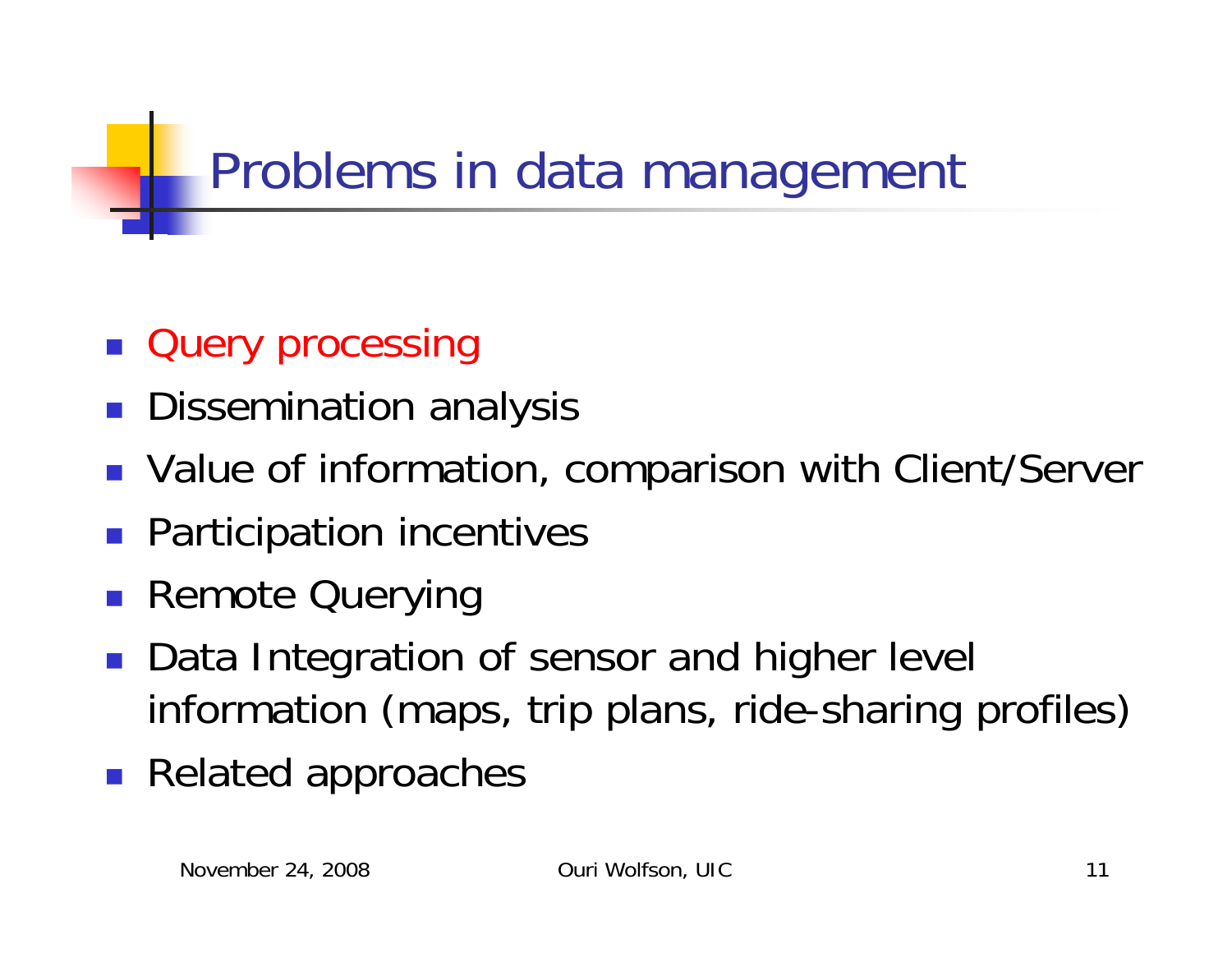Query Processing outline

- Basics of MP2P search
- **Service Service** ■ Data push and pull
- ■ Power, memory, bandwidth management
- ■ Ranking of information
- **Service Service Experimental/commercial projects,** Performance metric, and comparison
- **Service Service Backchannel exploitation**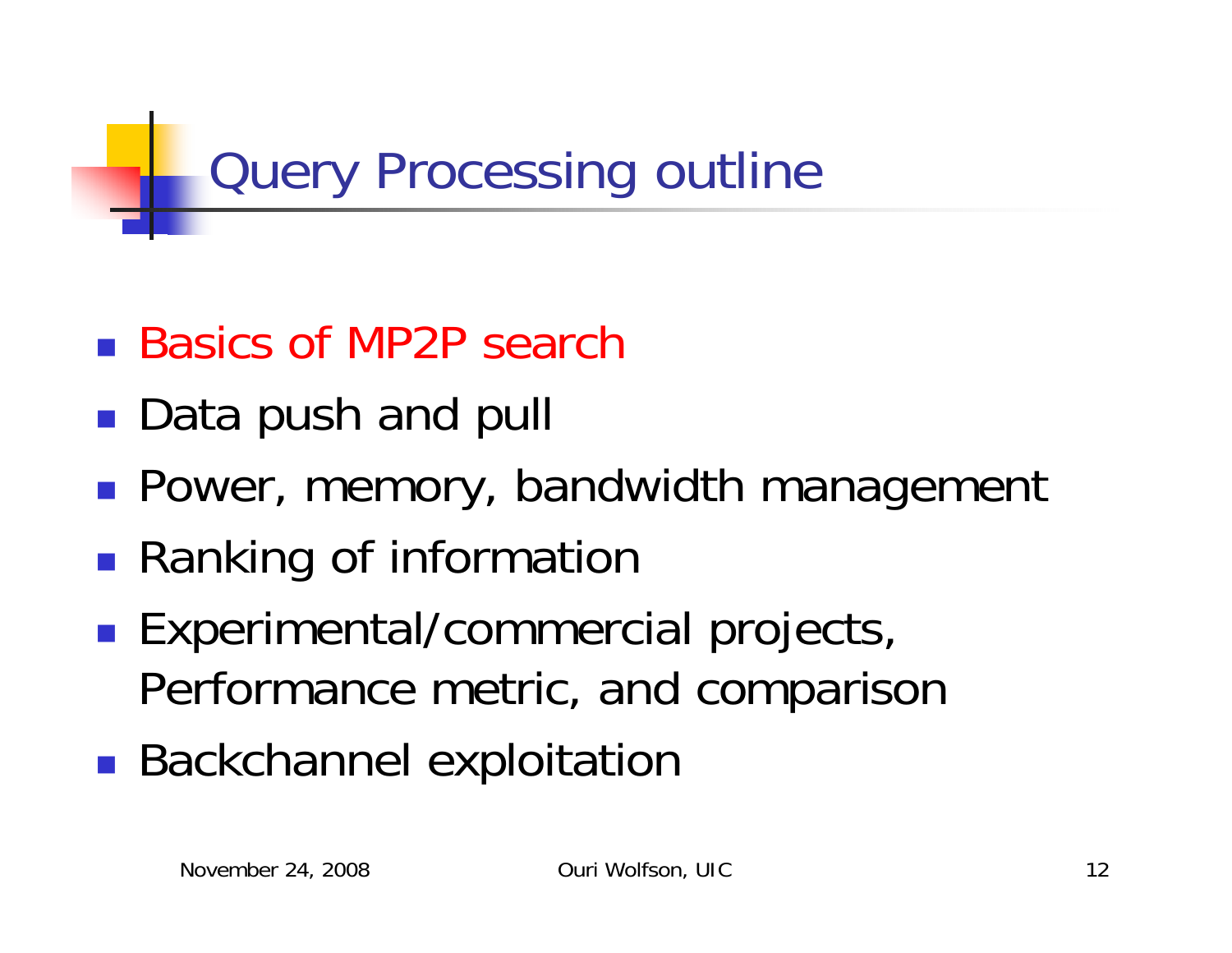## The players

- П Moving/stationary peers
	- $\blacksquare$ Personal digital assistants (pda's)
	- $\blacksquare$ Computers in vehicles
	- $\blacksquare$ Processors embedded in the infrastructure
	- $\blacksquare$ **Hotspots**
- Spatio-temporal resource types -- examples
	- $\blacksquare$ Gas stations
	- $\blacksquare$ Parking slots
	- ٠ Cab-customers
	- $\blacksquare$ Ride-share partners
	- Ē. Malfunctioning brake-light
	- п **Accidents**
	- $\blacksquare$ Tickets availability at events
	- $\blacksquare$ Disaster victims
	- $\blacksquare$ Matching profile

Collect, Organize, Disseminate, information about resources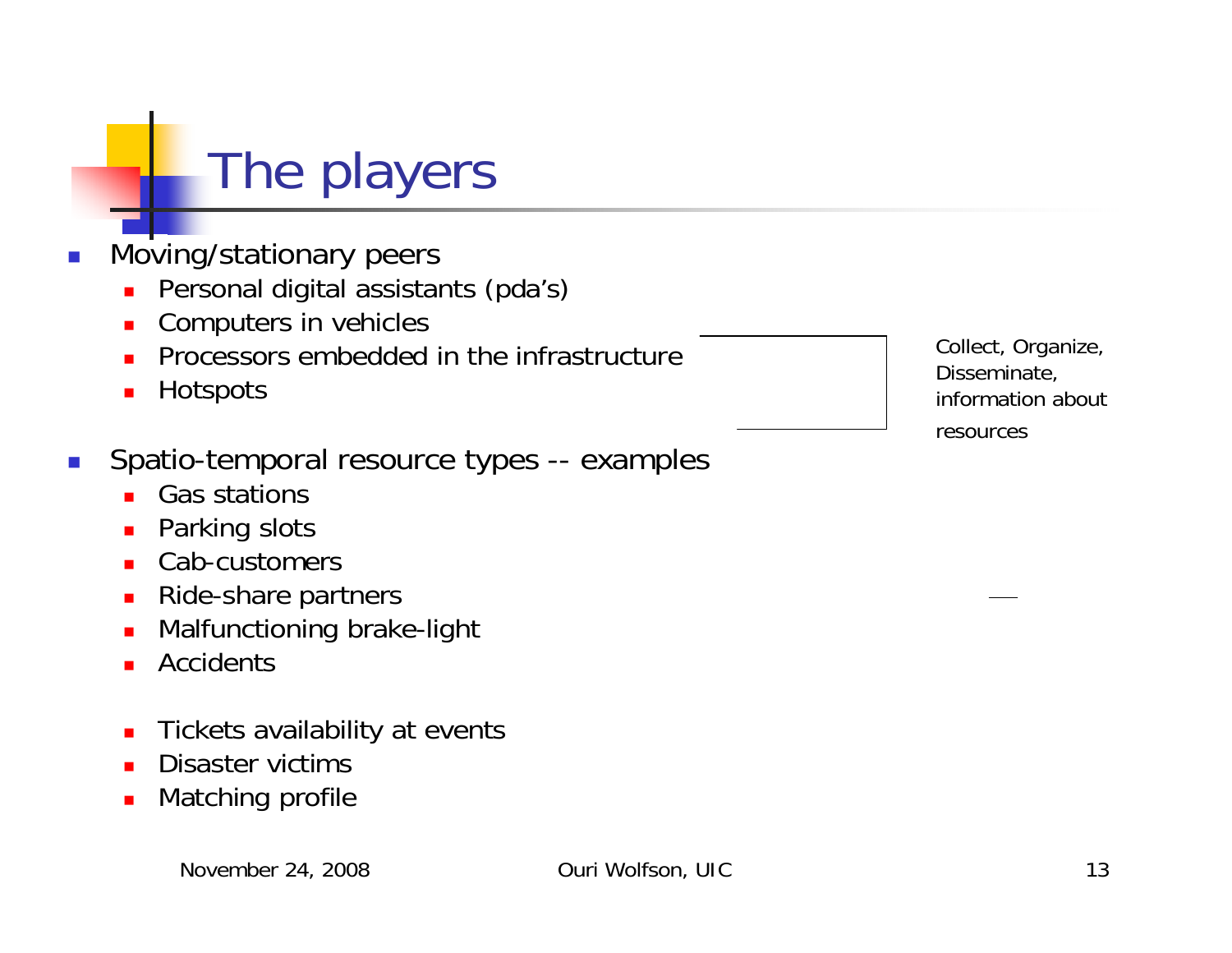Resource-reports: description of (mostly physical) resources

- ■ Each resource-report may include:
	- create-time
	- **h**ome-location

**100 to 50,000 bytes (image)** 

some resources alternate: available/unavailable

 $\rightarrow$  reports have limited useful life

November 24, 2008 **Ouri Wolfson, UIC** 14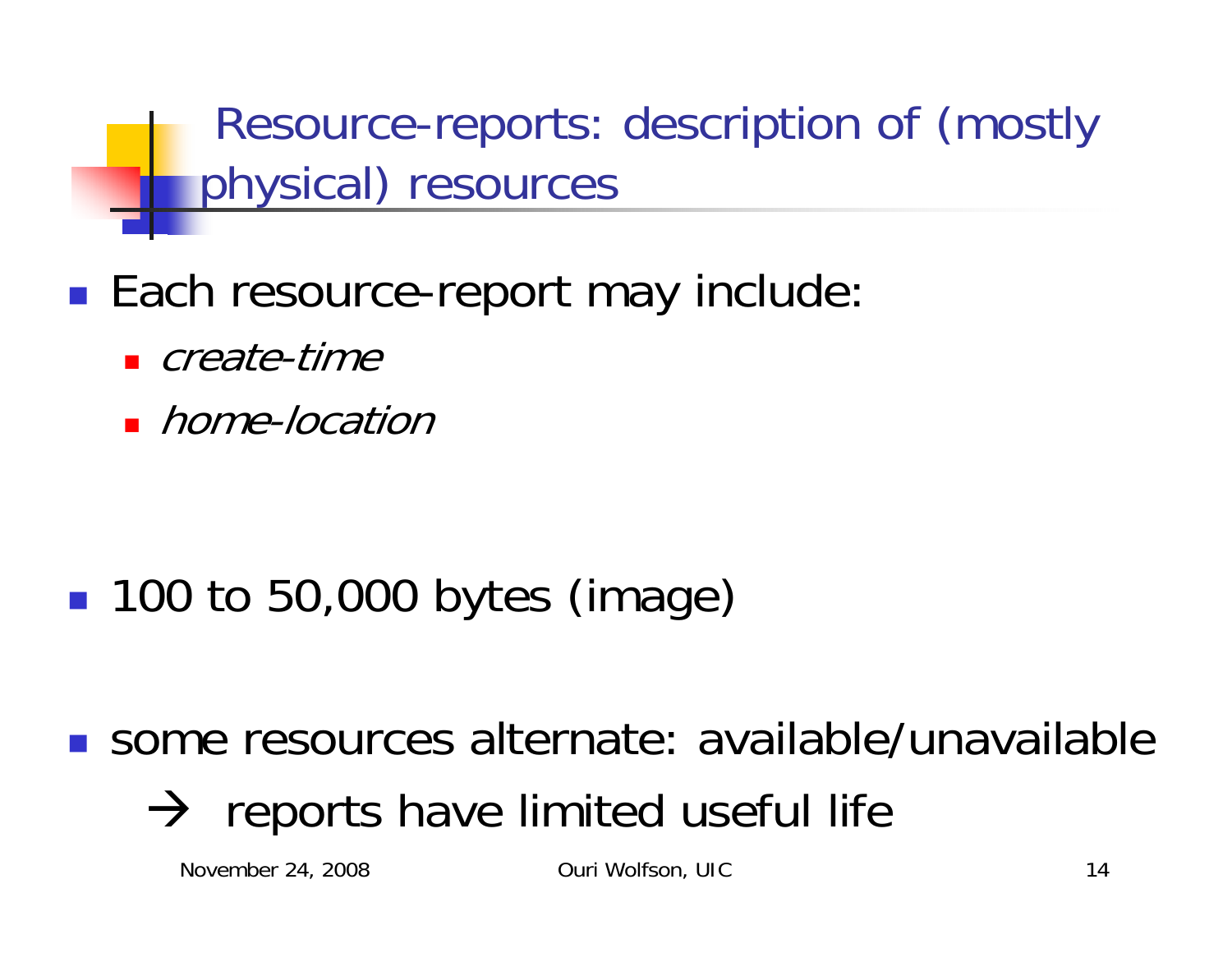

 $\mathbb{R}^3$ **Each peer may serve as:** 

- **Producer of reports: sensor (rfid)**
- **Consumer of reports: has queries**
- **Broker of reports: has local broker** database

## **or combination of roles**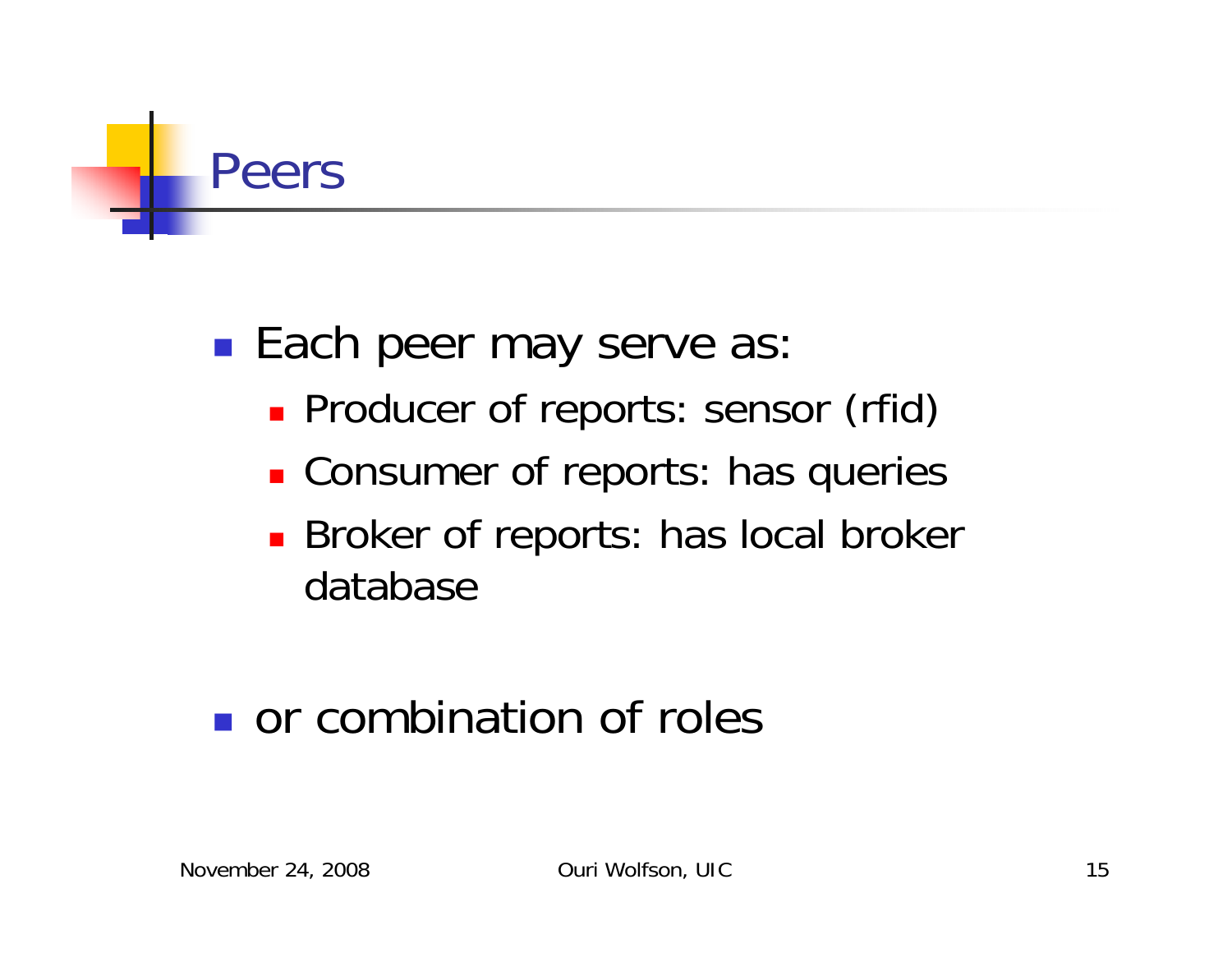

■ A query Q maps each report R to a match degree:

 $0 \leq match(R,Q) \leq 1$ 

### ■ Examples:

- Top parking slots given my current location
- $\blacksquare$ Profile with expertise "children-periodontics"
- $\overline{\phantom{a}}$ Similarity between two images

November 24, 2008 **Ouri Wolfson, UIC** 16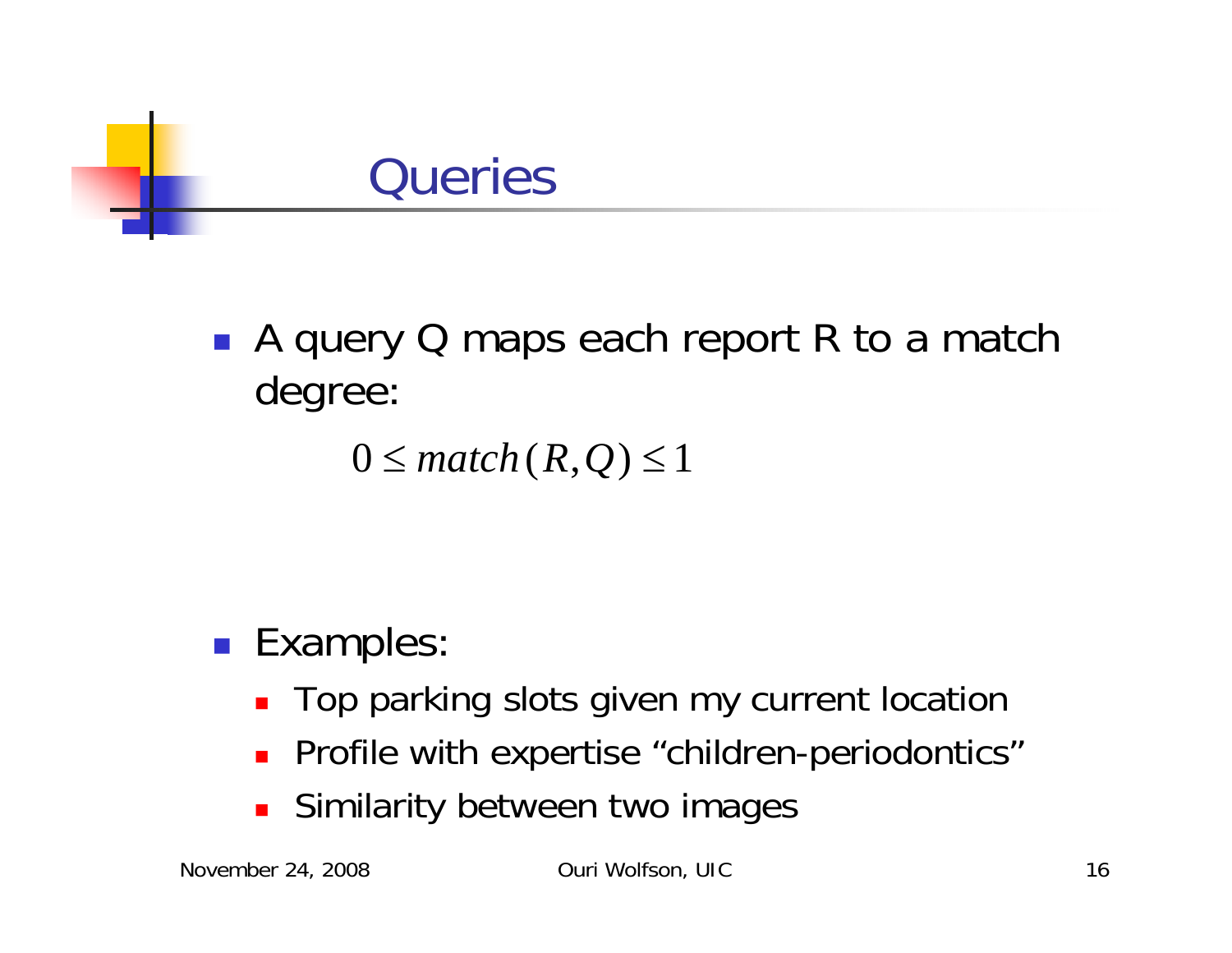# Query/report Dissemination

 $\mathcal{L}^{\mathcal{L}}$ two peers within transmission range exchange queries and reports



- **Least relevant reports that do not fit in local broker** database are purged
- **Exchange not necessarily synchronous (periodic** broadcast)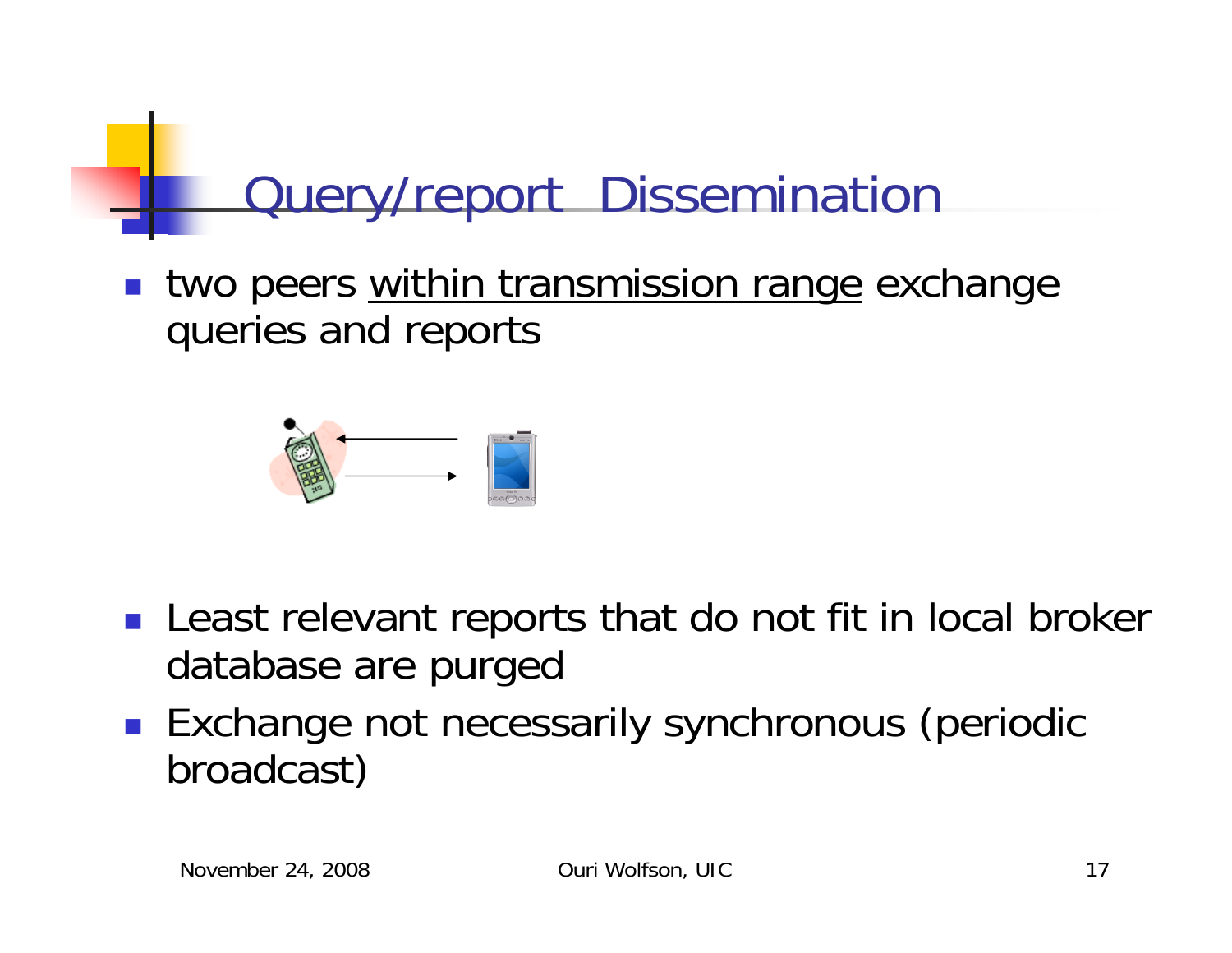

**Service Service** ■ Send only reports unknown to peer

- **Saves transmission power/bandwidth**
- **Saves receiving power**
- ■ Two types of duplication
	- Key
	- **Content (same patch of ice reported 2 vehicles)** 
		- Bloom filters?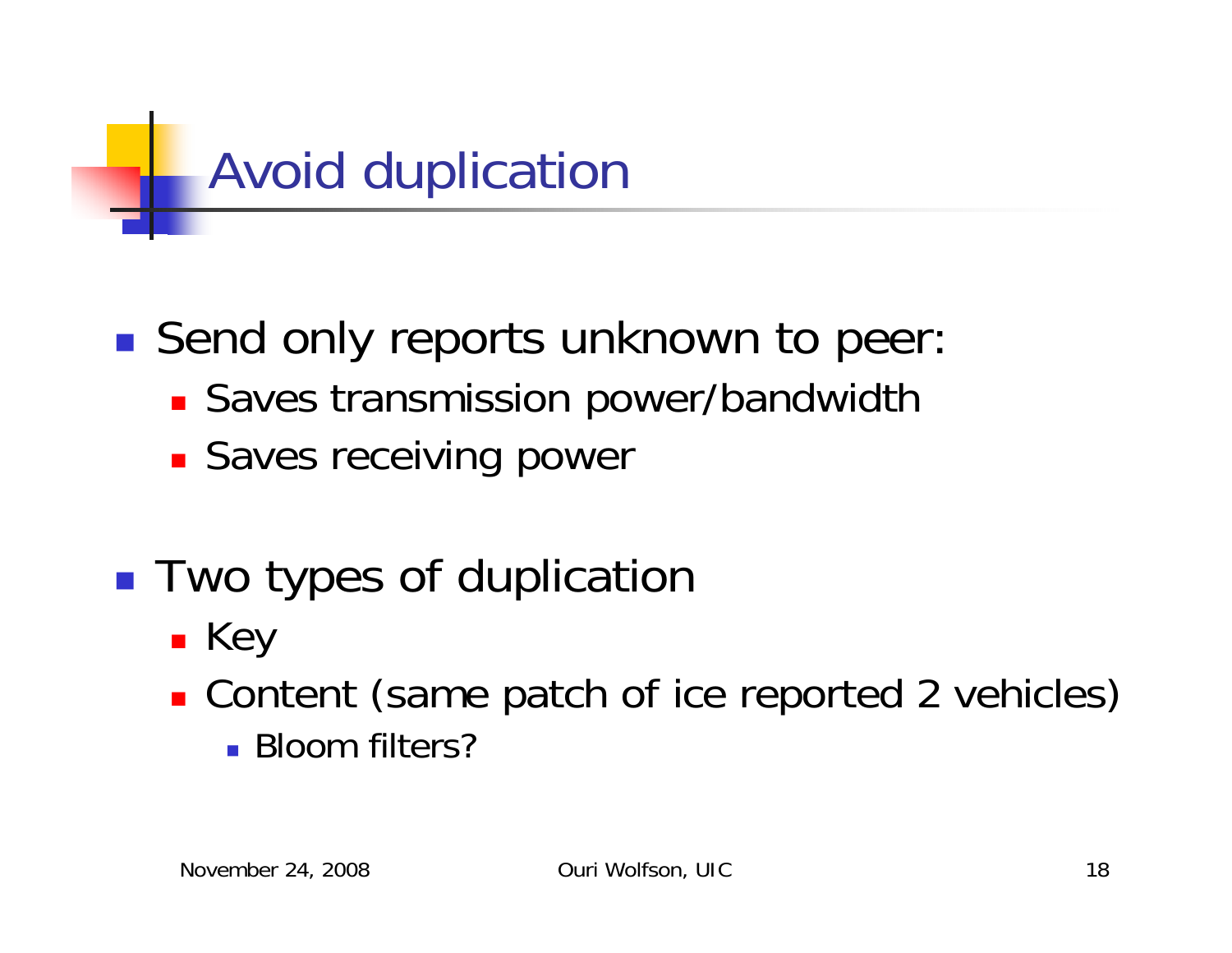Synchronous vs. asynchronous

- When to communicate?
- $\overline{\phantom{a}}$  when encounter
	- **neighborhood awareness, heartbeats**
	- what if no new encounters, i.e. peers static
- **Nhen new reports received** 
	- **Broadcast new id's**
	- П Neighbors respond with id's of interest (collisions?)
- Blindly, Periodically
	- **DED What if nobody around?**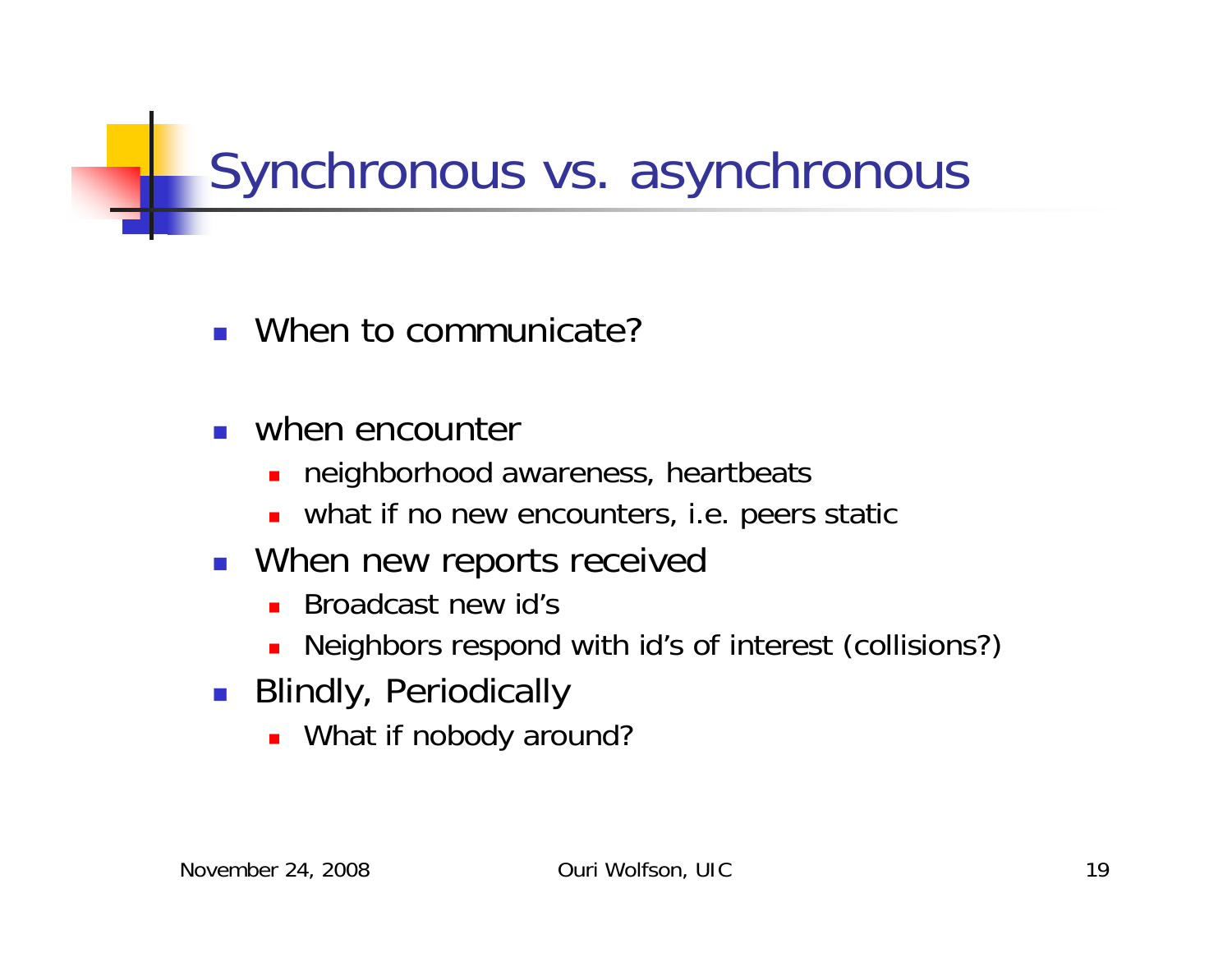

 $\mathbb{R}^3$ Synchronization by rendezvous (same wakeup time)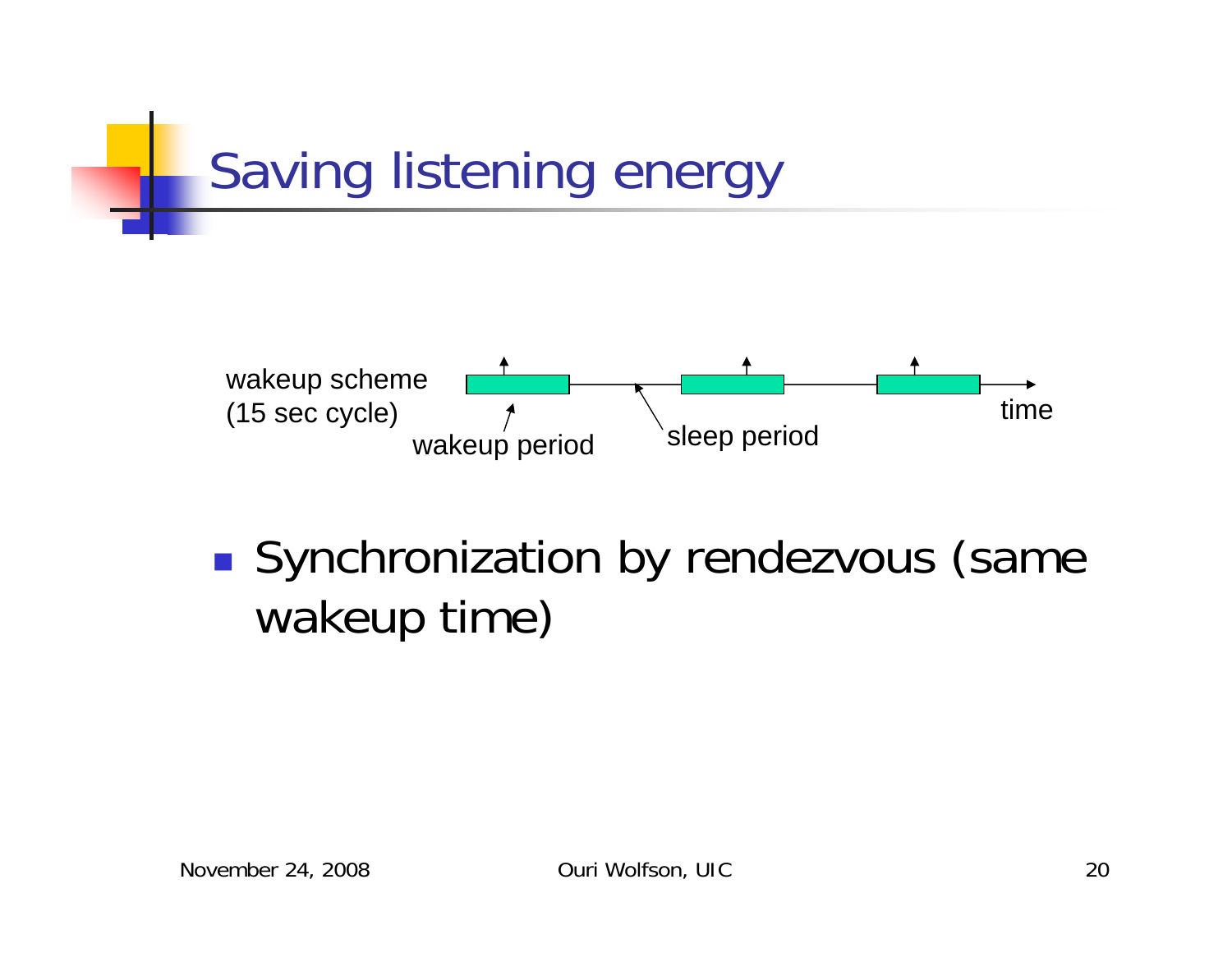

 $\mathbb{R}^3$ **Broadcast of reports saves bandwidth** since all neighbors hear

- $\mathbb{R}^3$ **Broadcast may waste receiving power**
- Unicast → neighborhood awareness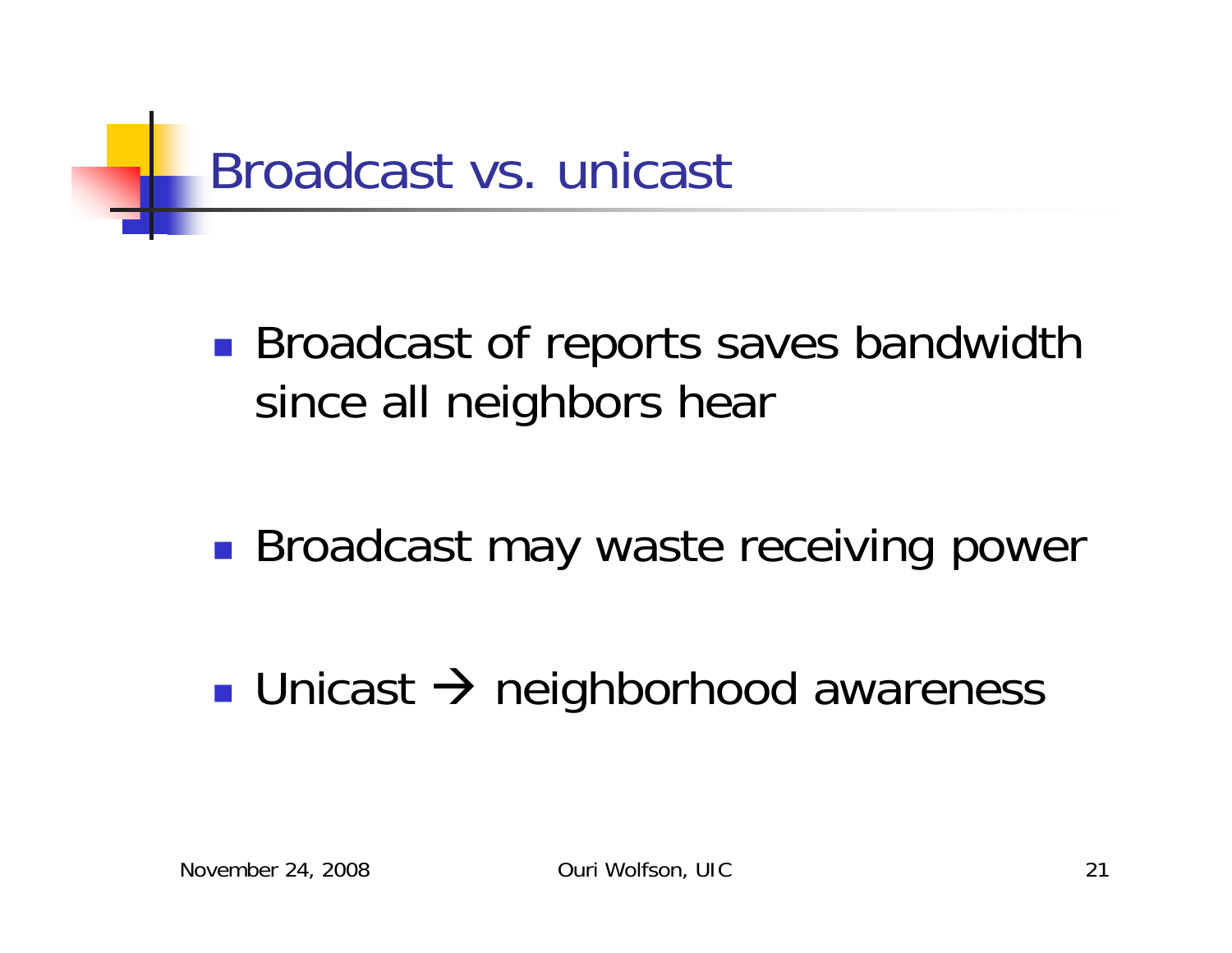Query Processing outline

- Basics of MP2P search
- **Service Service** ■ Data push and pull
- ■ Power, memory, bandwidth management
- ■ Ranking of information
- **Service Service Experimental/commercial projects,** Performance metric, and comparison
- **Service Service Backchannel exploitation**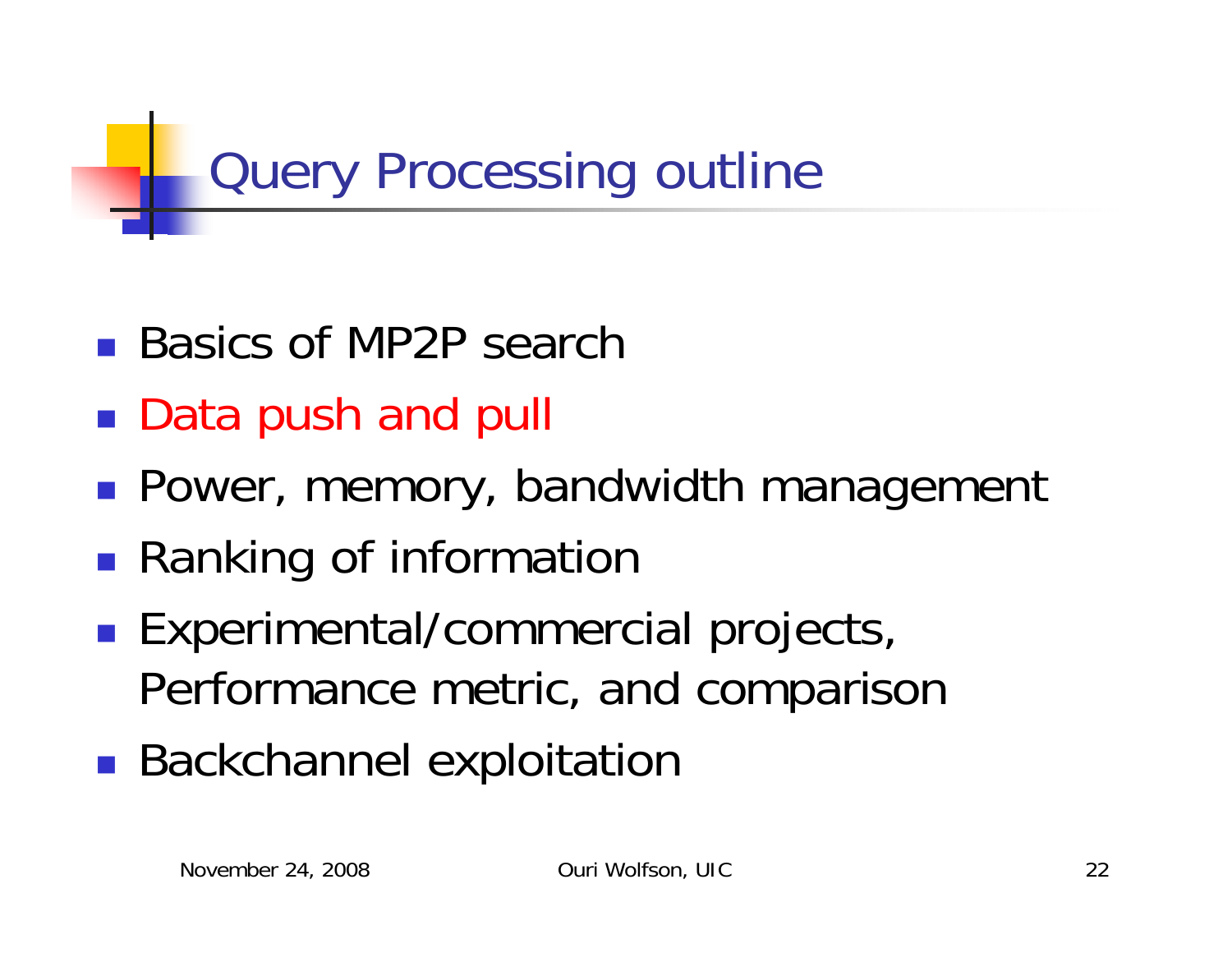Push/Pull taxonomy

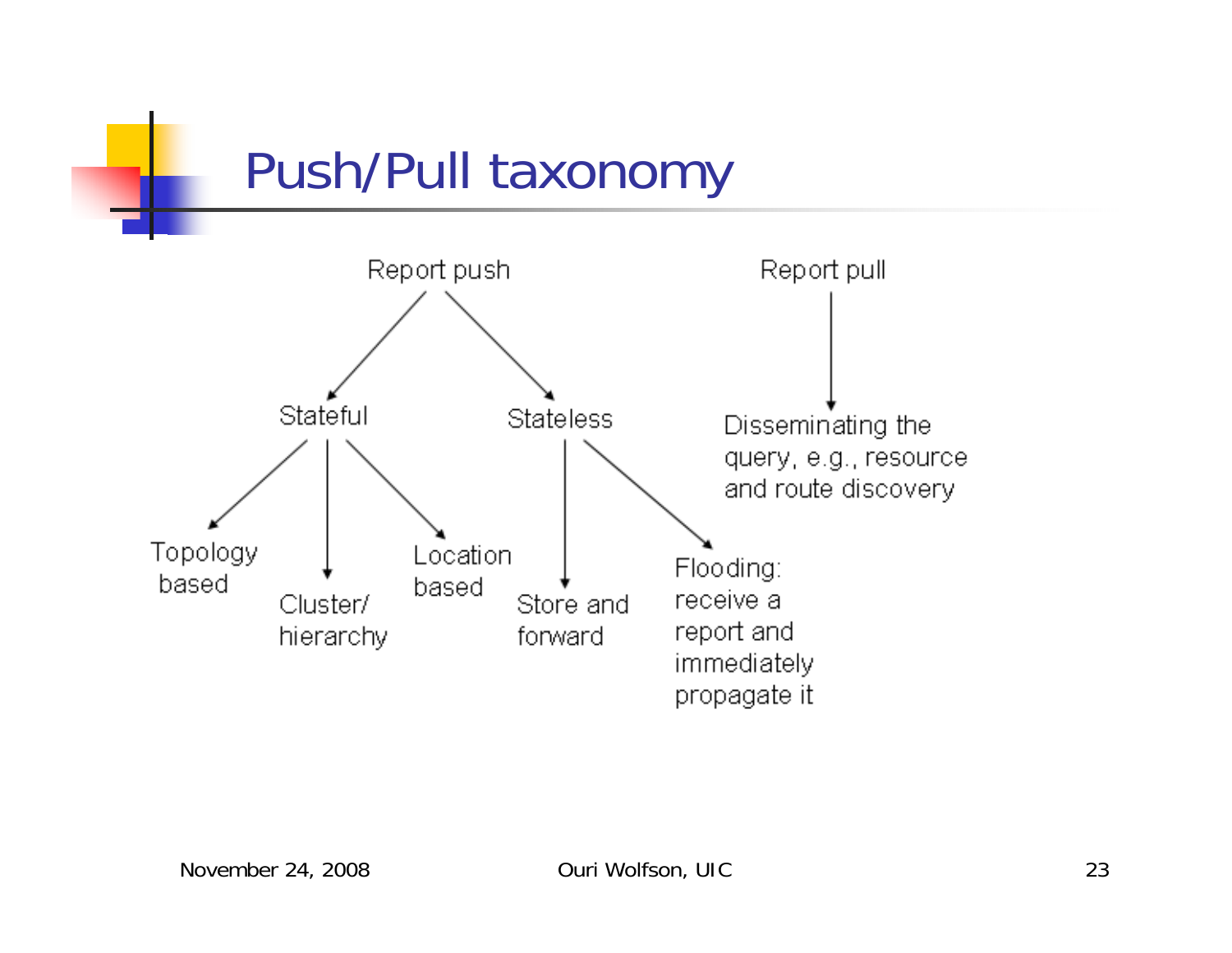

- **peer queries reports**
- **the whole network is flooded with query**
- **Example 1 reports of interest will be pulled from** peers that have them
- ■ Widely used in resource discovery route discovery in mobile ad hoc networks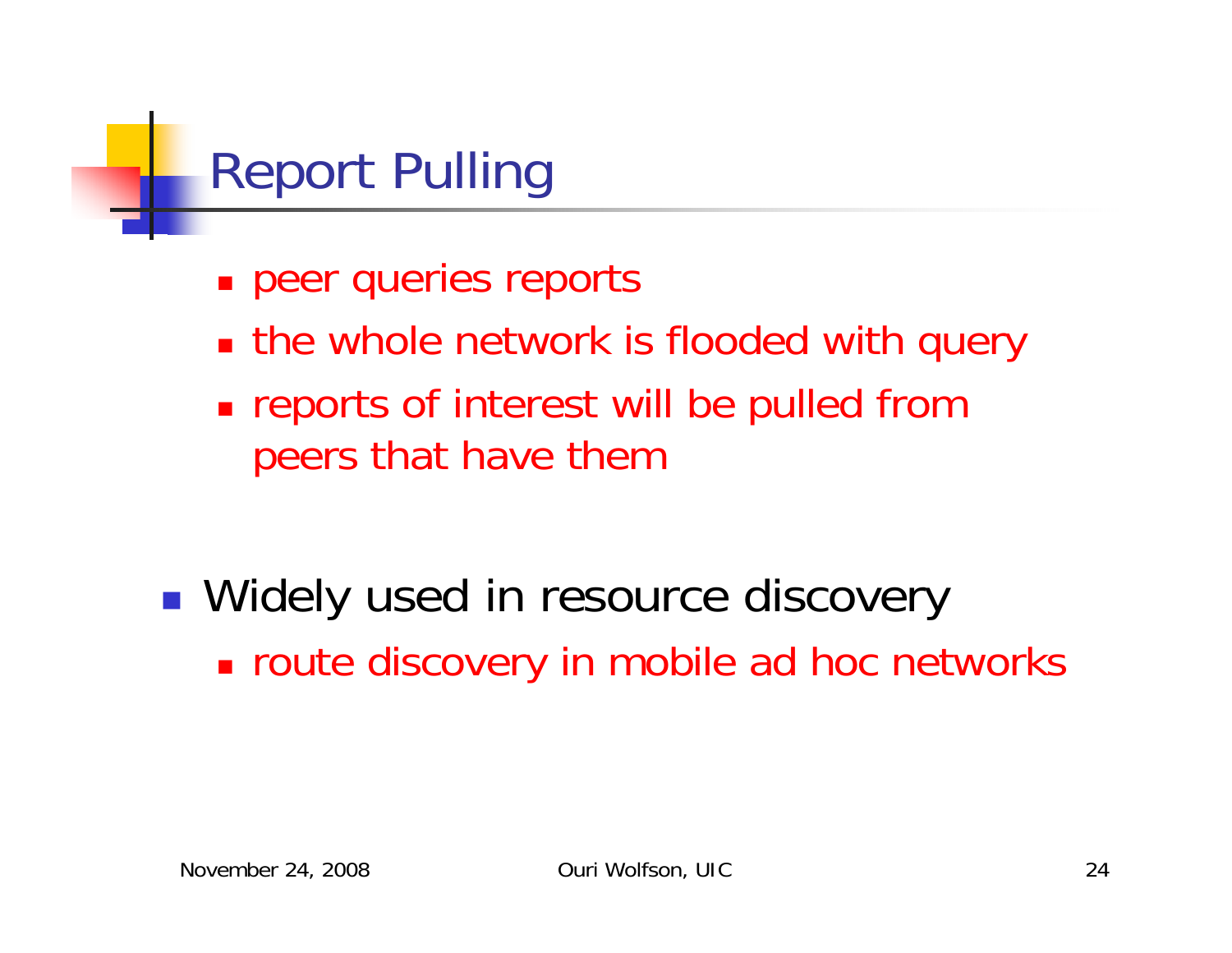## Pull Example: Resource Discovery in MANET

A MANET routing protocol is augmented to enable addressing based on resource type or resource key rather than network ID

#### B O

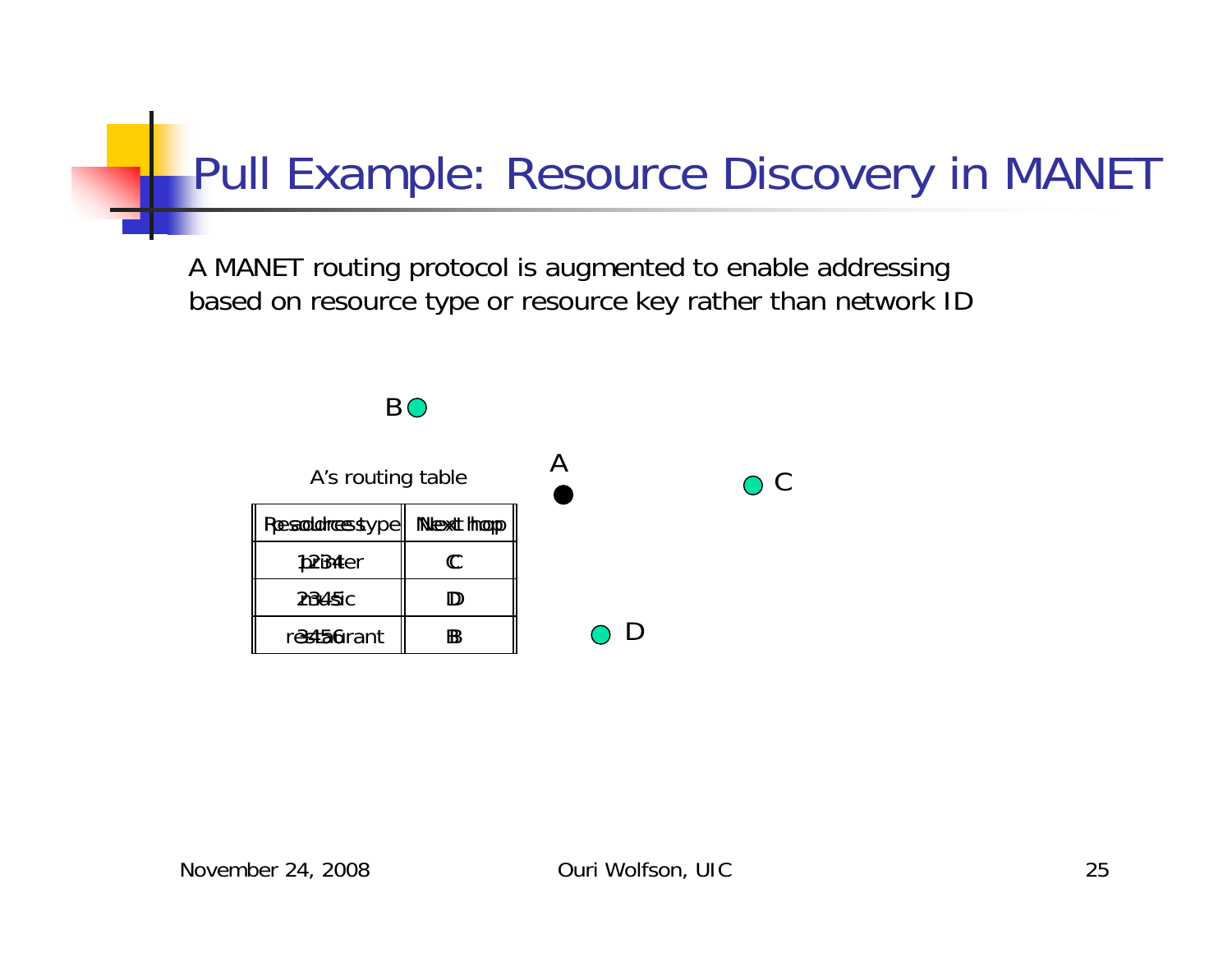## Pull Example: Construction and Maintenance of Routing Table



Problems when applied to our context:

- •Does not work when consumer and resource are disconnected.
- $\bullet$ Resources are transient. Consumer has to constantly poll.
- $\bullet$ Constructed routing structure easily becomes obsolete.
- •May take awhile to construct in Bluetooth networks

November 24, 2008 Ouri Wolfson, UIC 26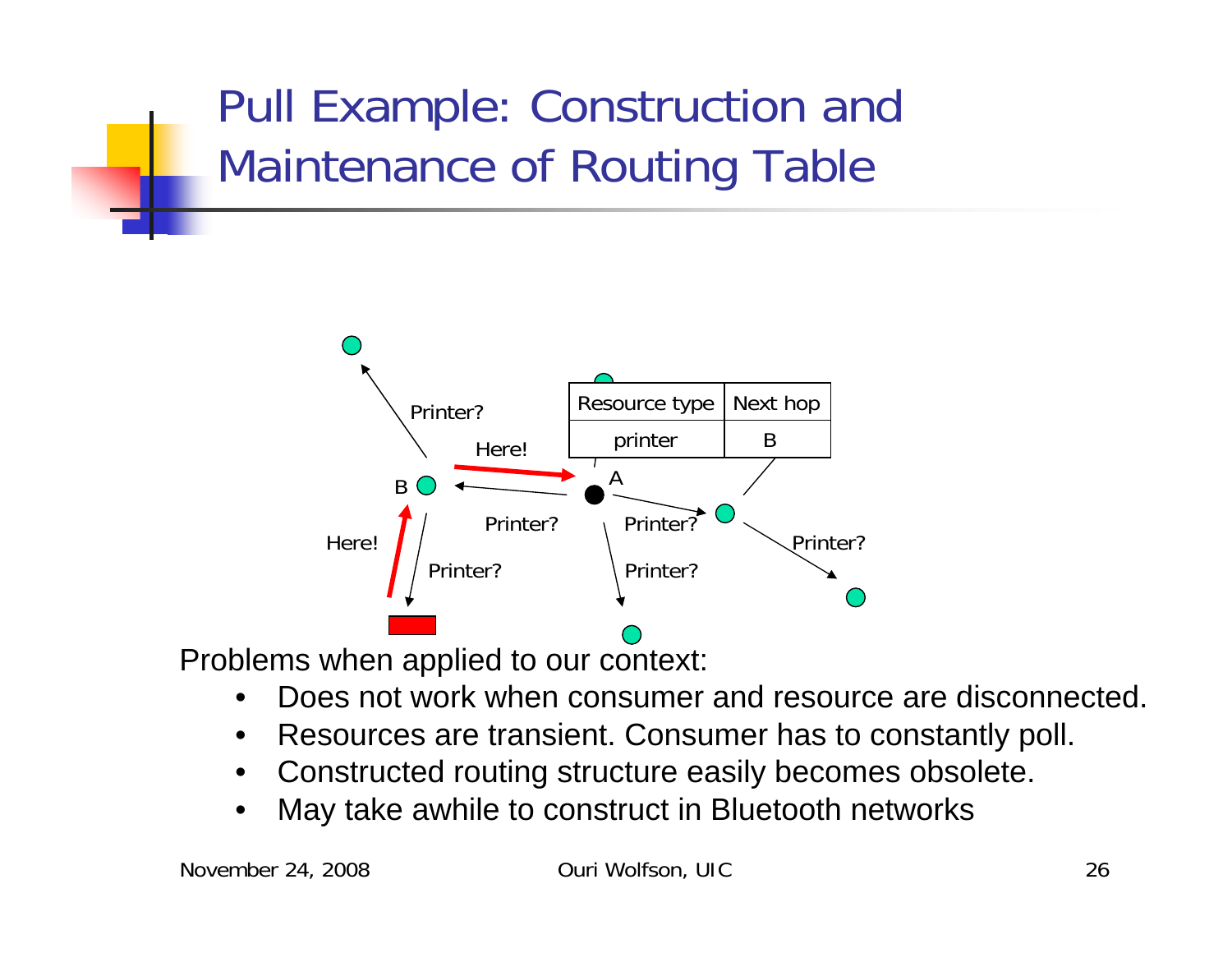

- $\left\vert \cdot \right\vert$  Report pushing
	- $\blacksquare$ the dual problem of report pulling
	- $\blacksquare$ reports are flooded
	- ▉ consumed by peers; query is answered by received reports
- $\mathcal{L}_{\mathcal{A}}$  Different types of pushing
	- $\blacksquare$ broadcast: to the complete network
	- $\blacksquare$ geocast: to a specific geographic area
	- $\blacksquare$ unicast: to any one specific mobile node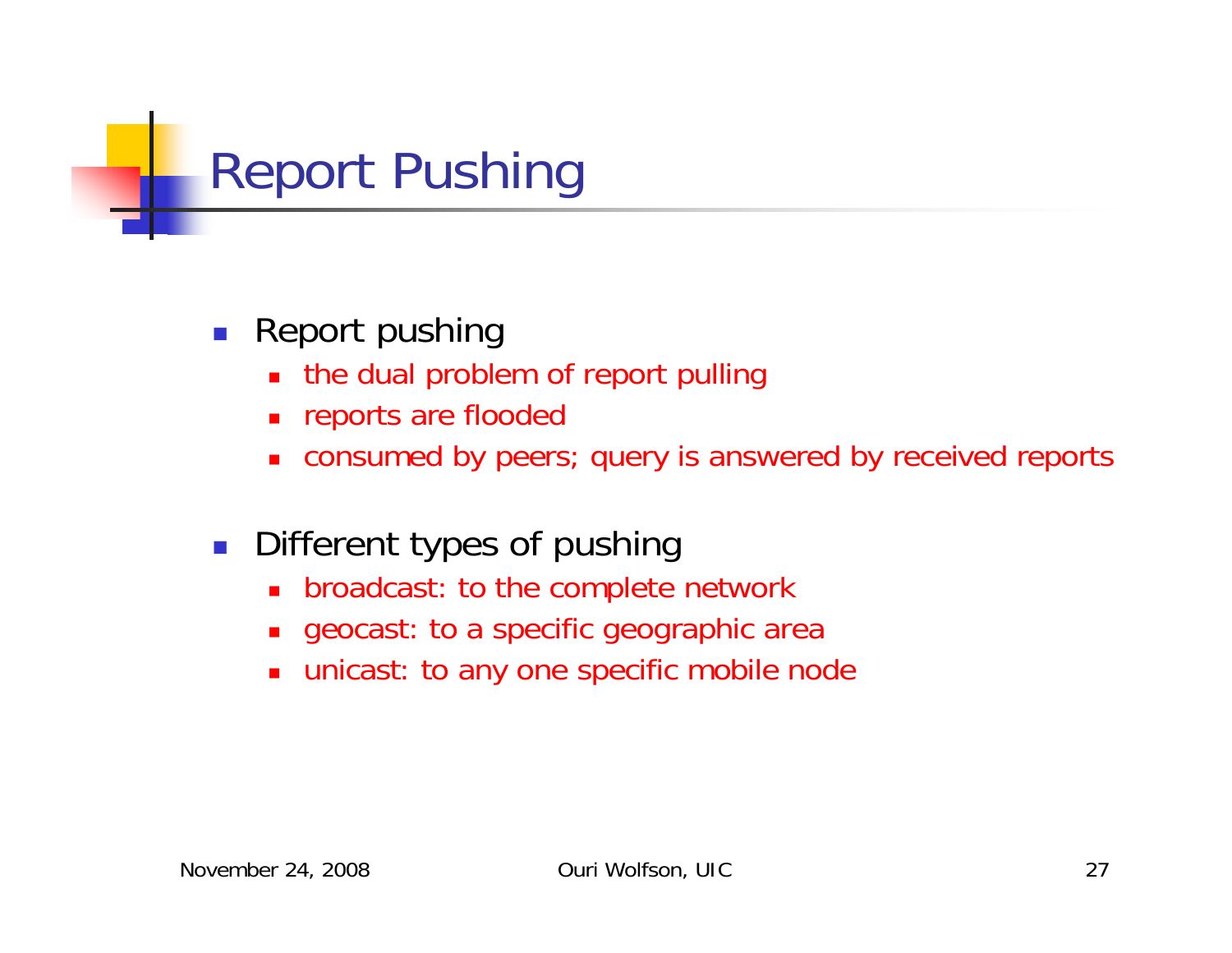

 $\mathbb{R}^3$ **Depends on ratio of queries/update** 

 $\mathbb{R}^3$ **Continuous queries (subscriptions)** 

 $\mathbb{R}^3$ ■ Extension to Mobile p2p ?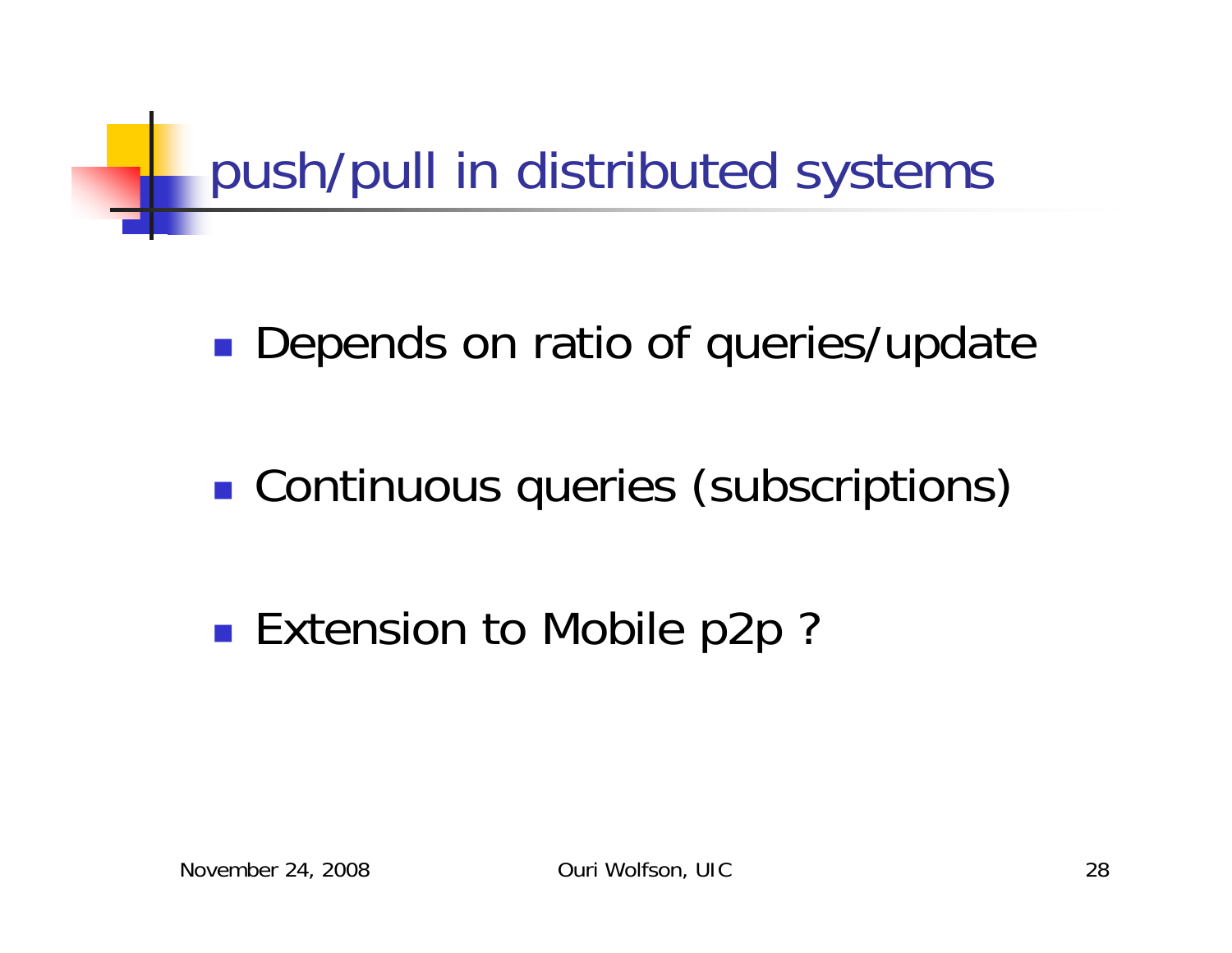# Pushing: Stateless or Stateful?

■ Stateful methods: maintain global information

- topology-based approaches
- cluster- or hierarchy-based approaches
- **Deation-based approaches**
- **Stateless methods** 
	- flooding-based approaches
	- gossiping-based approaches
	- negotiation-based approaches
	- **Store-and-forward approaches**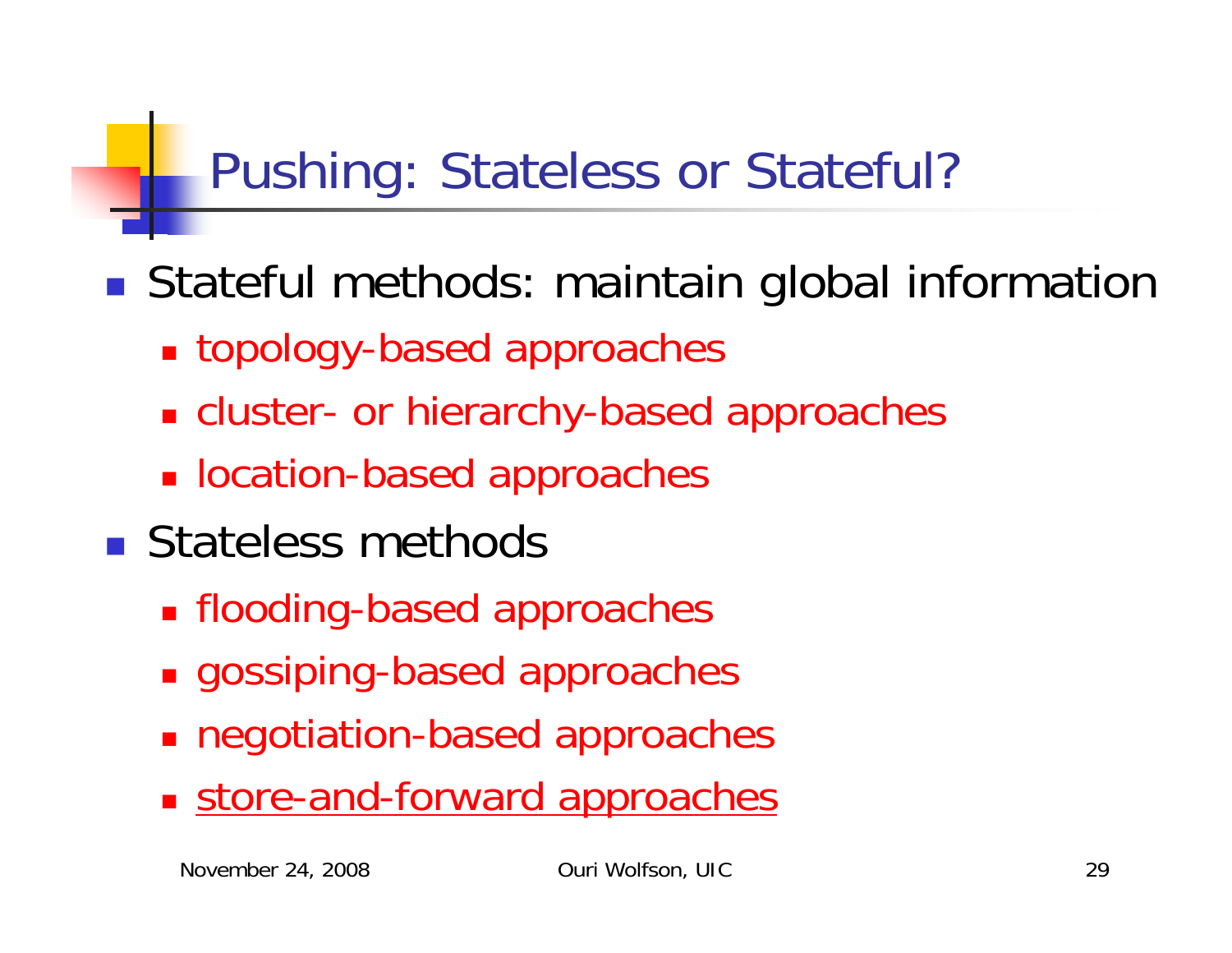Push, stateful, hierarchy: Publish/Subscribe tree (Huang, Garcia-Molina 2004)

- **Resource-reports are propagated along** the arcs of a rooted tree
	- Problem: high mobility  $\rightarrow$  tree obsolete.

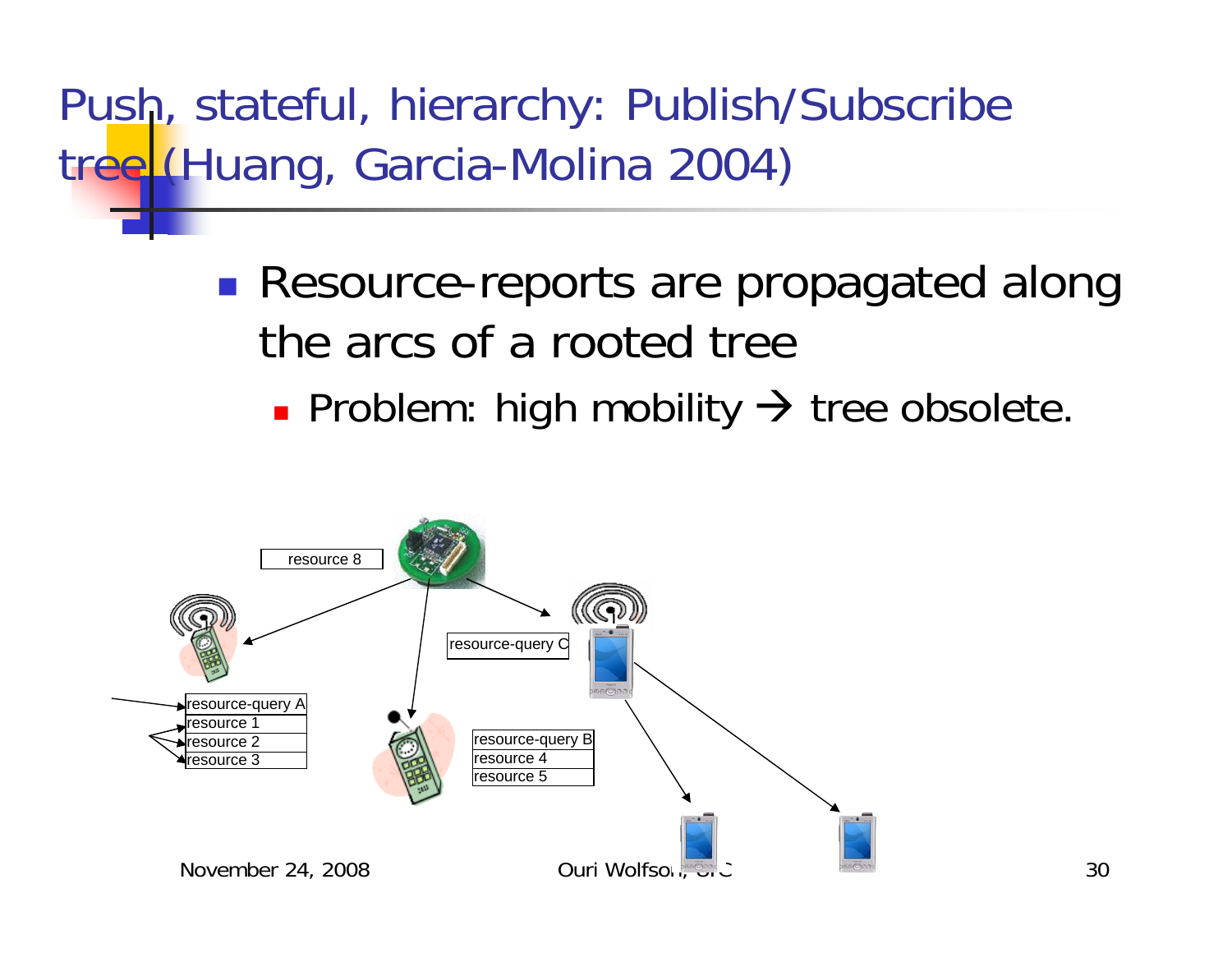# P<mark>us</mark>h, stateful, Location-based: Greedy Forwarding

November 24, 2008 **Ouri Wolfson, UIC** 31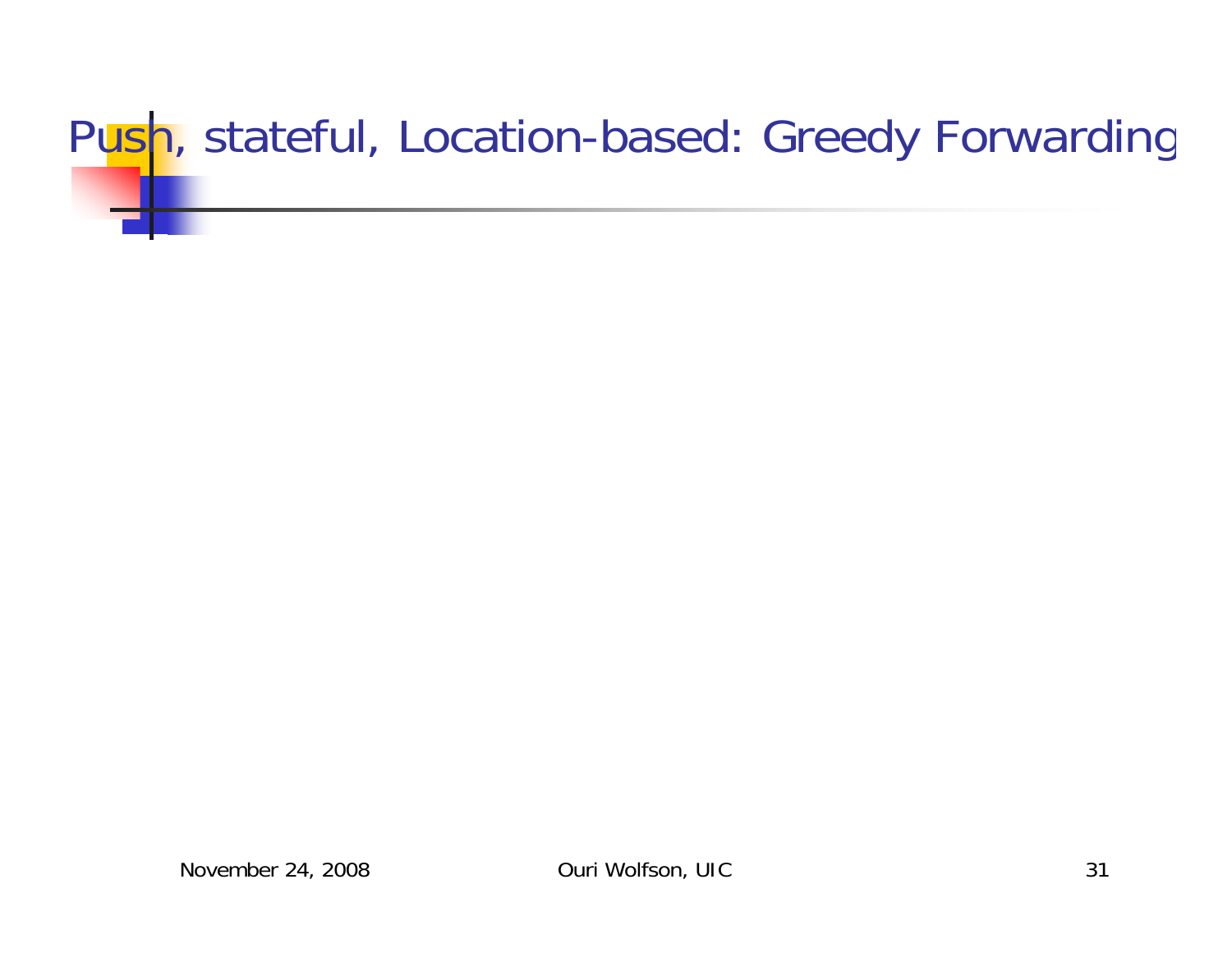## Location Awareness

#### **B** Assumptions

- Each node knows
	- $\blacksquare$  its location
	- the location of its neighbors
	- The location of destination node(s)
- **Advantages** 
	- No route discovery necessary
	- No maintenance of routes necessary
	- Facilitates geo-casting: delivery of packets to all nodes in a region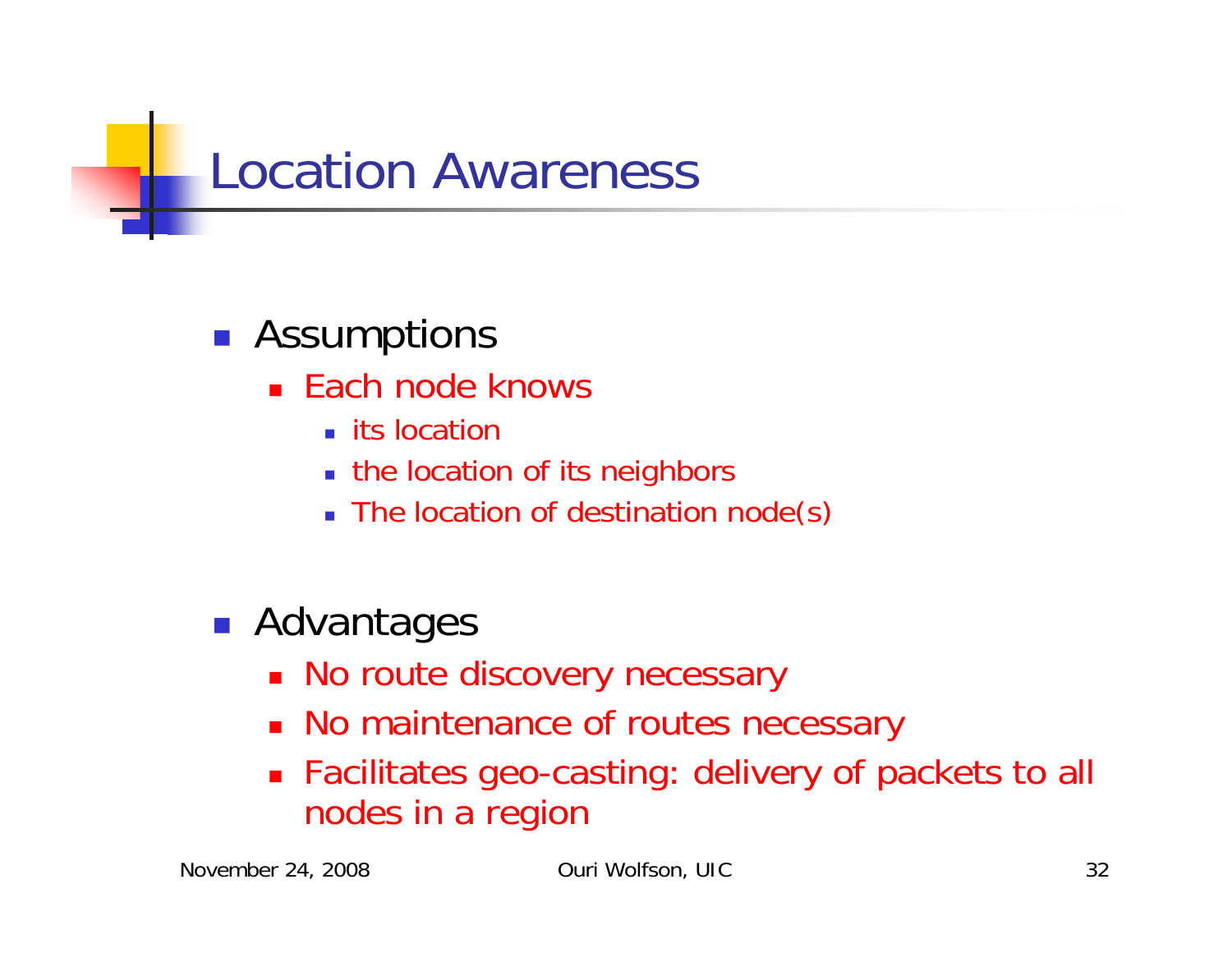# Localization Techniques

- **GPS (Global Positioning System)** 
	- Self-localization within a few meters
	- Ξ But does not work
		- $\blacksquare$  indoors,
		- under foliage,
		- next to high-rise buildings
- **Atomic Multilateration** 
	- **Landmark: a node that knows** its own location
	- Compute a node's location from 3 or more landmarksusing distance measurements
	- $\blacksquare$  Distance by
		- Signal strength
		- ultrasound

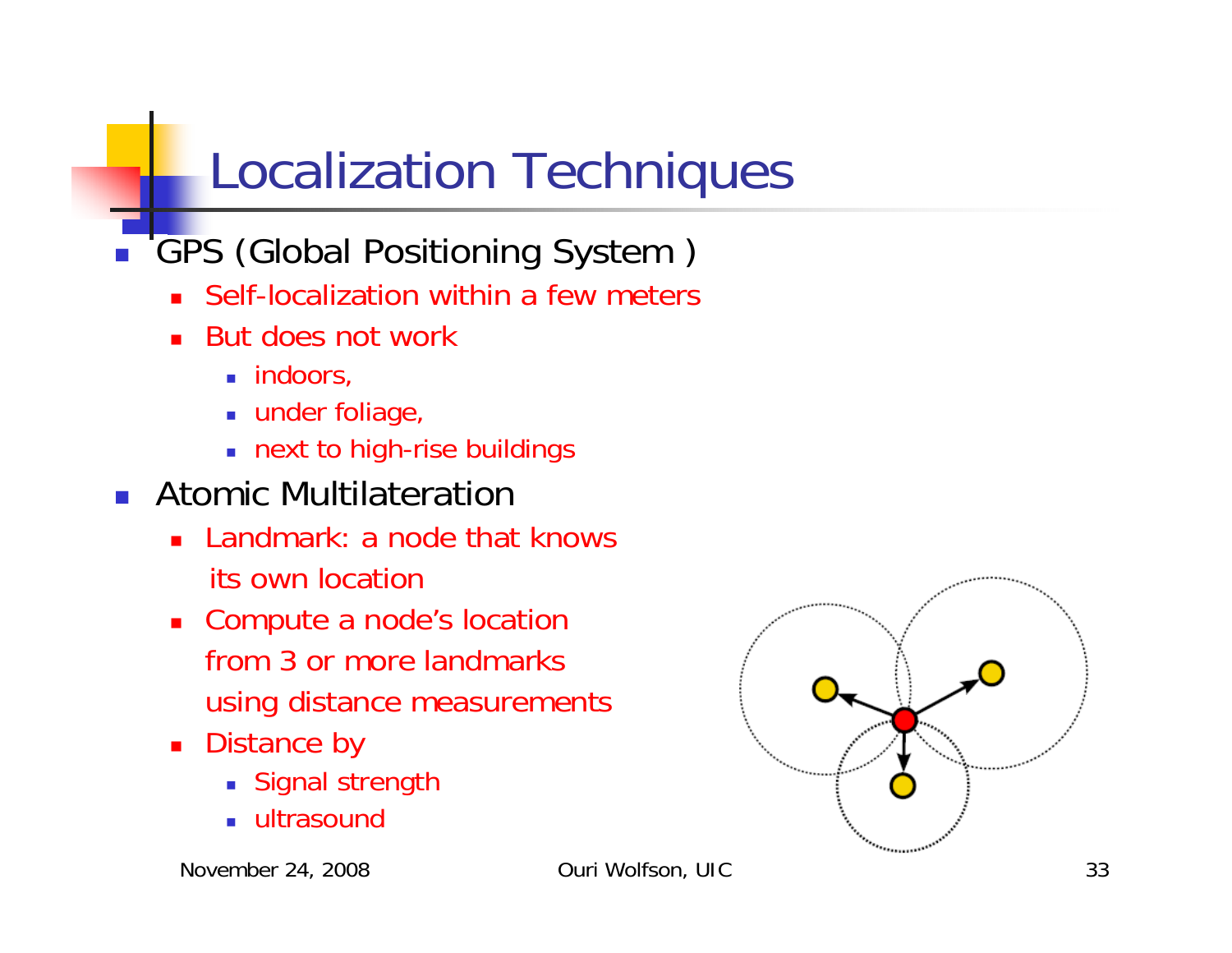

- $\mathcal{C}^{\mathcal{A}}$  Local strategy
	- A node forwards a message to a neighbor node that is "closer" to the destination than itself



 $y$  is  $x$ 's closest neighbor to  $D$ 

- $\blacksquare$ Repeat until the destination is reached
- $\blacksquare$ Instead of distance use *positive progress* or *direction*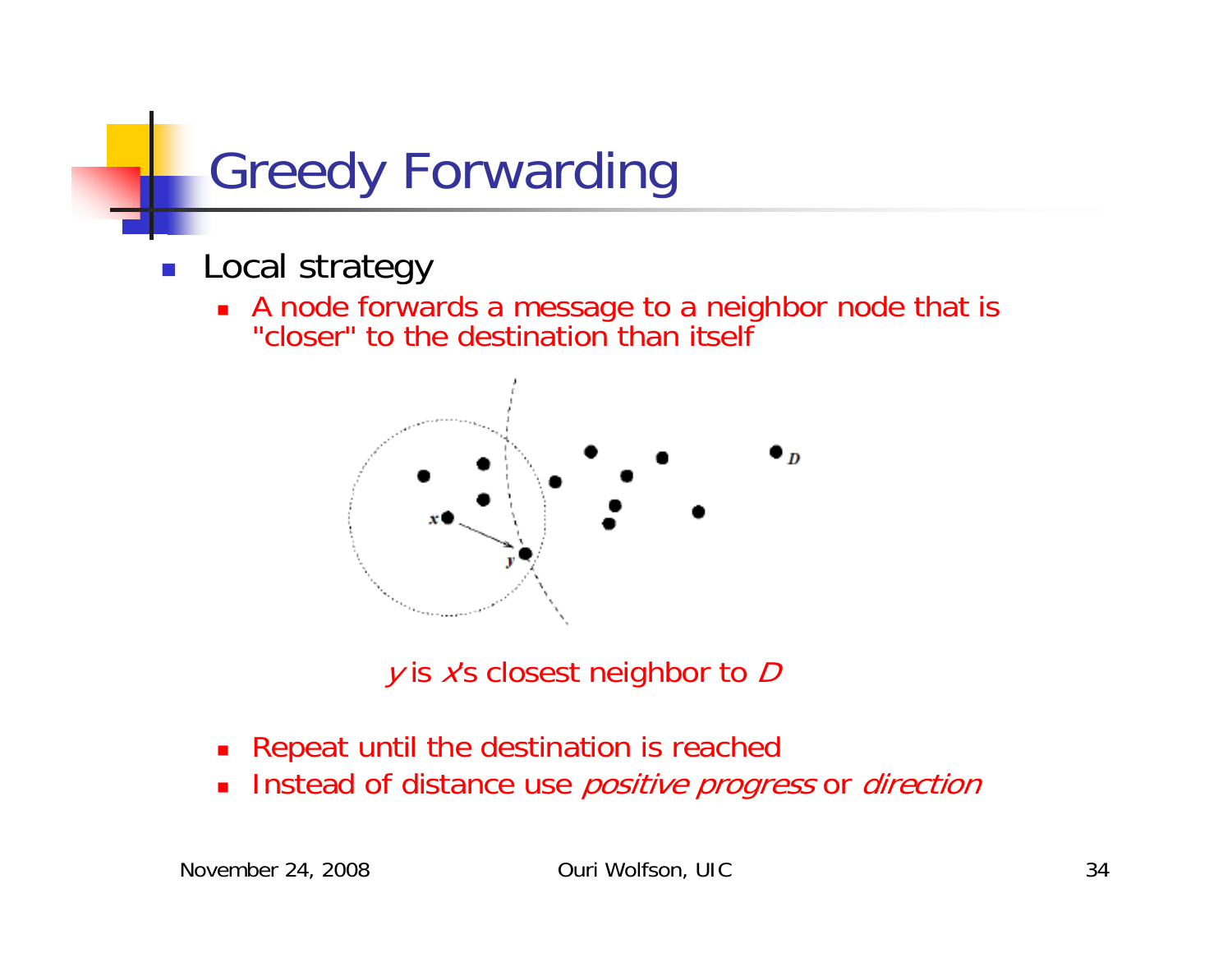## Greedy Forwarding

- П Loop-free
	- **If nodes have consistent location information**
- **Require recovery strategy** 
	- Messages can get stuck in local minima
	- L. Greedy forwarding can fail (get stuck at  $x$ )
	- $\blacksquare$ Recovery strategy: GPSR (Karp, Kung, 2000)



November 24, 2008 Ouri Wolfson, UIC 35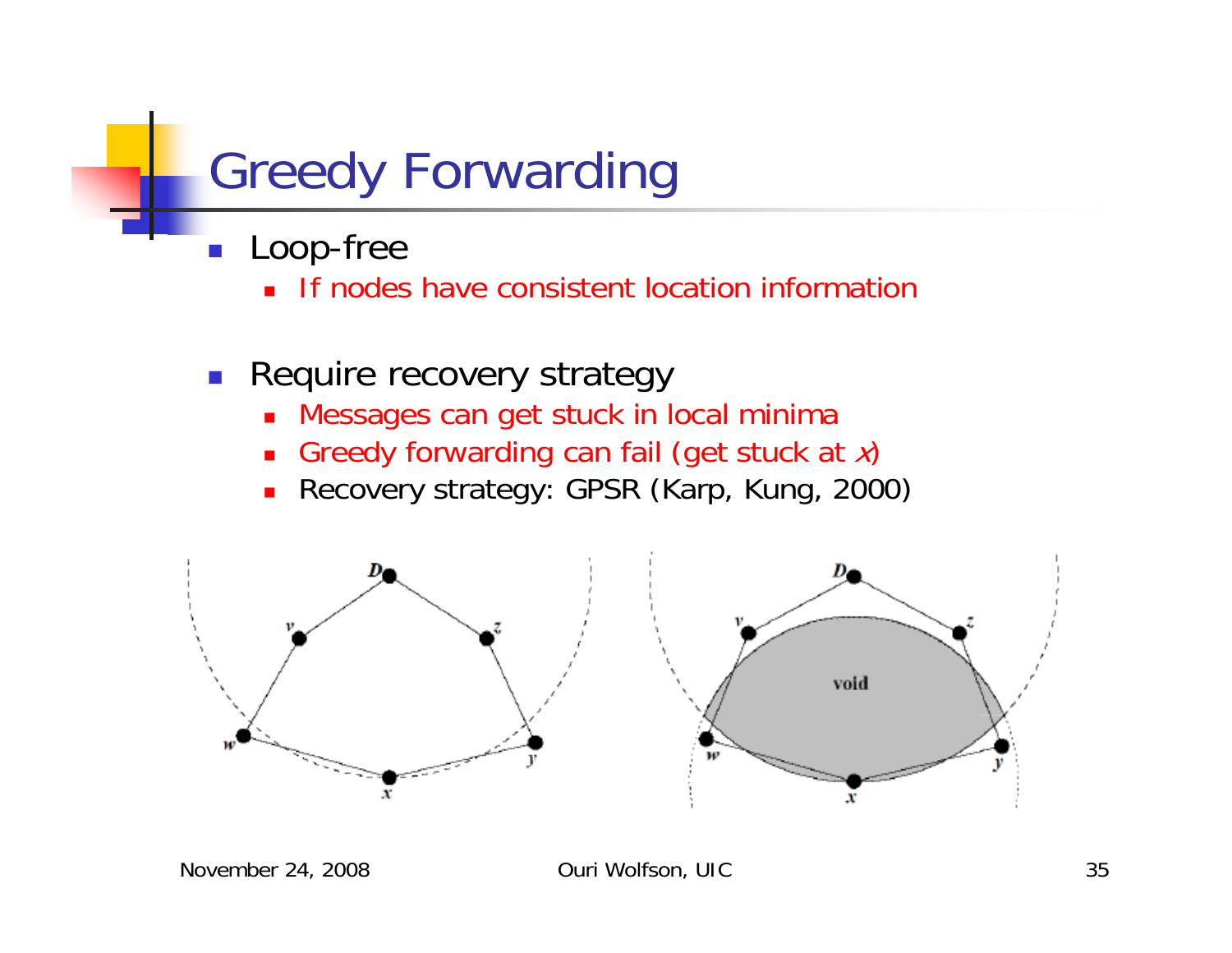Report push, stateless: flooding, or data to query

■ Each moving sensor broadcasts each report received exactly once. Problems:

■ S is disconnected; even S connects later -> miss R

- **Receipt by nodes that don't need**
- **Duplicate receipts; broadcast storm**
- **Resource blindness**



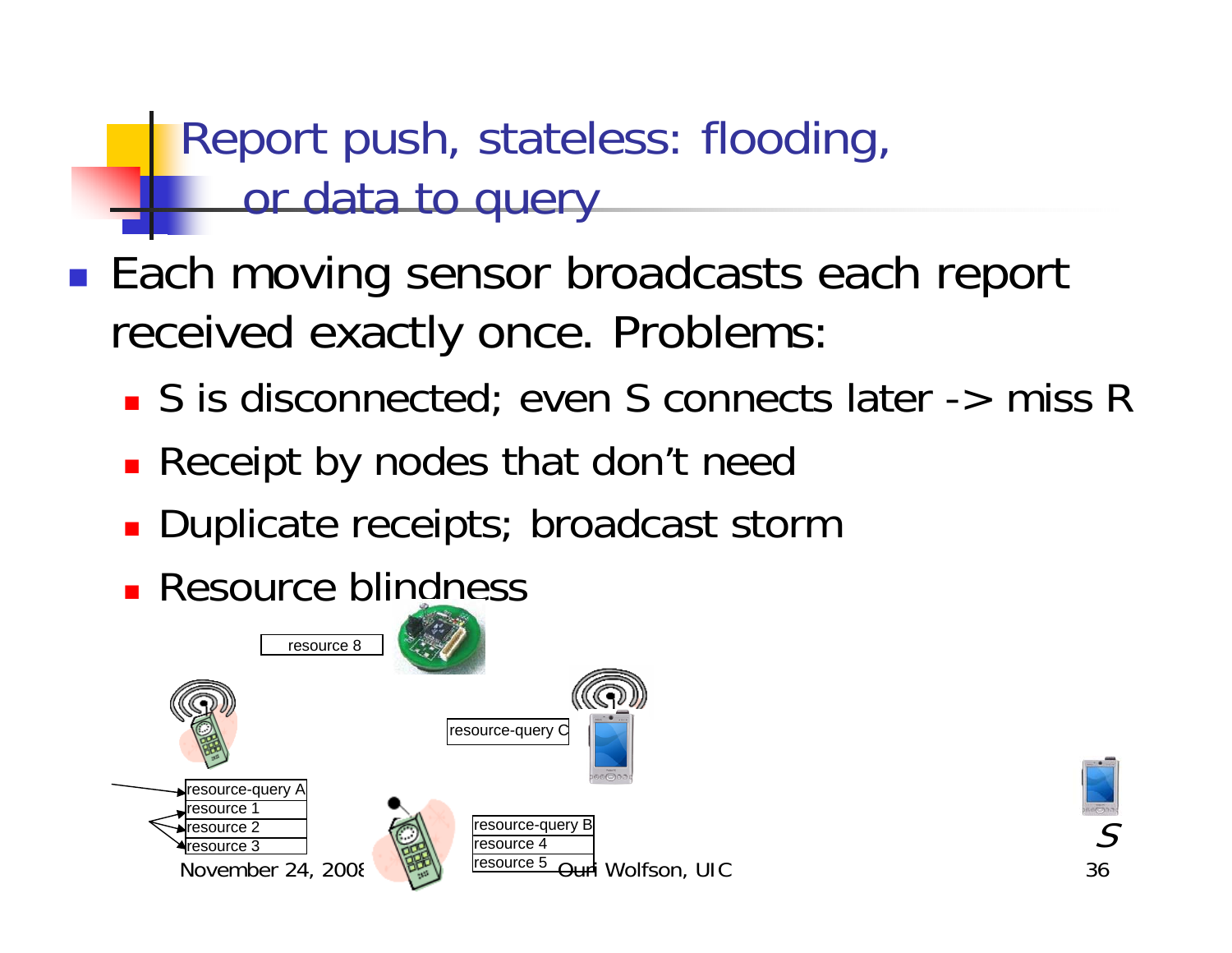## Disadvantage of Flooding



### duplication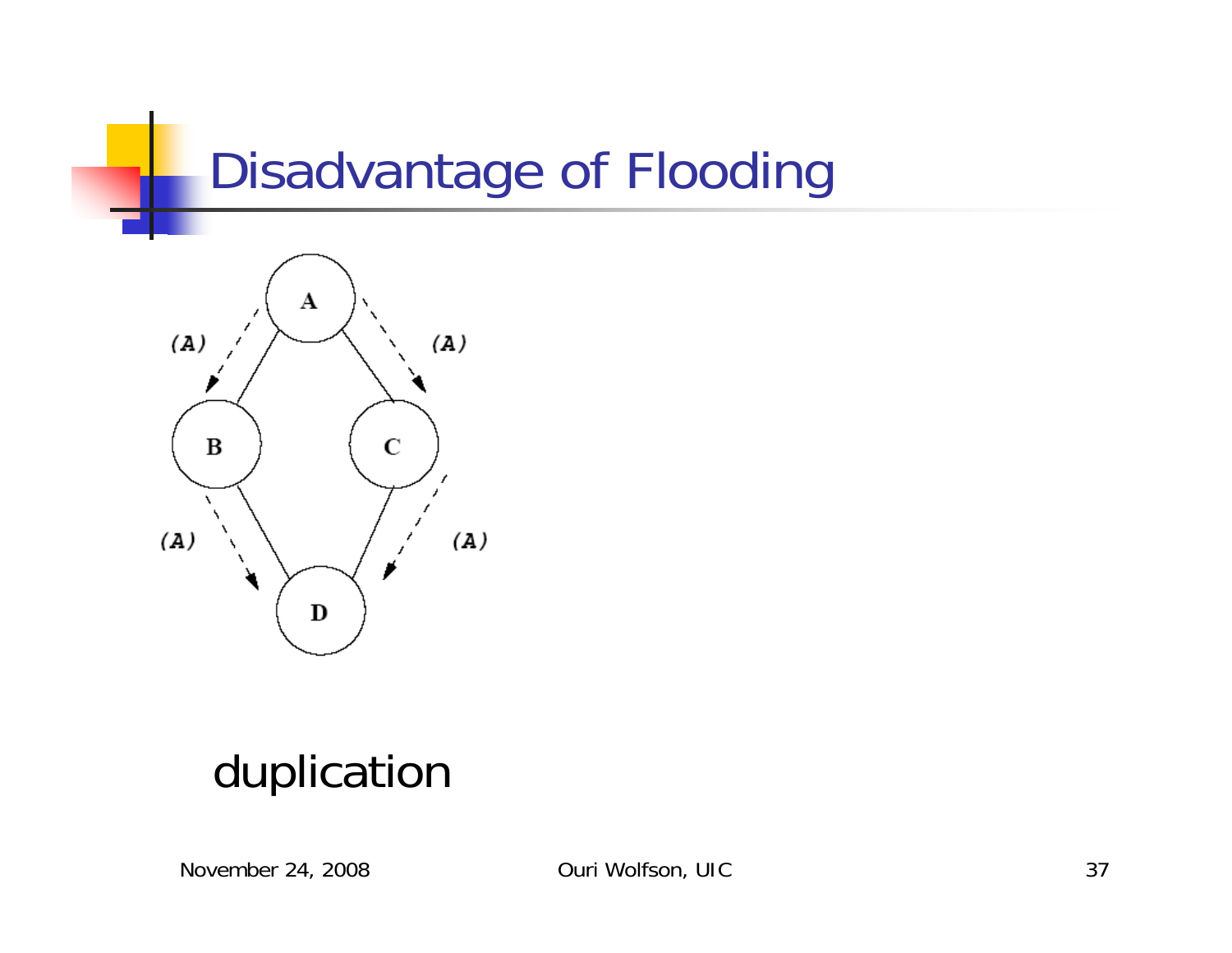### Remedy 1: Negotiation-based Approach

- П SPIN (Sensor Protocols for Information via Negotiation) Kulik, Heinzelman, and Balakrishnan (2002)
	- Communicating raw data is expensive, but meta-data is not
	- meta-data descriptors
	- negotiating data transmissions using meta-data
- Solve duplication problems in classic flooding
- SPIN nodes can adapt their communication to
	- Application-specific knowledge of the data
	- Resources that are available to them, such as energy
- **SPIN messages** 
	- ADV: a node A advertises data
	- REQ: an interested node B requests this data
	- DATA: the node A sends the actual data to B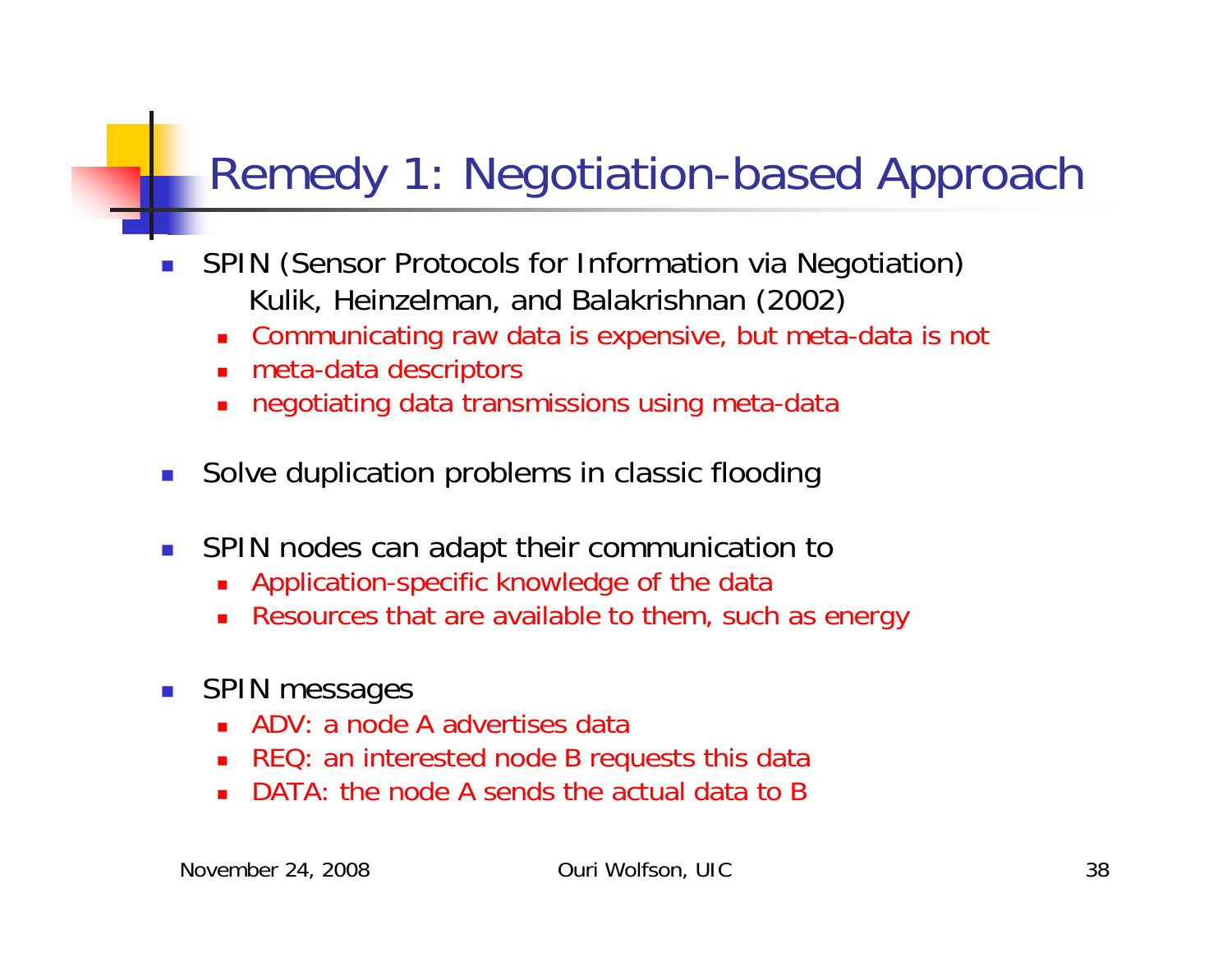SPIN

- P. Node A advertises data to node B (a)
- $\mathcal{L}_{\mathcal{A}}$  Node B responds by requesting data (b)
- $\overline{\mathbb{R}^n}$  Receiving the requested data (c)
- $\mathcal{L}_{\mathcal{A}}$  Node B then sends out advertisements to its neighbors (d), who in turn send requests back to B (e,f).









 $(d)$ 

 $(f)$ 





 $(e)$ 



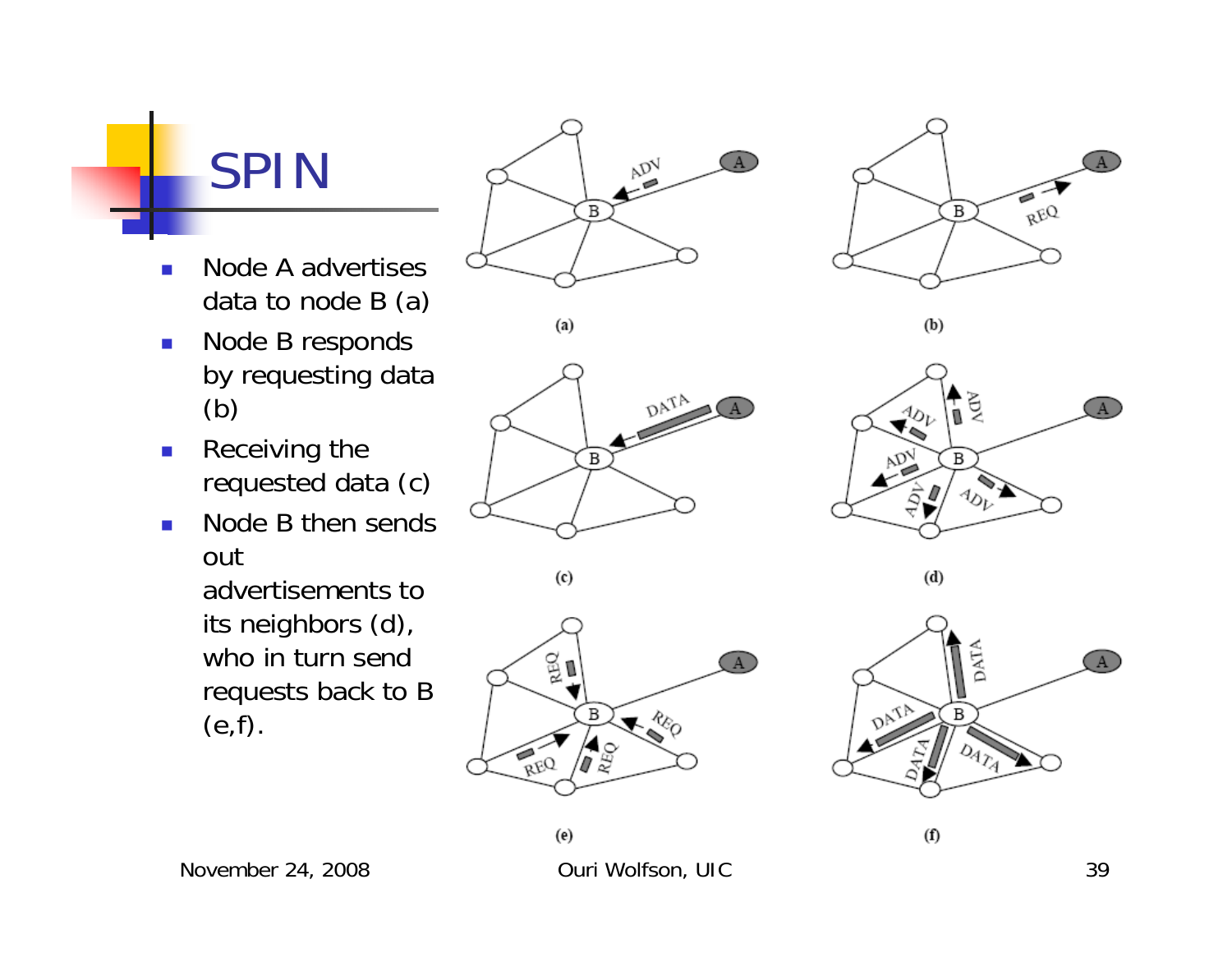

 $\mathbb{R}^3$ ■ Handles one report at a time

 $\mathbb{R}^3$ **• Mobility: need to keep advertising old** reports to new neighbors

 $\mathbb{R}^3$ **Collision of requests**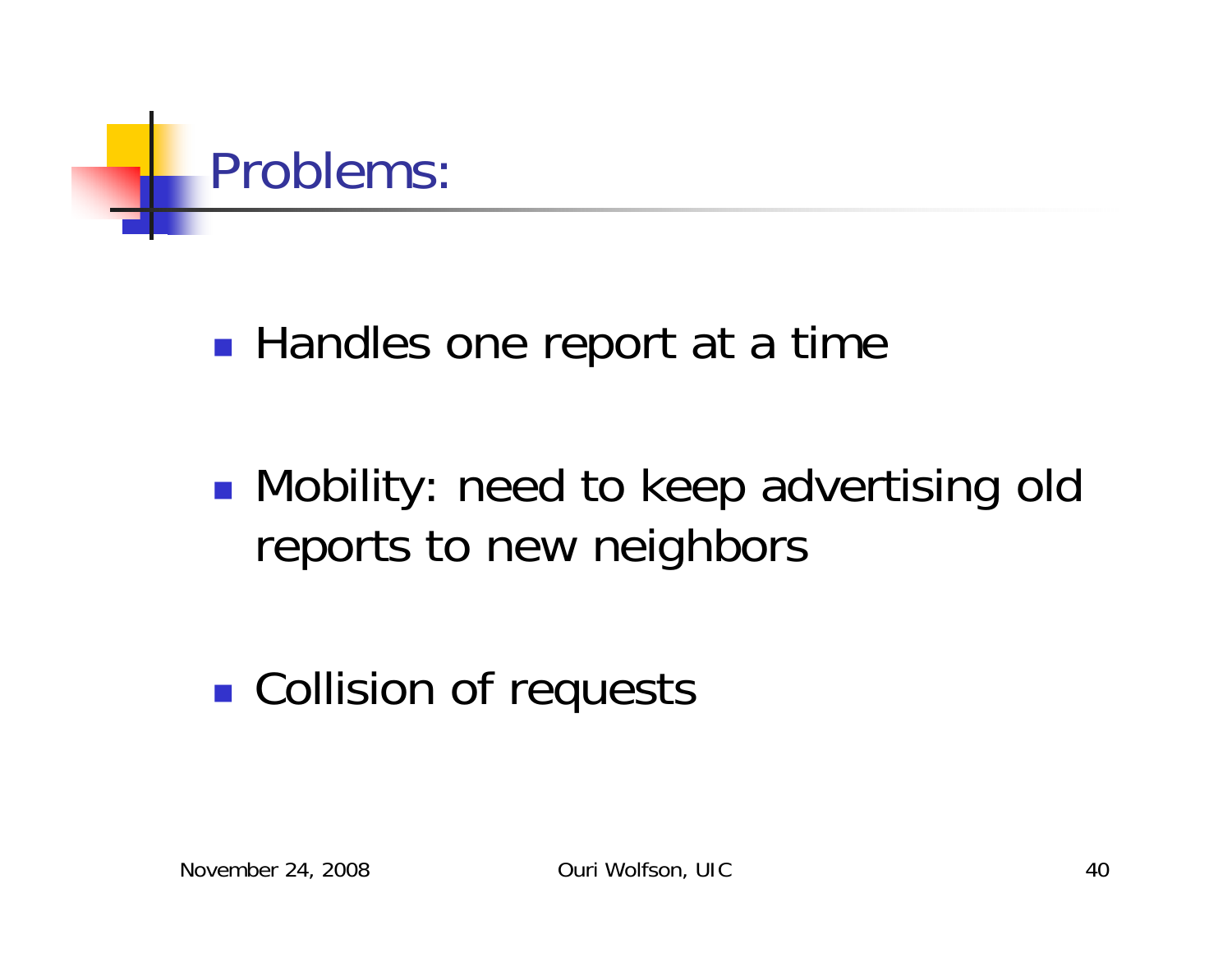# Remedy 2: store and forward

- **Nhich reports in each transmission?**
- How manage limited memory, power and bandwidth?
- **How often to transmit?**
- What is the size of each transmission?
- What is the range of each broadcast?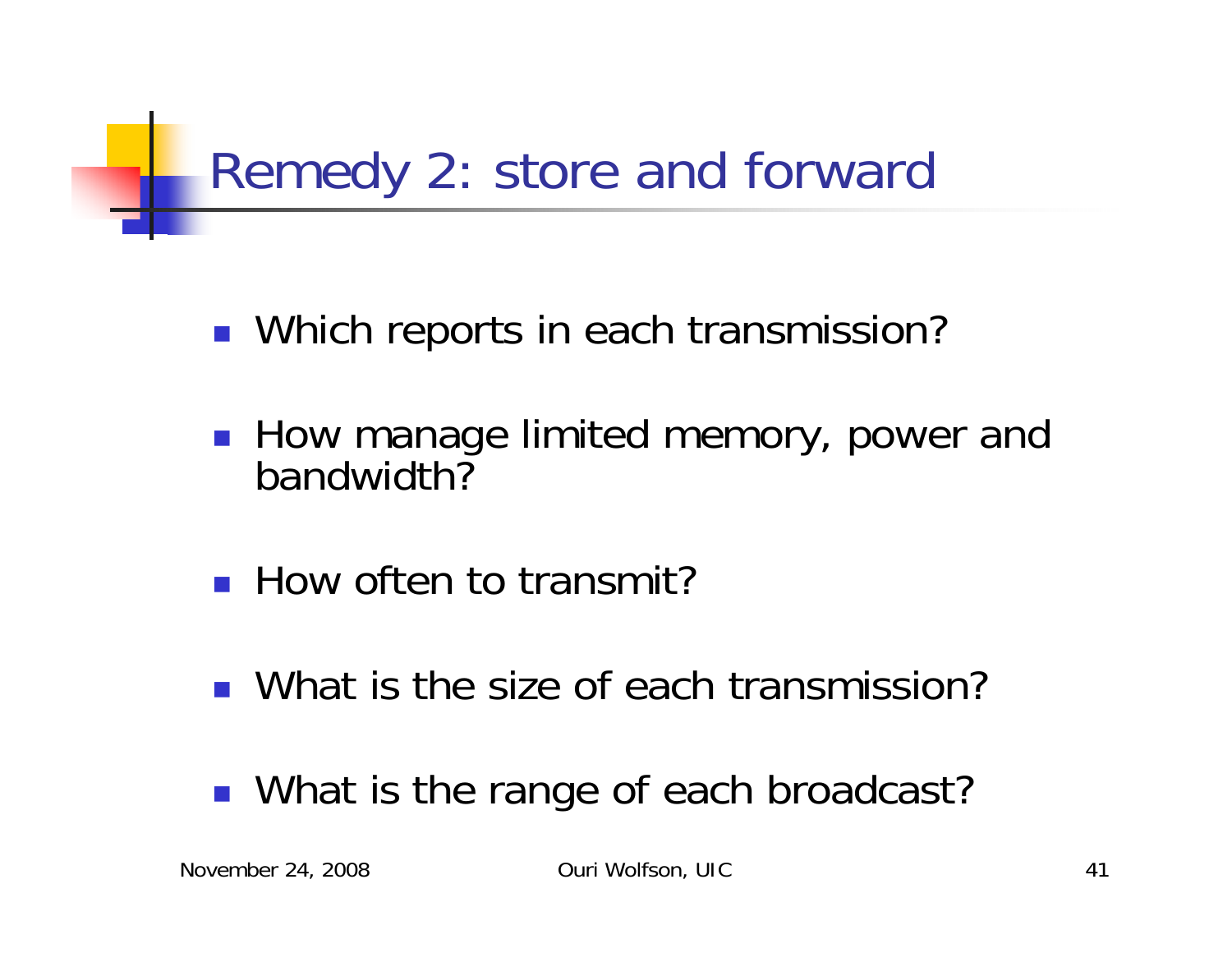# Remedy 2: store and forward

- Which reports in each transmit?
- **How manage limited memory,** power and bandwidth?
- **How often to transmit?**
- What is the size of each transmission?
- What is the range of each broadcast?

RANKING

**Optimizing** Power andBandwidth**Consumption**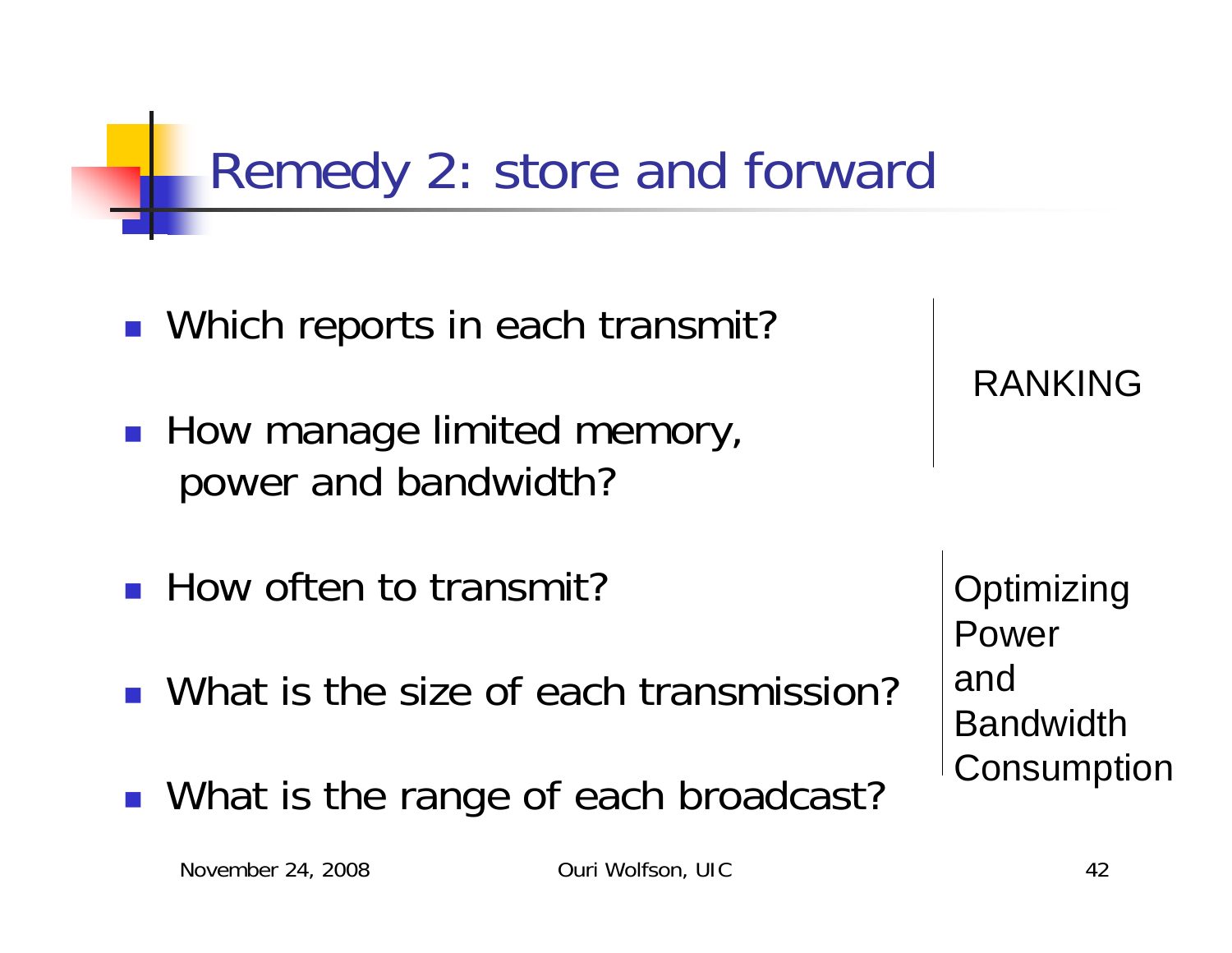Query Processing outline

- Basics of MP2P search
- **Service Service** ■ Data push and pull
- Power, memory, bandwidth management
- ■ Ranking of information
- **Service Service Experimental/commercial projects,** Performance metric, and comparison
- **Service Service Backchannel exploitation**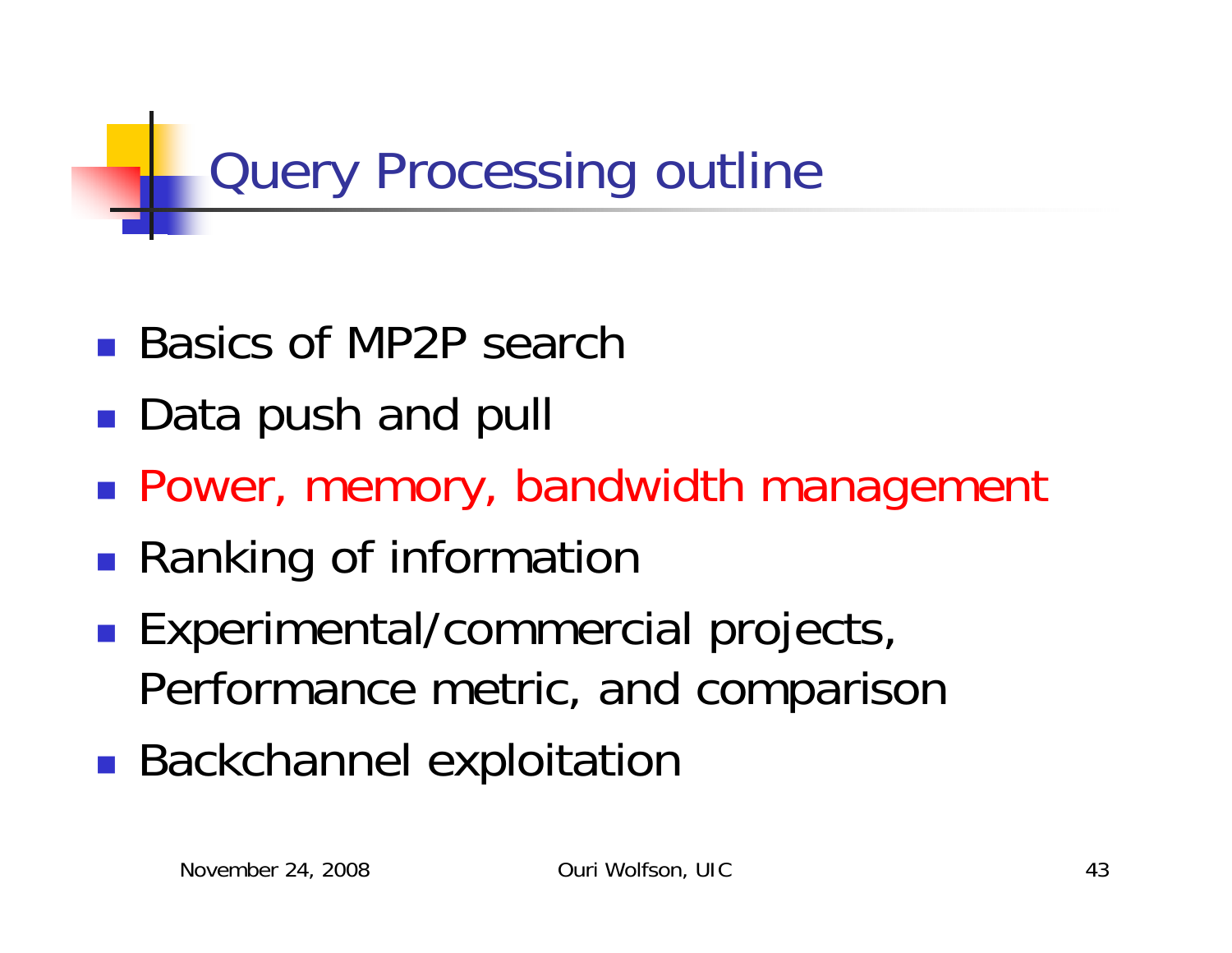

**total transmission volume**

Energy efficiency = (amount of data correctly received) / (unit of transmission energy)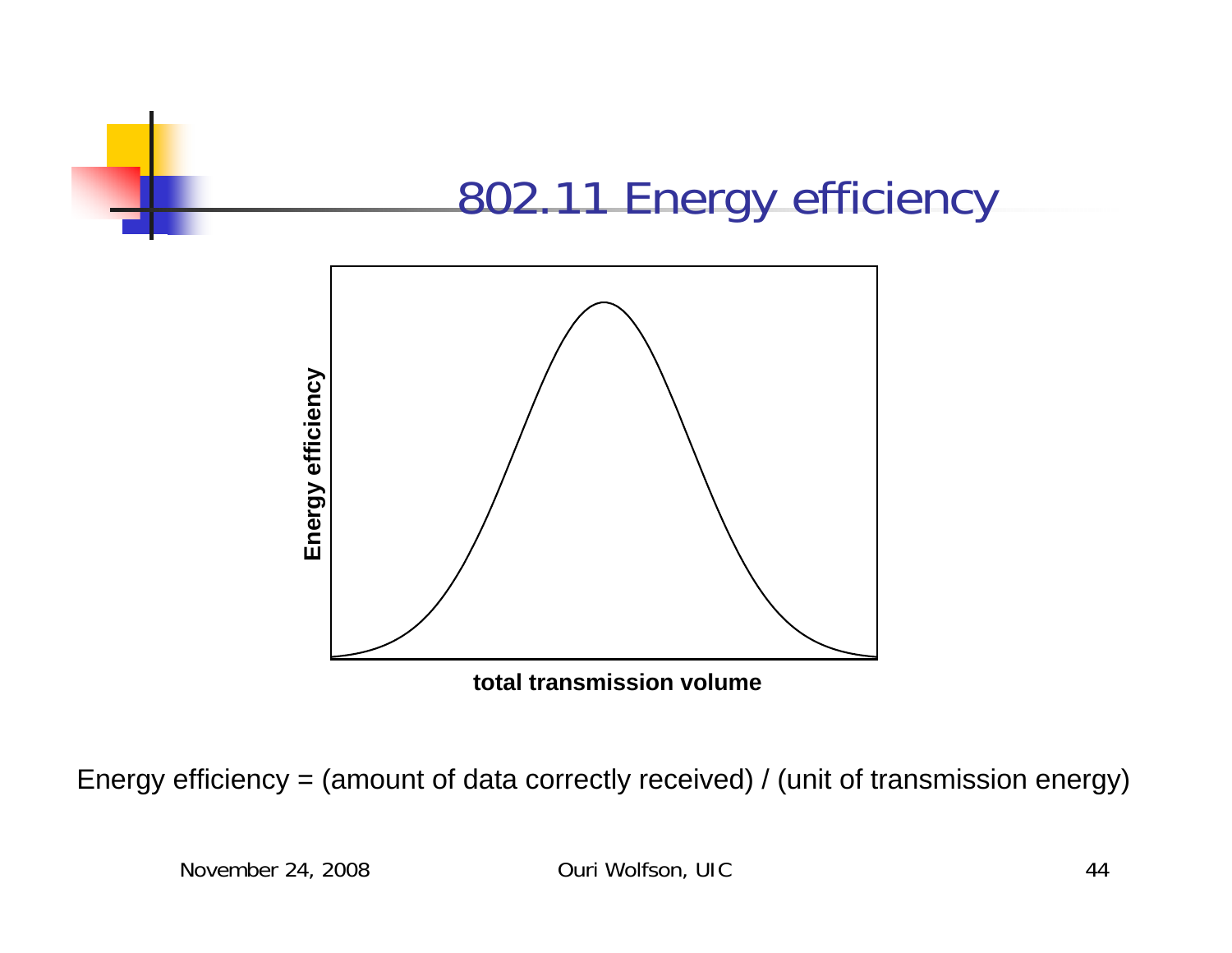

### **Fiequency of transmission**  $\lt =$   $>$ transmission size

#### **How to quantify the tradeoff?**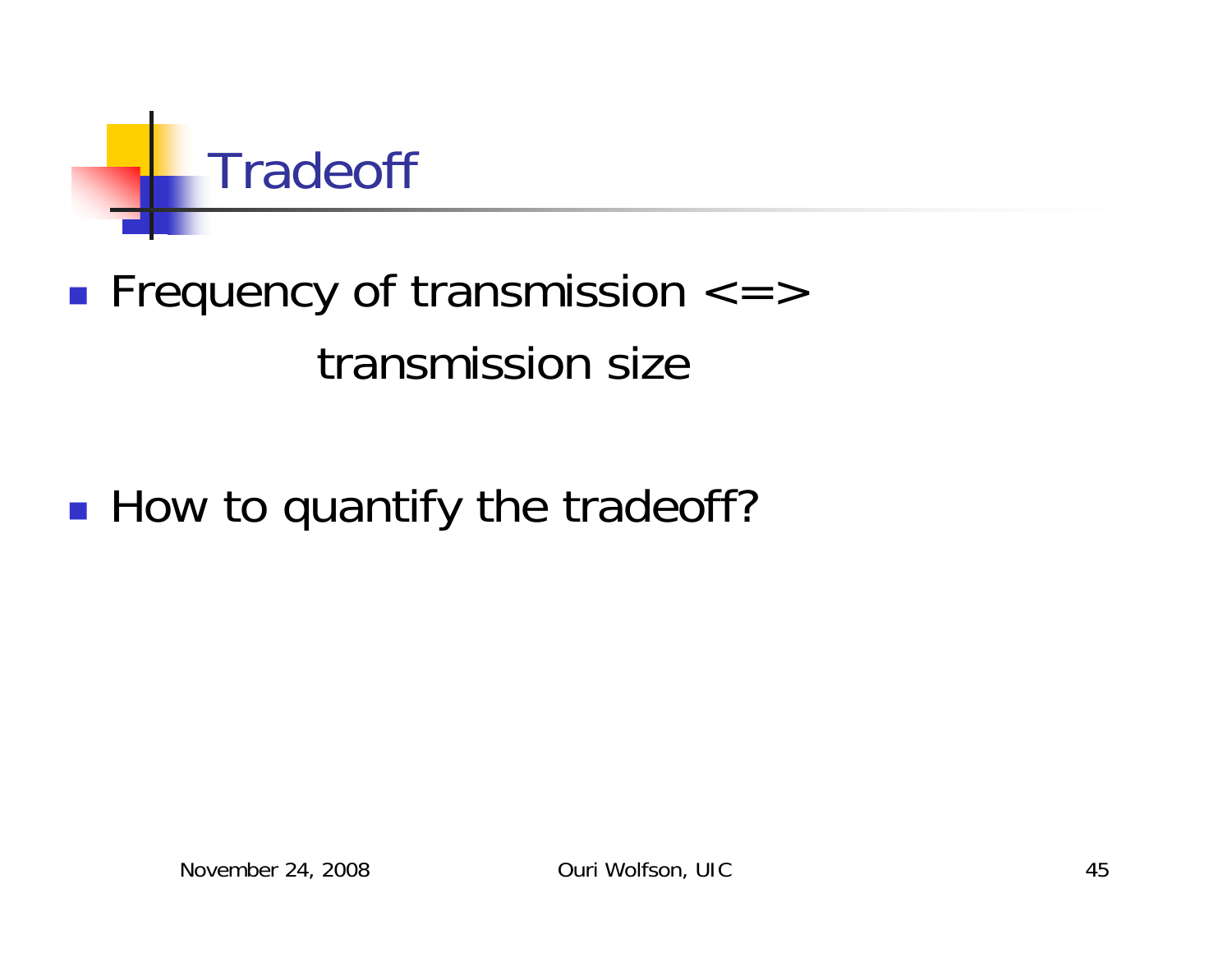## 802.11 Basics

- H ■ 3 modes: transmitting, receiving, listening<br>(order of power consumption)
- **Nhen listening: if detecting a message** destined to host  $\rightarrow$  receive-mode
- **Time divided into slots, 20microsecs each**
- **Transmission:** 
	- **Listen for 1 time slot**
	- **If channel free start broadcast (observe collision** possible)
	- **Broadcast may last for many time slots**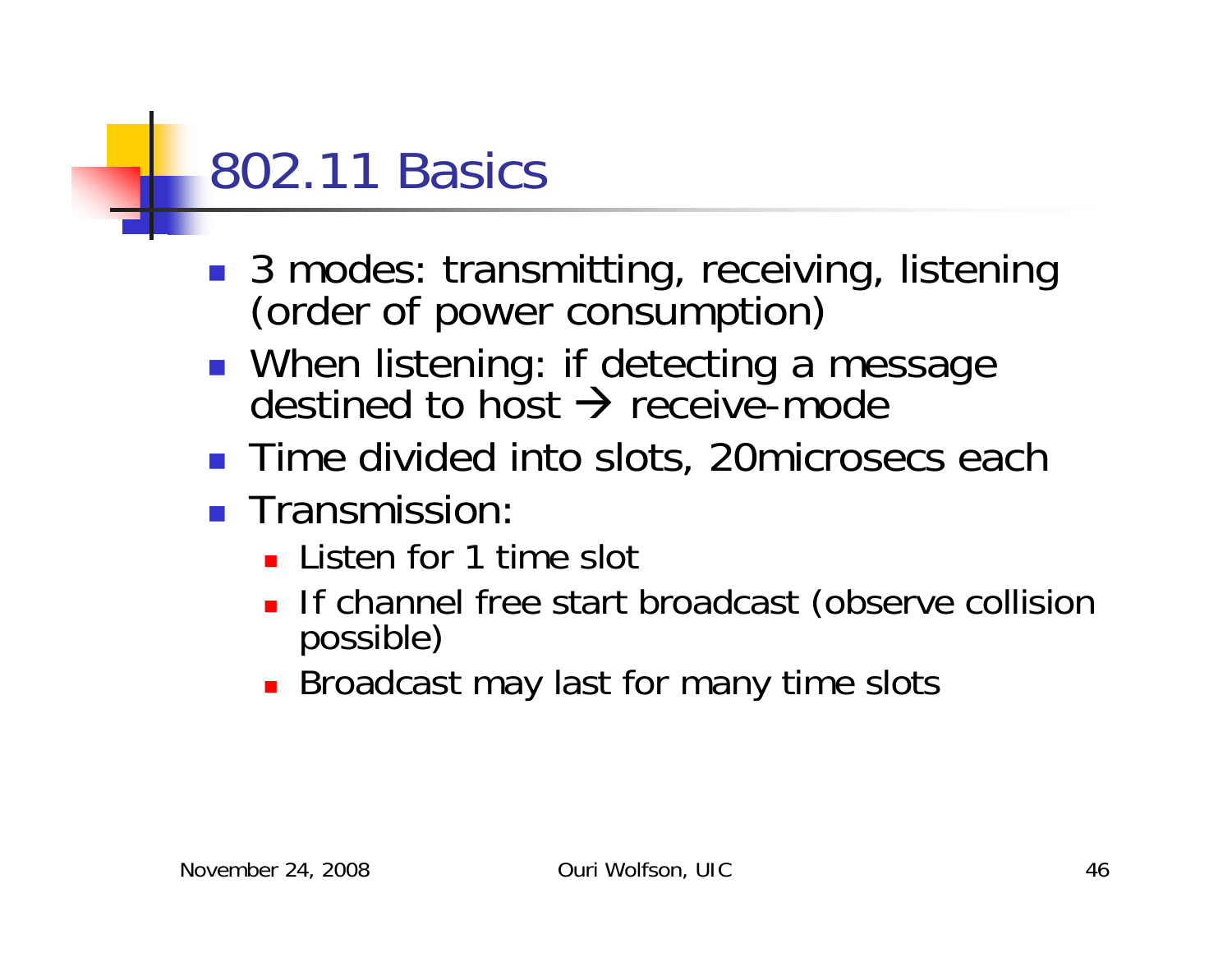### Energy Efficiency of a Broadcast



- successfully receive the broadcast from *x*
- Collisions occur at neighbor

Throughput (*Th*) = (expected number of neighbors that successfully receive broadcast)  $\times$  (broadcast size)

Power efficiency (*PE*) =

*EnTh*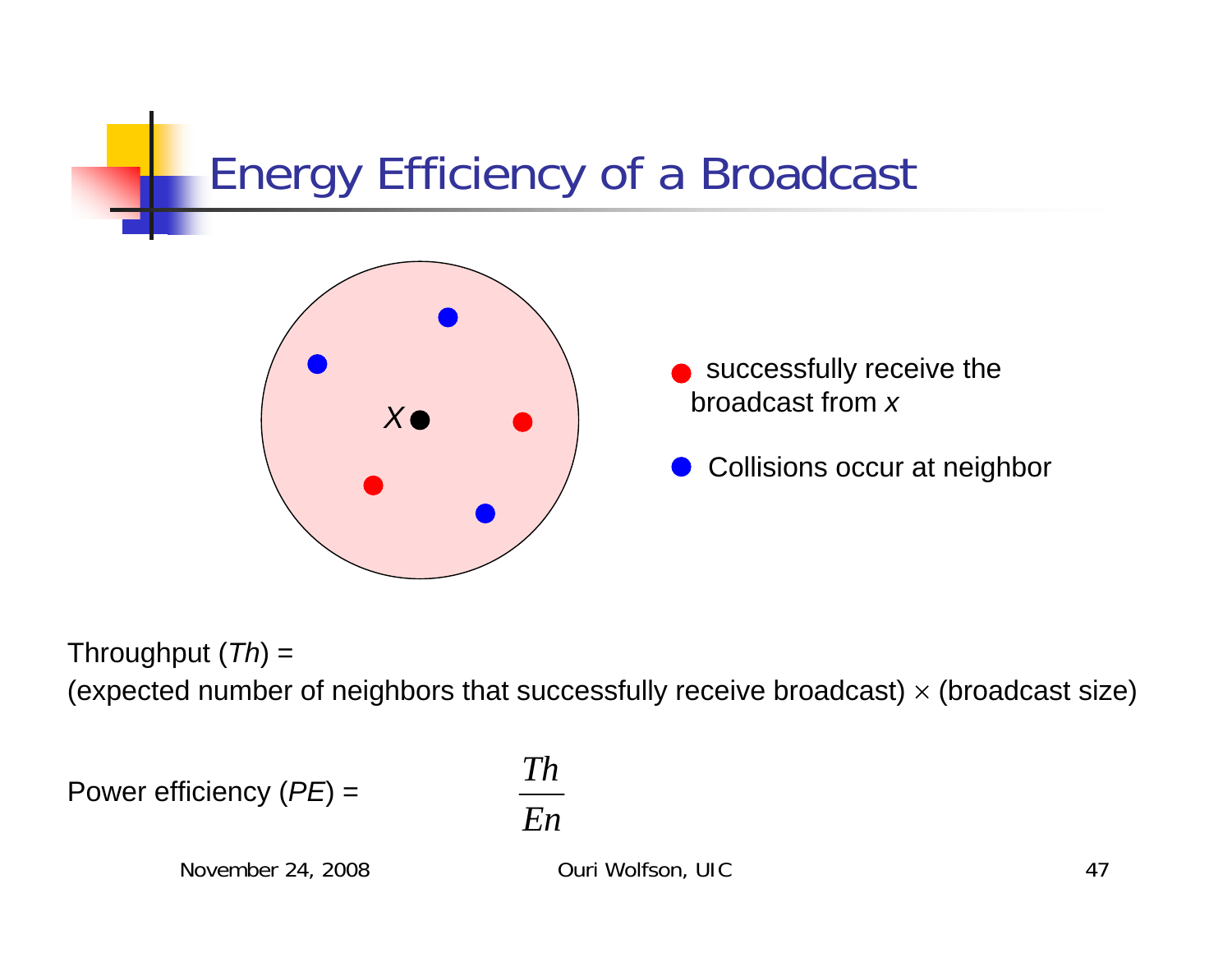### Computation of Throughput



Conditions for successful reception at an arbitrary node *Y*

- 1. No green node inside starts to broadcast at the same time slot with *X*
- 2. No transmission from any purple node overlaps with that from *X*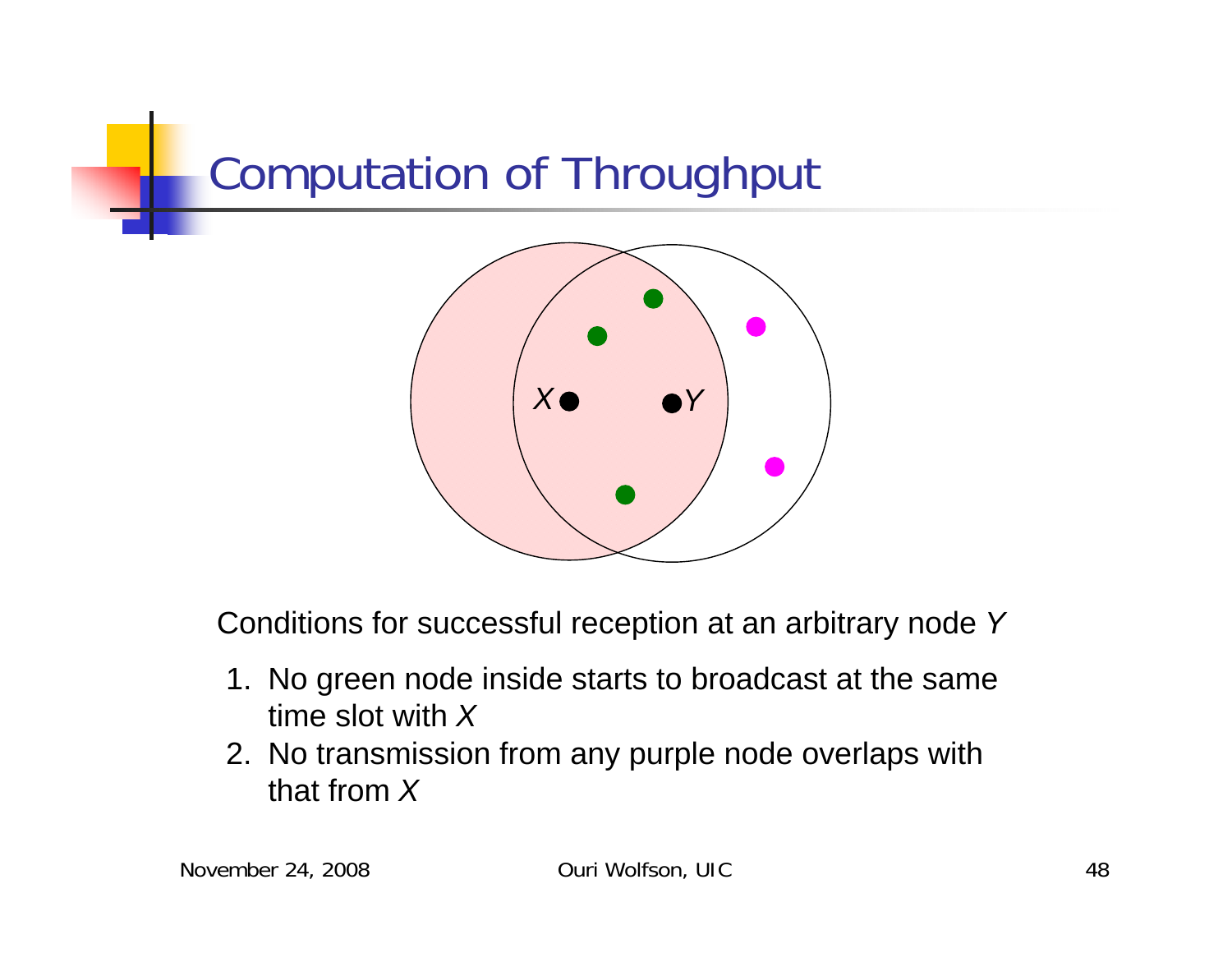### Computation of Throughput (cont'd)

 $g(\delta)$ : the probability that a neighbor at distance  $\delta$  from X successfully receives the broadcast.

$$
\mathbf{g}(\delta) = (1-p')^{\lambda S(\delta)(2T+1)} \cdot e^{\int_0^{r-\delta} 2\pi\lambda \varepsilon \ln(1-q(\varepsilon))d\varepsilon + \int_{r-\delta}^r 2\lambda \varepsilon \arccos(\frac{-r^2+\varepsilon^2+\delta^2}{2\varepsilon\delta}))\ln(1-q(\varepsilon))d\varepsilon}
$$

where

$$
S(a) = \pi r^2 - 2r^2 \cdot (\arccos(\frac{a}{2r}) - \frac{a}{2r} \sqrt{1 - (\frac{a}{2r})^2}, 0 \le a \le r;
$$
  

$$
q(\varepsilon) = p \cdot (1 - p')\lambda S(\varepsilon) \tau_{data}, 0 \le \varepsilon \le r; T = \frac{(M + h) \cdot 8}{b \tau}
$$

- λDensity of mobiles
- r Transmission range in meters.
- b Data transmission speed in bits per second
- M Size of the broadcast (assume unique)
- $p$  The probability that a moving object attempts (by sensing the channel) to start a broadcast
- $p<sup>′</sup>$  The probability that it succeeds in starting a broadcast (unique) (broadcast frequency)
- τLength of the medium access time slot
- hSize of the MAC header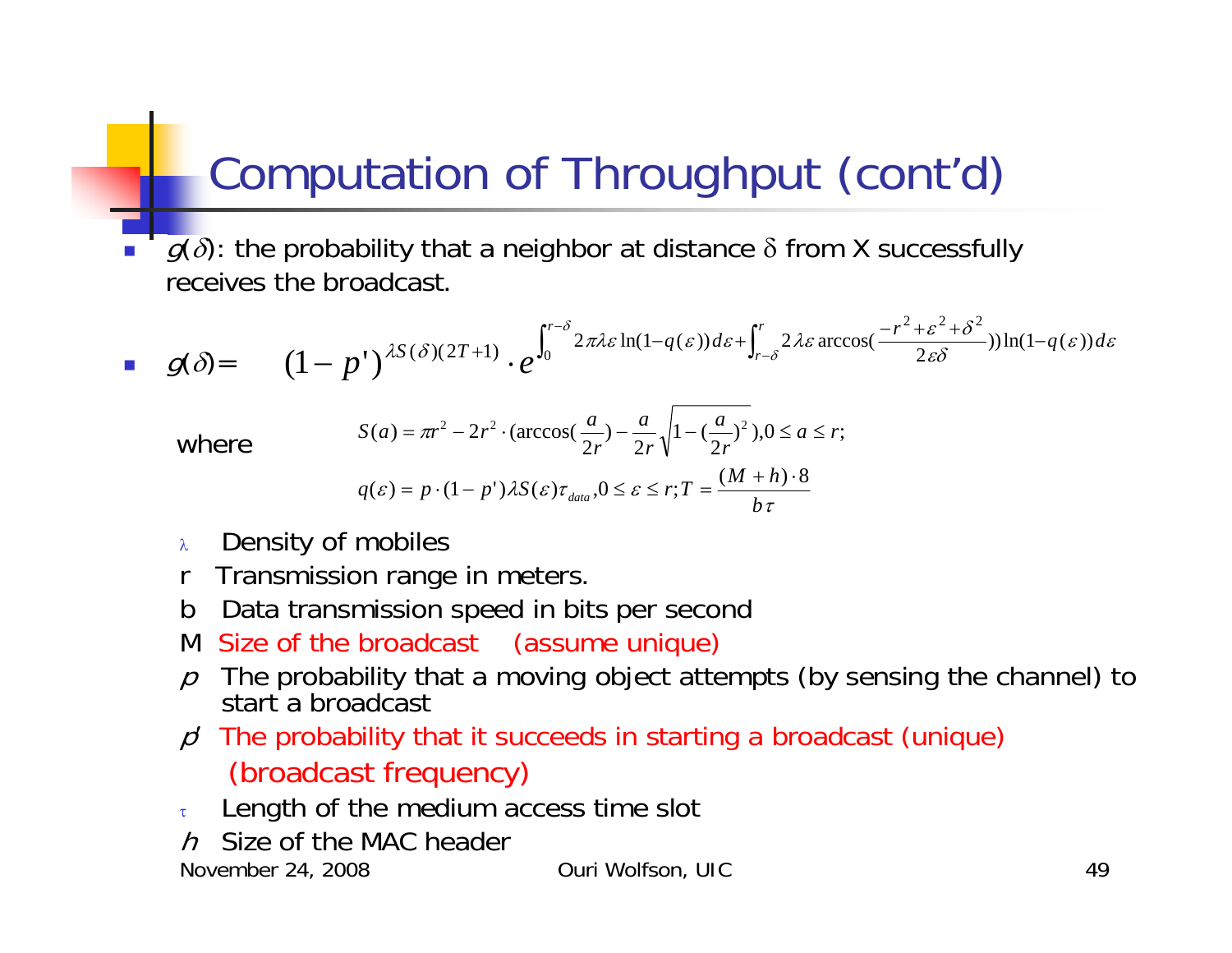

E.g., when inter-broadcast interval is 1 second, the optimal broadcast size is 800 Kbytes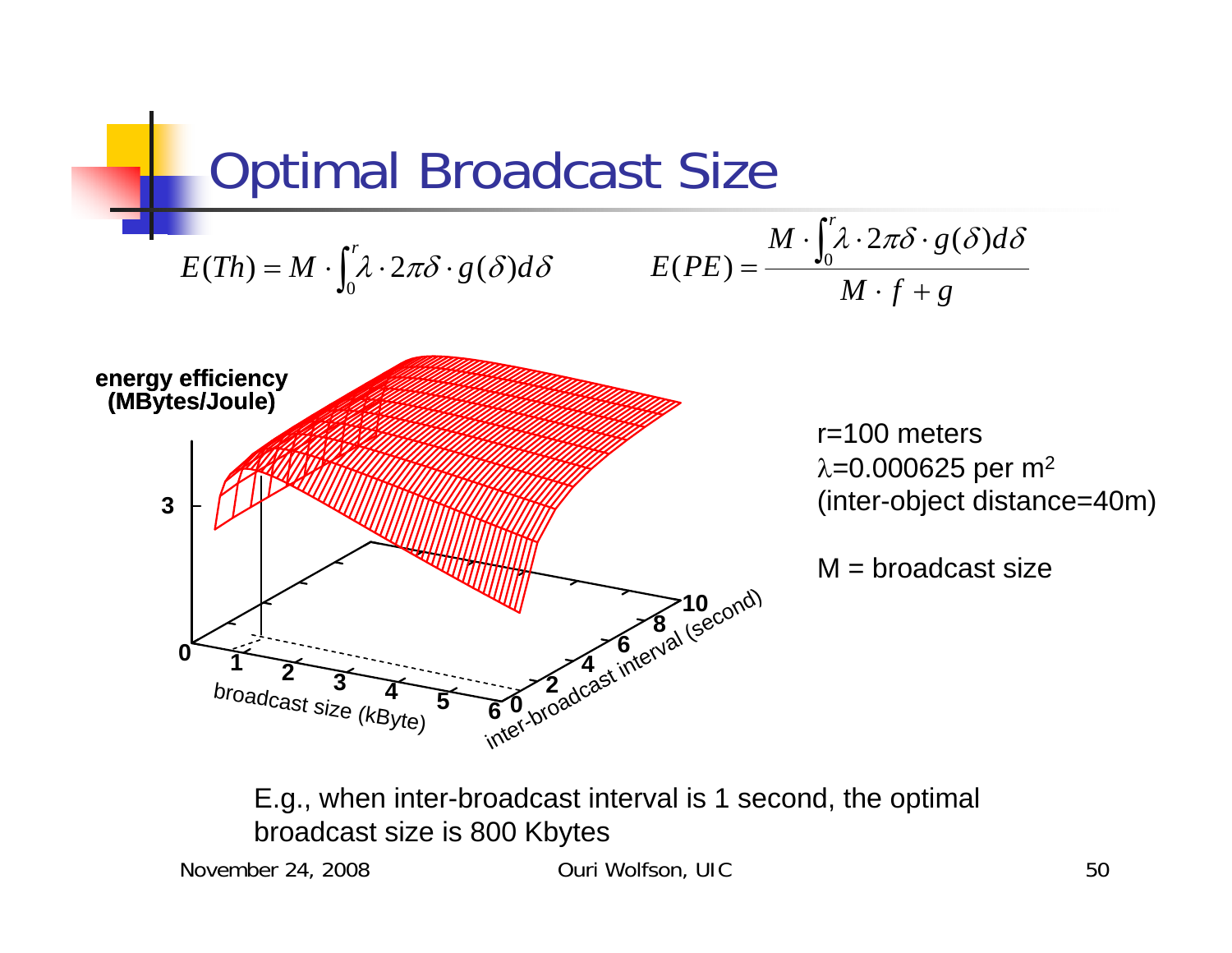# Energy Constraints

- "From now until 8 o'clock the MP2P system is allowed to use 10% of the remaining energy" (The rest is used for voice communication, internet access, etc.) allowance/time-unit
- Energy consumed by a 802.11 network interface for transmitting a message of size M bytes

 $E$ n= f $\mathcal{M}{+}$   $g$ 

For 802.11 broadcast,  $g$ =266×10<sup>-6</sup> Joule, f=5.27×10<sup>-6</sup>Joule/byte consumption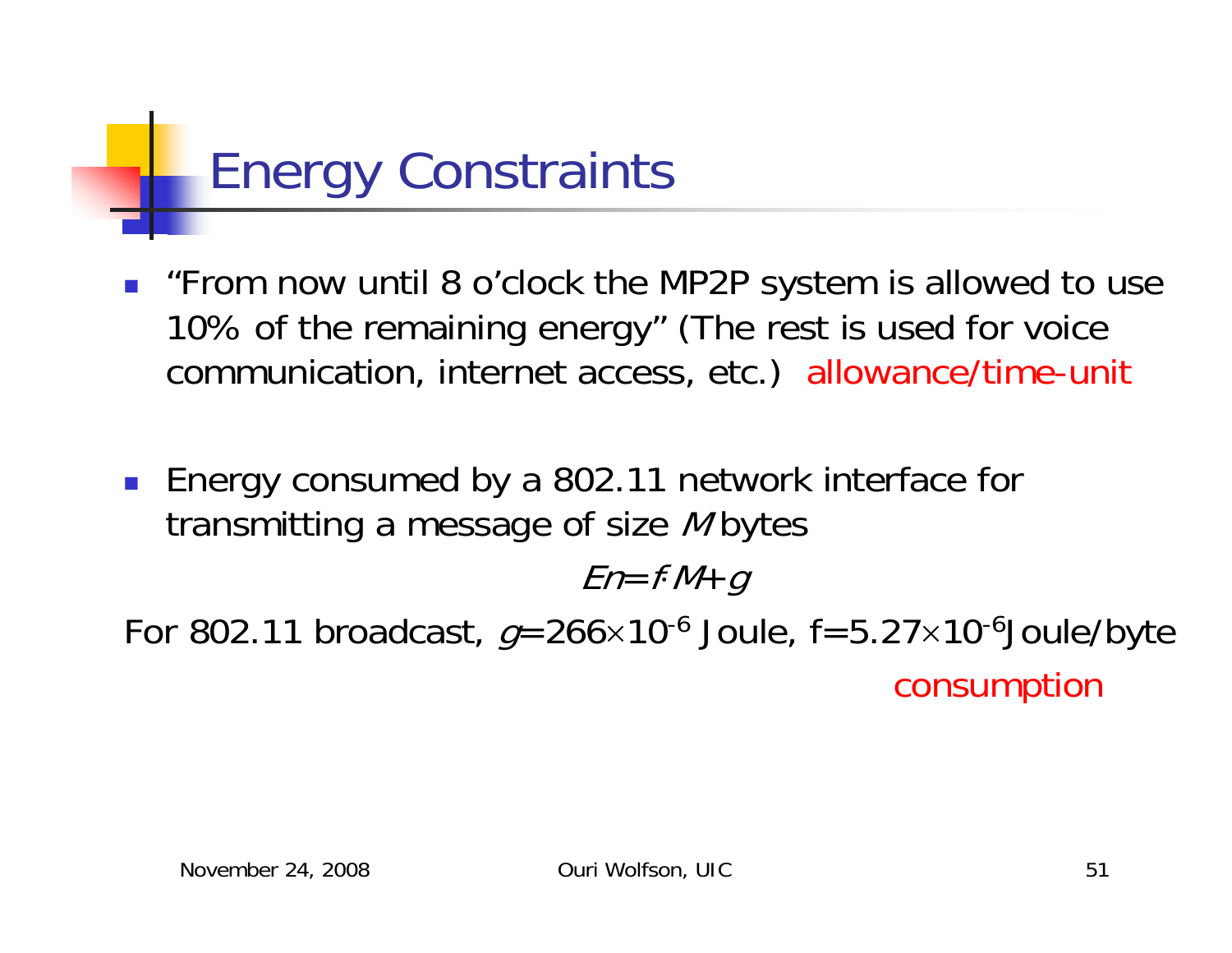# Number of reports transmitted

### **Adaptively determined by**

- optimal transmission size
- maximum transmission size
- **Optimal transmission size determined** 
	- **•** based on the  $E(PE)$  formula
	- П <sup>g</sup>iven inter-broadcast interval (doesn't mean all broadcasts same size)
	- **to optimize energy efficiency**
- **Maximum transmission size: determined based** on the energy accumulated since last broadcast

### Actual transmission size =

Min(optimal transmission size, maximum transmission size)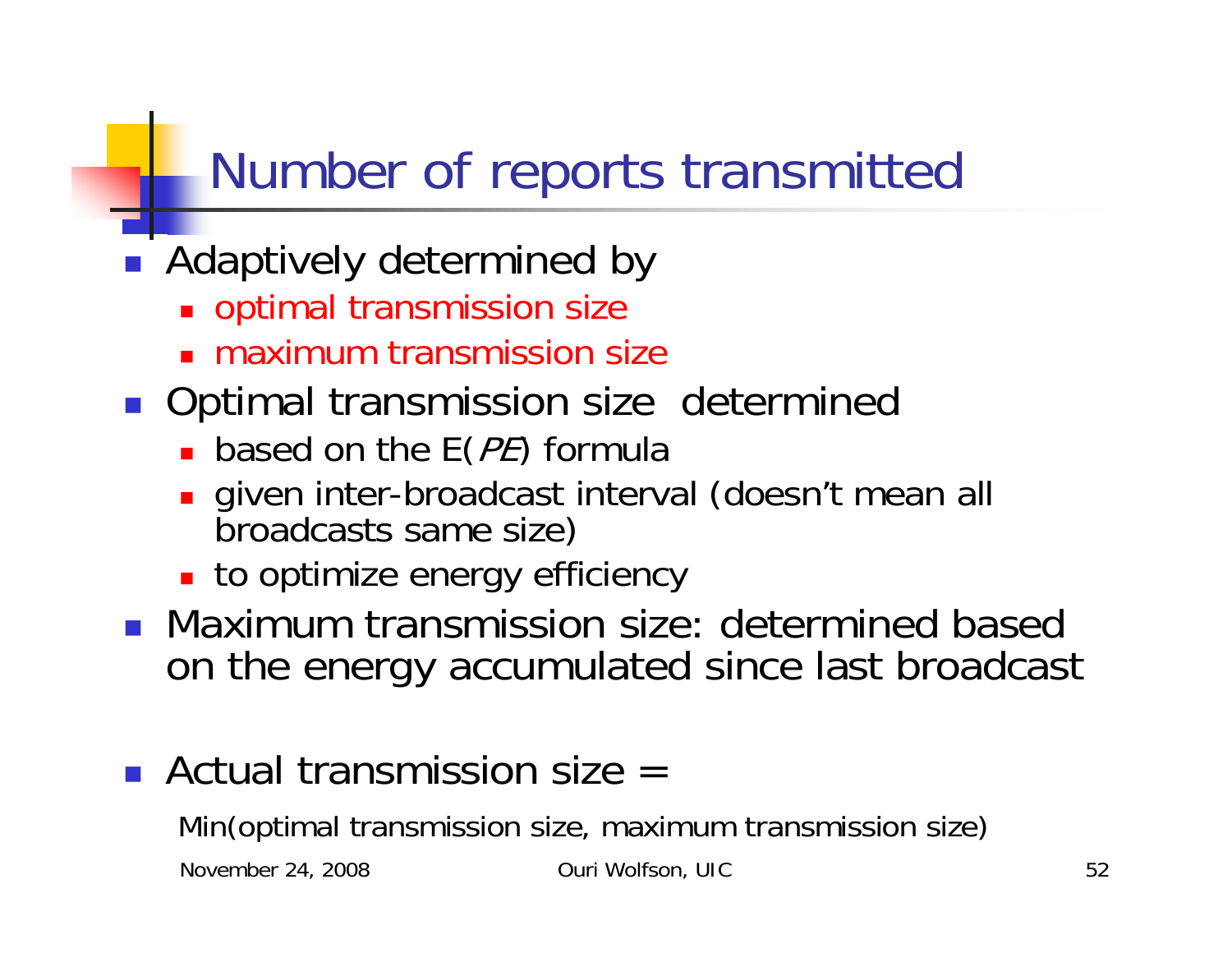Query Processing outline

- Basics of MP2P search
- **Service Service** ■ Data push and pull
- **Power, memory, bandwidth management**
- ■ Ranking of information
- **Service Service Experimental/commercial projects,** Performance metric, and comparison
- **Service Service Backchannel exploitation**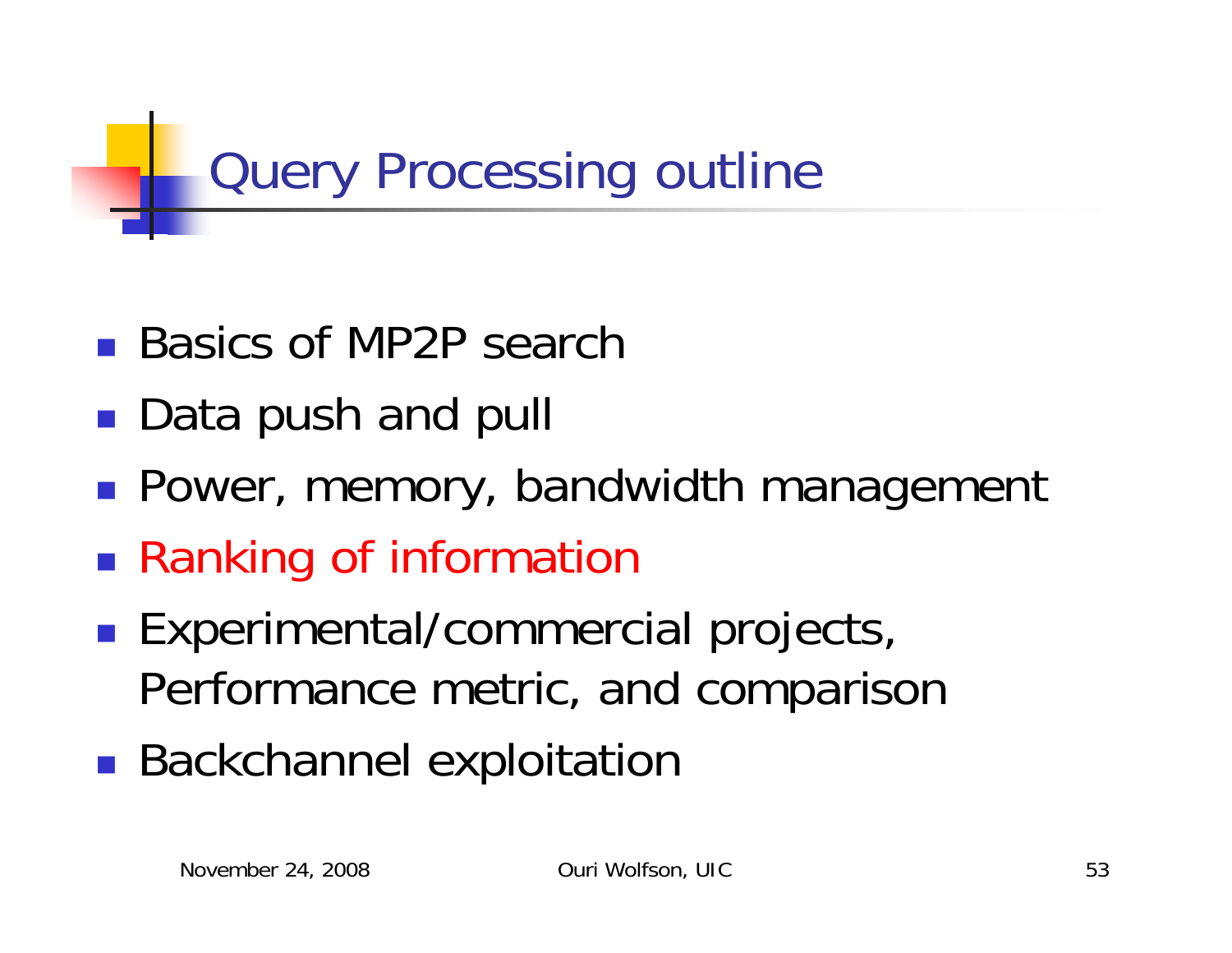### Report Ranking: sample demand



#### Queries relation is FIFO maintained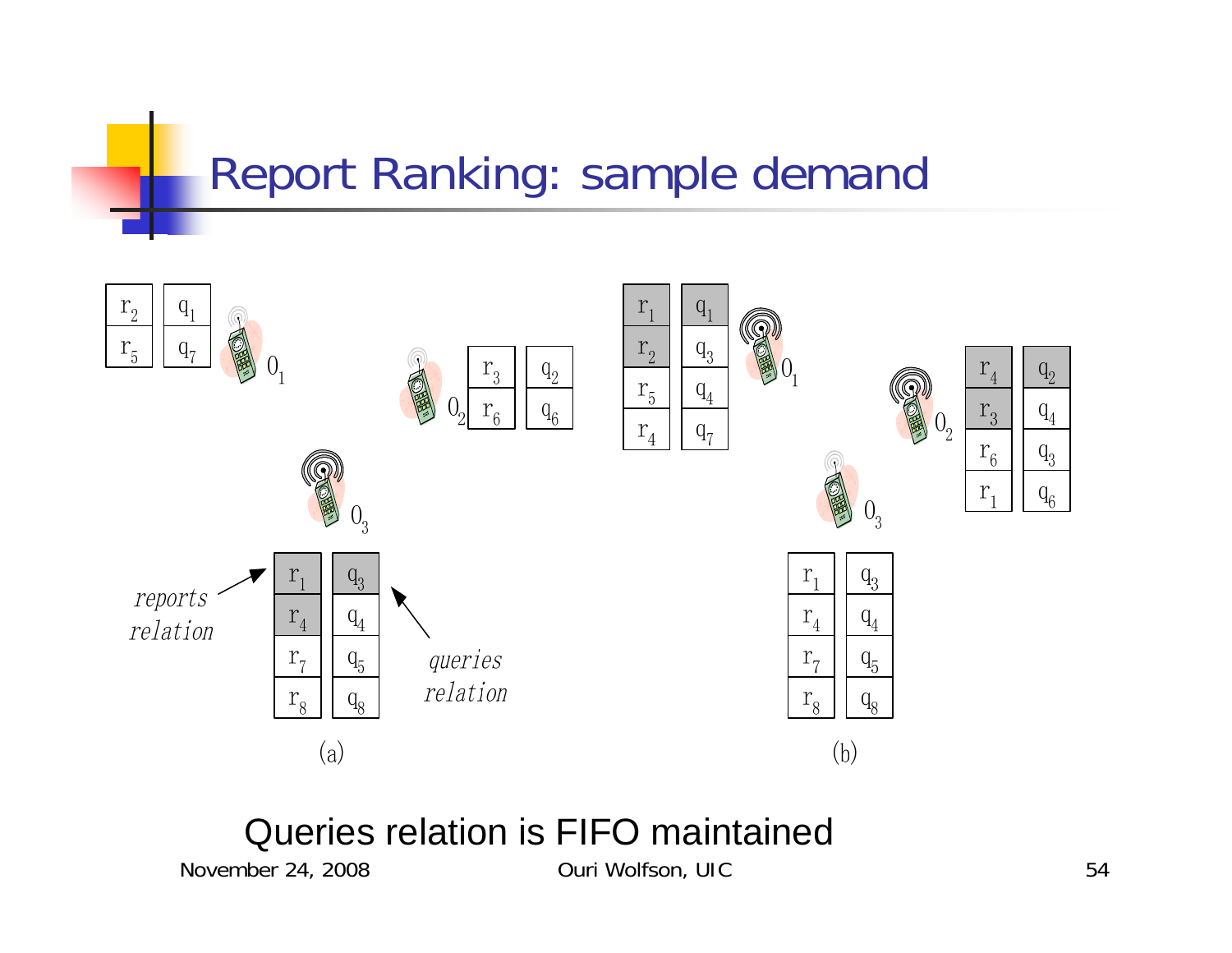

- Rank of a report R is determined by **Demand for R**  $\sum_{i=1}$ *n i*=1  $match$   $(R,Q_{\overline i})$ 
	- a. Q<sub>i's</sub> are the members of the queries relation

**Supply (global parameter)** 

#### *rank* ( *R* )  $= demand(R)/supply(R)$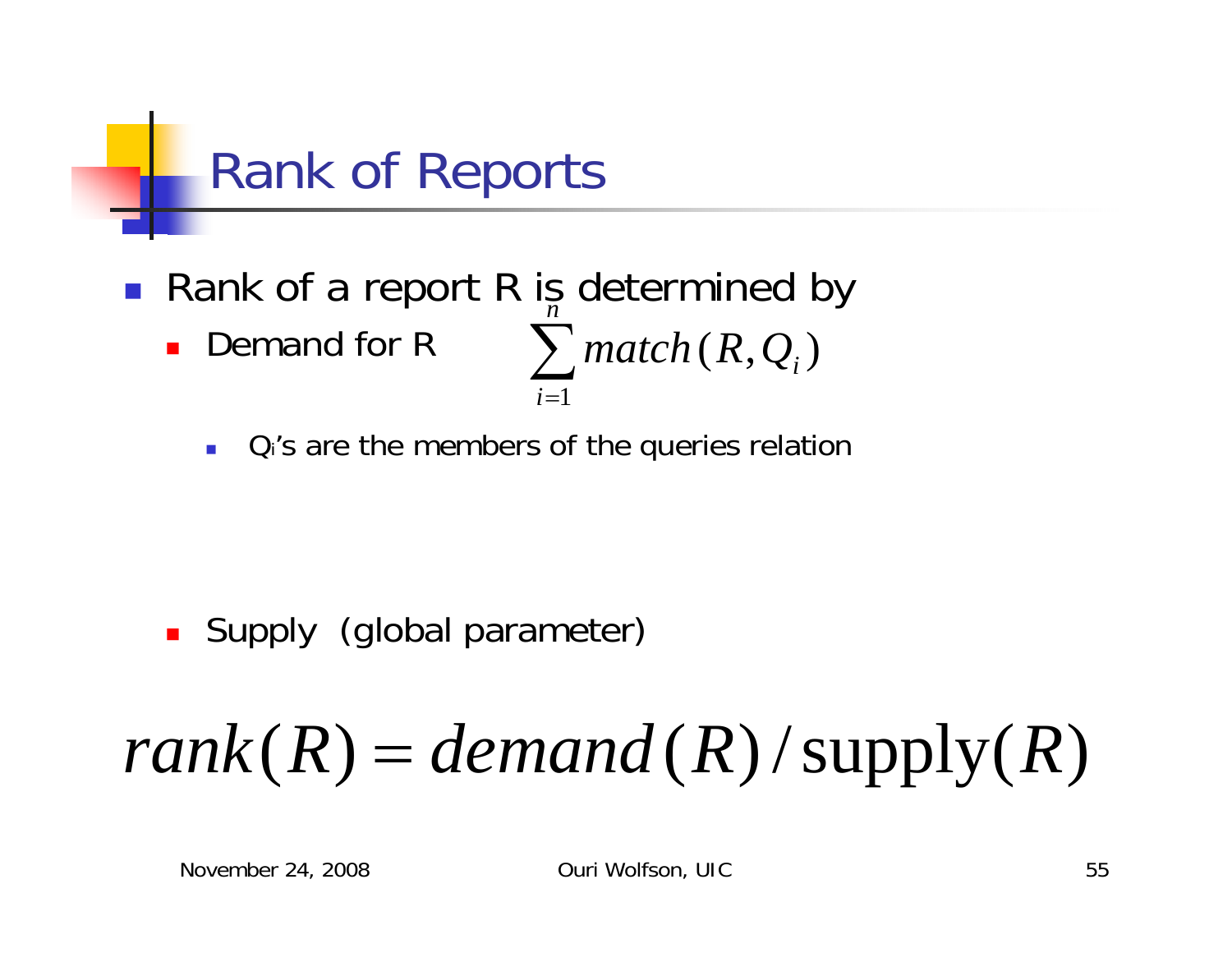Query Processing outline

- Basics of MP2P search
- **Service Service** ■ Data push and pull
- **Power, memory, bandwidth management**
- ■ Ranking of information
- **Service Service Experimental/commercial projects,** Performance metric, and comparison
- **Service Service Backchannel exploitation**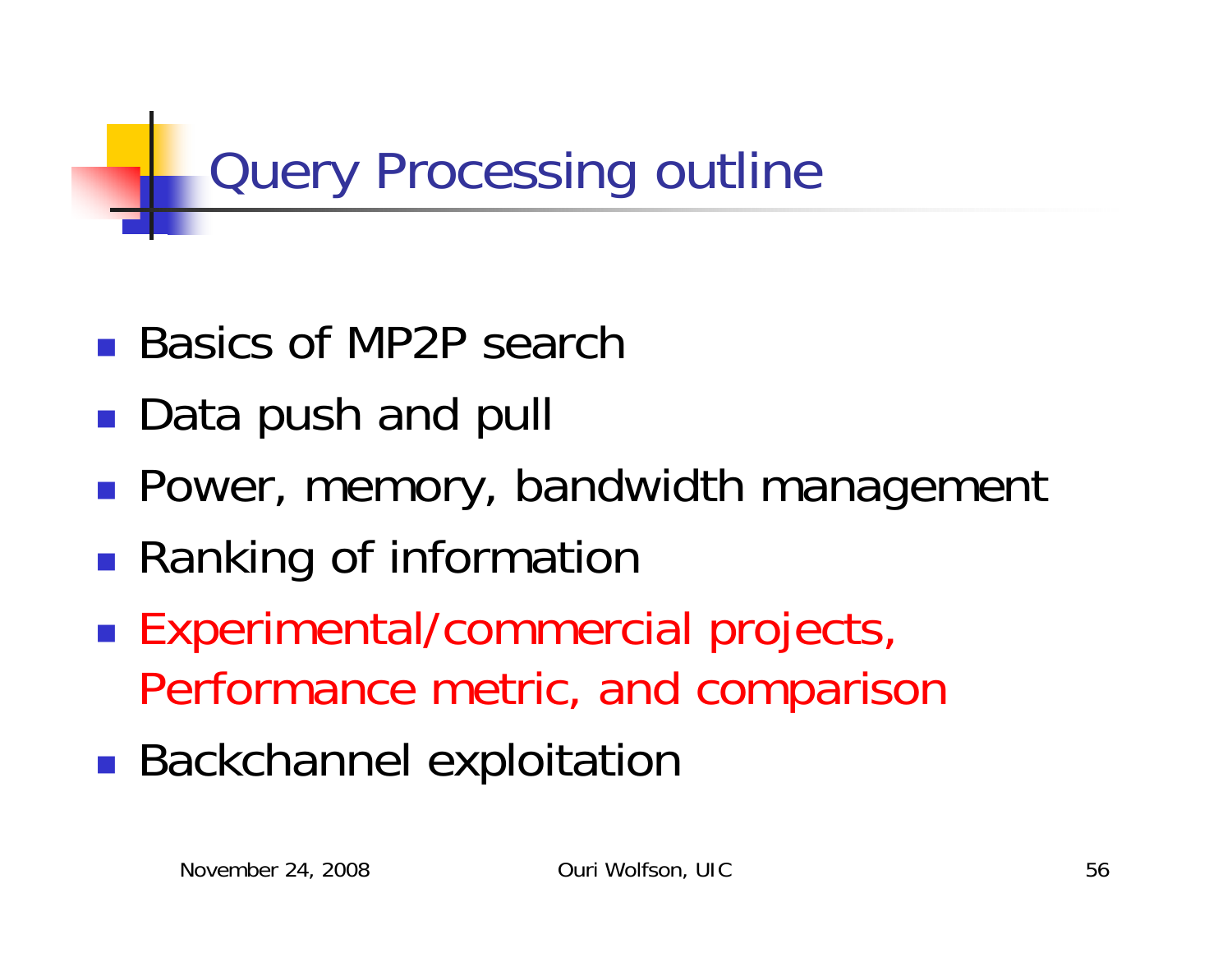## Experimental MP2P projects (Pedestrians)

- **7DS** -- Columbia University (web pages)
- iClouds Darmstadt Univ. (incentives)
- H MoGATU – UMBC (specialized query processing, e.g., collaborative joins)
- **PeopleNet -- NUS, IIS-Bangalore (Mobile commerce,** information type  $\rightarrow$  location baazar)
- H MoB – Wisconsin, Cambridge (incentives, information resources e.g. bandwidth)
- H Mobi-Dik – Univ. of Illinois, Chicago (brokering, physical resources, bandwidth/memory/power management)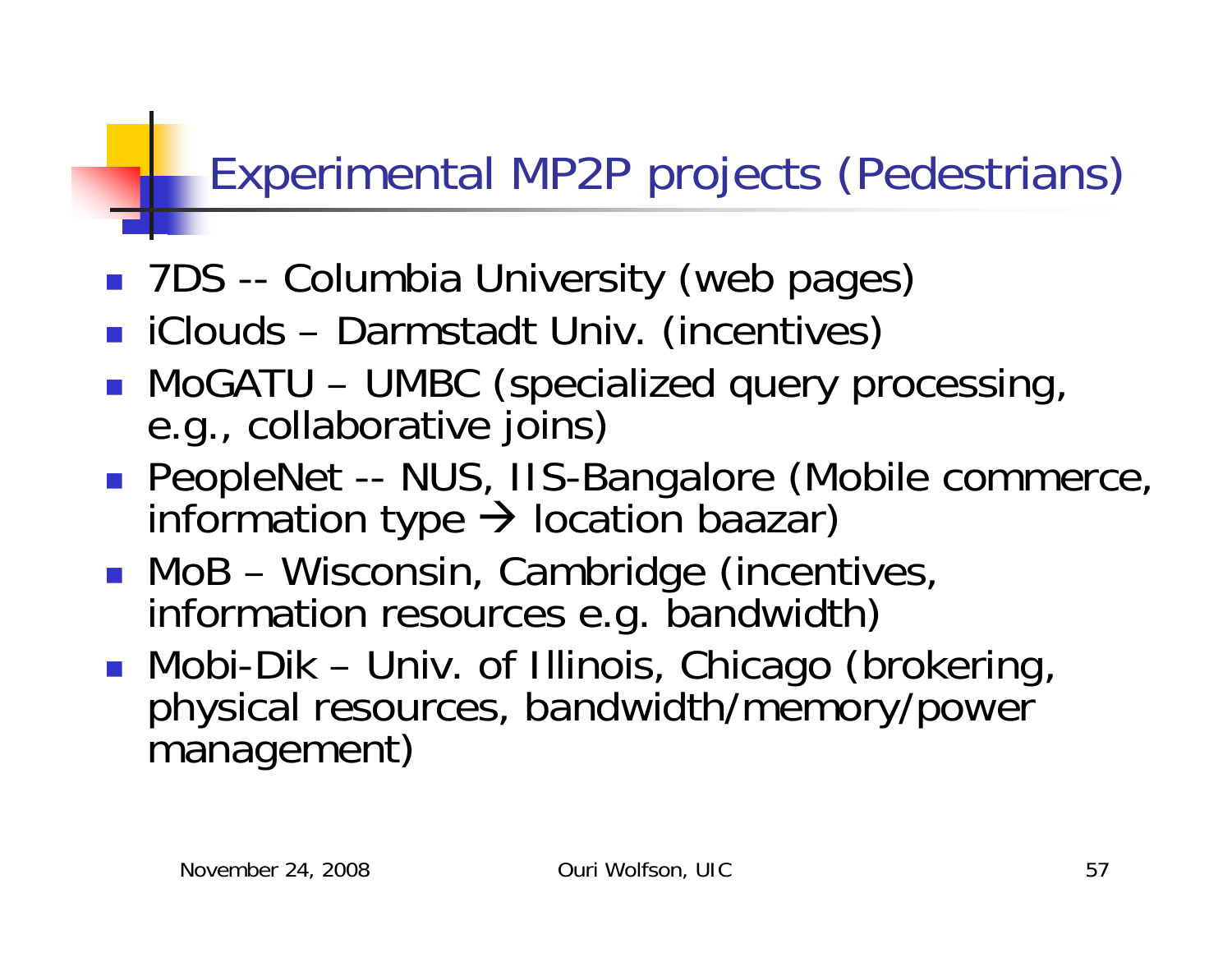# Vehicular projects

- П **Inter-vehicle Communication and Intelligent Transportation:**
	- **CarTALK 2000** is a European project
	- **VICS** (The Vehicle Information and Control System) is a government-sponsored system in Japan with an 11-year track record
	- **FleetNet**, an inter-vehicle communications system, is being developed by a consortium of private companies and universities in Germany
	- **IVI (Intelligent Vehicle Initiative) and VII (Vehicle Infrastructure Integration)**, the US DOT
- **NP2P provides data management capabilities on top of** these communication systems
- $\mathcal{C}^{\mathcal{A}}$  Grassroots – Rutgers, p2p dissemination of traffic info to reduce travel times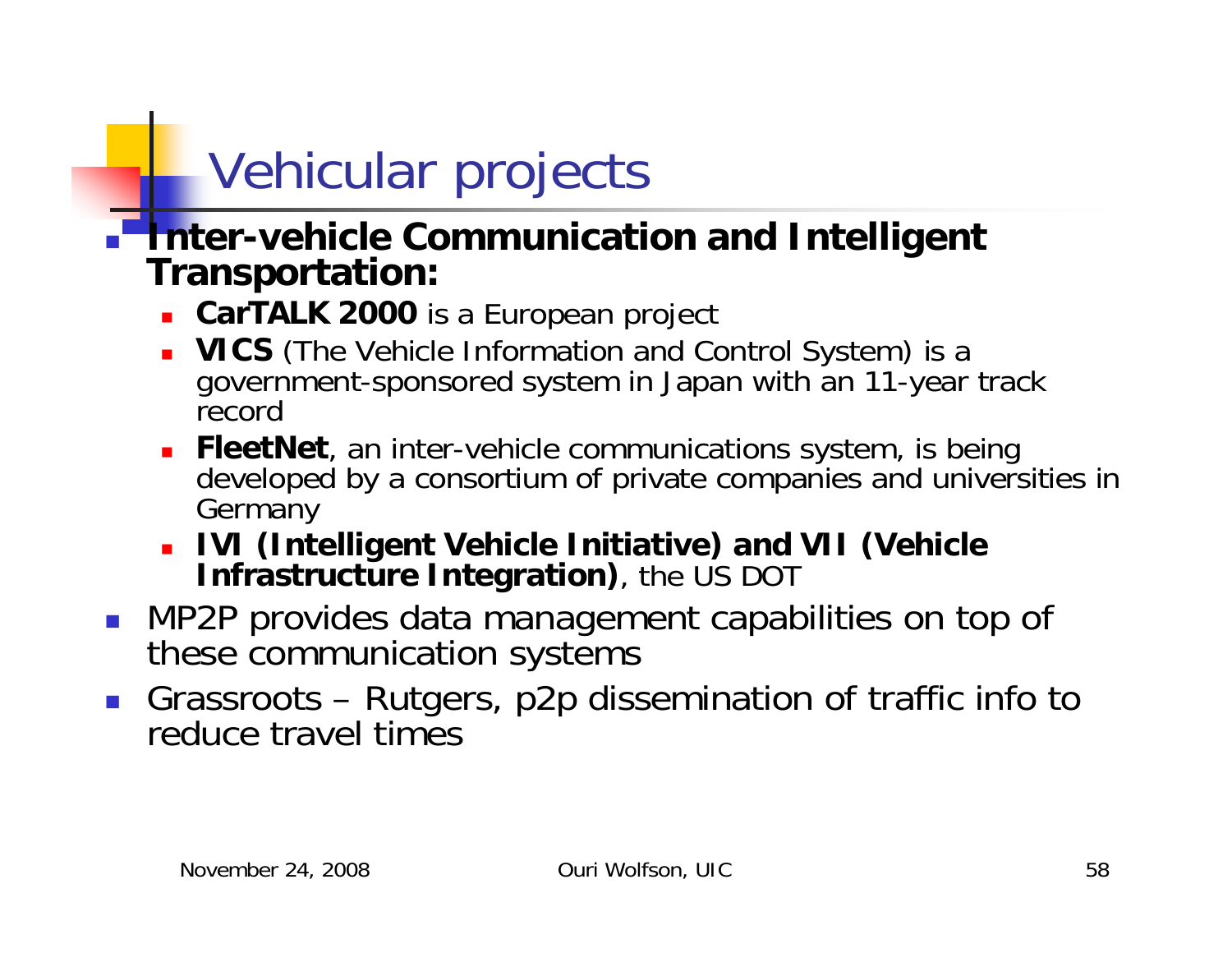

- $\overline{\phantom{a}}$  Messaging and Social Networks
	- $\blacksquare$ Networking events: talk only to the right people
	- Social group: alert when buddy in near-by

- Mobiluck (Bluetooth, \$14.95/year, Europe)
- $\sim 10$ Bedd (Bluetooth, free)
- $\mathcal{L}_{\mathcal{A}}$ Jambo (Wifi)
- **Sixsense (Bluetooth, free)**
- $\mathcal{C}^{\mathcal{A}}$ Inventop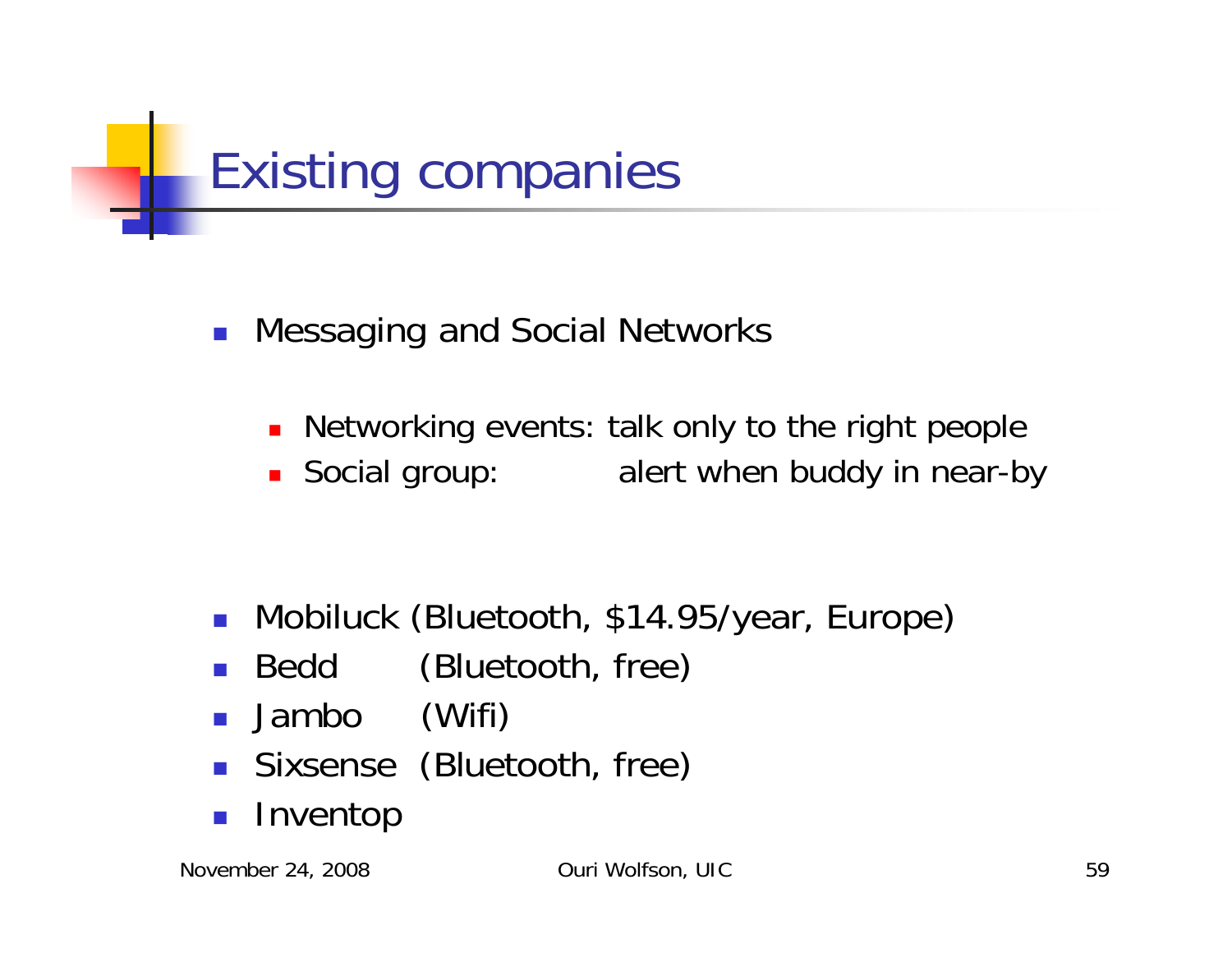# RANk-based DIssemination (RANDI )

- **Ranking of reports**
- П Bandwidth/energy aware
- $\mathbb{R}^{\mathbb{Z}}$  Exchange enhances
	- Consumer functionality
	- **Broker functionality**
- **Consumer: Answer local query (pull)**
- F. Broker: Transmit reports most likely requested by future-encountered peers (push)
- **Transmission trigger:** 
	- Encounter
	- $\mathbf{r}$ New reports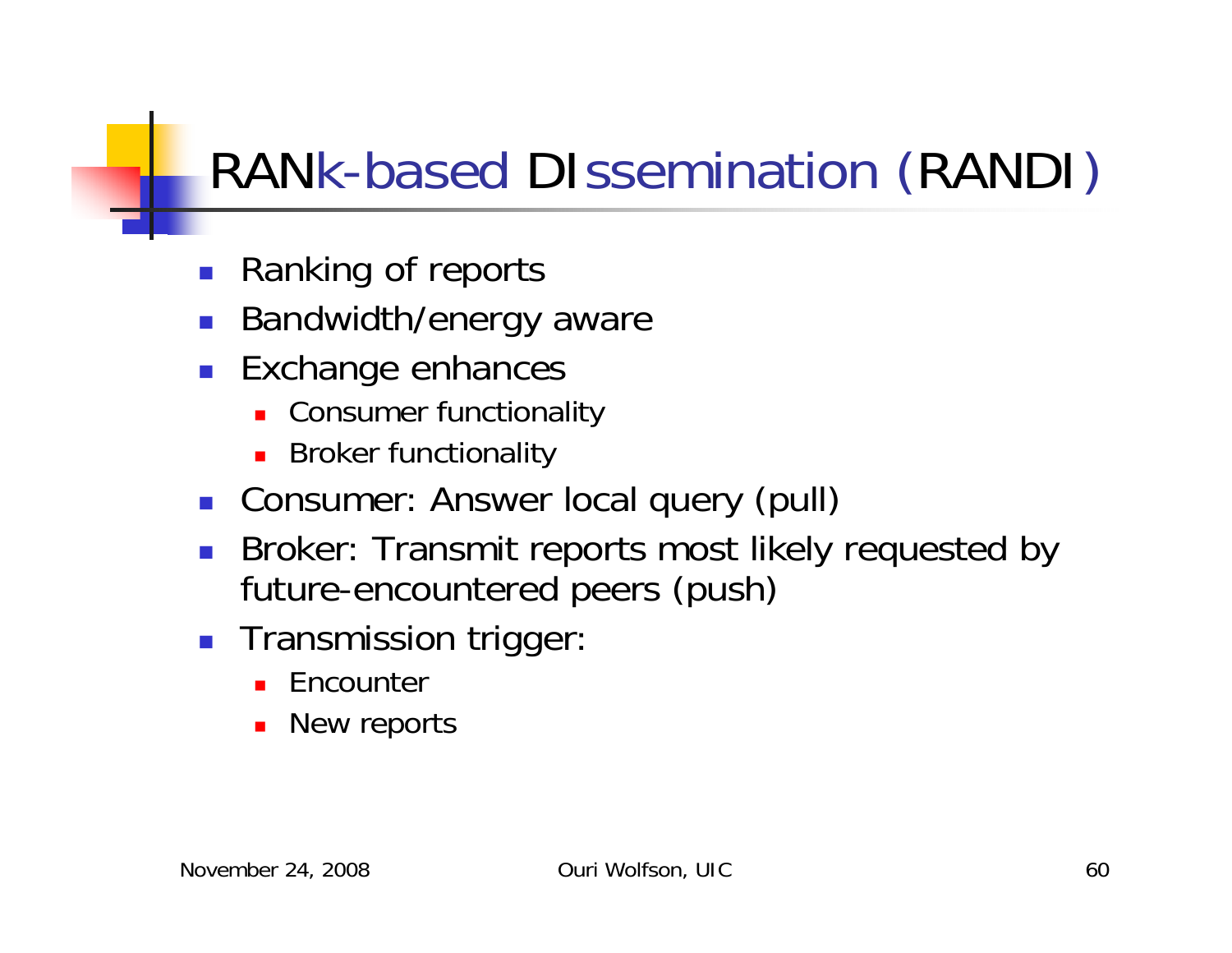P2P mode: each node periodically broadcasts its query and receives reports from neighboring peers. No strategy to determine query frequency and transmission size. Cache management based on webpage expiration time.



7DS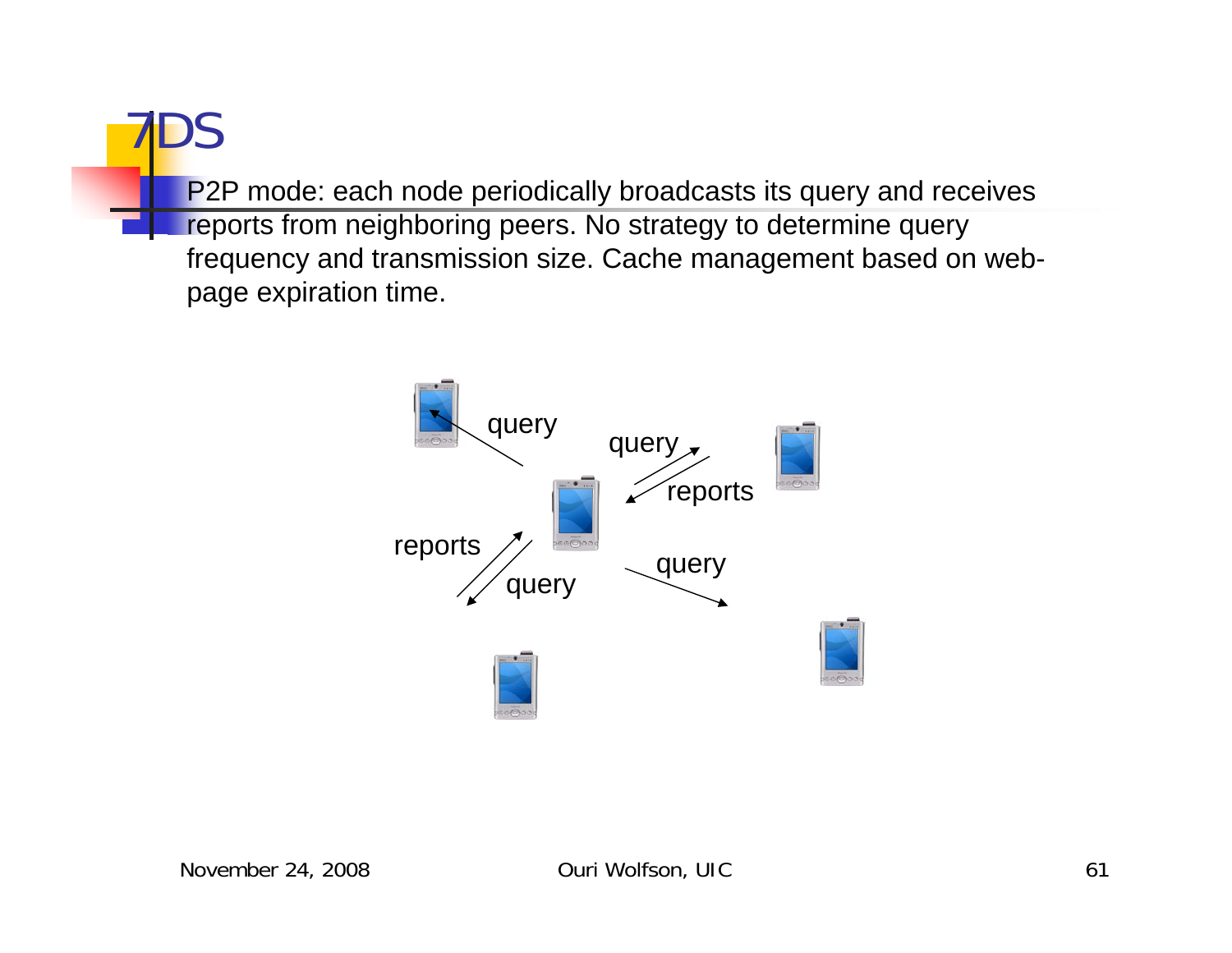# **PeopleNet**

Reports are randomly selected for exchanging and saving upon

encountering.

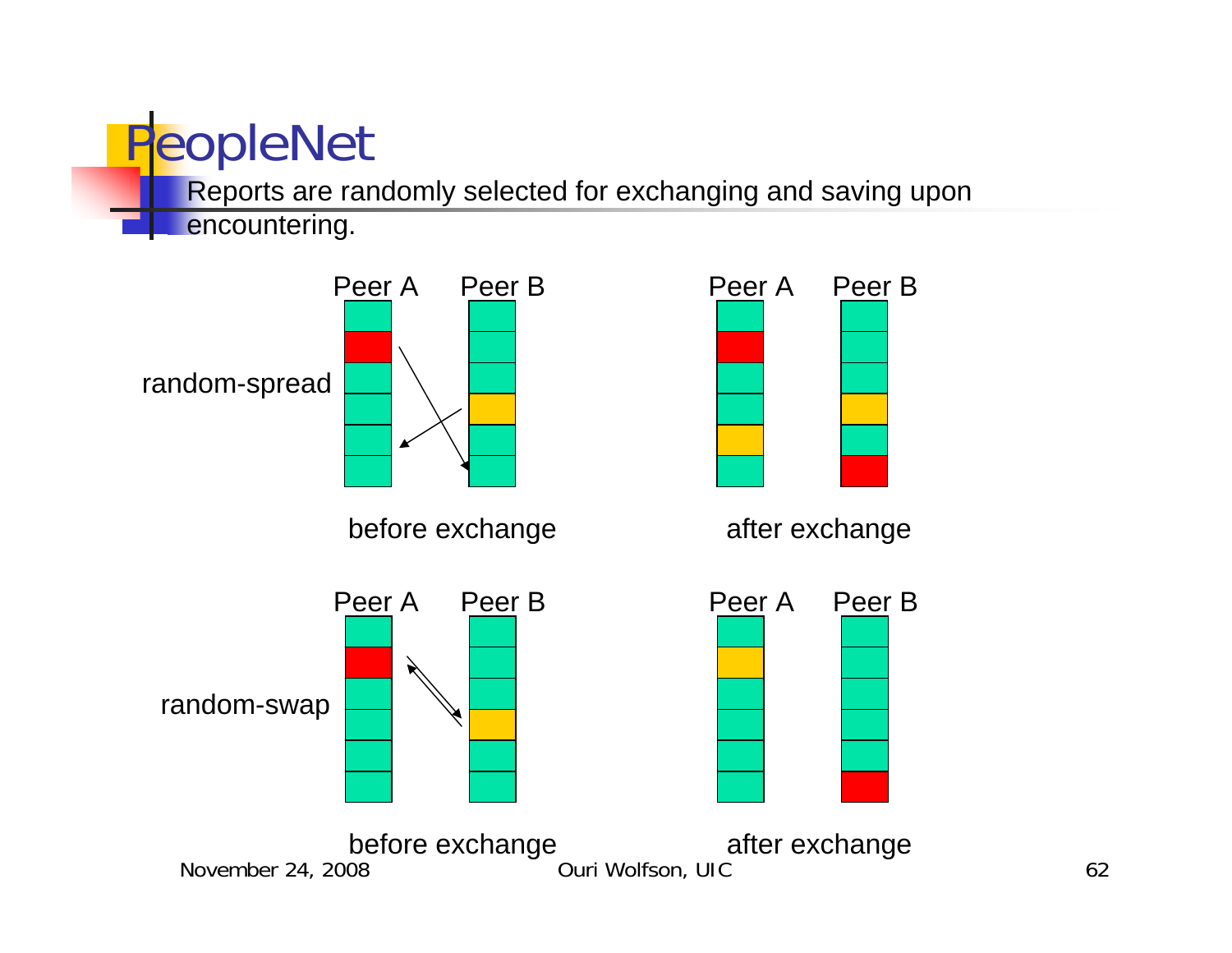## Comparison with 7DS and PeopleNet

- 7DS: Periodically querying neighboring nodes
- PeopleNet: Exchanging upon encounters
- Differences from RANDI:
	- $\triangleright$  There is no energy management for determining the transmission size;
	- ¾ The broker function is much more simplistic (no ranking);
	- ¾ 7DS does not have a good strategy to determine when to communicate.
- ¾ Also compared with PStree and flooding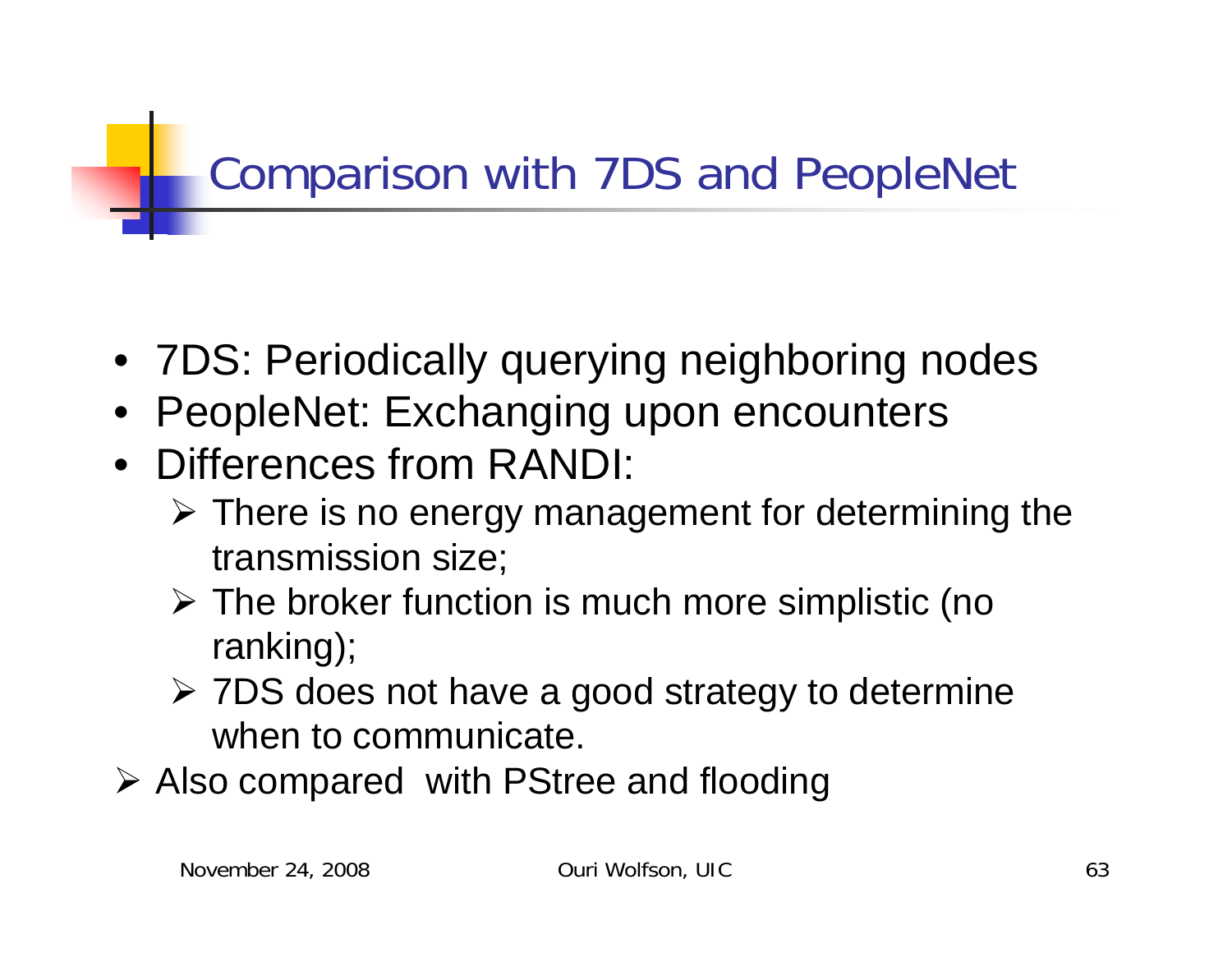transmission range=100 meters, energy allocation=0.01, battery life-time = 8 hours mean of reports database size=100Kbytes report size uniformly distributed between 100 and 2000 bytes inter-device distance=40 meters, 0.1 report produced per second mean of life span = 900 seconds, standard deviation of life span = 300 seconds

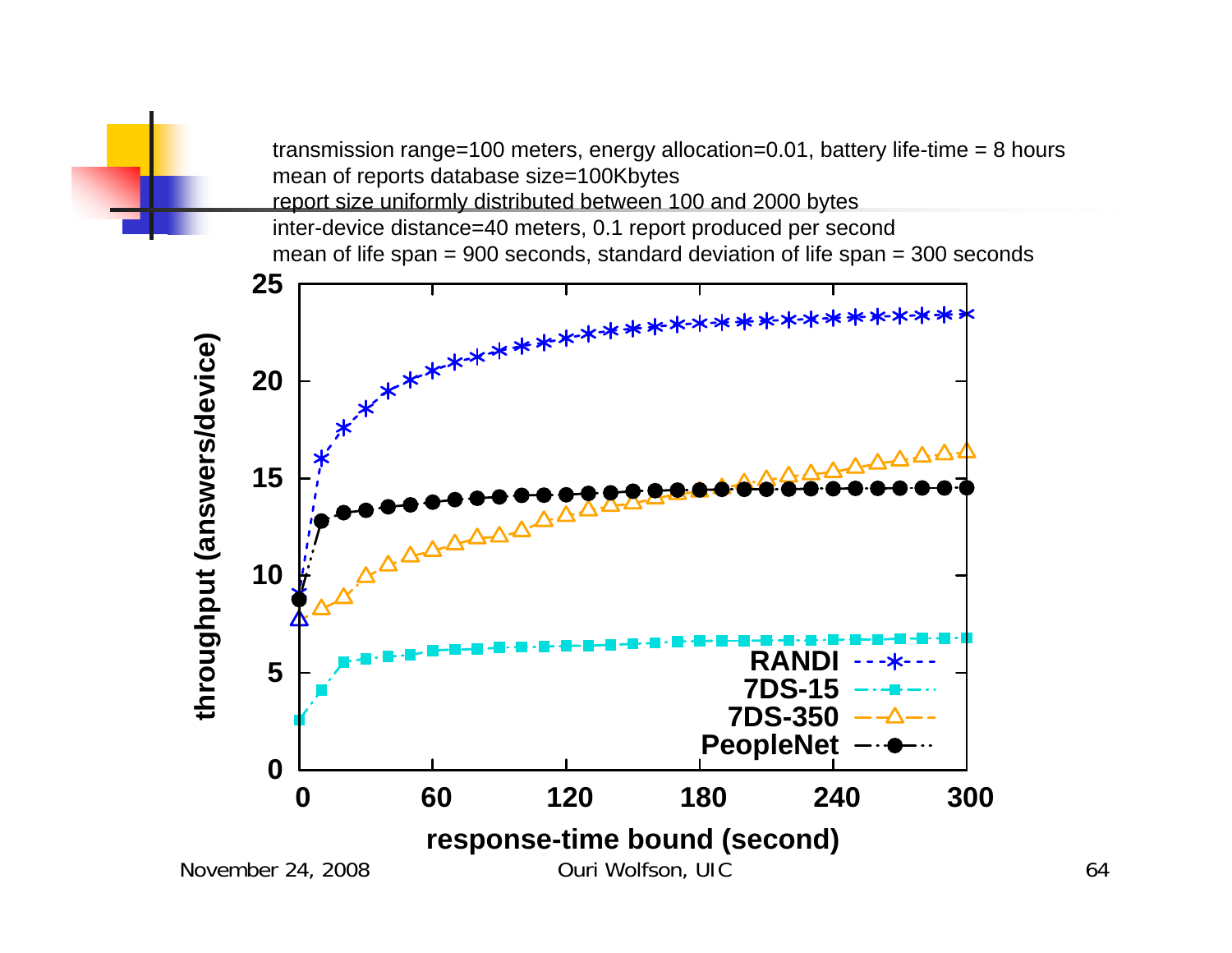## **Optimum Broadcast Size is Important**

| energy allocation<br>during 8 hours | percentage of transmissions that<br>determine their size based on maximum<br>transmission size |
|-------------------------------------|------------------------------------------------------------------------------------------------|
| 0.001<br>0.01<br>0.1                | 99.7%<br><b>23%</b><br>4.4%<br>4%                                                              |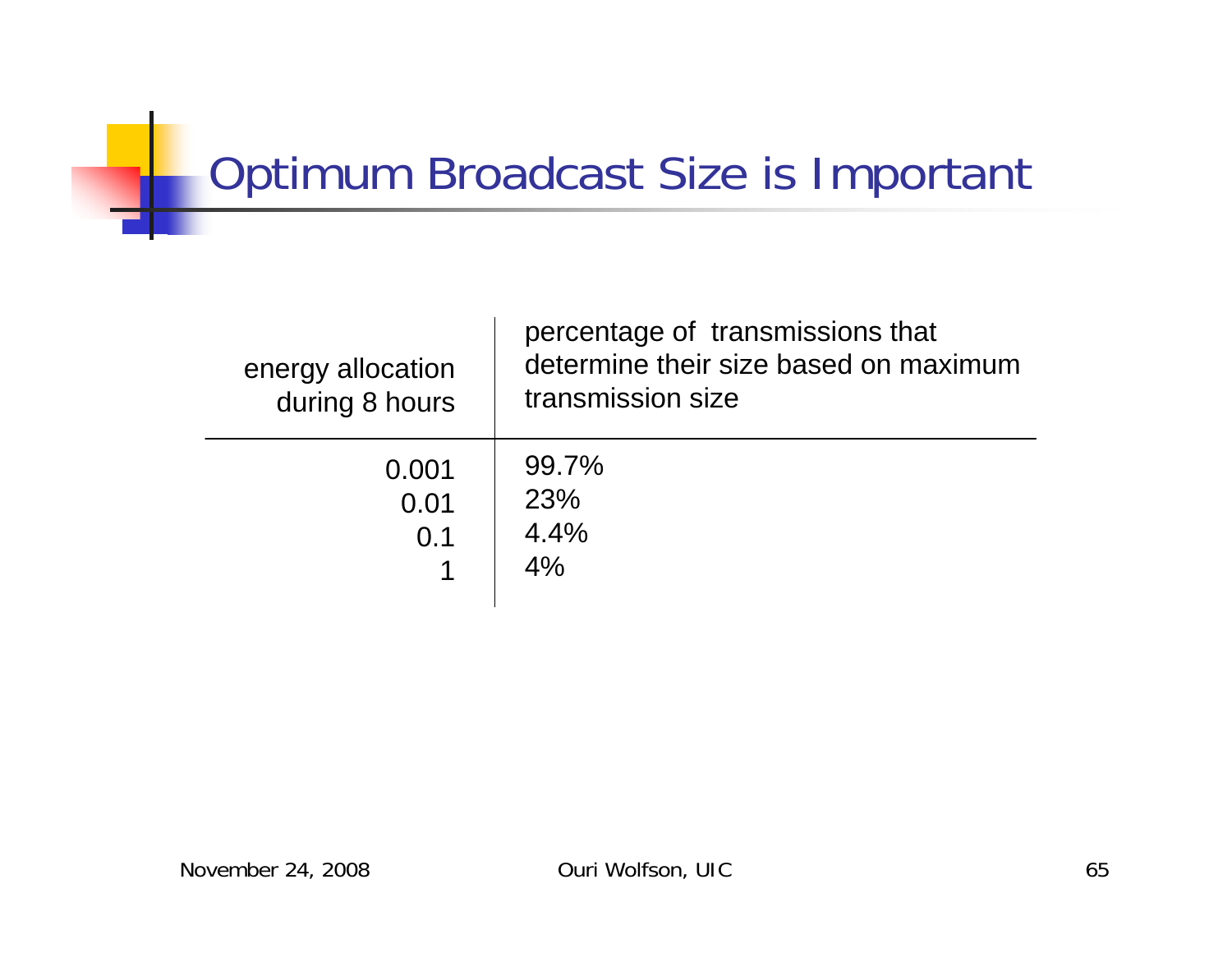Query Processing outline

- Basics of MP2P search
- **Service Service** ■ Data push and pull
- **Power, memory, bandwidth management**
- ■ Ranking of information
- **Service Service Experimental/commercial projects,** Performance metric, and comparison
- **Service Service Backchannel exploitation**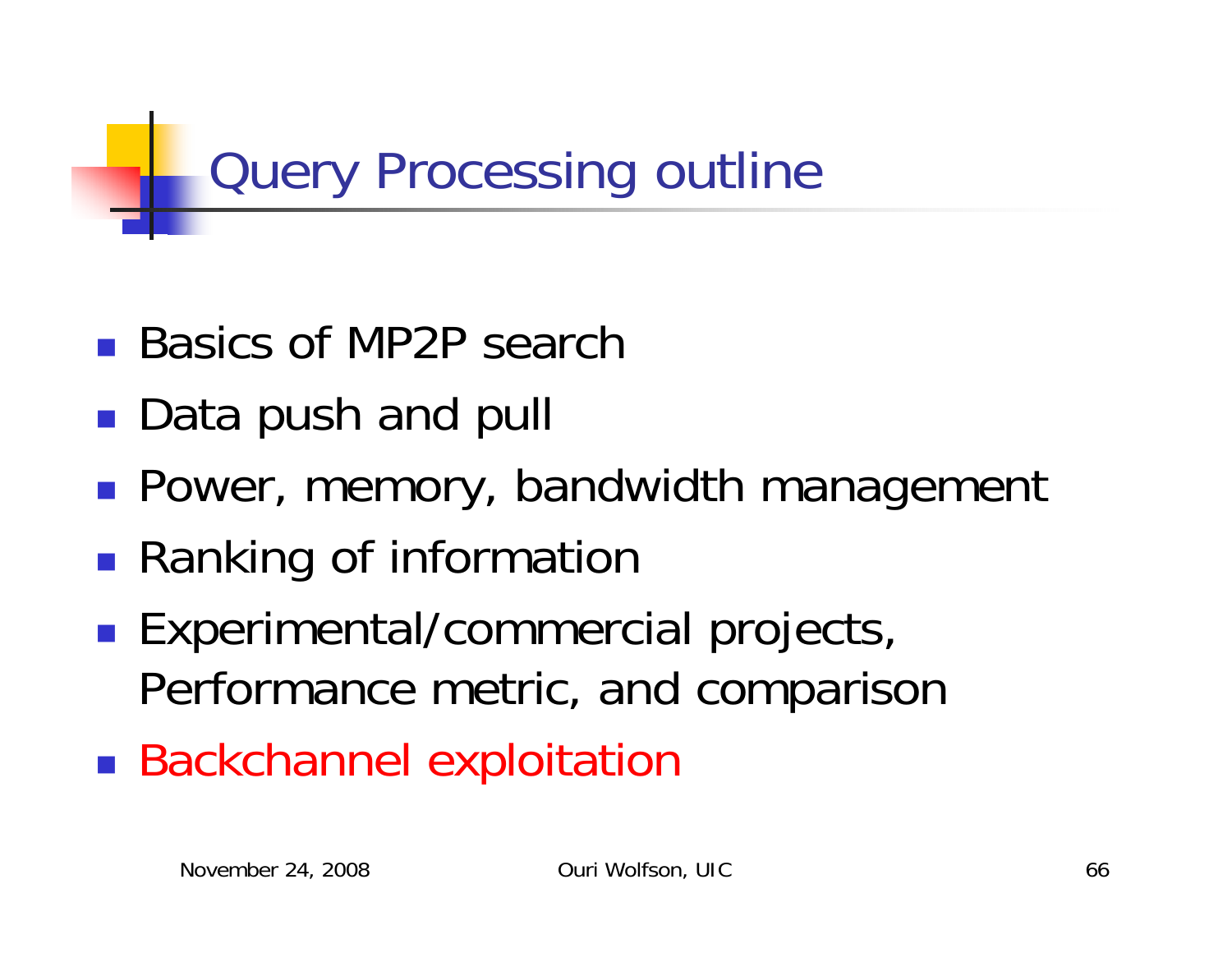Backchannel availability

- $\blacksquare$  If so, why mp2p?
- **Answers:** 
	- **Backchannel does not imply server; may be** 
		- Costly
		- **Inefficient due to frequent updates**
		- **Require some hierarchical architecture**
	- **Solution that does not necessitate server**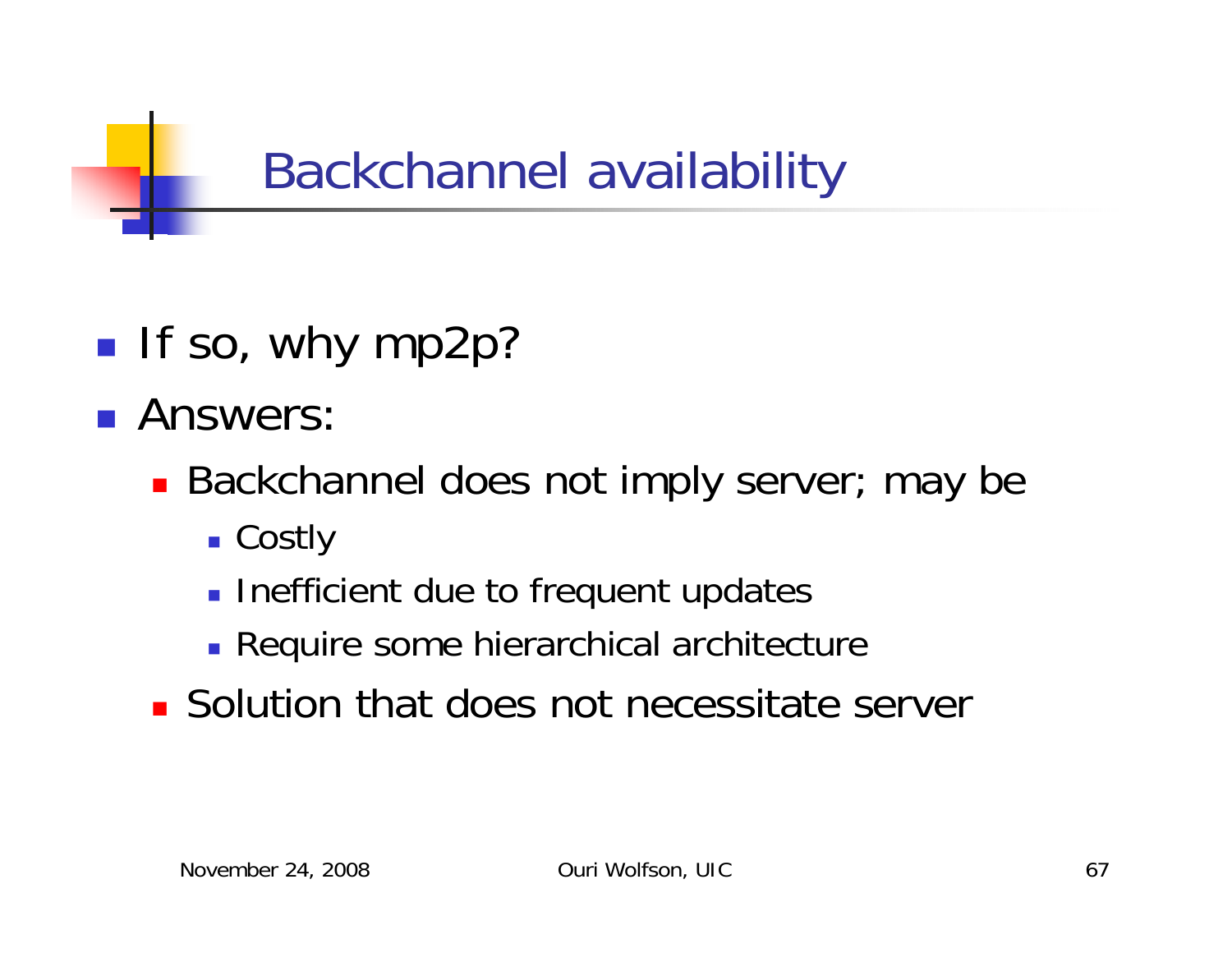

- When a match occurs at a moving object, the object sends the answer report to the query originator via the fixed infrastructure
- Backchannel communication:
	- Subject to energy constraints
	- Consumes more energy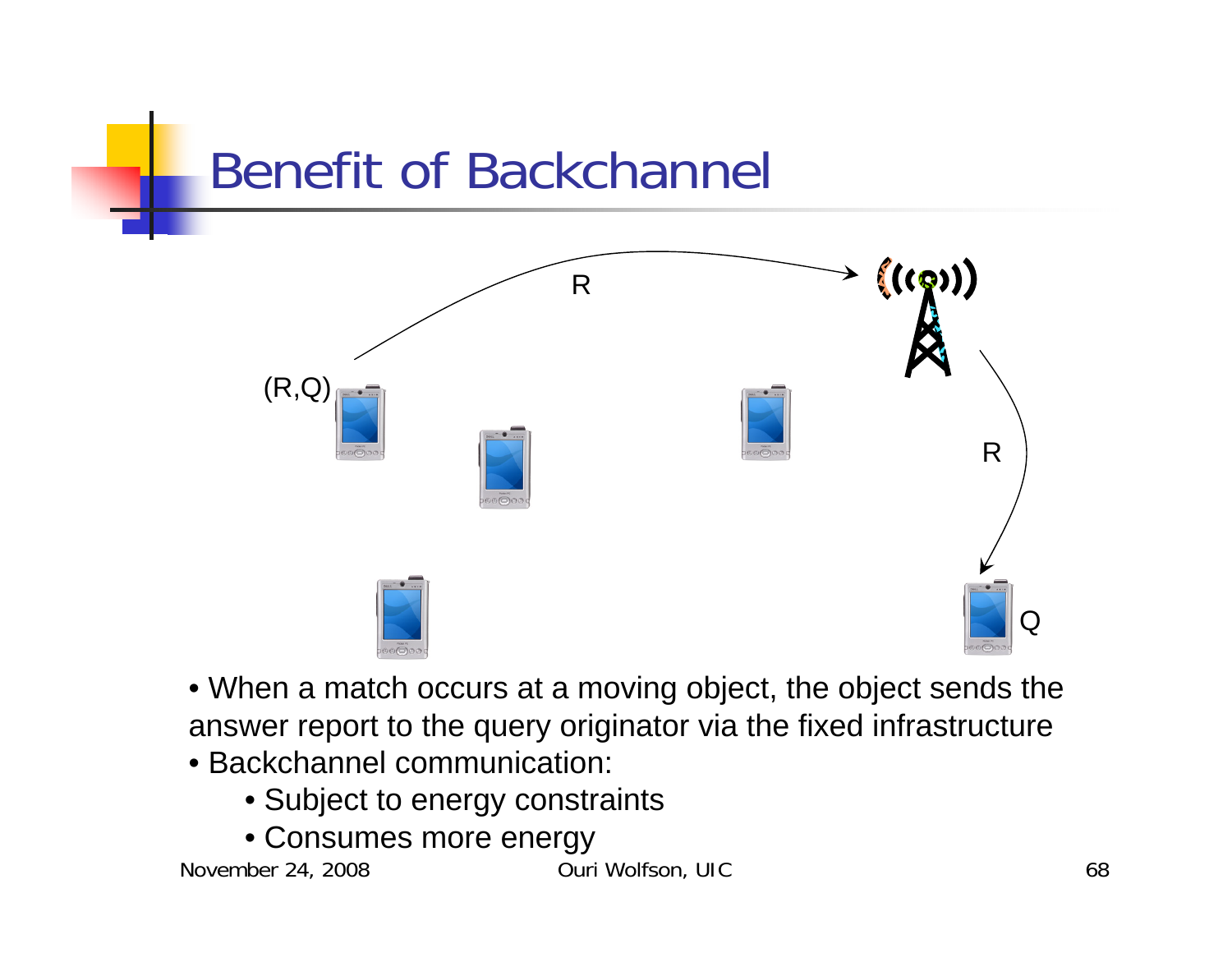transmission range=100 meters, energy allocation=0.01 reports database size=1Kbytes, backchannel message header=20 bytes report size uniformly distributed between 10 and 100 bytes inter-device distance=40 meters, 1 report produced per second mean of life span = 3600 seconds, standard deviation of life span = 0 seconds

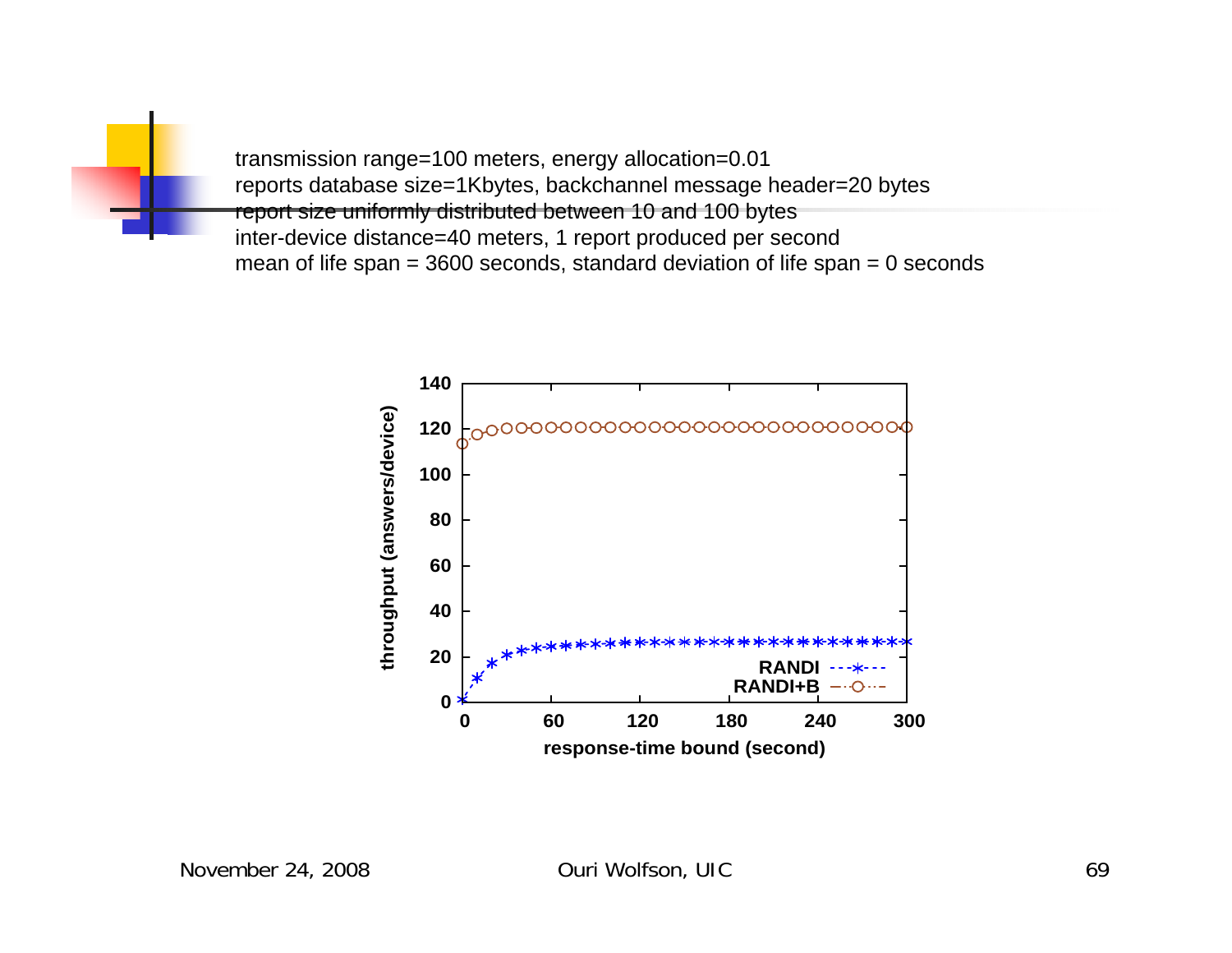# Research issues in data management

- **Query Processing**
- **Dissemination analysis**
- **Notallie of information and comparison with C/S**
- **Participation incentives**
- **Remote Querying**
- Data Integration of sensor and higher level information (maps, trip plans, ride-sharing profiles)
- П Other relevant work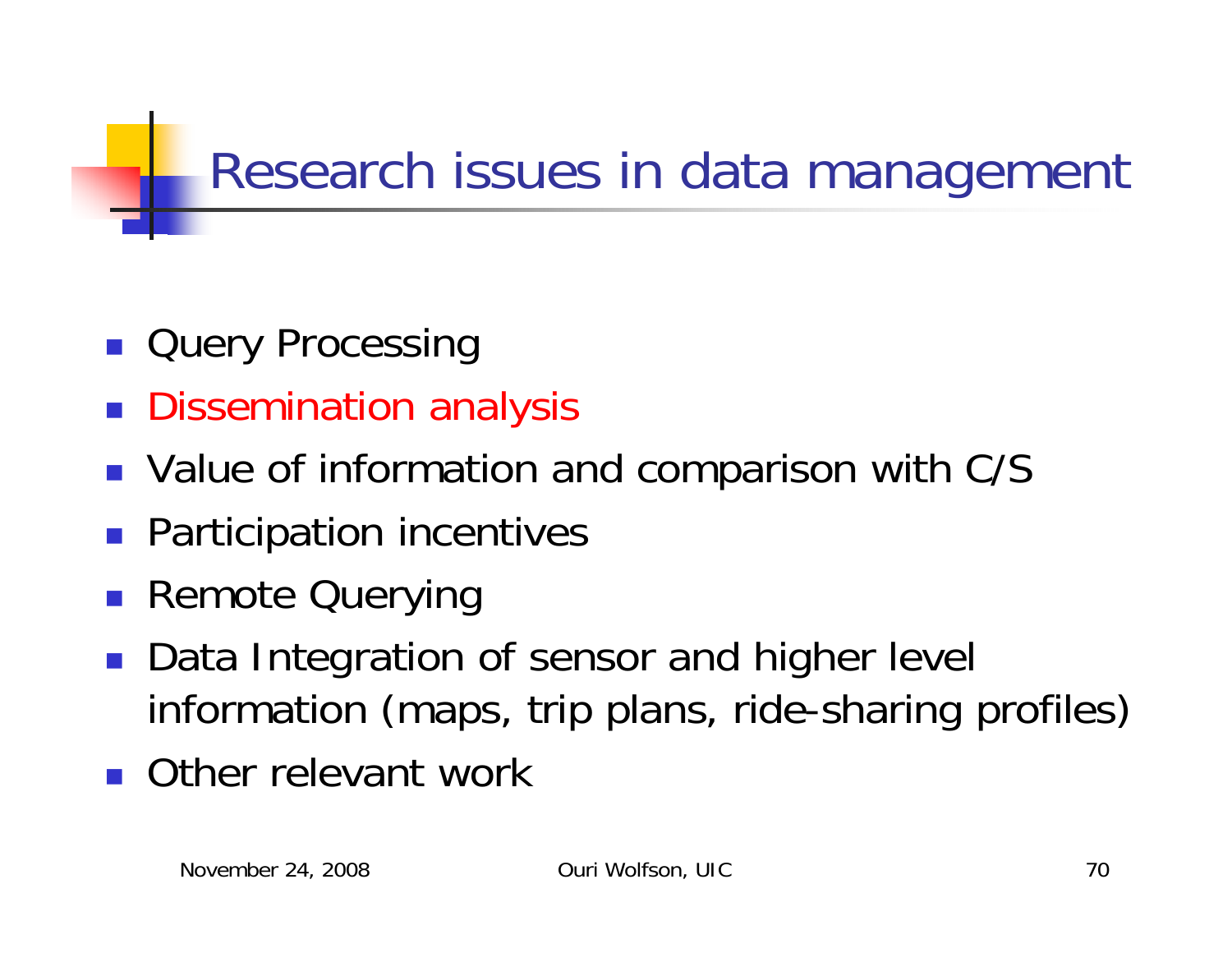

#### $\mathbb{R}^3$ **Dissemination pattern: how a report** spreads

 $\mathbb{R}^3$ ■ Dissemination coverage: % of moving objects receiving the report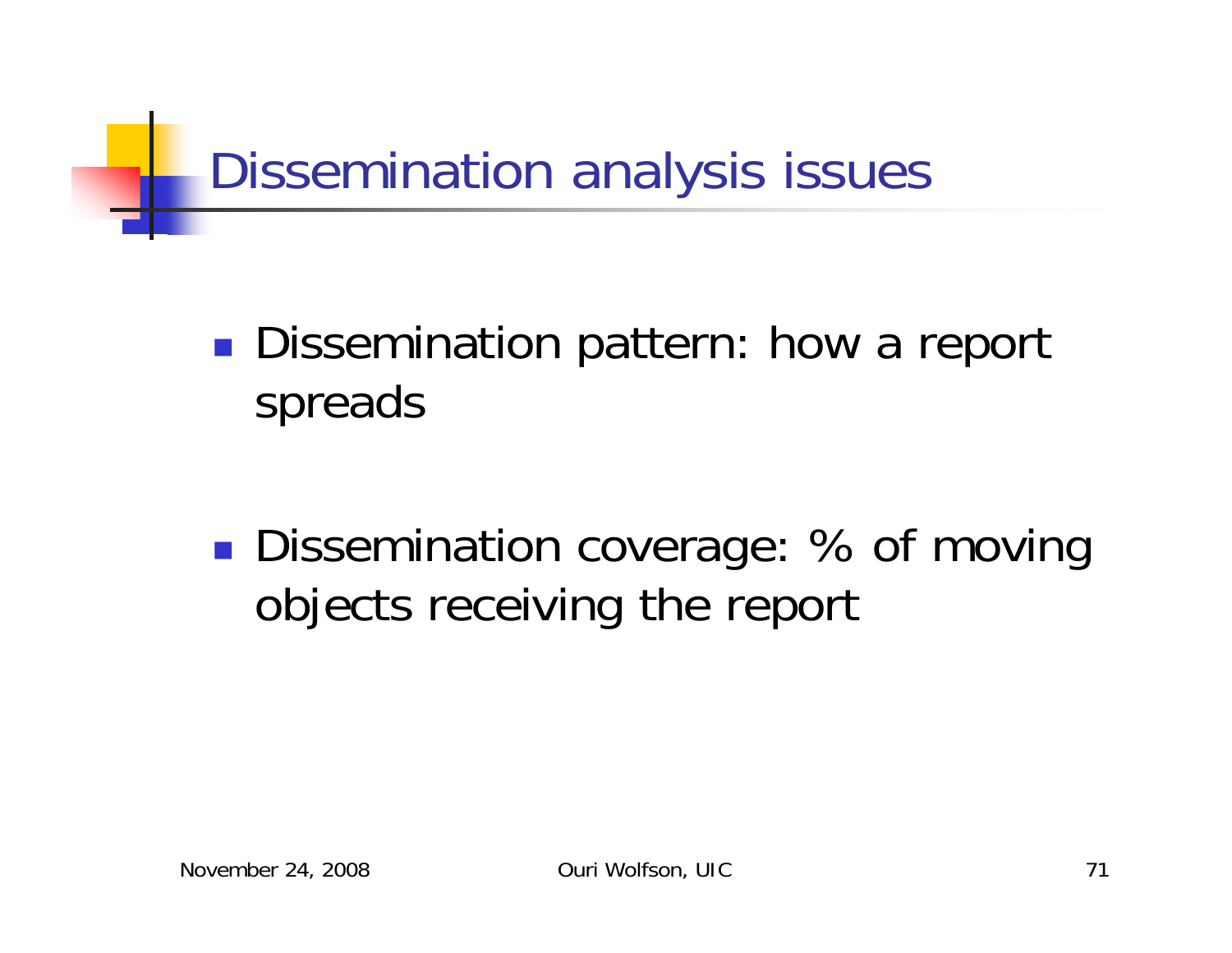

Smart flooding: Locality of diffusion is ensured by demand/supply ranking and limited memory and bandwidth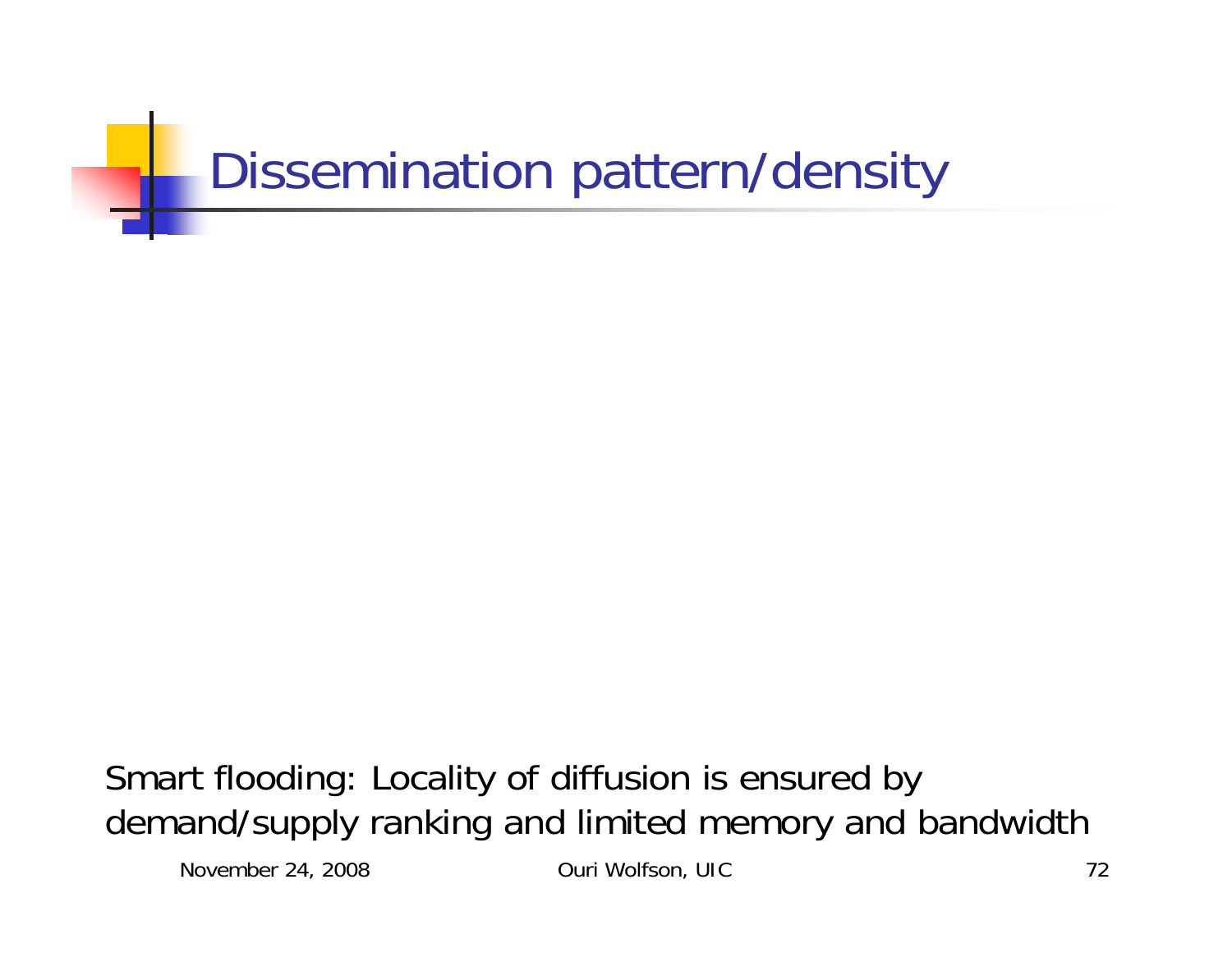## How fast/far a resource is disseminated?

- In a Mobile Opportunistic p2p system, the answer depends on:
- **Memory allocation to the resource type**
- **Transmission range**
- **Traffic speed**
- Vehicle density
- **Resource density**
- **Average resource-validity time**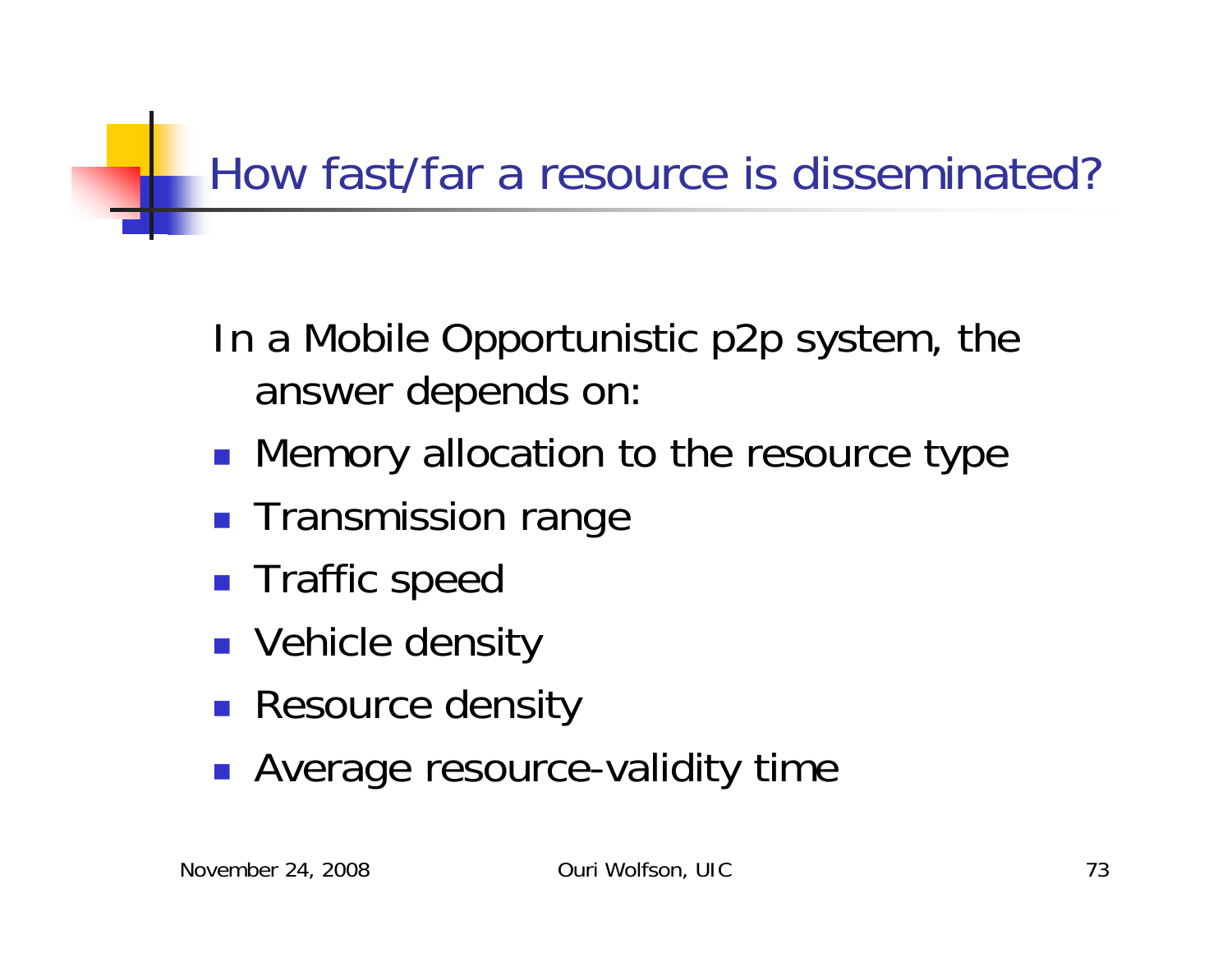

- Gas stations, restaurants, ATM's, etc., report continuously
- **An report is acquired by the peers within the wireless** transmission range, and disseminated transitively
- **Alternative location-based-services paradigm to** 
	- Cellular-service provider database (privacy)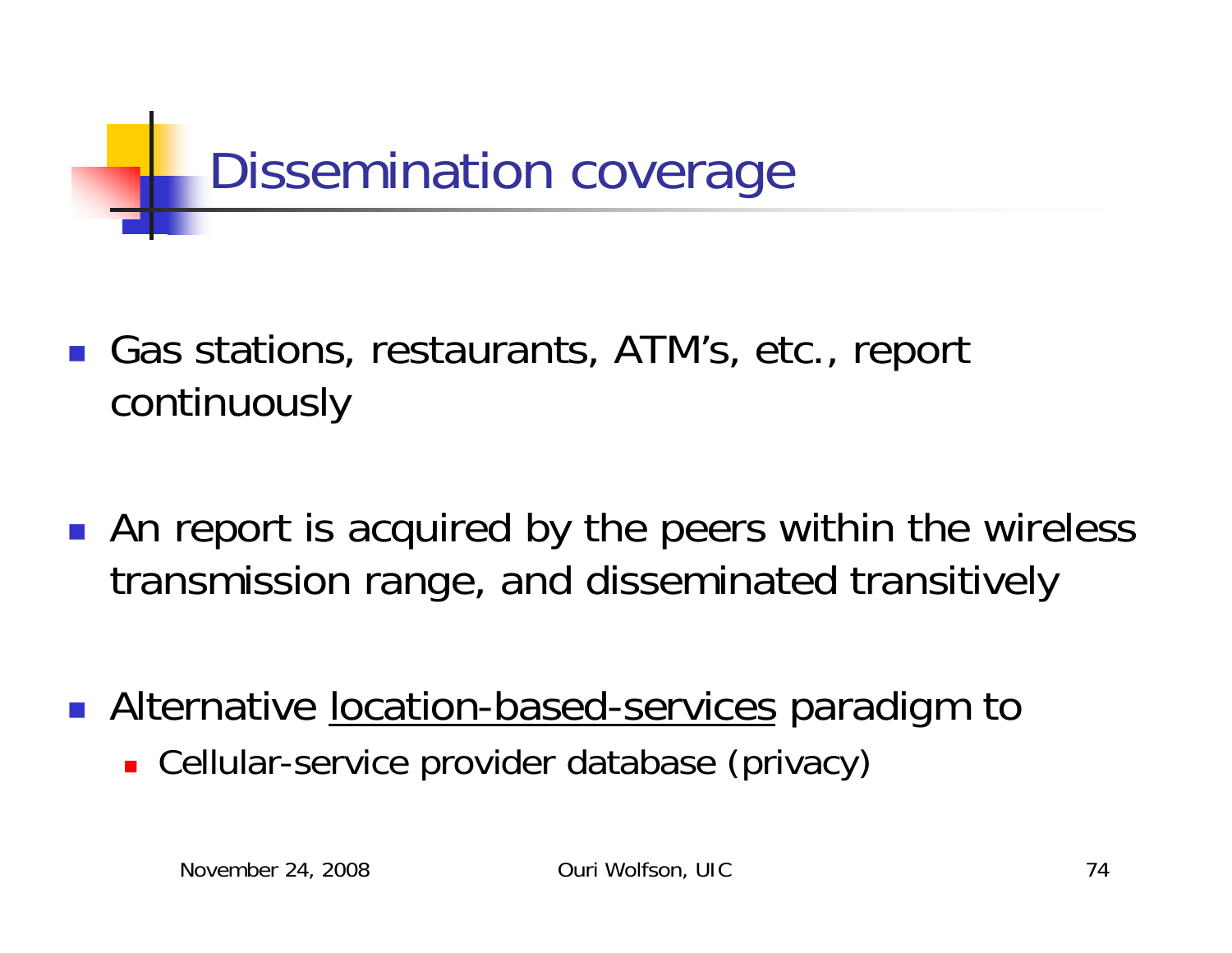



- $\overline{\mathbb{R}^n}$ Advertise to peers within the **target area**
- $\mathcal{L}_{\mathcal{A}}$ The route-distance from the *producer* is smaller than 3 blocks
- $\mathcal{L}_{\mathcal{A}}$ Announcement strategy: to each passer-by

November 24, 2008 **Ouri Wolfson, UIC** 75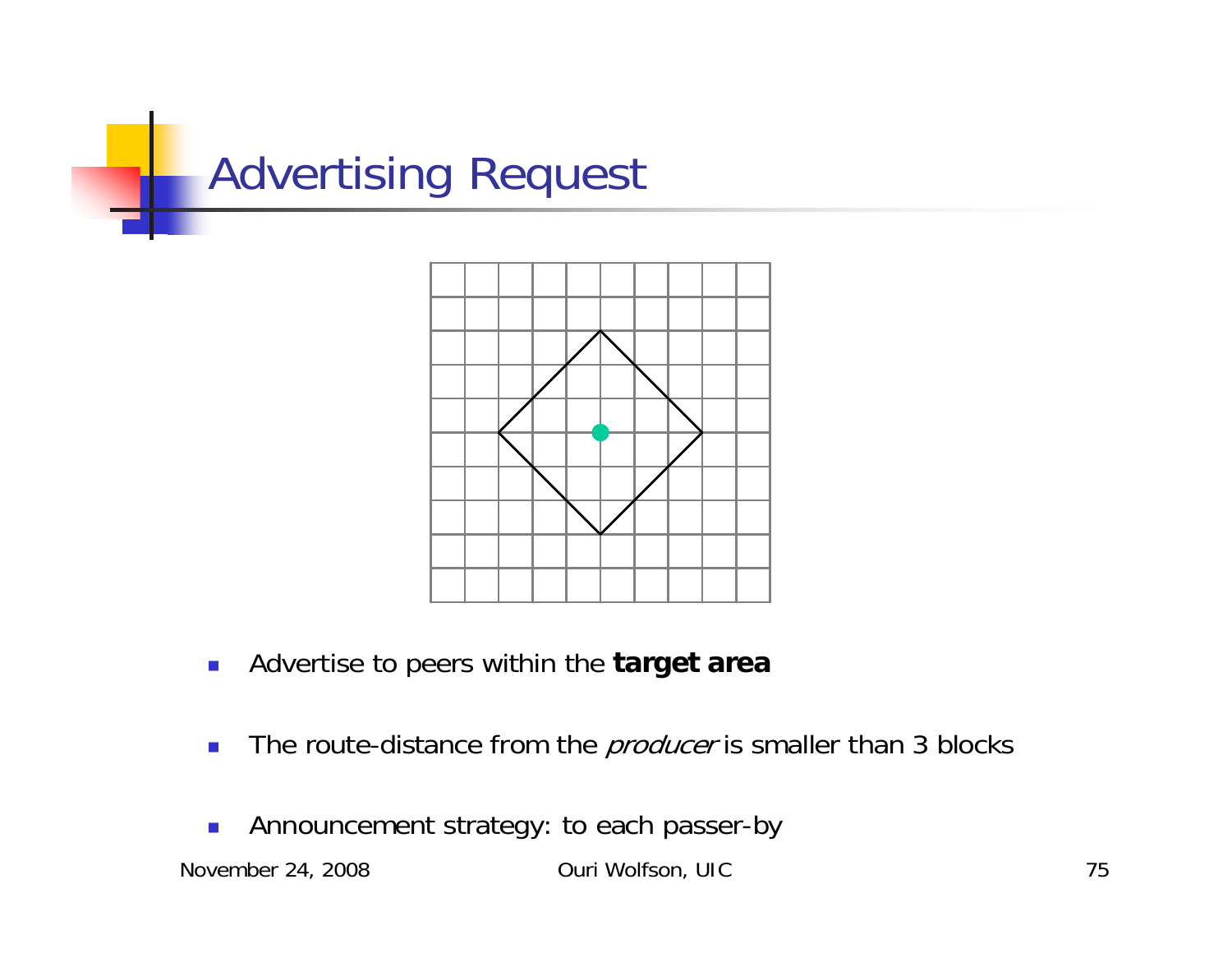Coverage: % of peers reached within target area

#### **Transmission range = 50 meters, motion speed =40 miles/hour, diameter of target area = 1 miles**

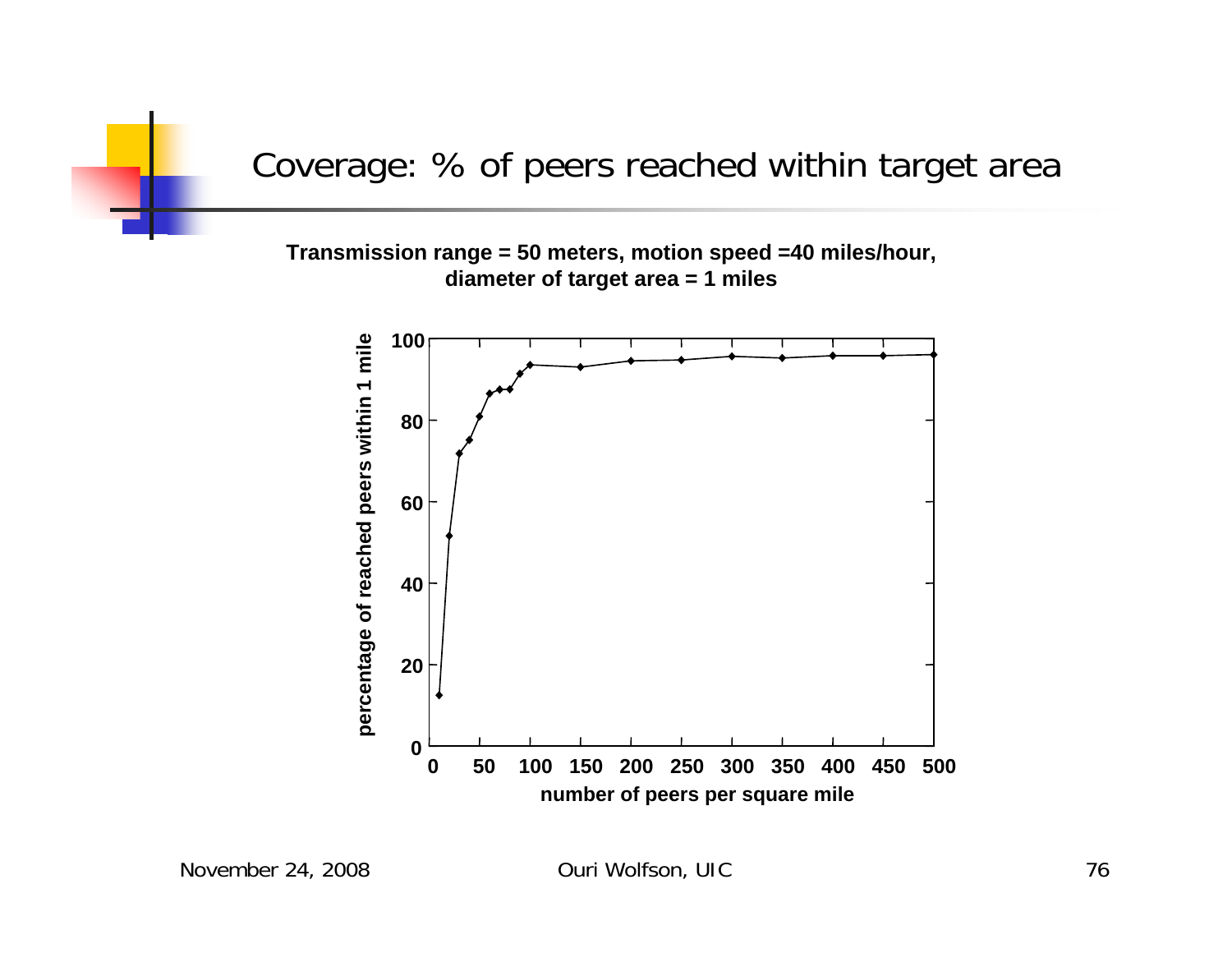Further research in dissemination analysis – mathematical model

- H Spread resembles epidemiological models of (Bailey 75) but there are important differences
	- **Spatio-temporal relevance function**
	- **Interaction of multiple infectious-diseases (resources)**
	- **Random graphs relationship**
- For a given
	- mobility model:
		- topology (grid, free-space, synthetic graph, map),
		- **Interference (independent),**
		- constraints (random walk, random waypoint)
	- **Resource/report generation model**
	- **E** Communication network model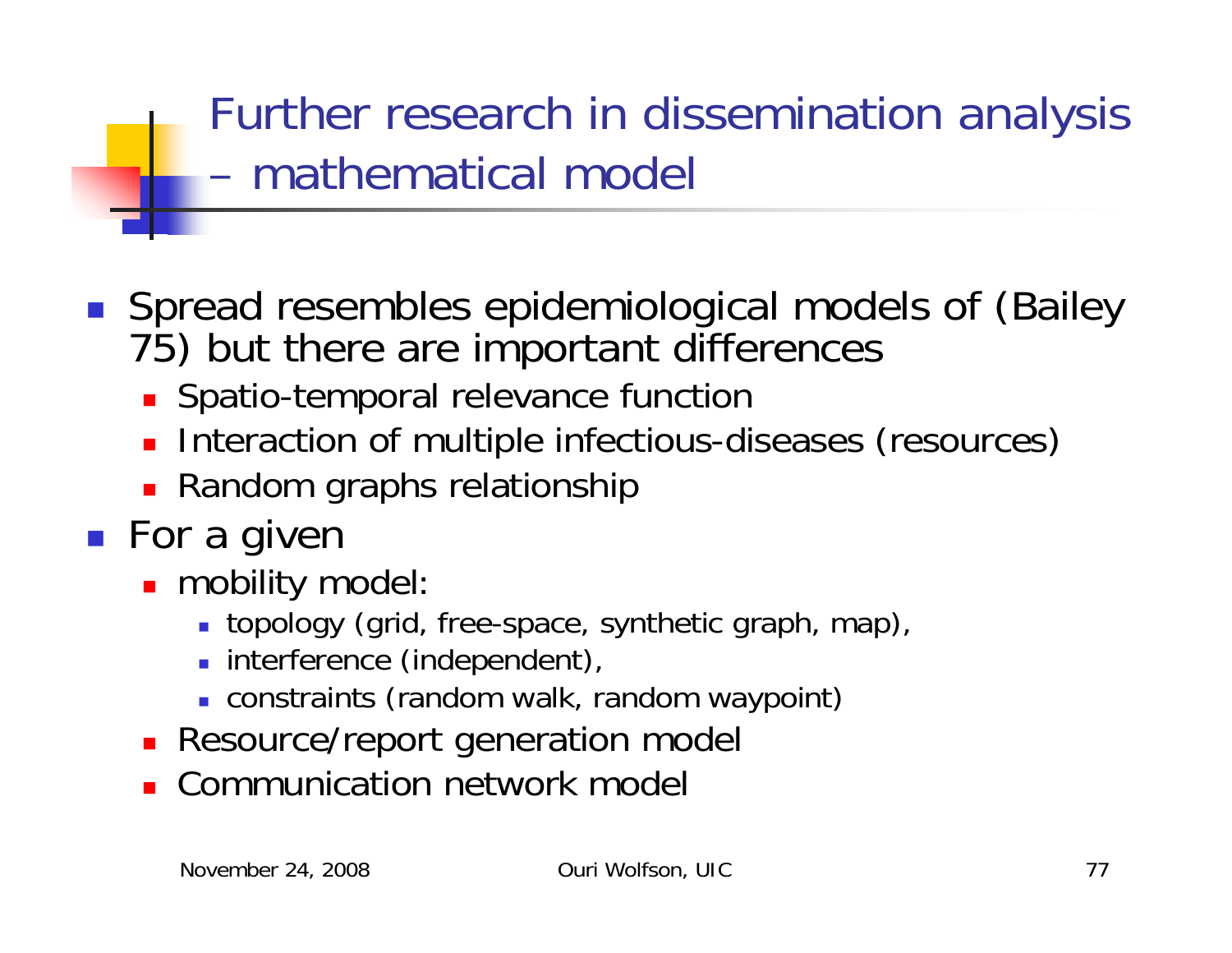

• what is the probability that peer at  $(x,y,t)$ receives report generated at (0,0,0)?



**Nhat is the coverage for a given** announcement strategy?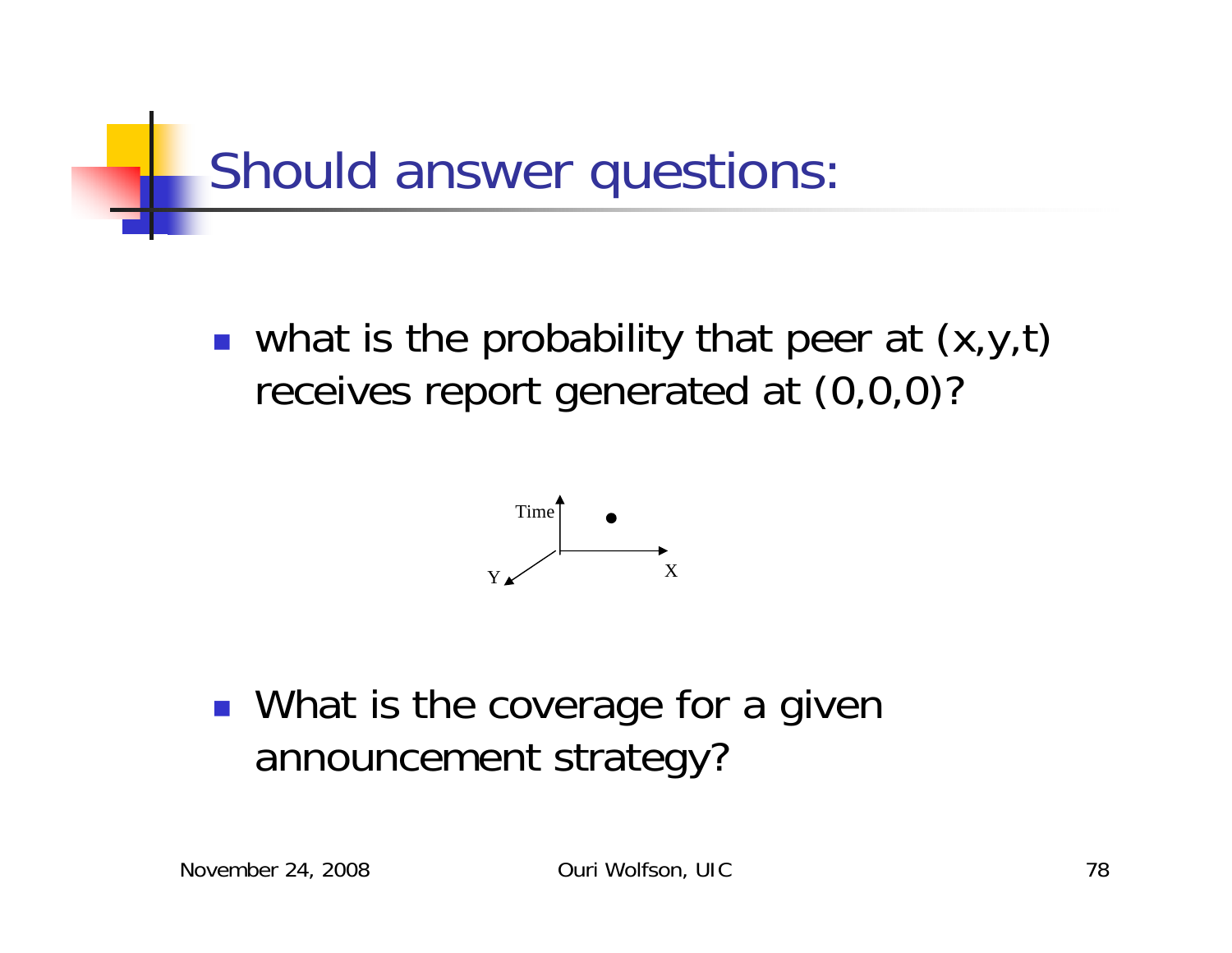# Research issues in data management

- **Query Processing**
- **Dissemination analysis**
- Value of information and comparison with C/S
- **Participation incentives**
- **Remote Querying**
- Data Integration of sensor and higher level information
- П Other relevant work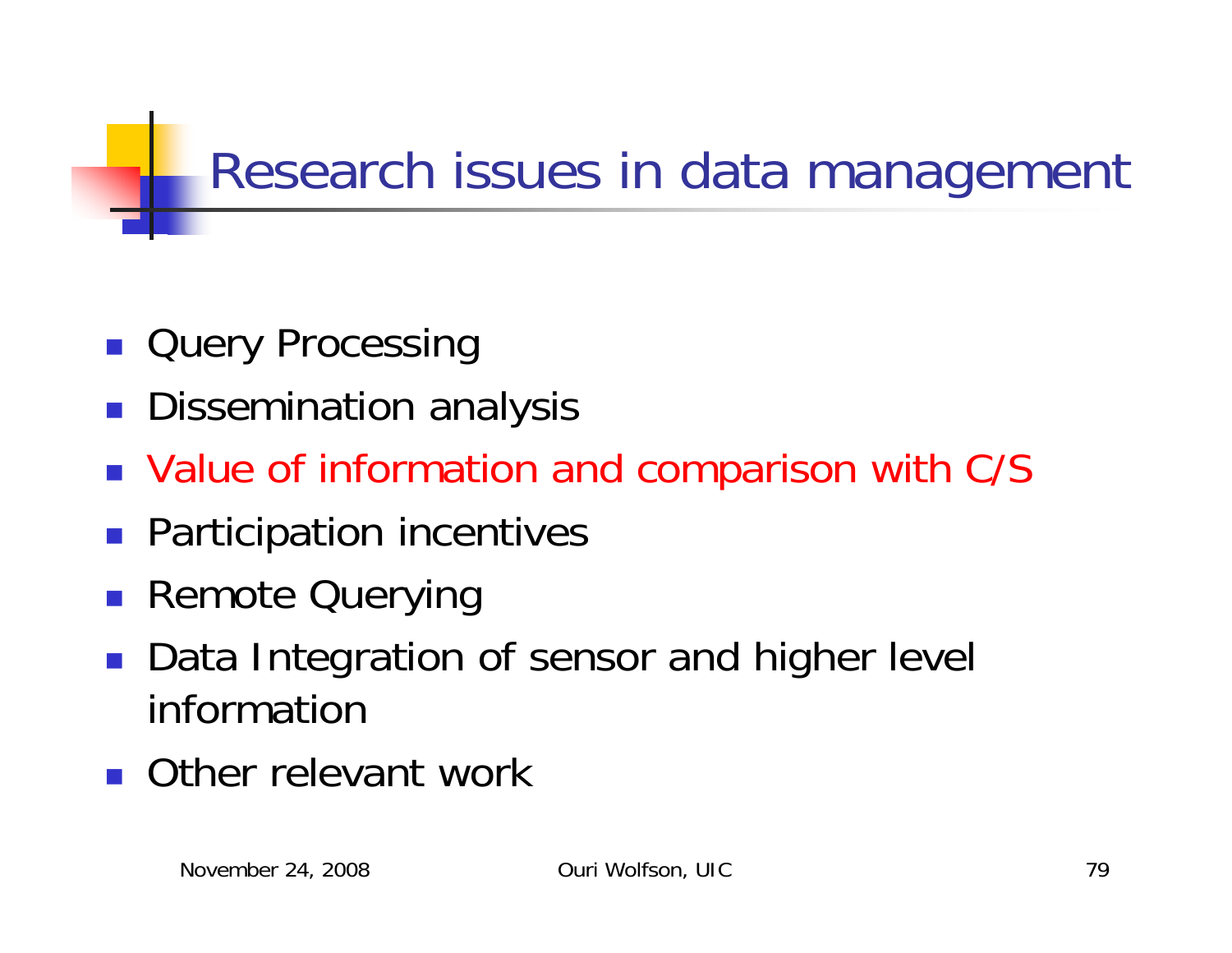

- ■ Competitive – acquired by one consumer at a time (parking slots, cab-customers)
- **Service Service** ■ Semi-competitive (ride-sharing partners)
- **Noncompetitive (malfunctioning brake** lights, speed of a vehicle at (x,y,t))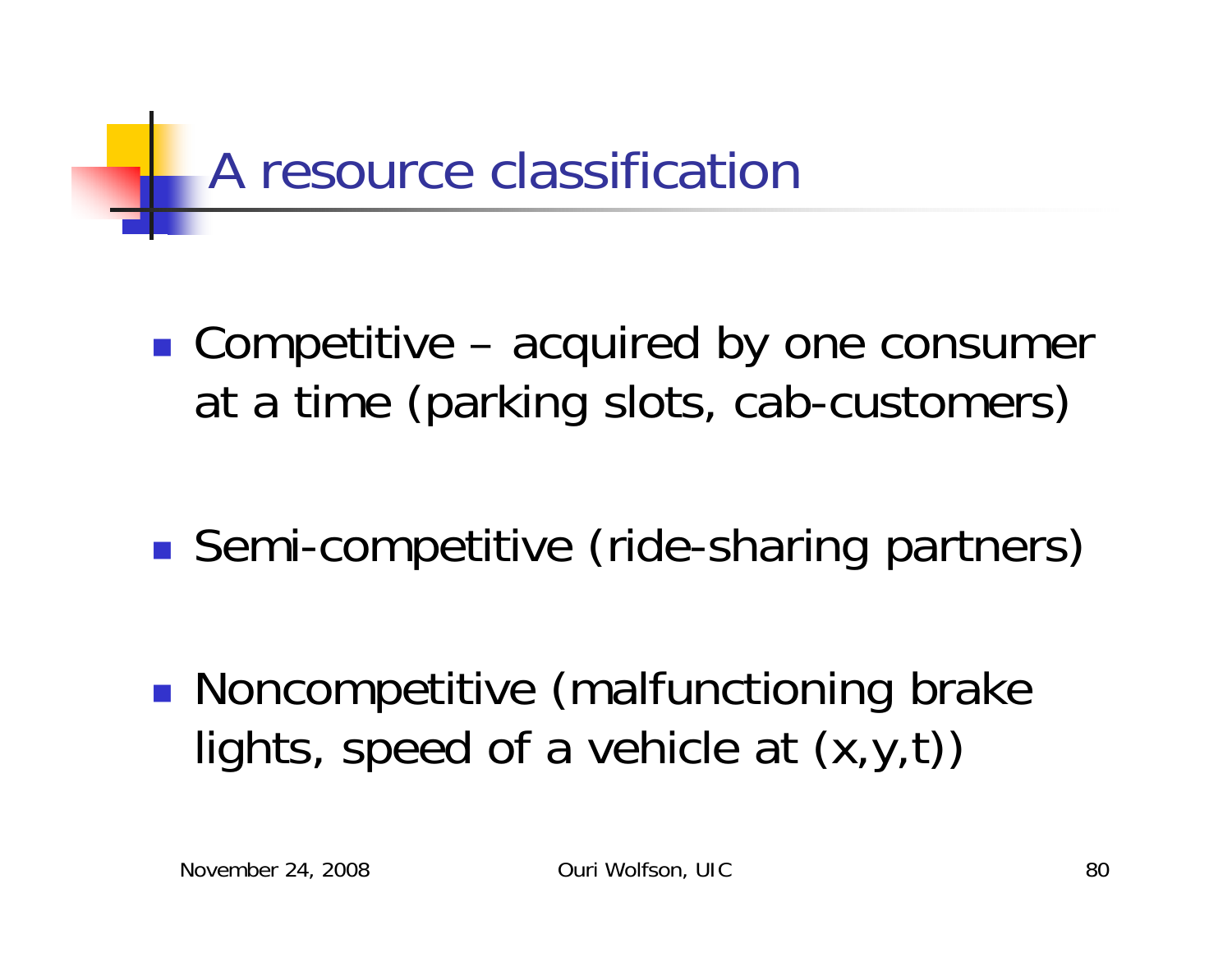## Strategies for Capturing (semi-) Competitive Resources

- **Blind Search: move in some pattern, and when** encounter available resource – capture it
- Information Guided Search– as BS, except
	- **Break pattern to capture resource if report received**
	- Not successful → resume pattern-motion
	- П If while moving to r1 a higher-relevance report is received for r2, move to r2.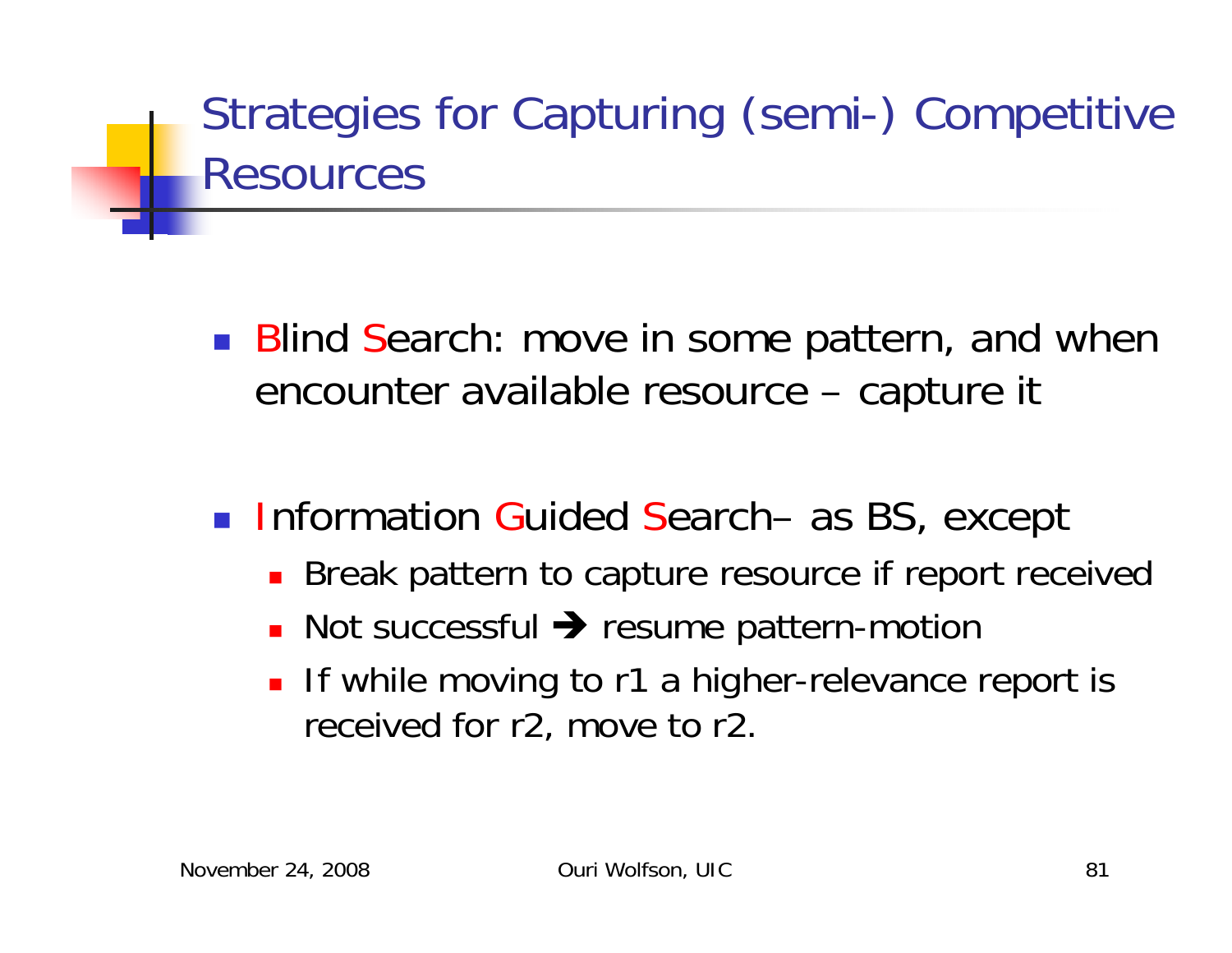

Consumer follows a pattern (e.g. clockwise along a rectangle) to capture a resource

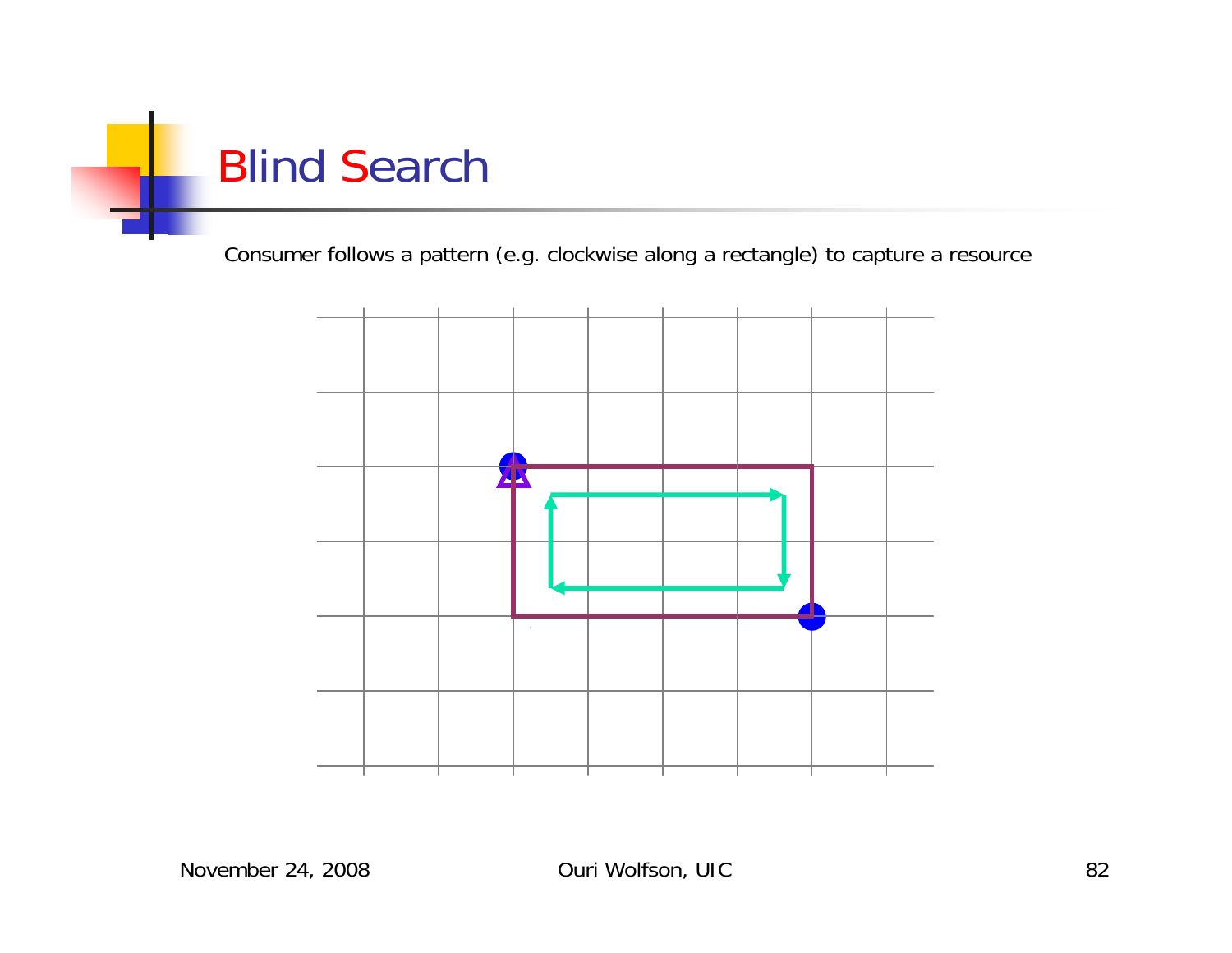## Information Guided Search

Consumer changes direction to a reported resource

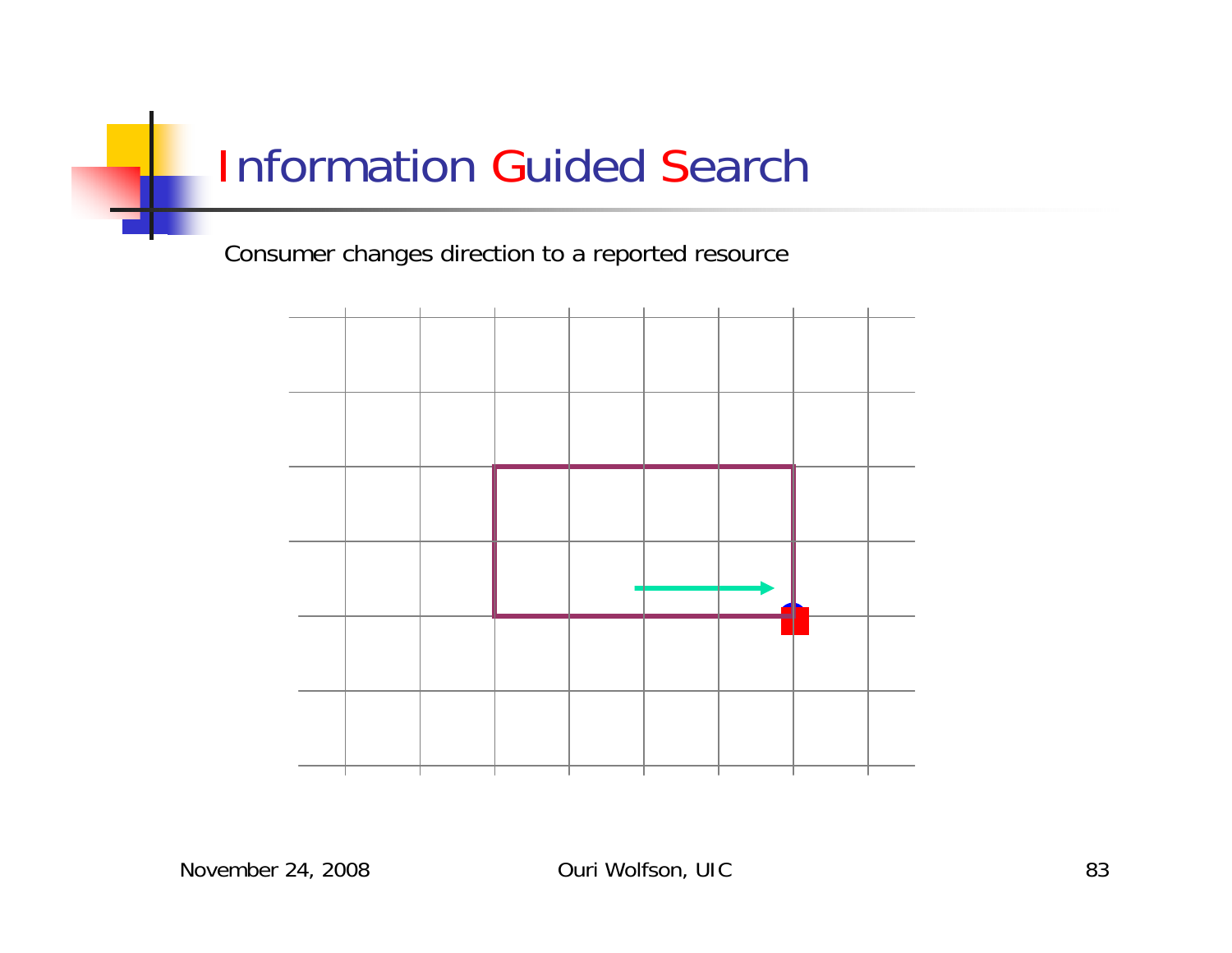## Information Guided Search

Consumer resumes the pattern if the target resource is not captured

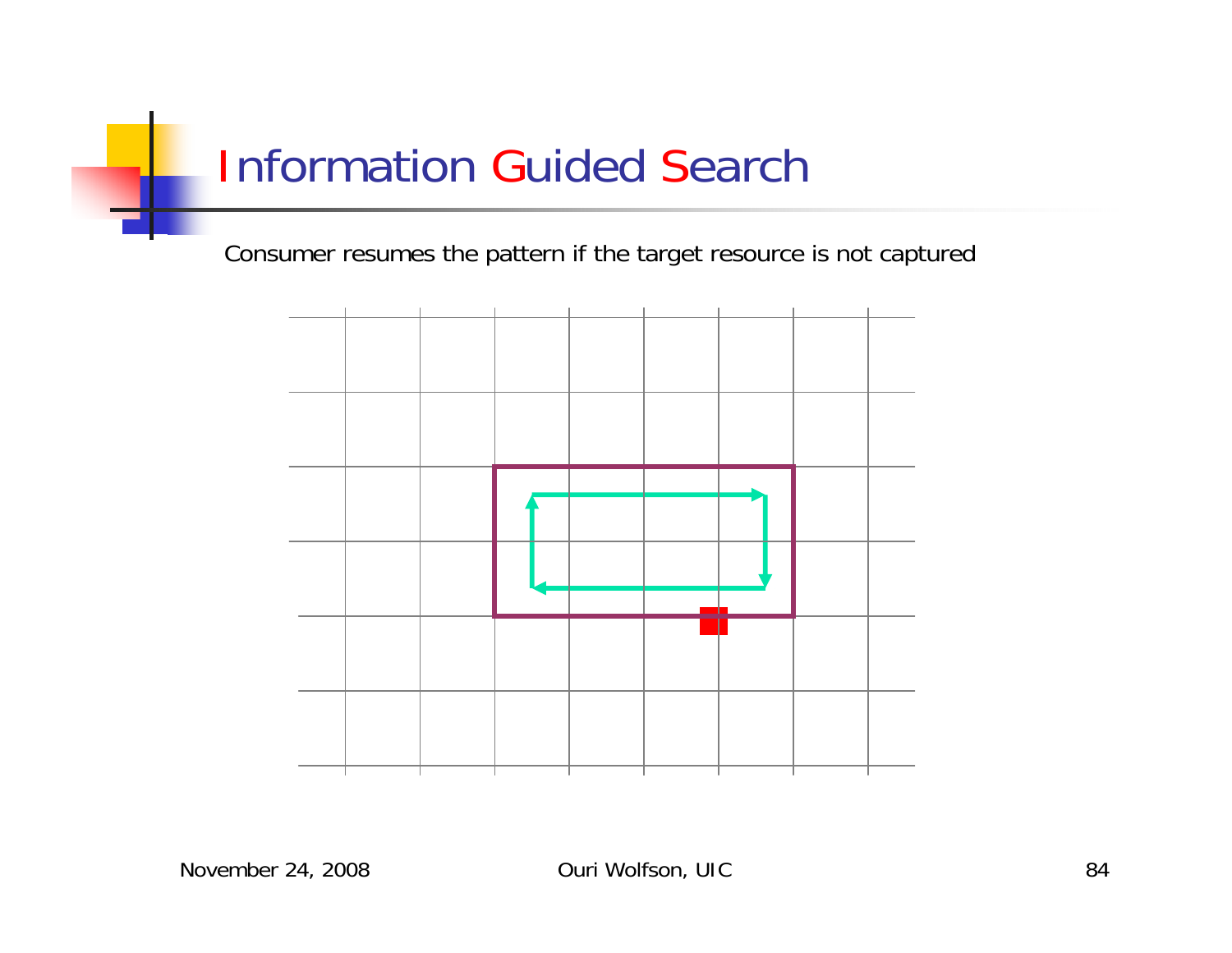## Information Guided Search

Consumer chooses the most relevant resource to go

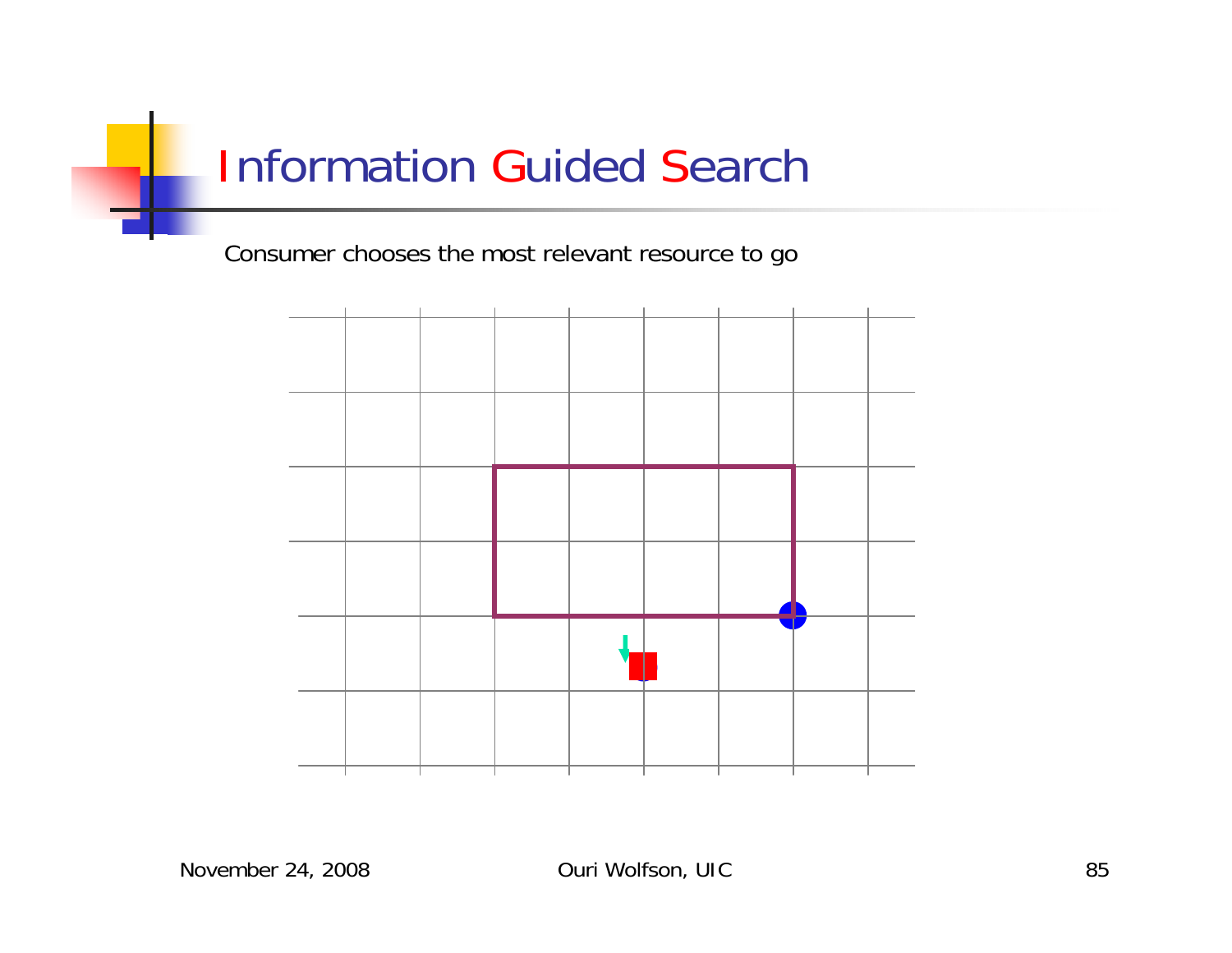# Value of information: IGS versus BS in Client/Server Mode

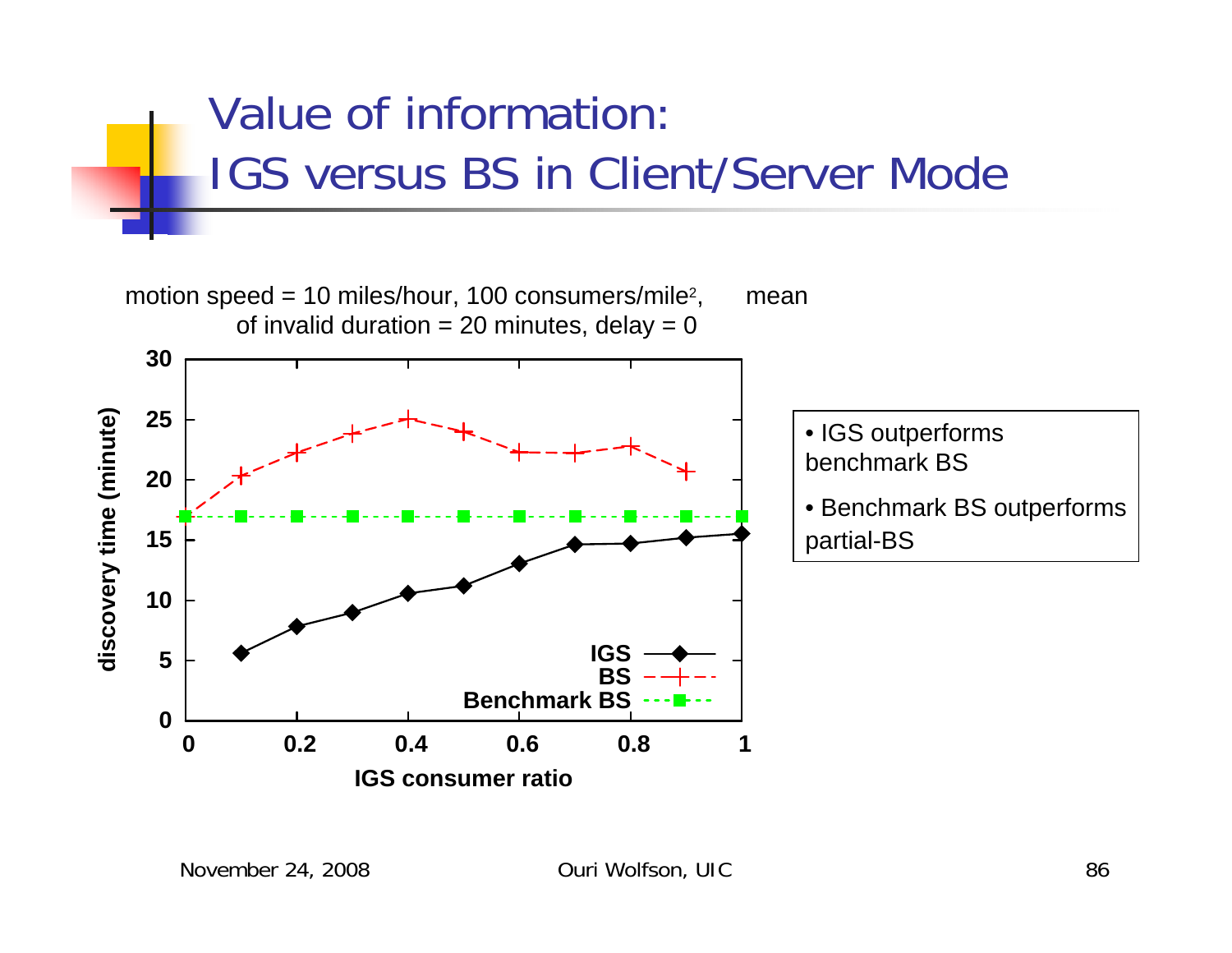# IGS versus BS in Client/Server Mode

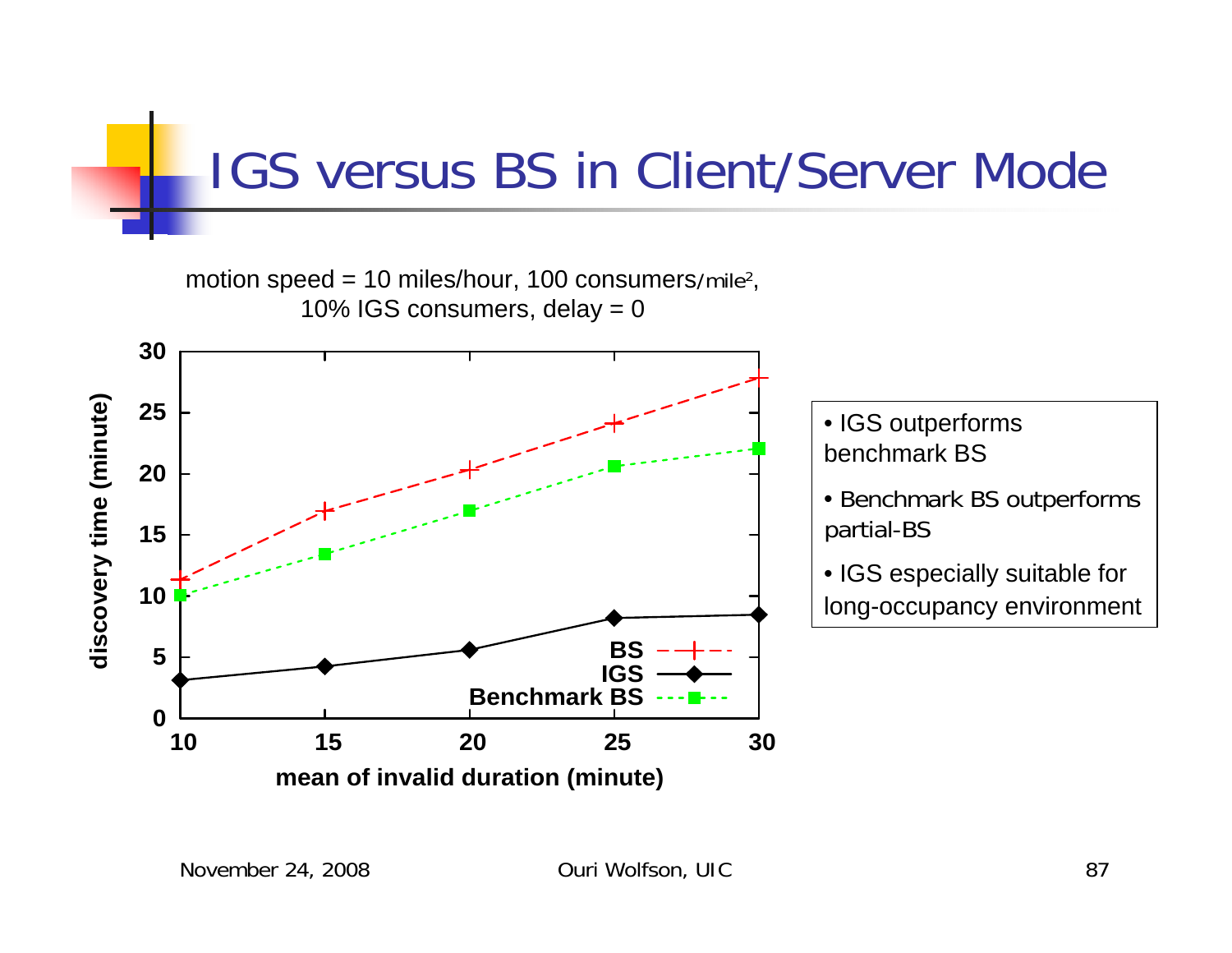





• IGS approaches C/S as broker density increases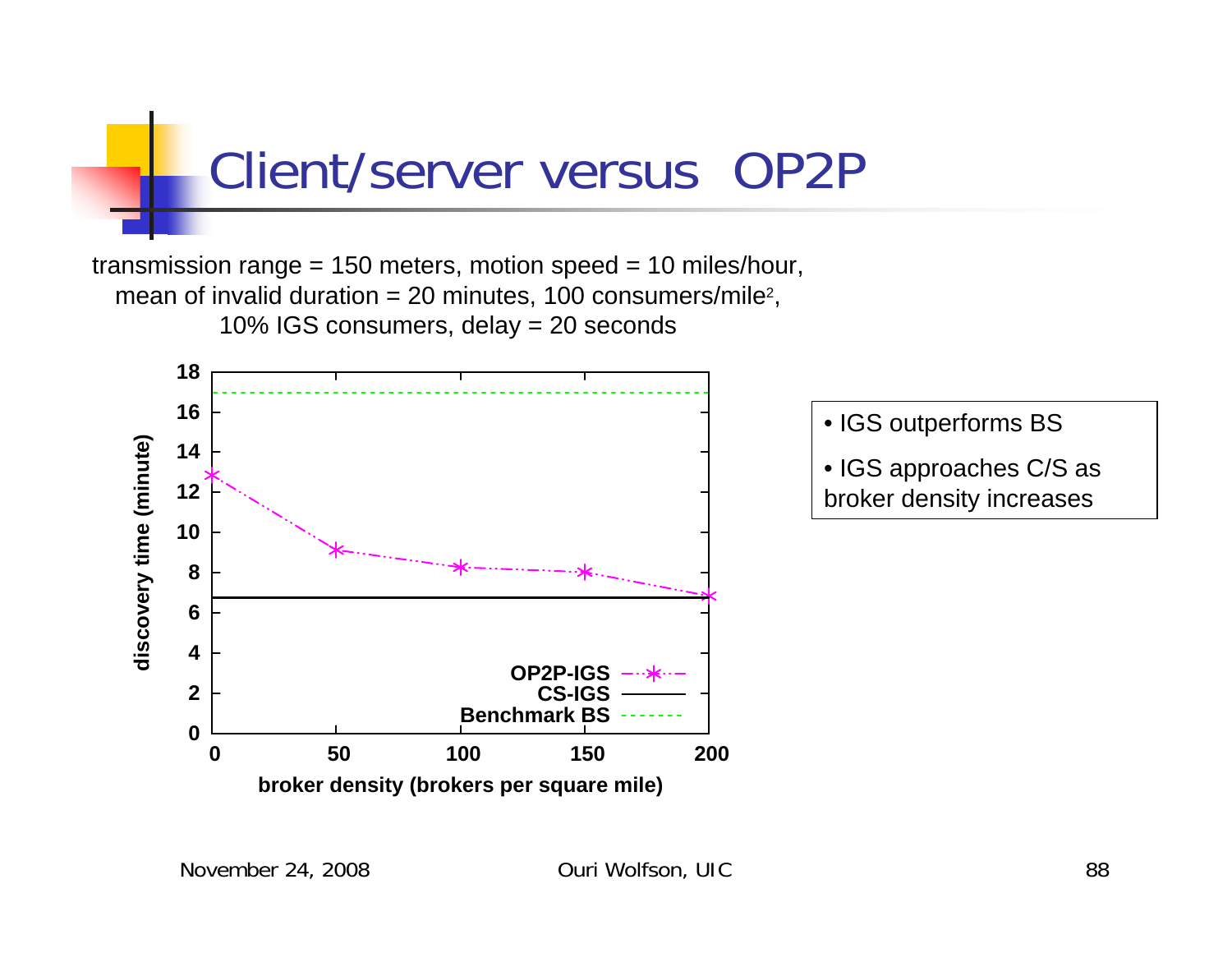# Research issues in data management

- **Query Processing**
- **Dissemination analysis**
- **Value of information, comparison with Client/Server**
- **Participation incentives**
- **Remote Querying**
- Data Integration of sensor and higher level information
- **Related approaches**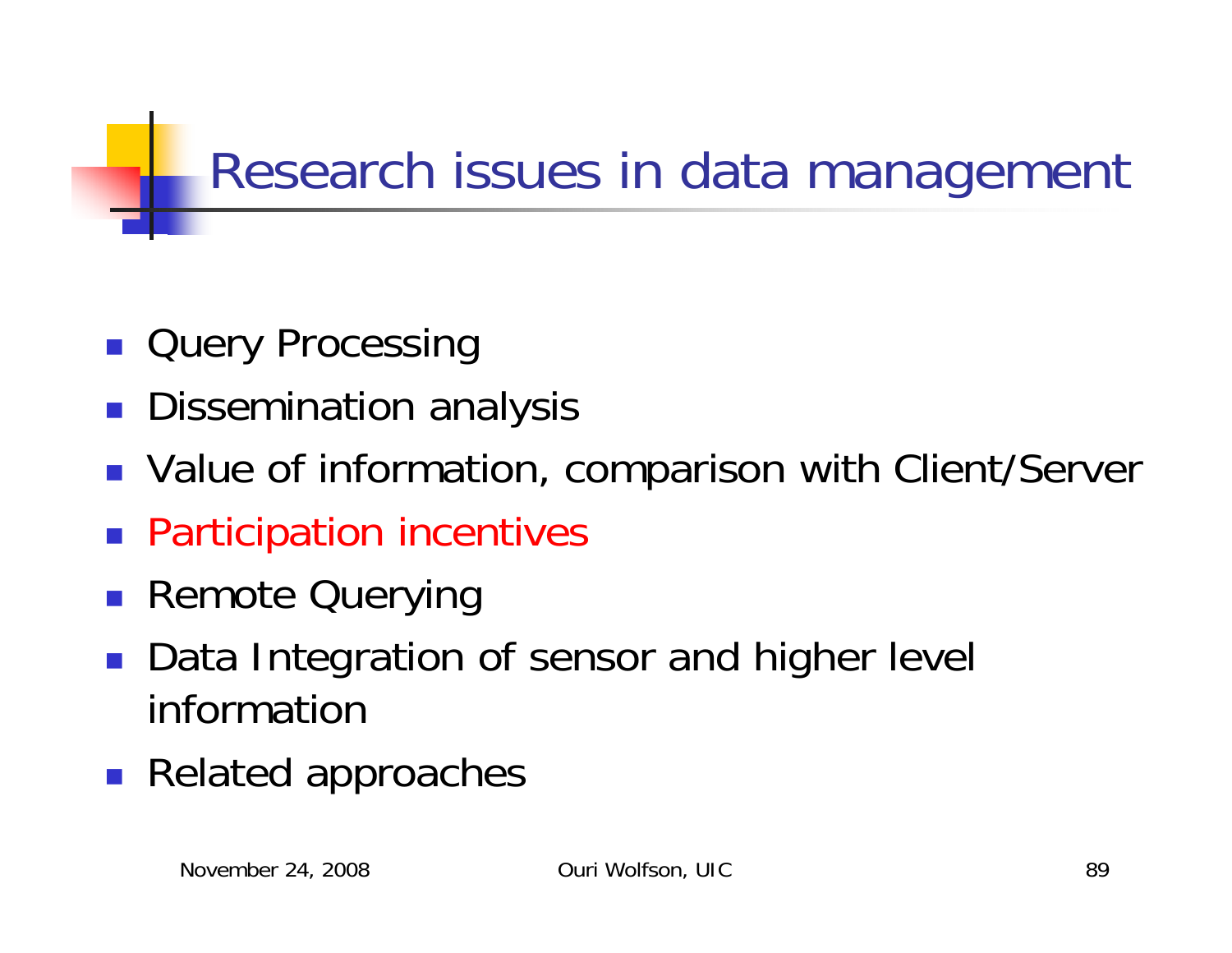



- $\mathcal{L}_{\mathcal{A}}$  Peers owned by different authorities, each with its own goal
- $\mathcal{C}_{\mathcal{A}}$ **DECO** Owner may decide not to participate in information dissemination, i.e. turn off OP2P module
- $\overline{\phantom{a}}$ Incentive mechanisms are needed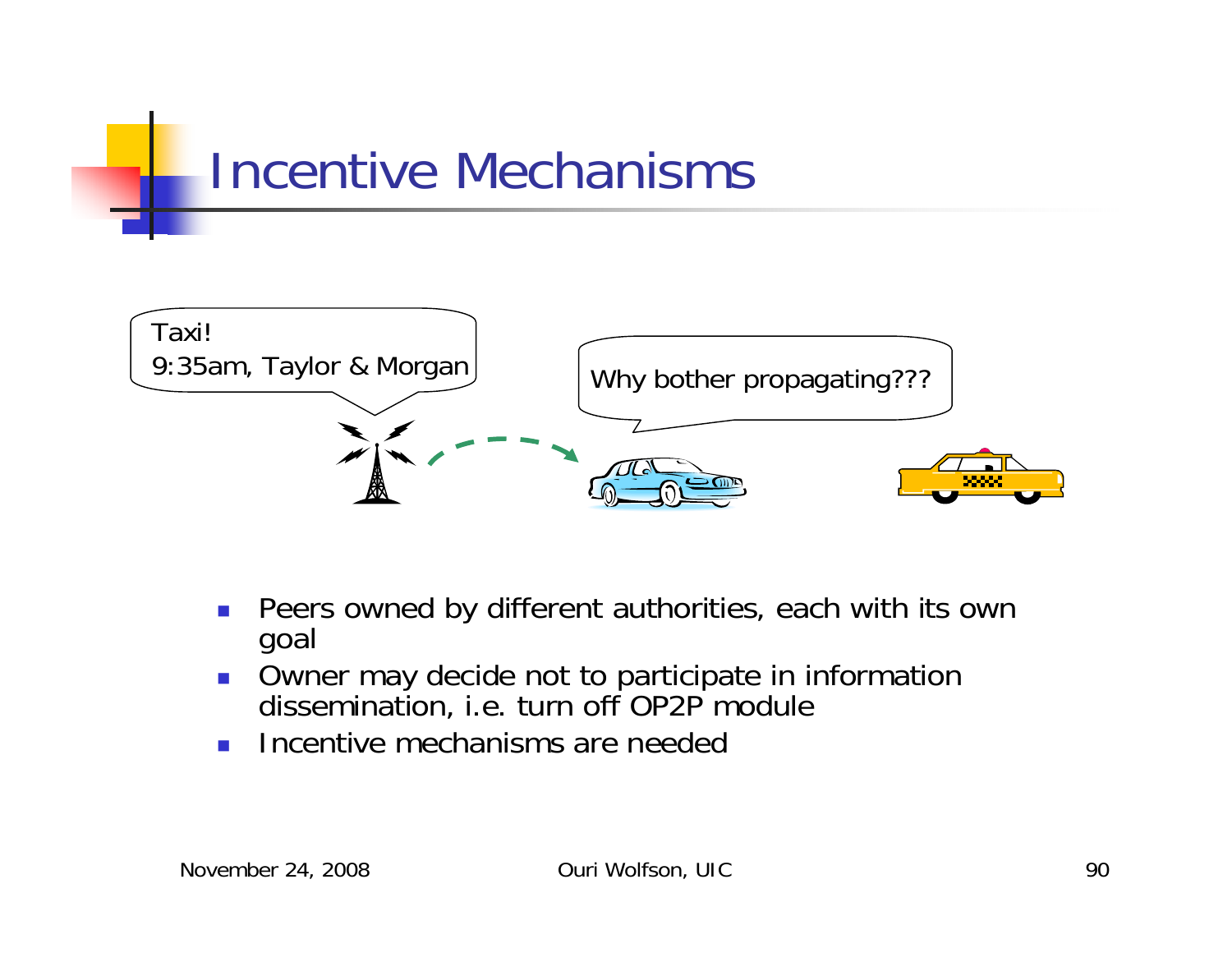

### **. Consumer: economic benefits of storing reports**

### ■ Producer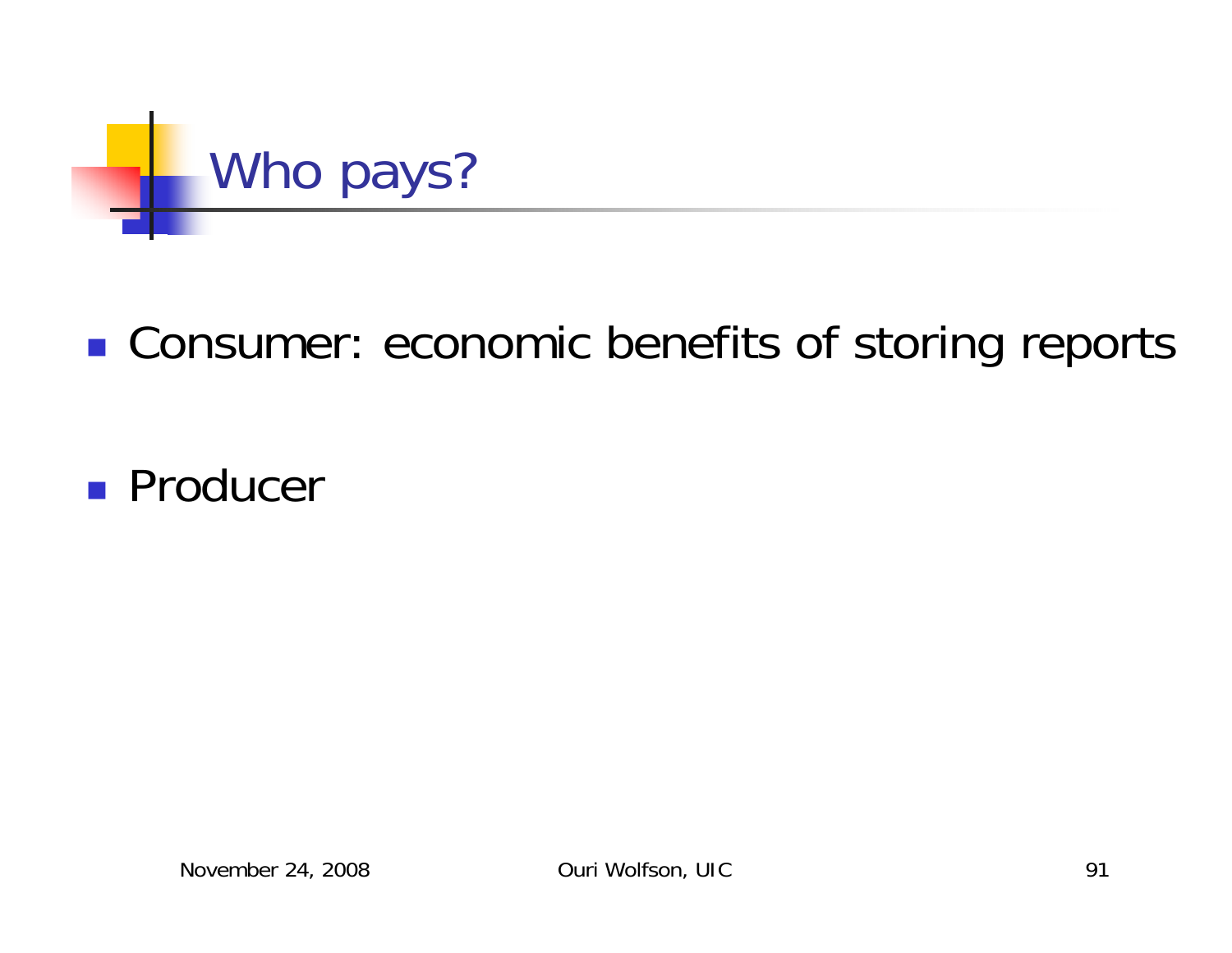# Possible solution: Virtual Currency and Security Module



e.g.  $1 \text{ coin} = 1 \text{ cent}$ 

- $\mathcal{L}_{\mathcal{A}}$ System circulates a virtual currency, coins for payment
- P. Coin counter stored in a trusted and tamper resistant *security module* (hardware + software)
- $\mathcal{L}_{\mathcal{A}}$ Security module exposes a fixed set of operations.
- П Example of security module implementation: microprocessor smart card
- m. Report dissemination is paid by producer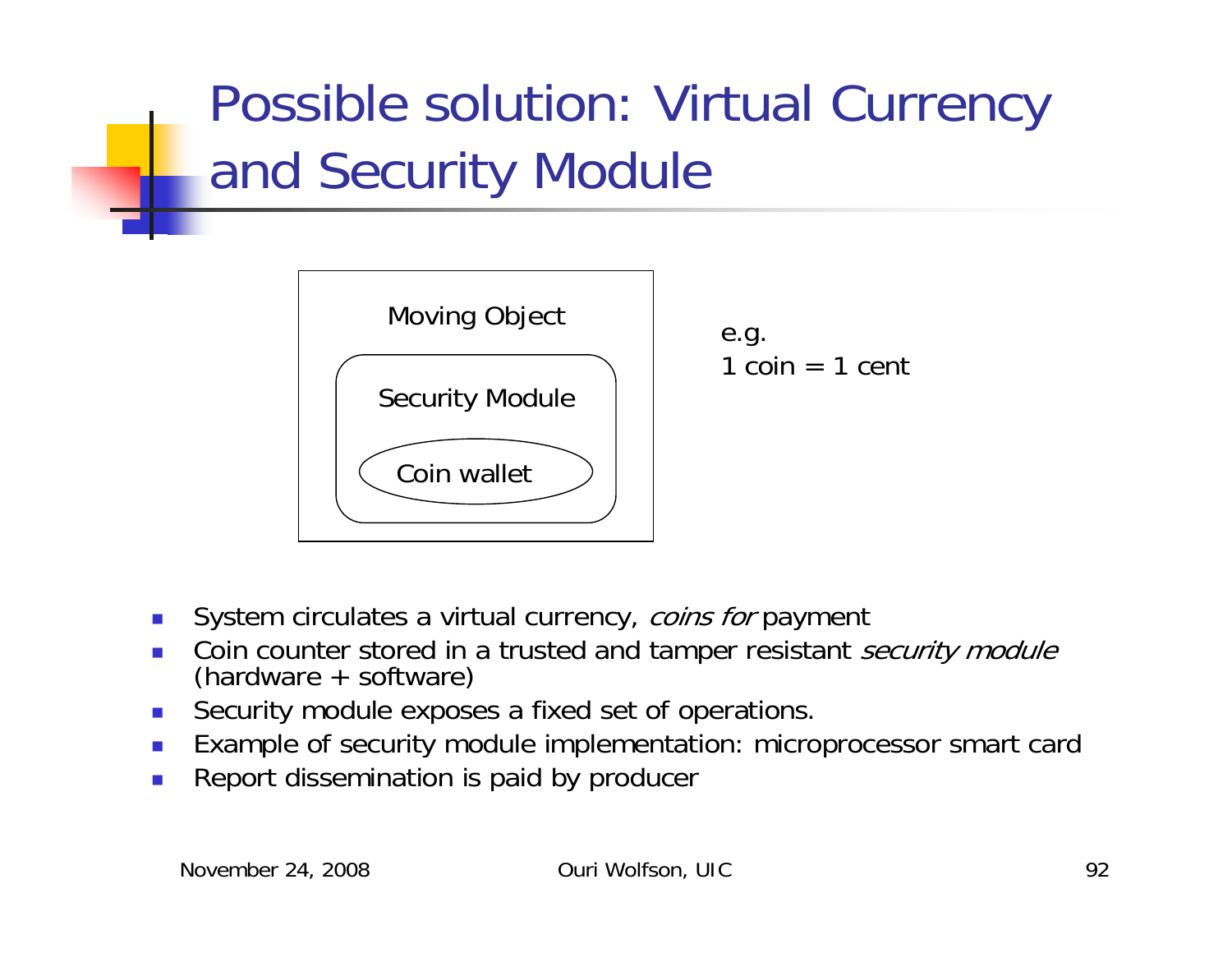



- $\overline{\mathbb{R}^n}$ Disseminate a data item to moving objects within the **target area**
- $\mathcal{L}_{\mathcal{A}}$ The route-distance from the *producer* is smaller than 3 blocks.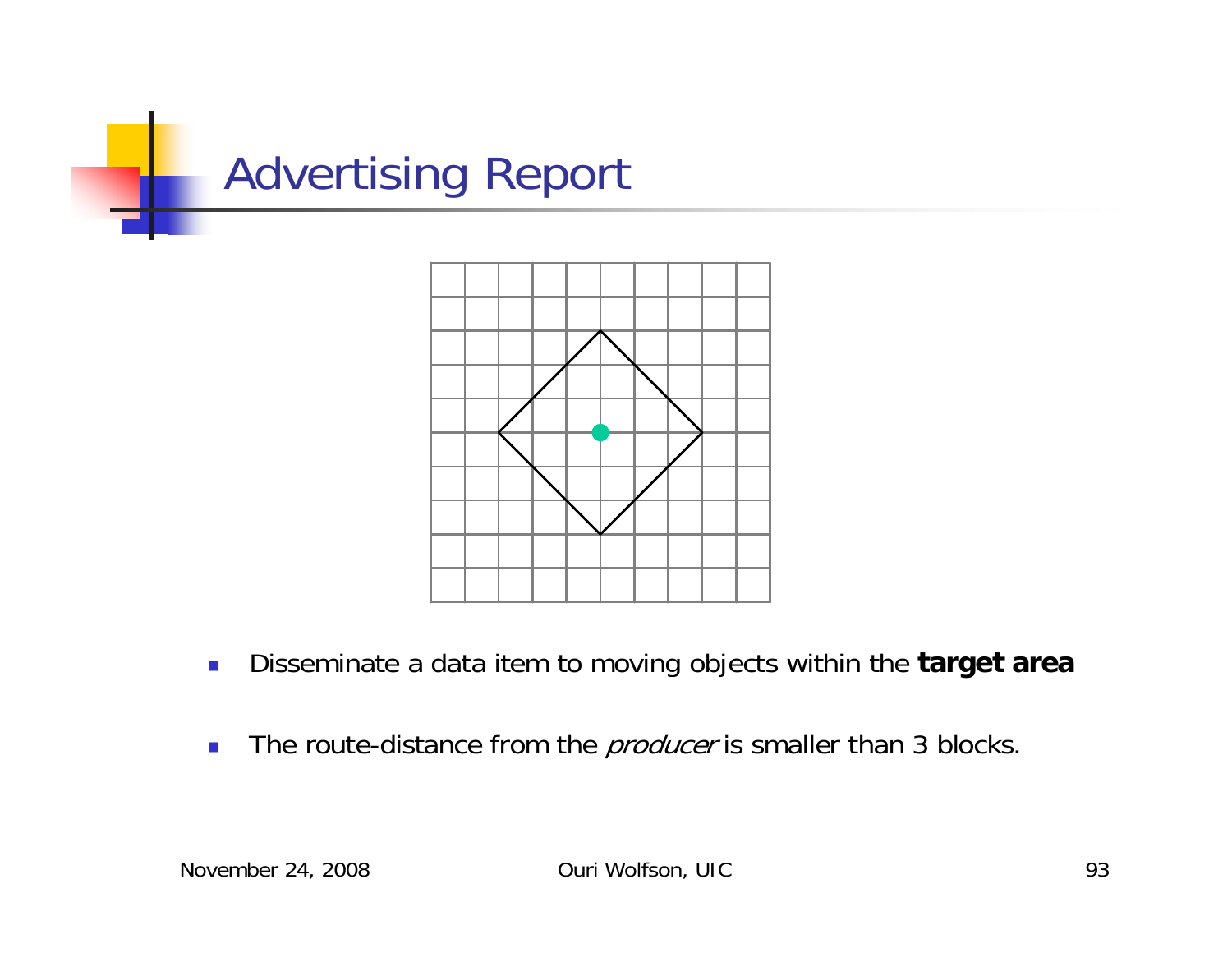# Offline Producer-paid (OPP) strategy

- 1. Announce to each passer-by
- 2. Producer attaches its ID (credit card) to announcement
- 3. Each broker records number of transmissions for producer
- 4. Record is submitted offline to clearance center for redemption

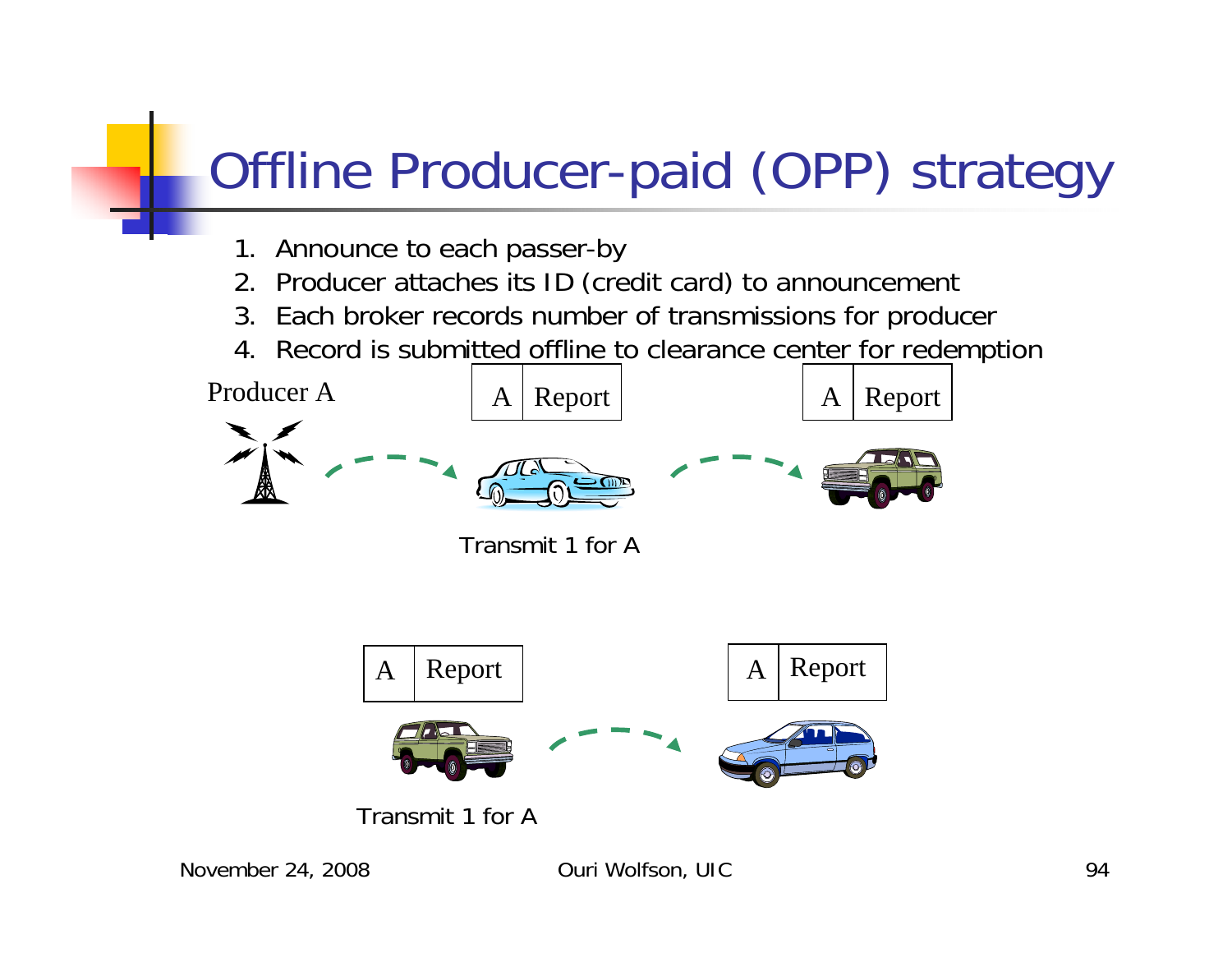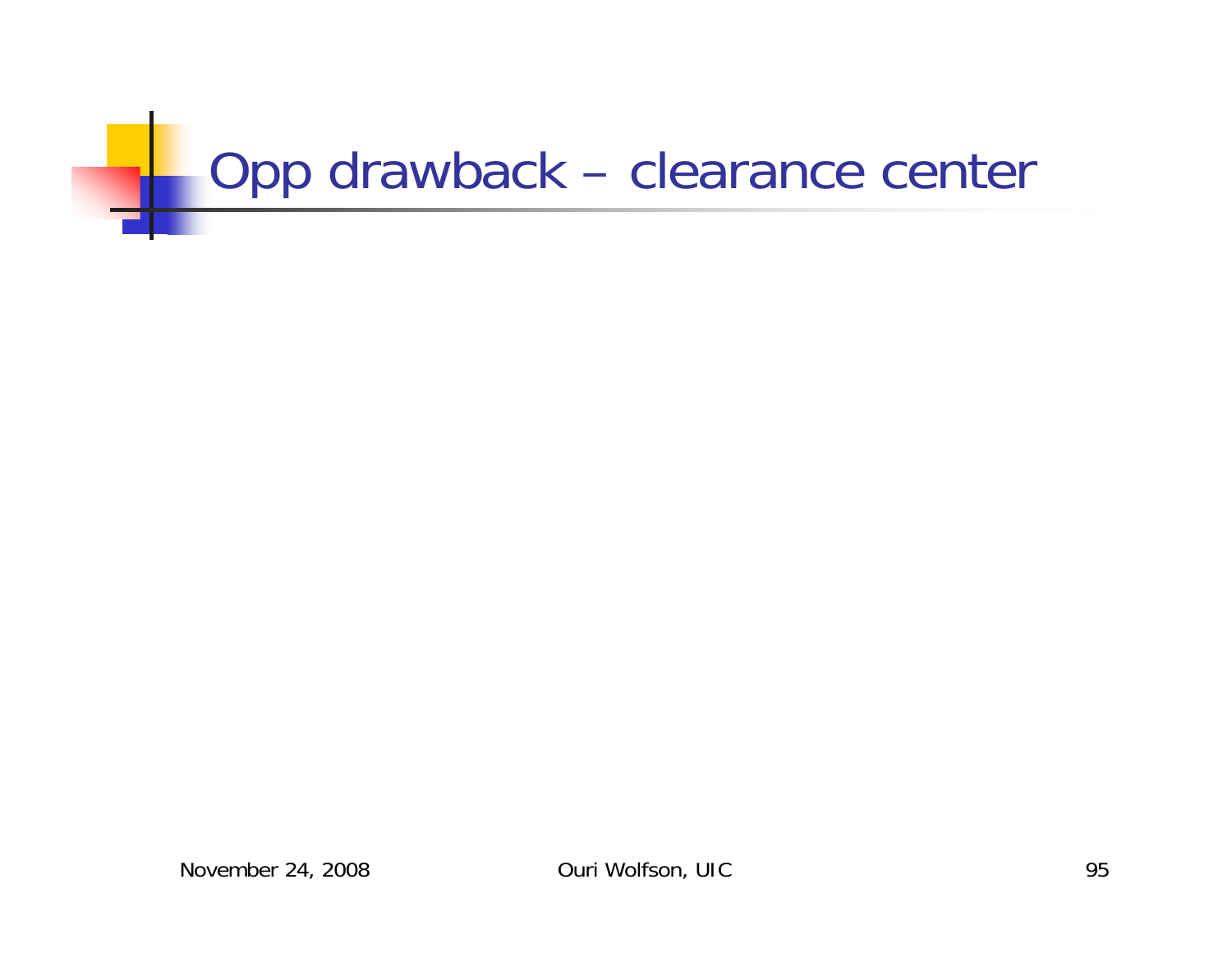### Producer-paid –- Logarithmic Dissemination Strategy (LDS)

- 1. Announce to each passer-by
- 2. Producer includes an initial budget in announcement
- 3. Each broker withdraws a flat commission fee f
- 4. The rest of the budget is split between sender and receiver

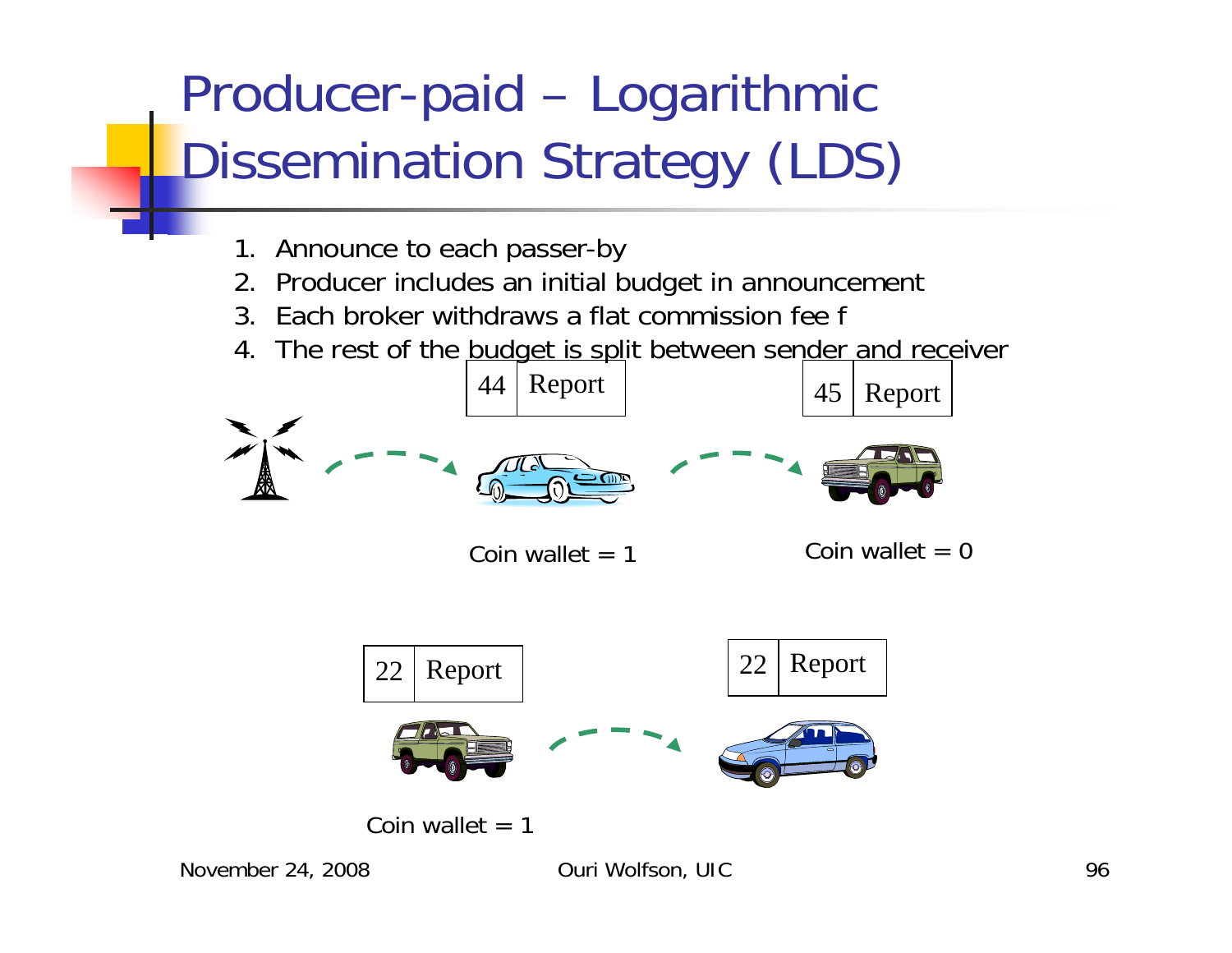

Inflection point (50) indicates optimal initial credit At inflection point 2 coins wasted for each

peer reached.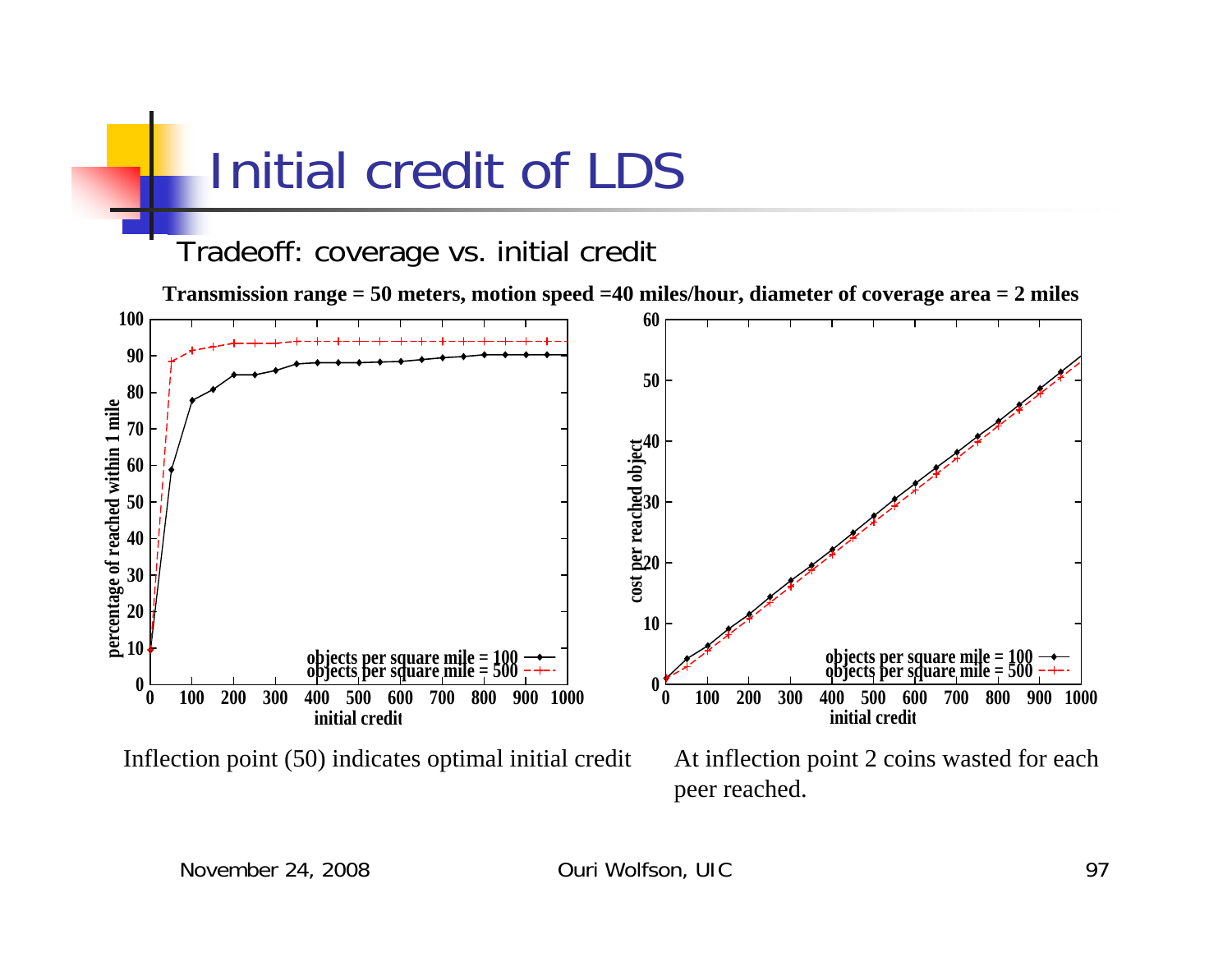

 $\mathbb{R}^3$ ■ OPP maximizes coverage with minimum cost per reached object (exactly f)

### $\mathbb{R}^3$ **LDS** enables complete decentralization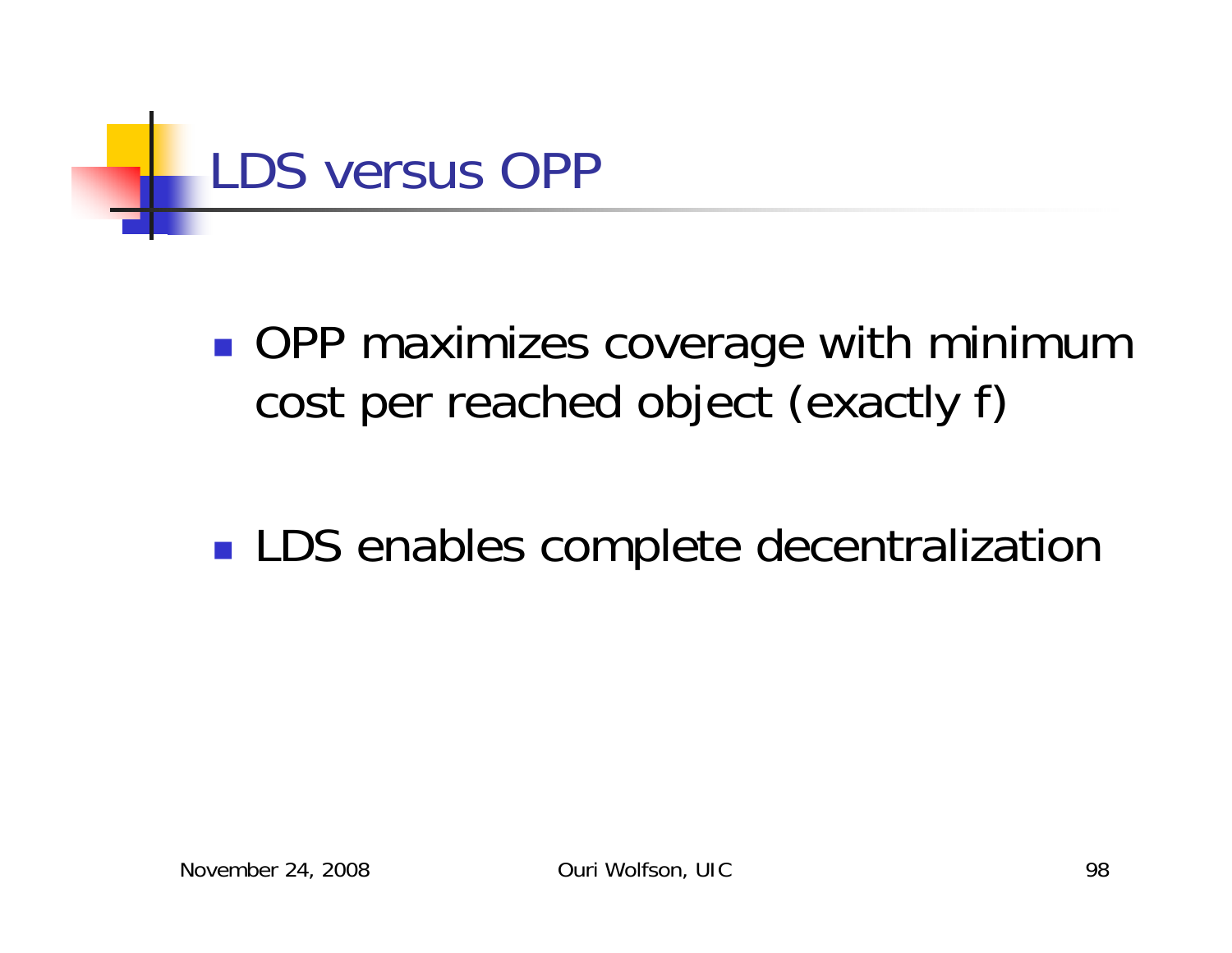

 $\left\lfloor \cdot \right\rfloor$  Commit protocol may not complete, leaving one participant not knowing the final status at the other participant.

Here is the advertisement

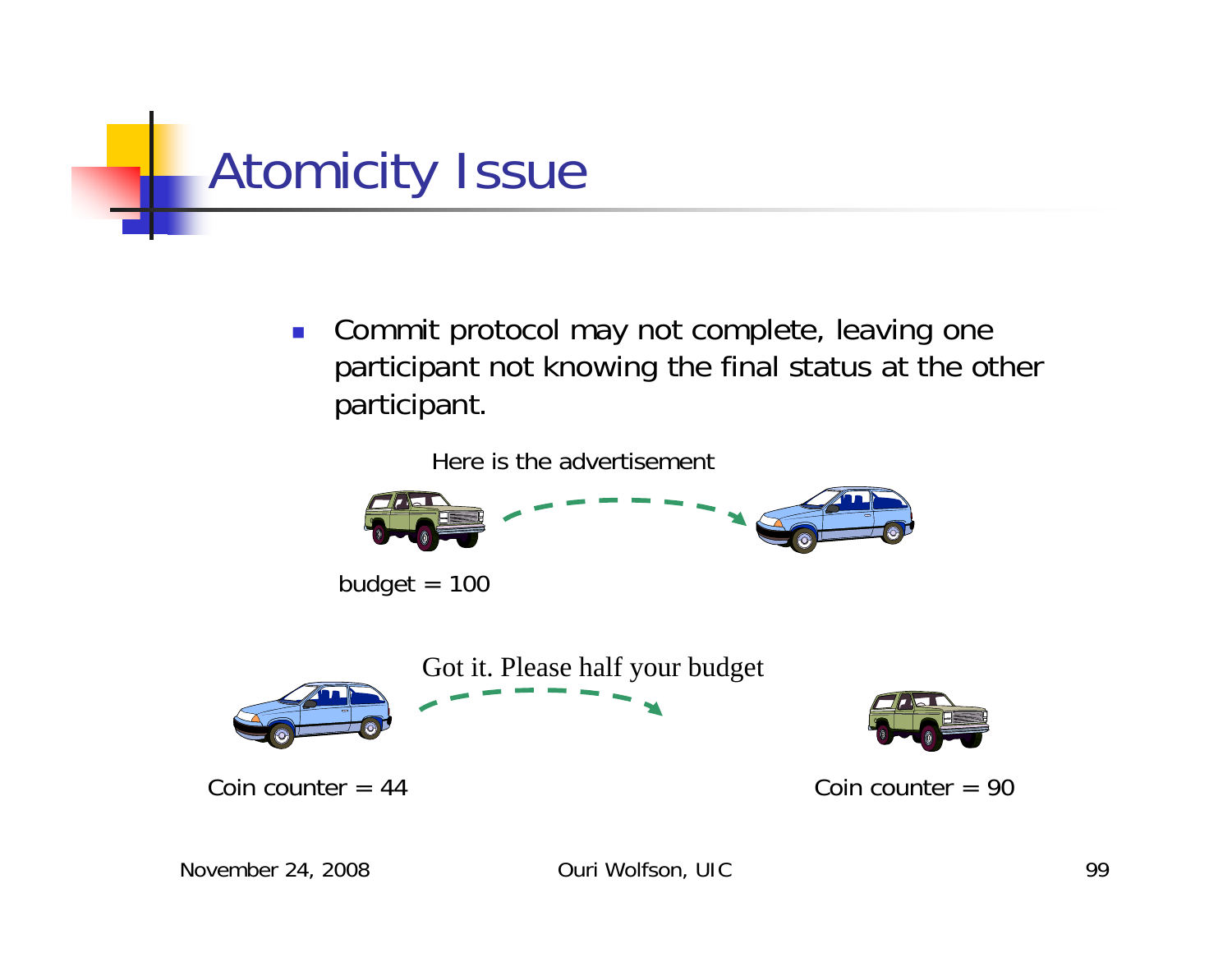

■ Clearance center

## **Peers remember unsuccessful** transactions.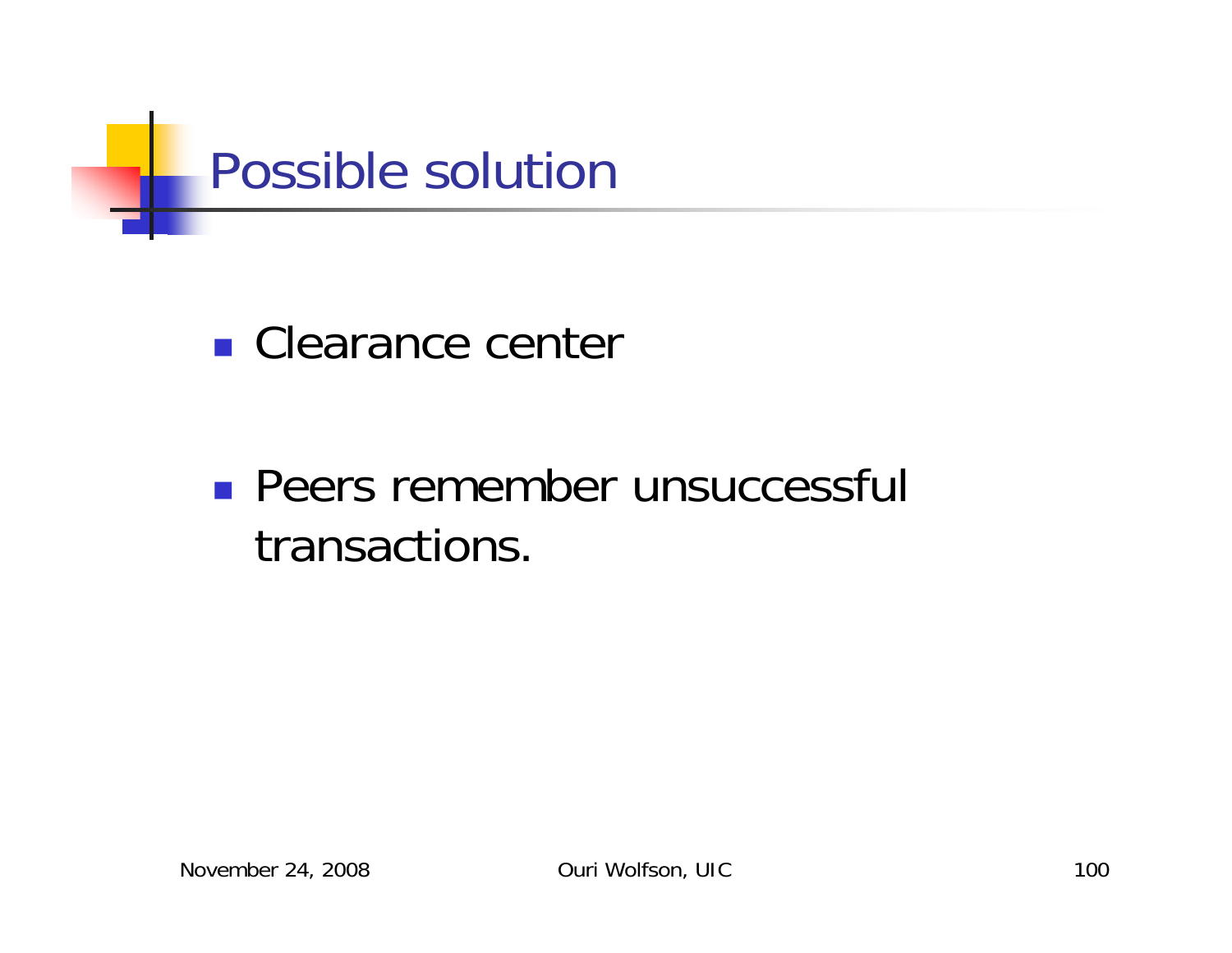# Research in incentive models

- П Other incentive models (reputation based??)
- $\mathcal{L}_{\mathcal{A}}$  Pricing, negotiation, auctions (report value may depend on number of recipients)
- $\left\lfloor \cdot \right\rfloor$  Cost optimizations in such models
	- Example: minimize advertisement cost per potential customer
- $\mathbb{R}^3$ Transactions and atomicity issues
- Security
	- **Fake resources**
	- tampering to gain unfair advantage, create havoc
- $\mathcal{L}^{\text{max}}$  Incorporate P2P concerns (reward both producers and brokers), and MANET concerns (energy management)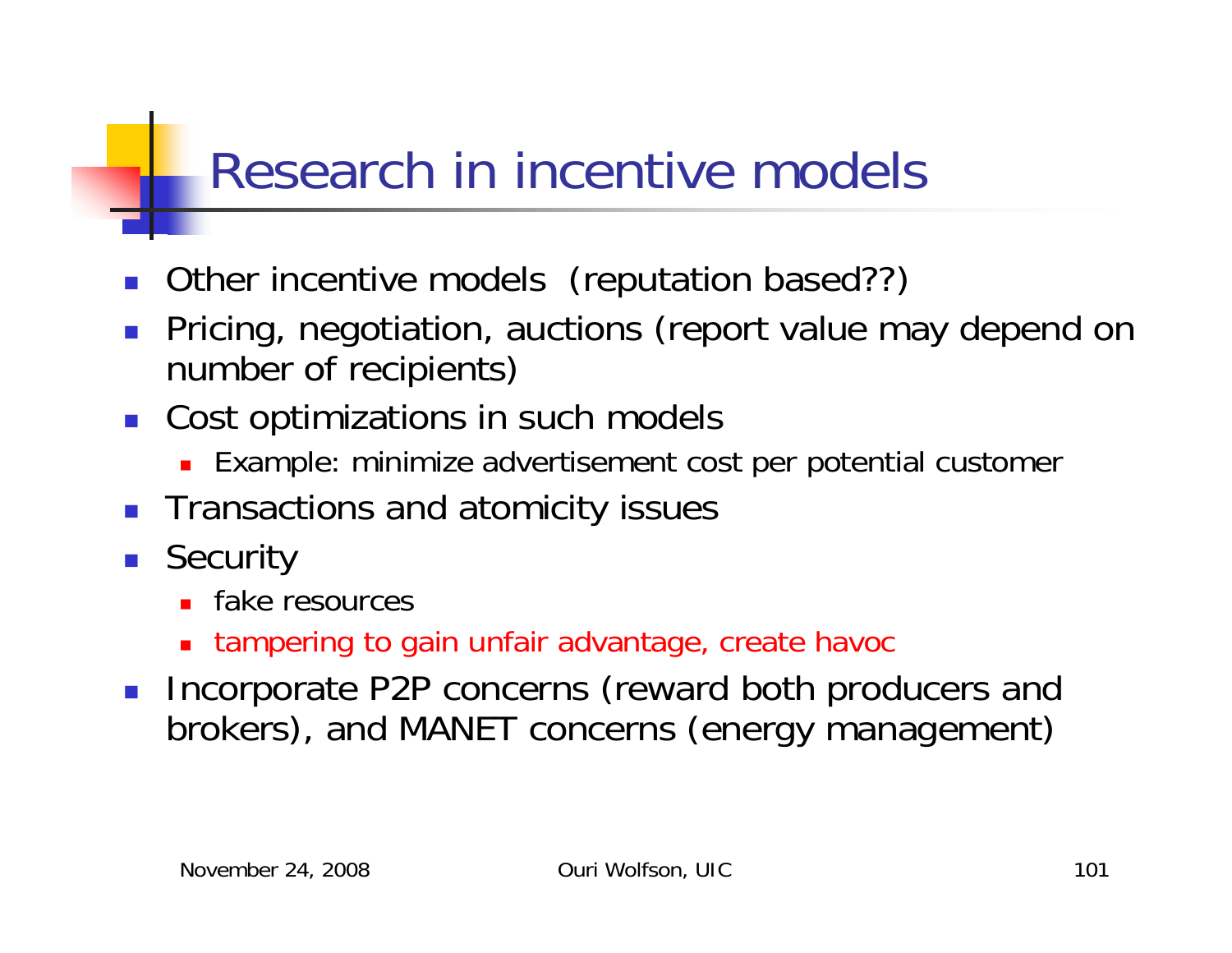# Research issues in data management

- **Query Processing**
- **Dissemination analysis**
- **Value of information, comparison with Client/Server**
- **Participation incentives**
- Remote Querying
- Data Integration of sensor and higher level information
- П Other relevant work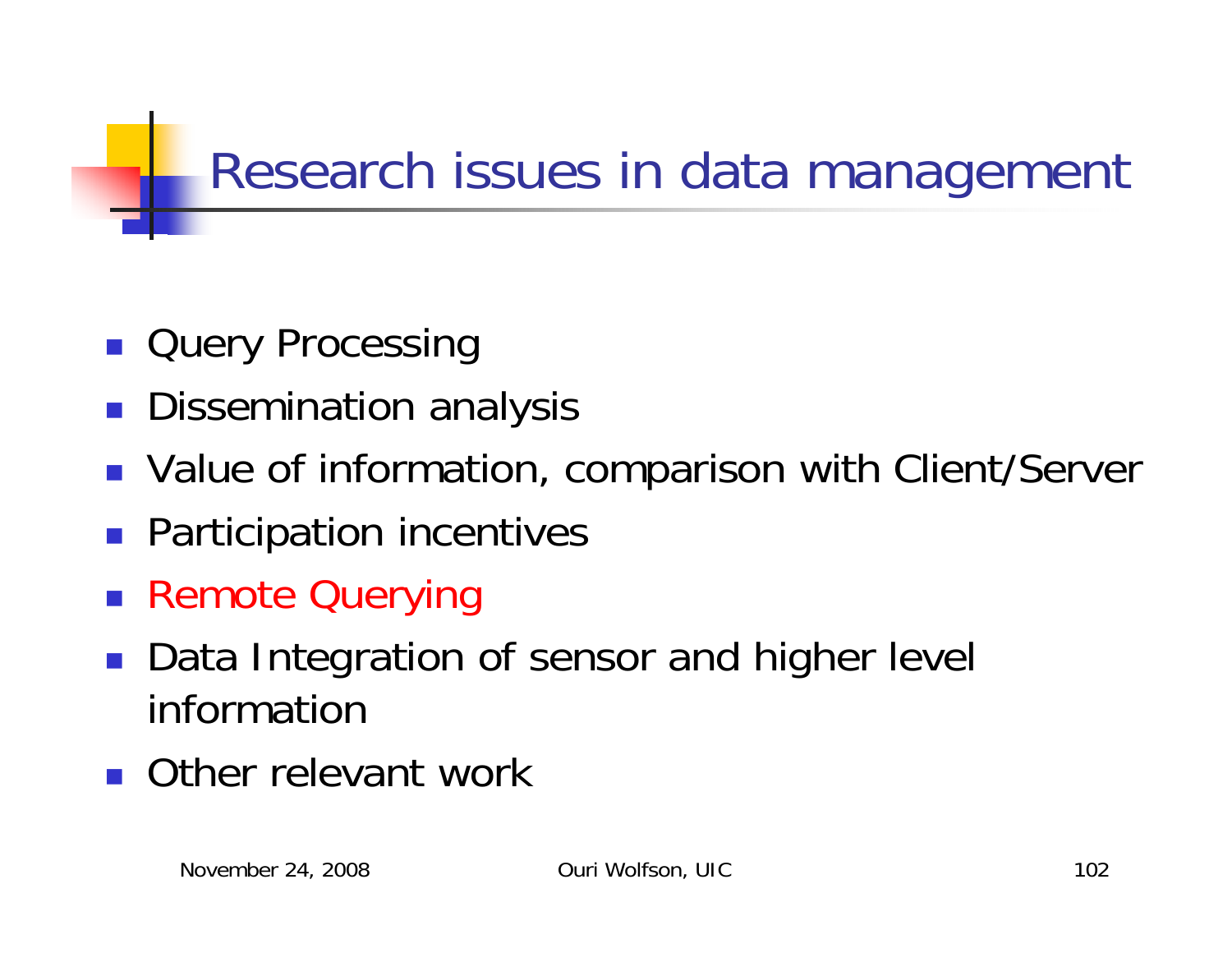

### $\mathbb{R}^3$ **Local: peer queries local database**

### $\mathbb{R}^3$  **Remote: peer queries a region R, i.e. all the peers in R**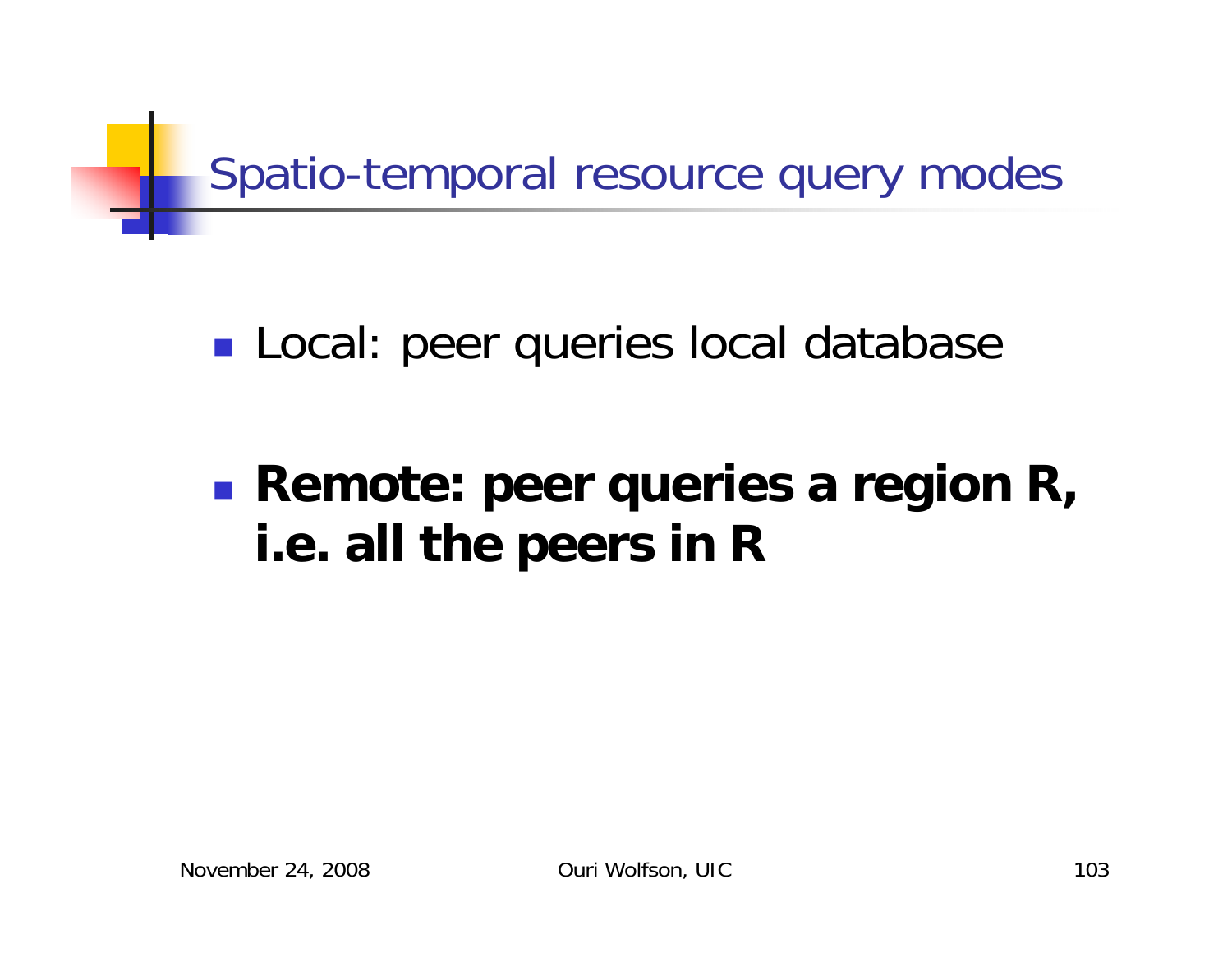

- $\mathbb{R}^3$ ■ Spatio-temporal SQL, or OWL
- $\mathbb{R}^3$ **-** + operators:
	- **Remote region of dissemination** 
		- $\blacksquare$  May be implicit, e.g route of bus  $\#5$
	- **Budget**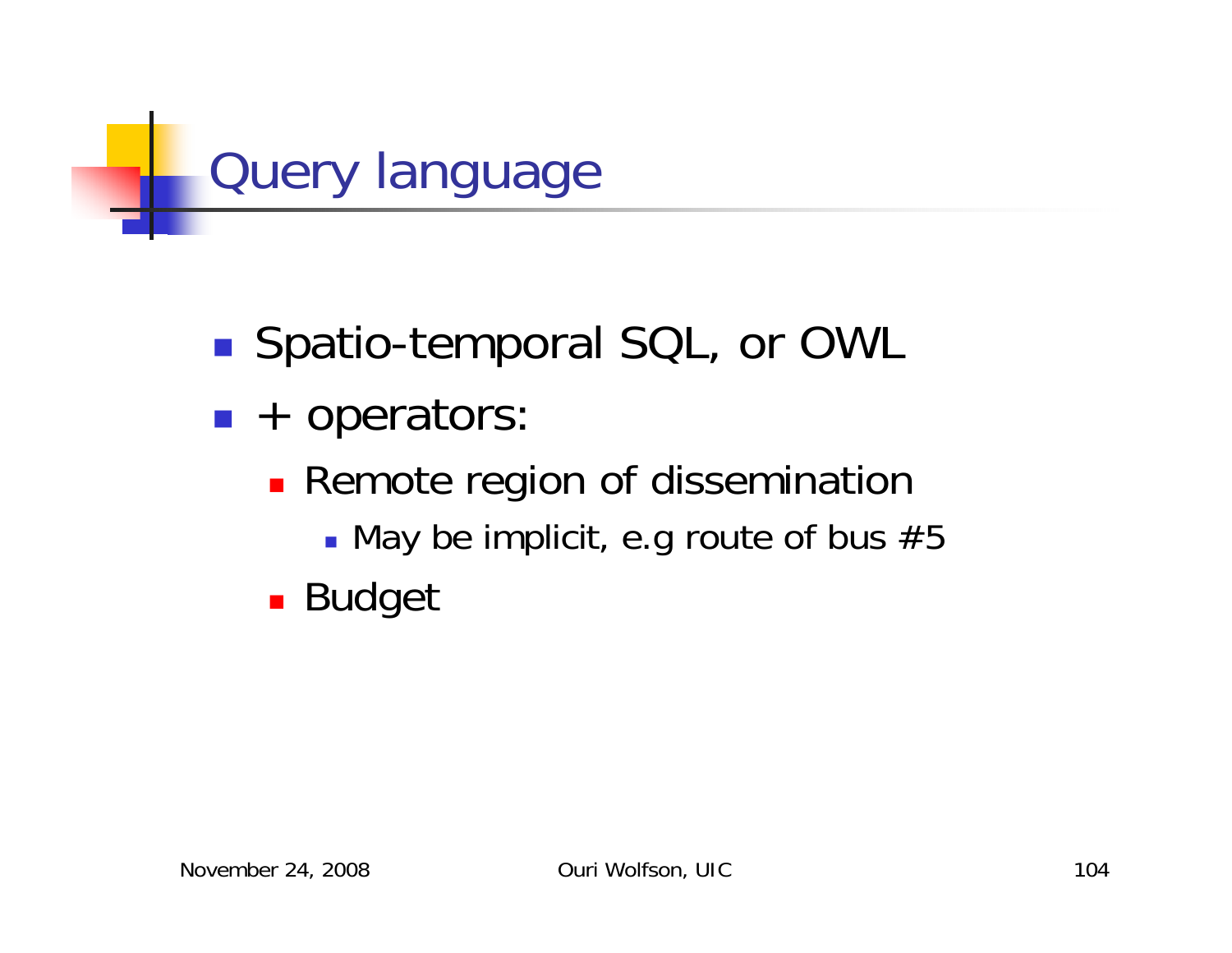Remote query-- research issues

 $\mathbb{R}^3$ ■ Query dissemination to R

 $\mathbb{R}^3$ **Query processing in R** 

 $\mathbb{R}^3$ **Answer delivery to query originator, only**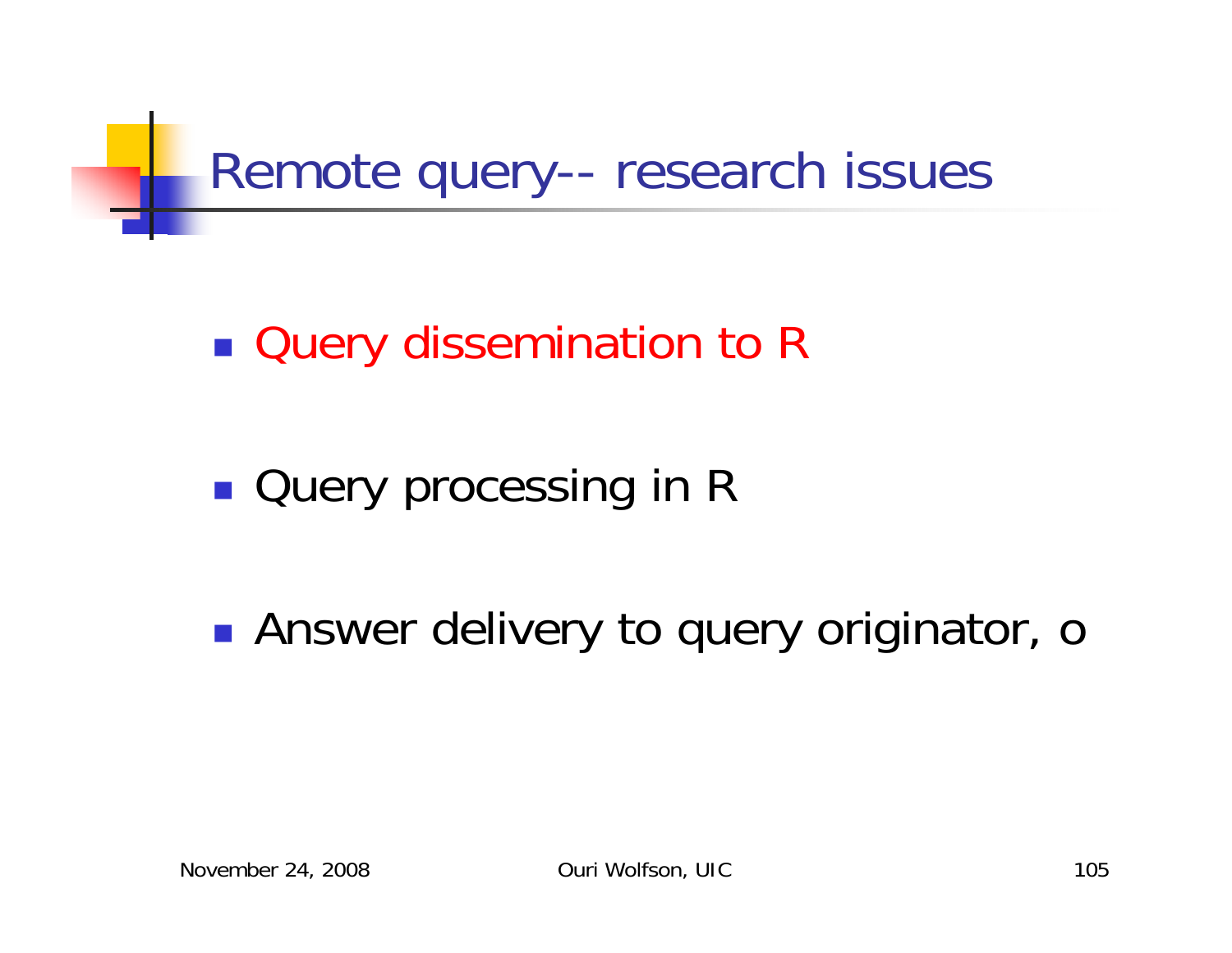

Relationship of o and R-- 2 cases:

- $\mathbb{R}^n$  Originator o is in (the center of R), "find the taxi cabs within 1km of my location"
	- Query flooded within R
	- **Query dropped by a peer outside R**
- **Originator outside R, "what is the average Interty** speed one mile ahead on the highway"
	- **Flooding may be too resource-expensive**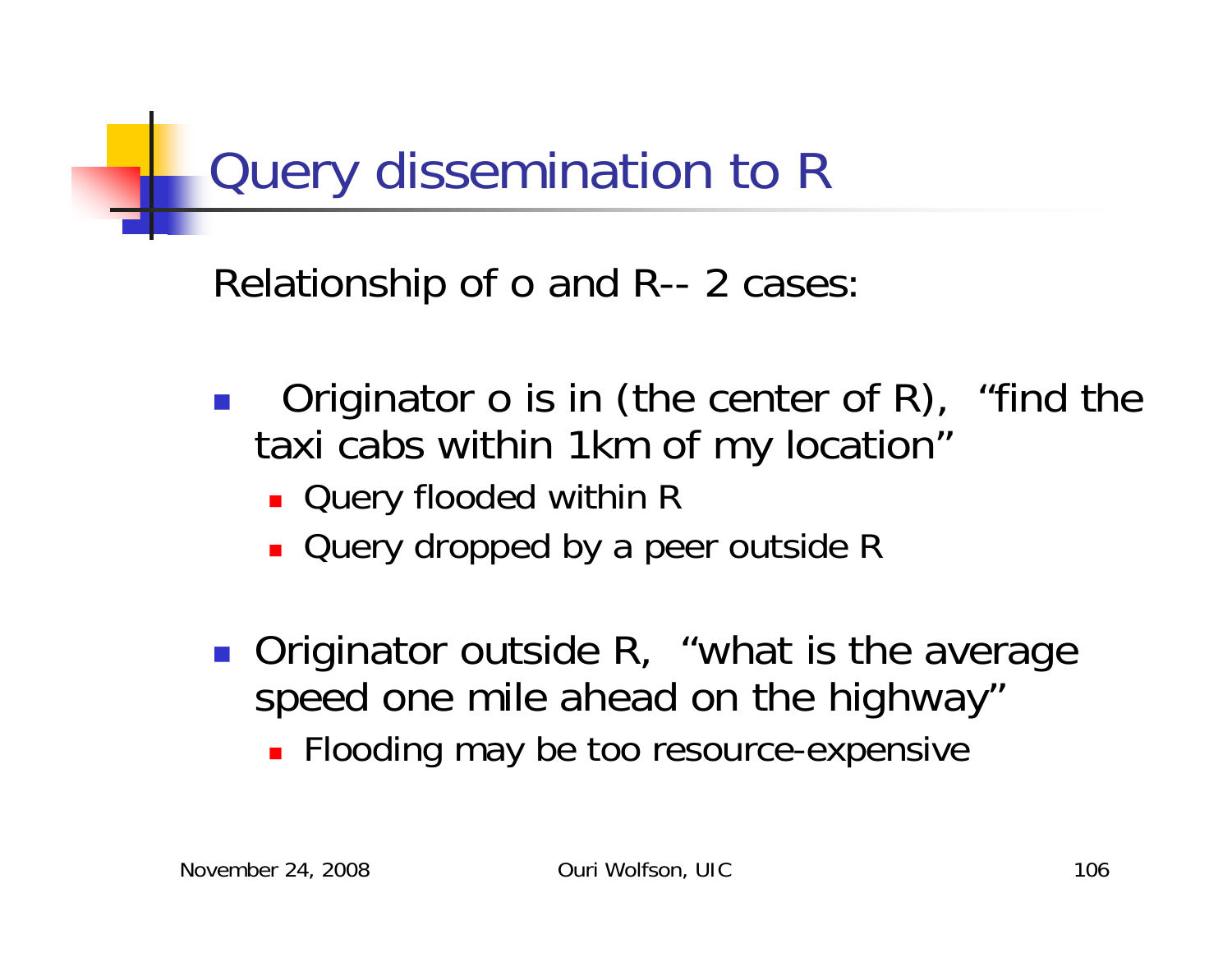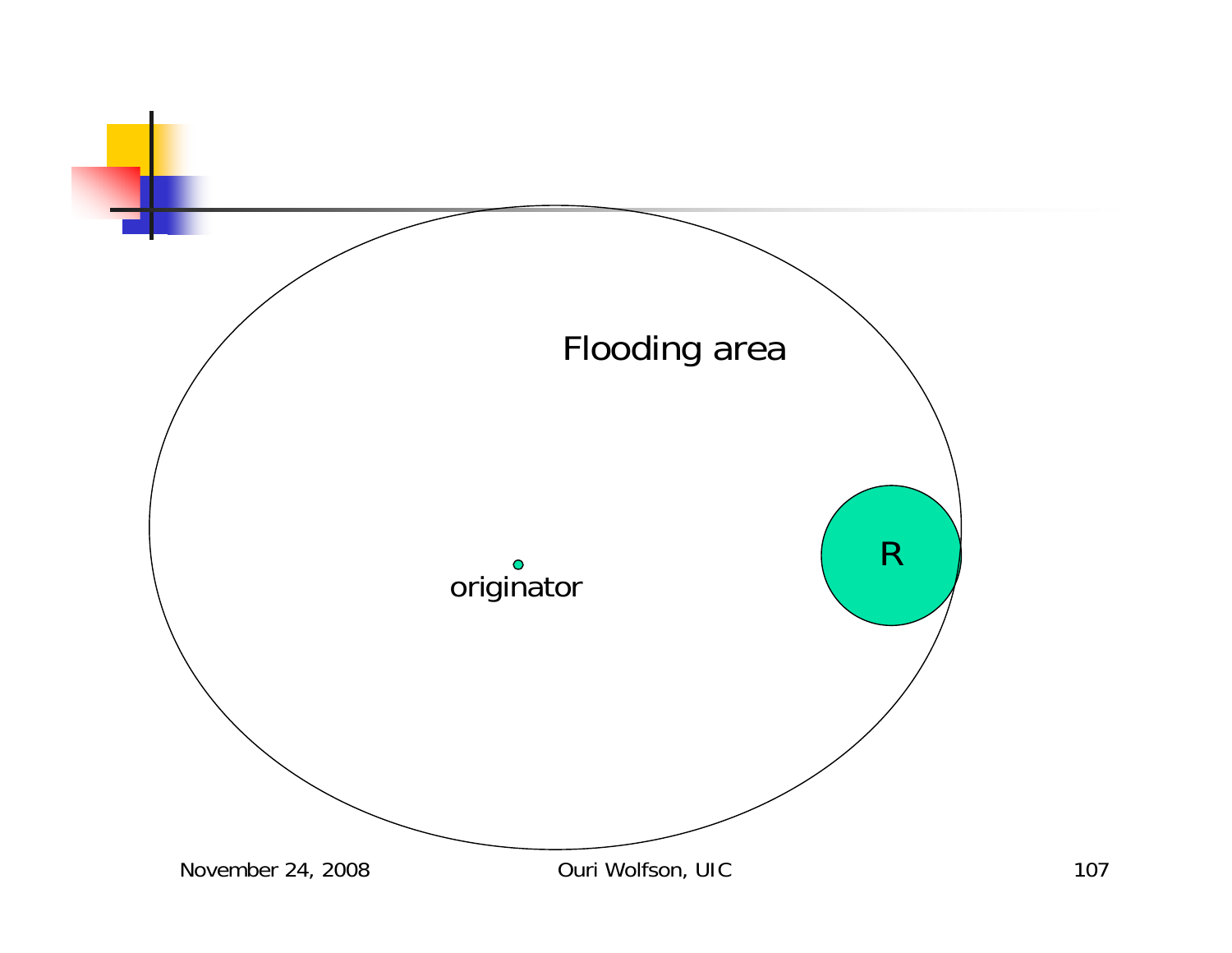

- $\mathbb{R}^3$ ■ Each peer knows the trajectories of each other peer
	- **Trajectories exchanged as resources**
- $\mathbb{R}^3$ ■ Each peer does not know the trajectories of other peers except that of the originator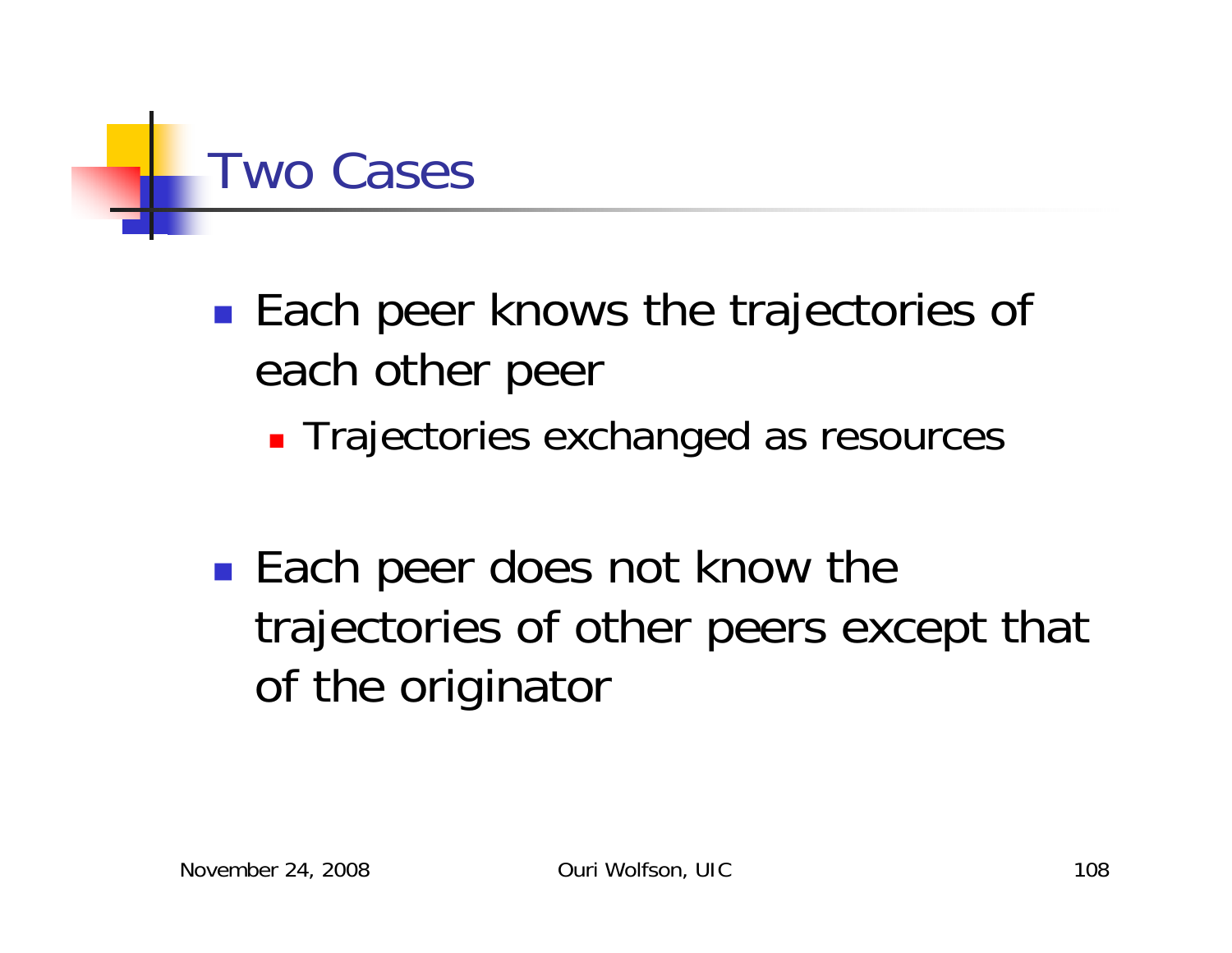

**Encounter graph: each edge represents the** time interval during which two peers can communicate

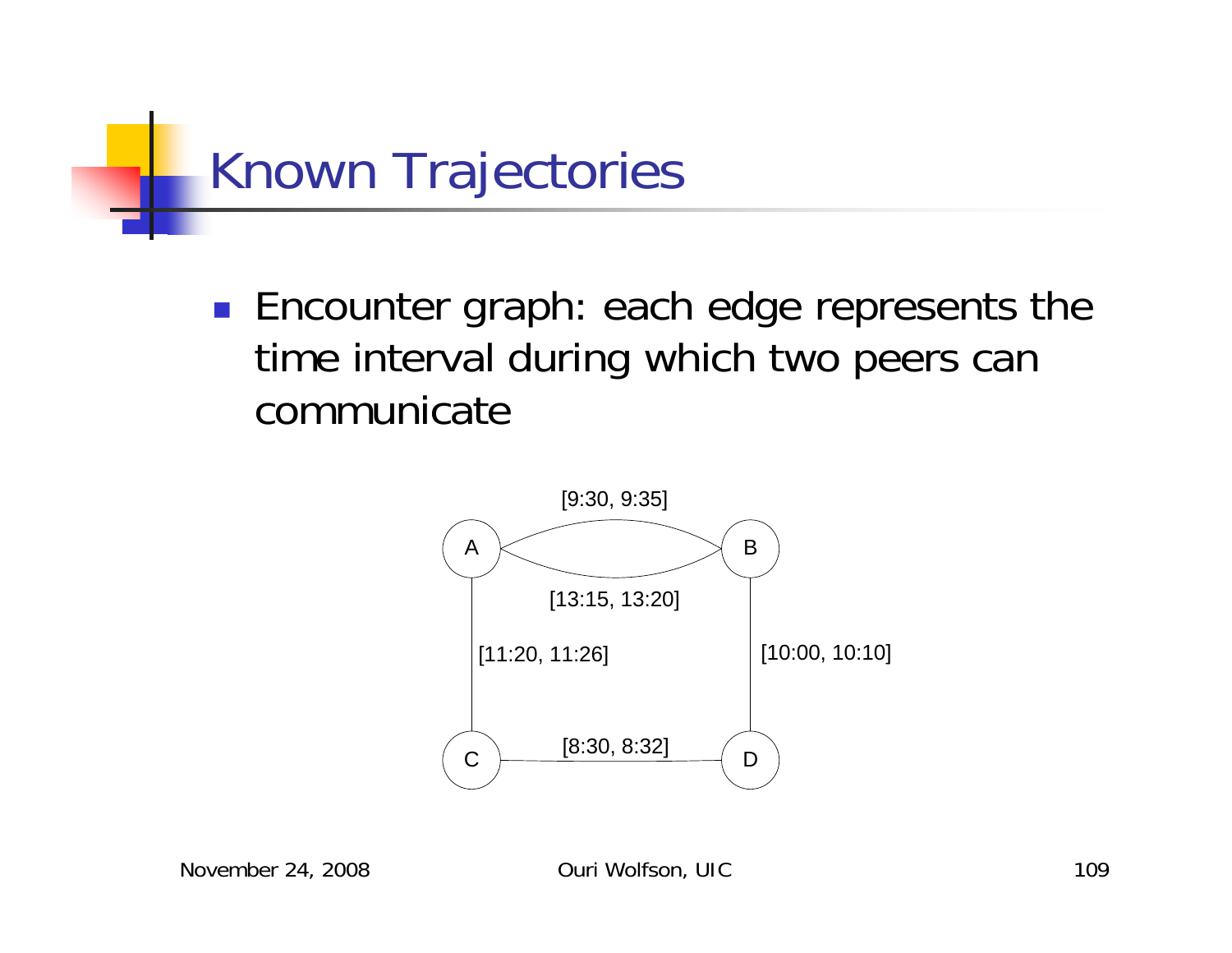



- **A** revised Djikstra algorithm is used to find
	- $\blacksquare$  the shortest path between the originator and peers in the query destination area (for query dissemination)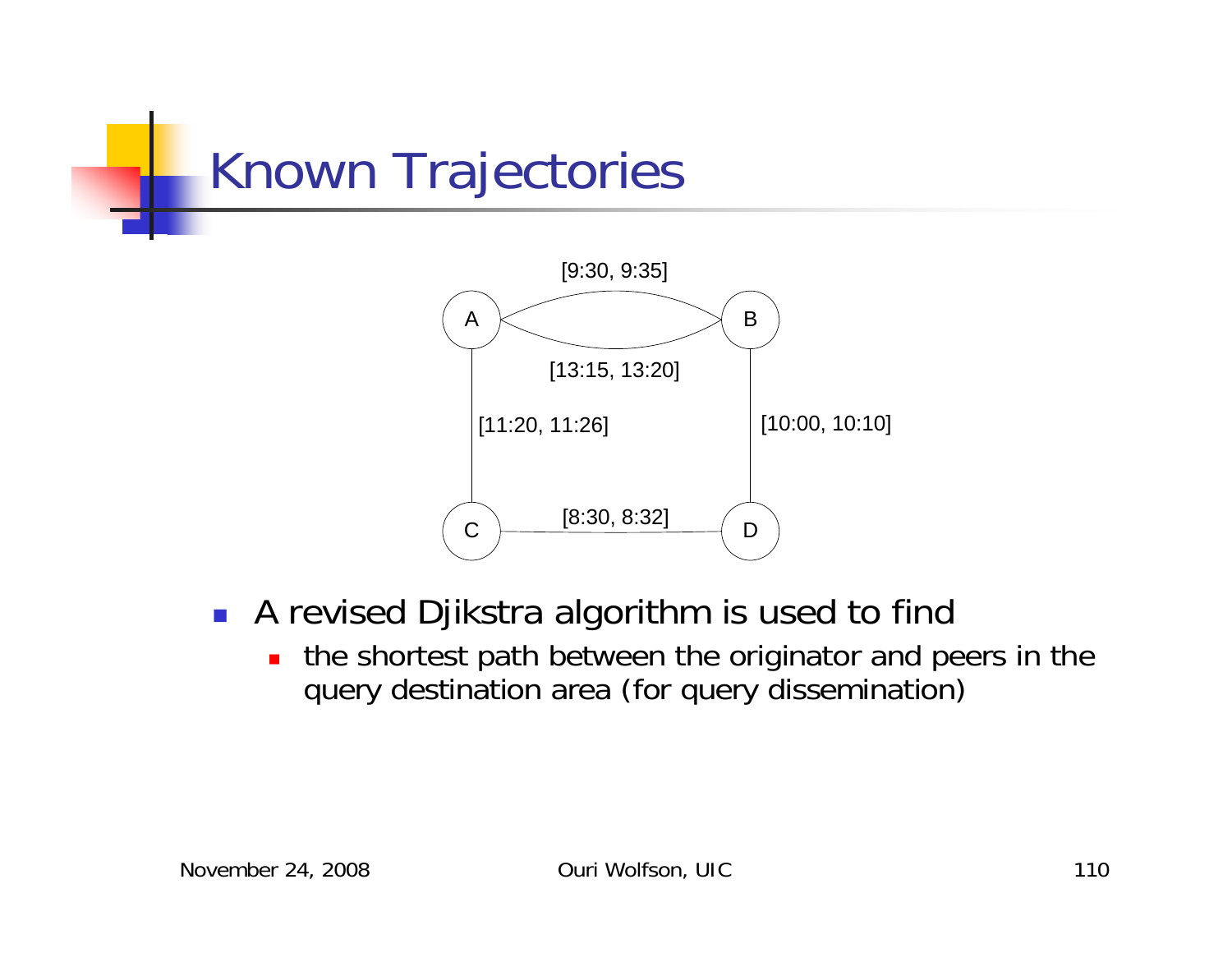Unknown trajectories: Transmitting to a peer p depends on

- Moving direction of p relative to R
- **Budget of query**
- **Density of peers**

Several related works in Mobile ad hoc networks, eg Location-based-multicast (LBM), DREAM, but Low mobility Connected communication graph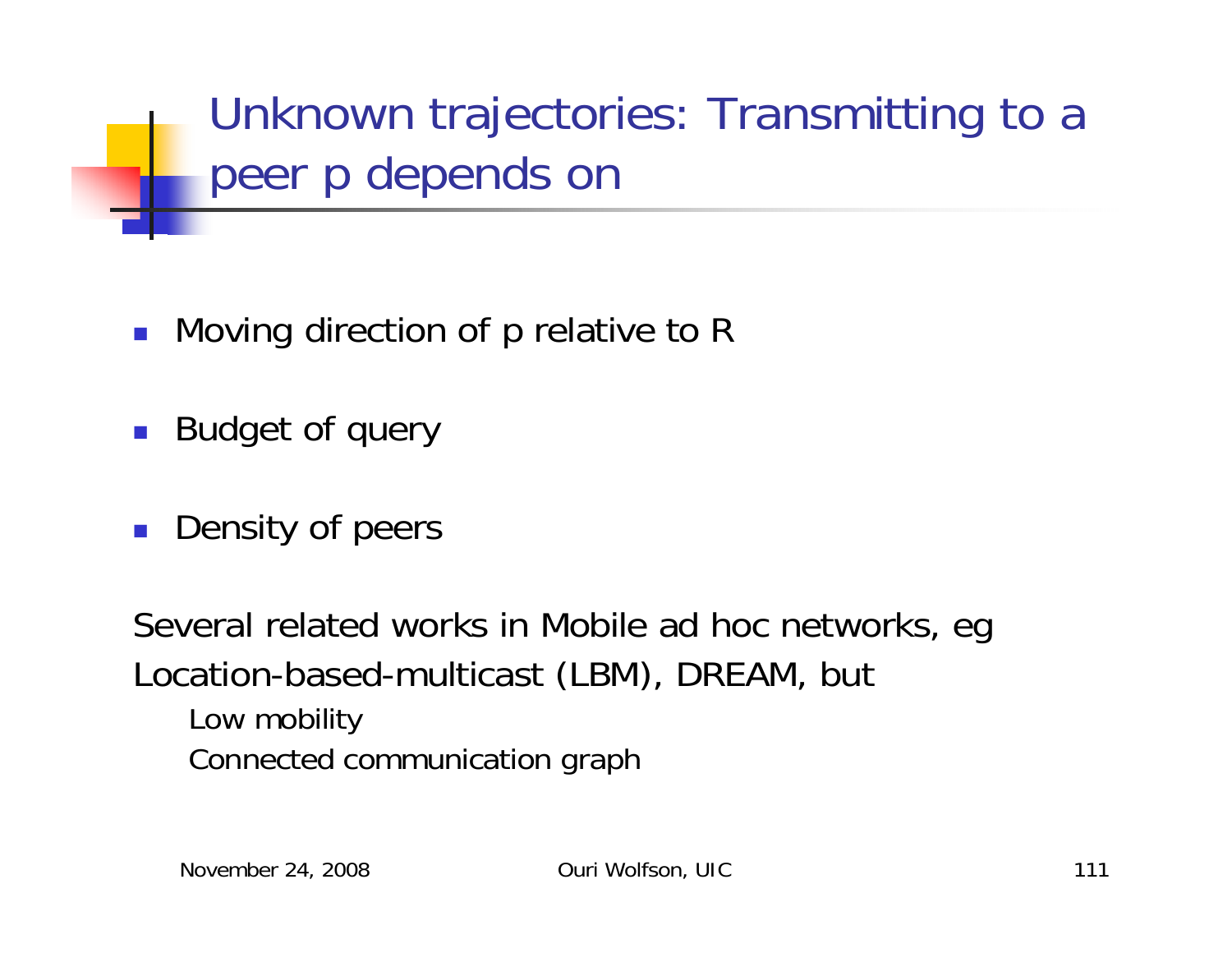Remote query-- research issues

 $\mathbb{R}^3$ ■ Query dissemination to R

 $\mathbb{R}^3$ **Query processing in R** 

 $\mathbb{R}^3$ **Answer delivery to query originator, o**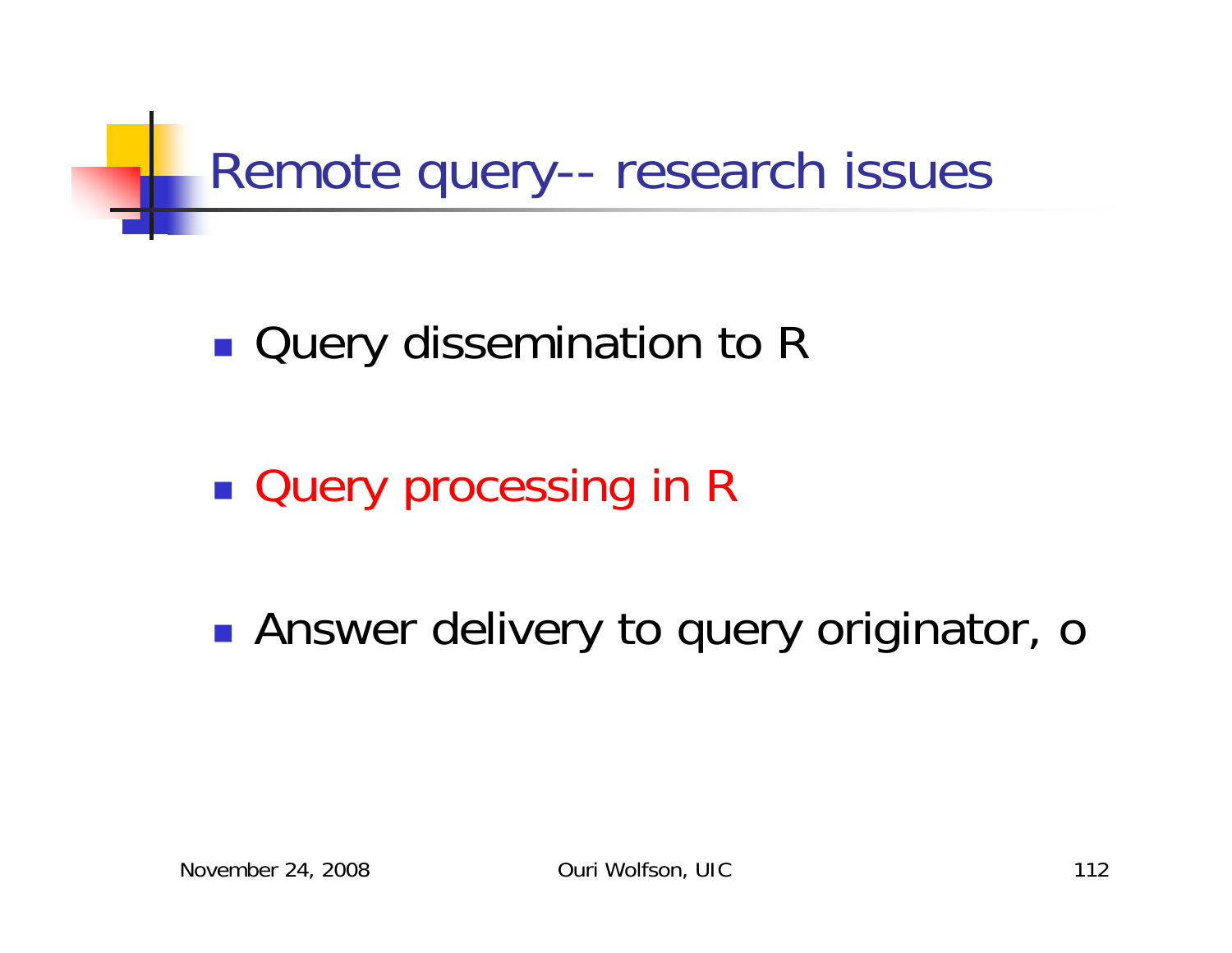

 $\blacksquare$ Response to originator by each queried vehicle



Query originator/ consolidates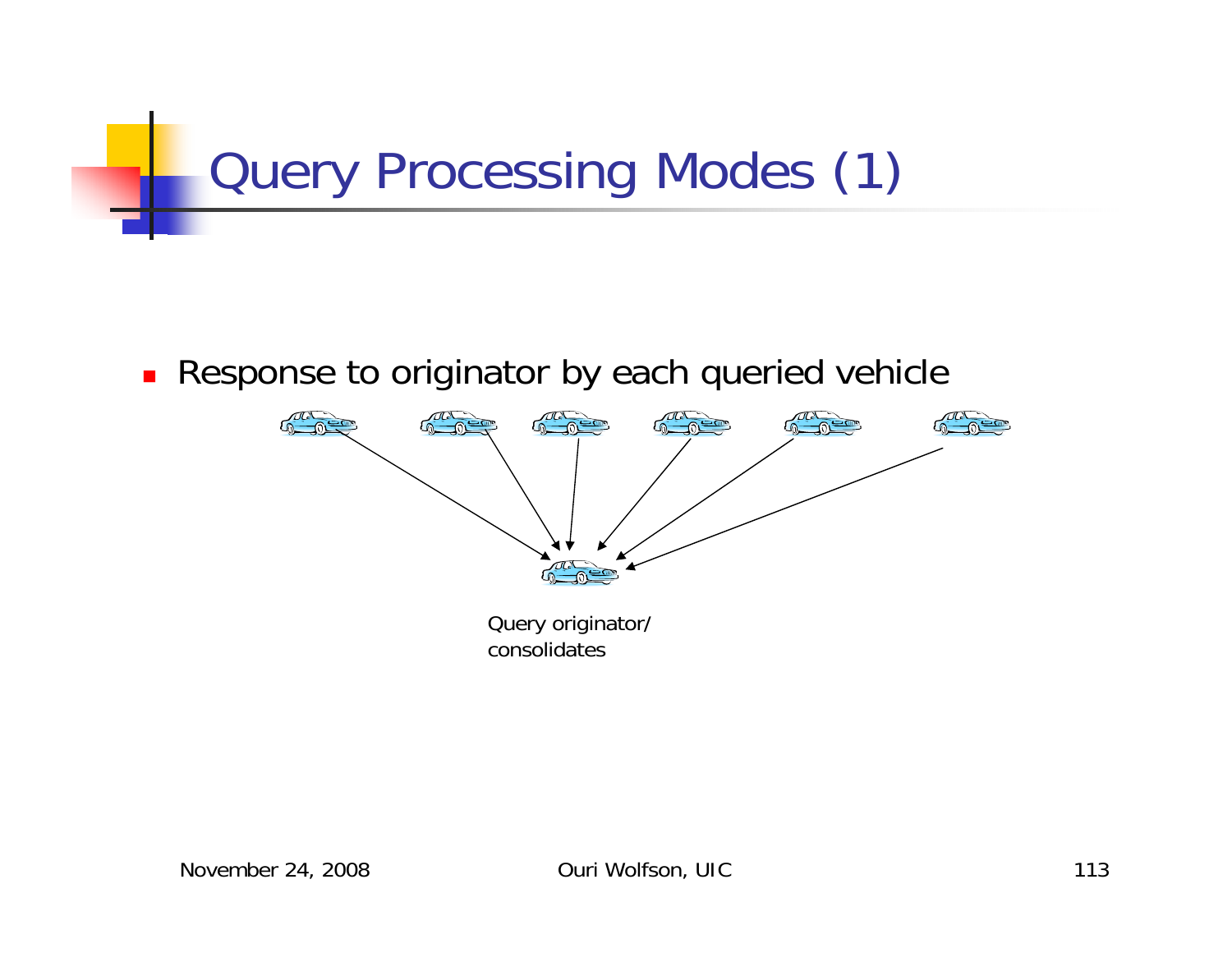

■ Response to *leader* by each queried vehicle; *leader* consolidates and responds to originator

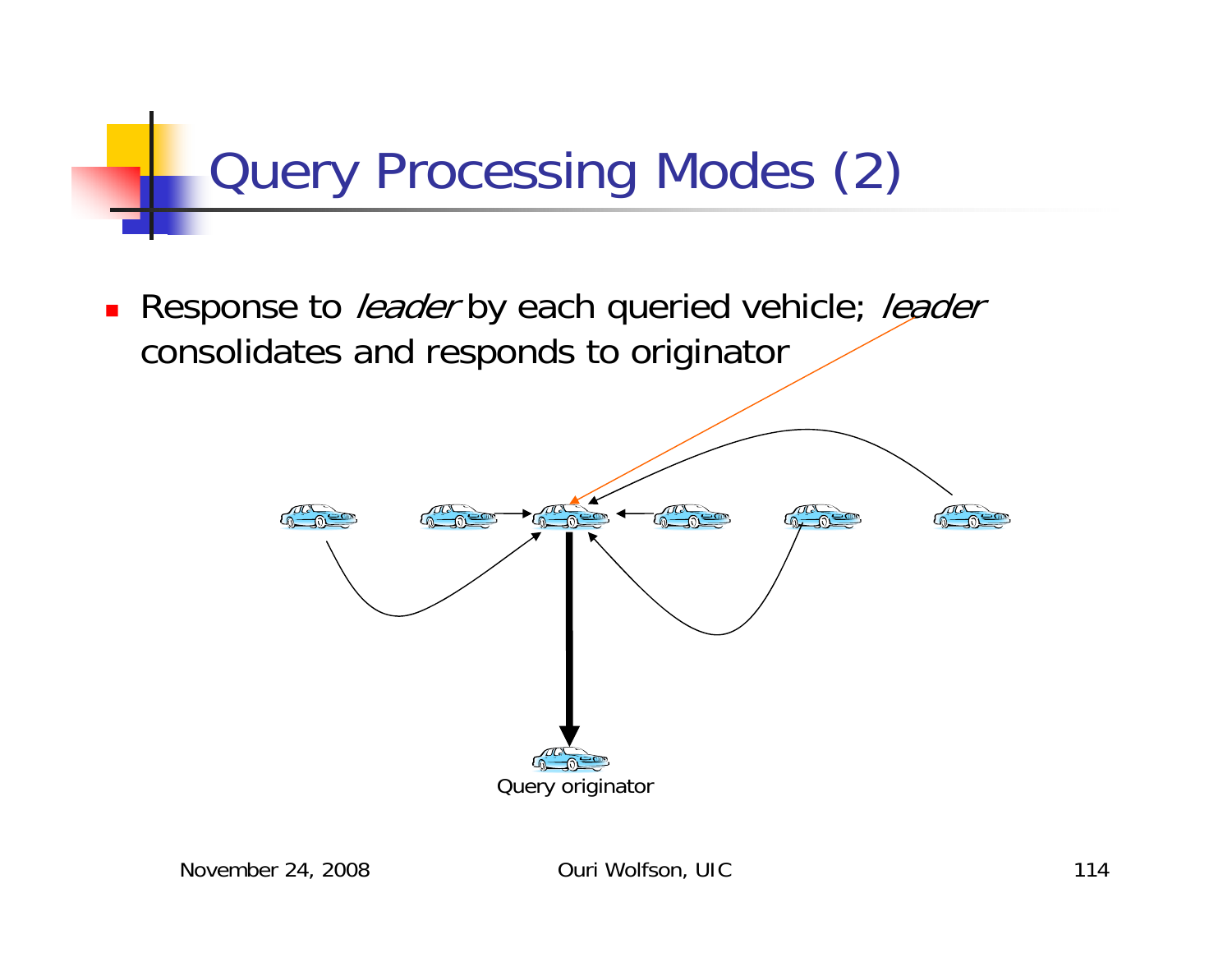## Query Processing Modes (3)

#### Hierarchical solution

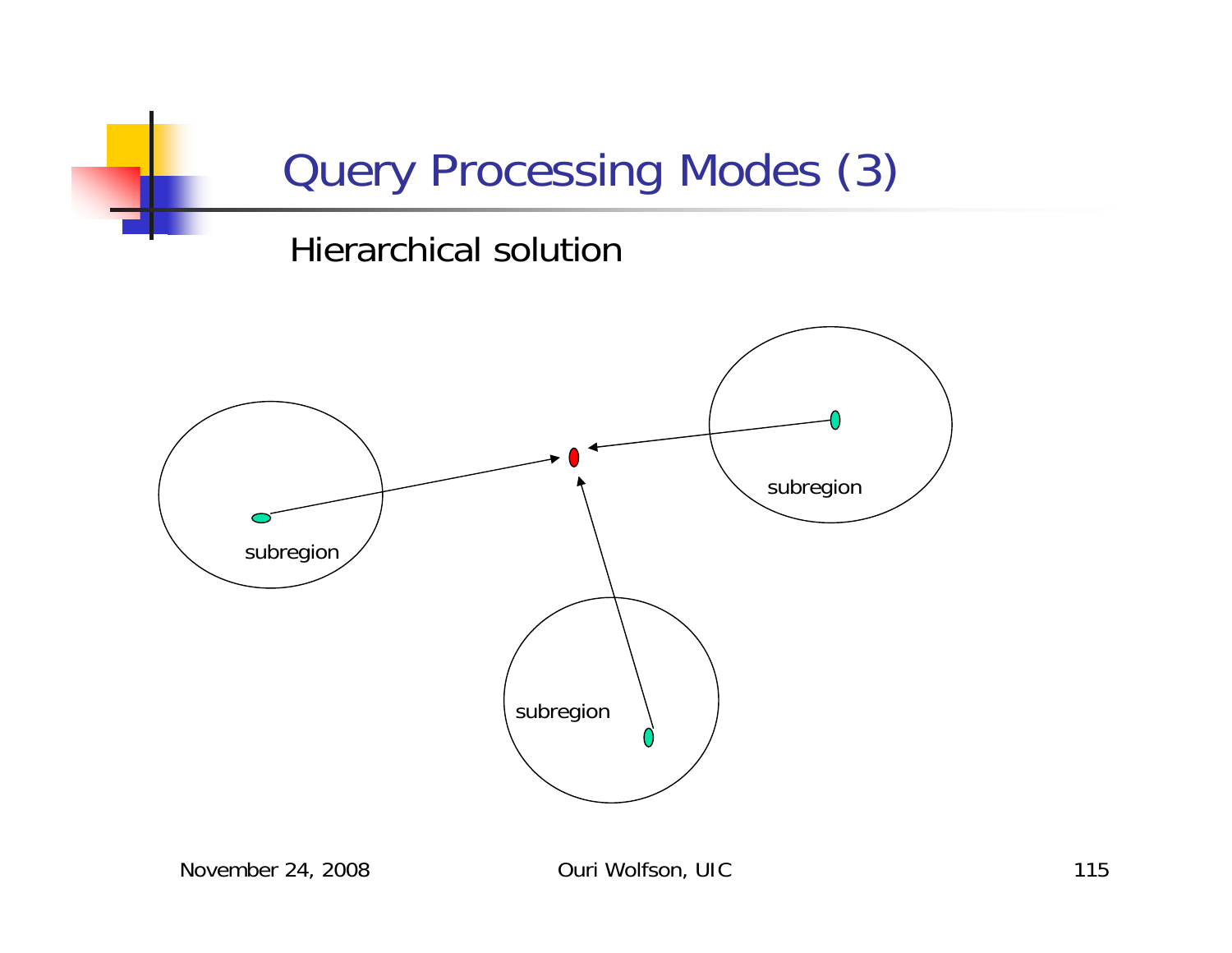

- **In network consolidation of answers delivery** of query and partial answer
- Example: Q= "average speed in region R"
- When transmitting the query to a peer, the partial answer computed so far is also transmitted (static sensor network technique)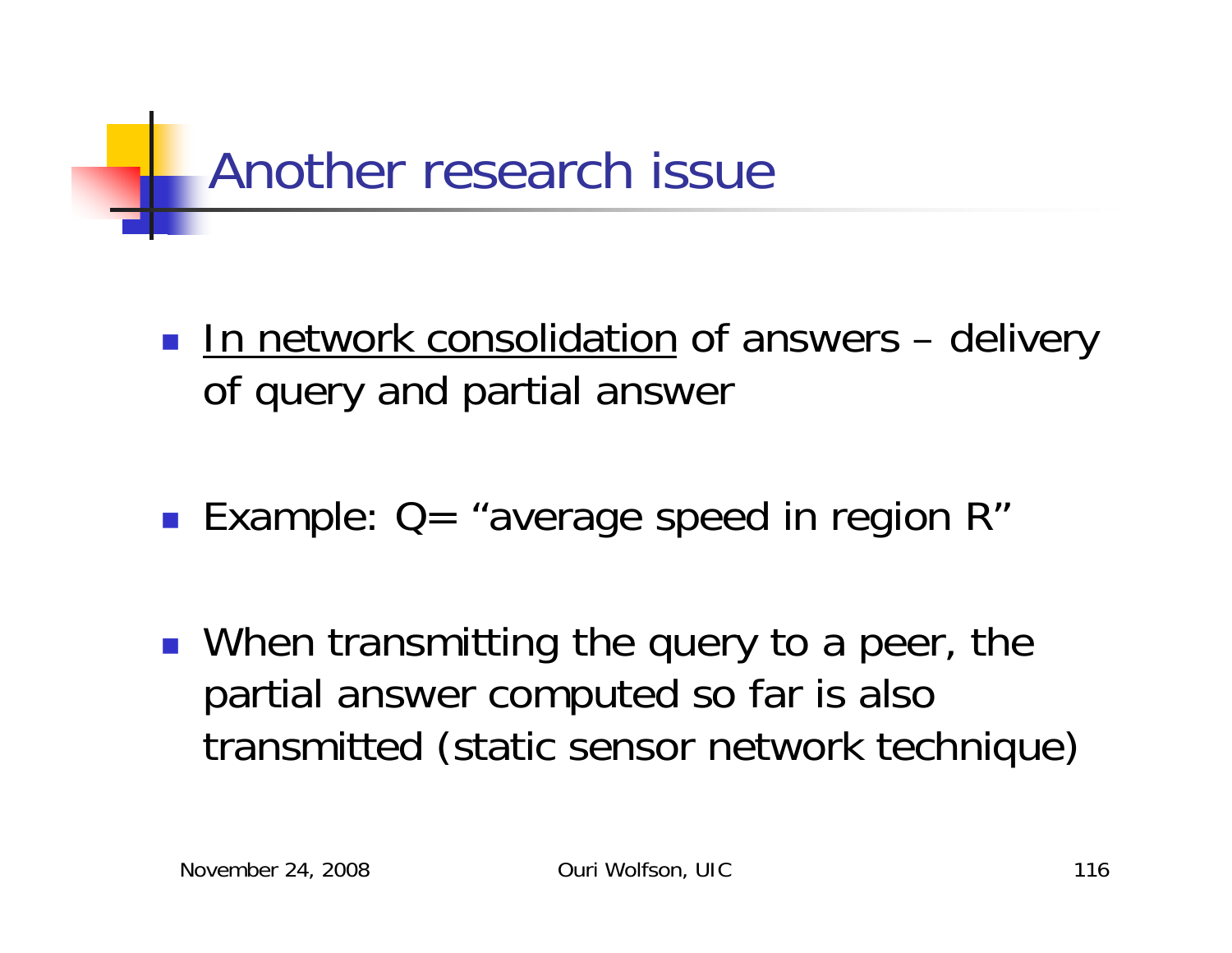Remote query-- research issues

 $\mathbb{R}^3$ ■ Query dissemination to R

 $\mathbb{R}^3$ **Query processing in R** 

 $\mathbb{R}^3$ Answer delivery to query originator, o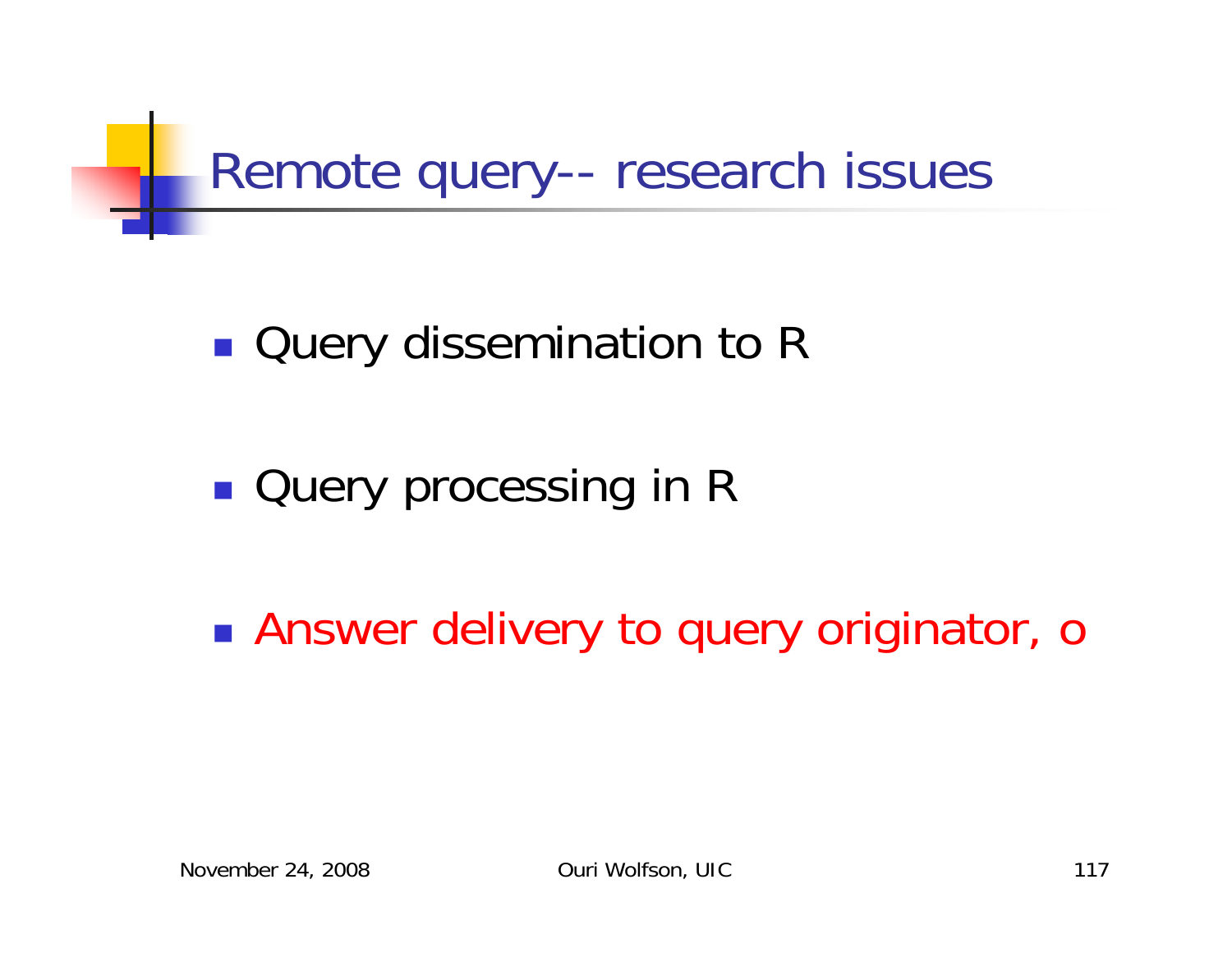# How is query originator v found?

#### $\mathbb{R}^3$ **No. 18 Yia the infrastructure using node-id**

■ May be costly

#### $\mathbb{R}^3$ ■ In p2p mode

- **v sends future trajectory in query**
- **ISSUES Similar (more difficult) to query**region delivery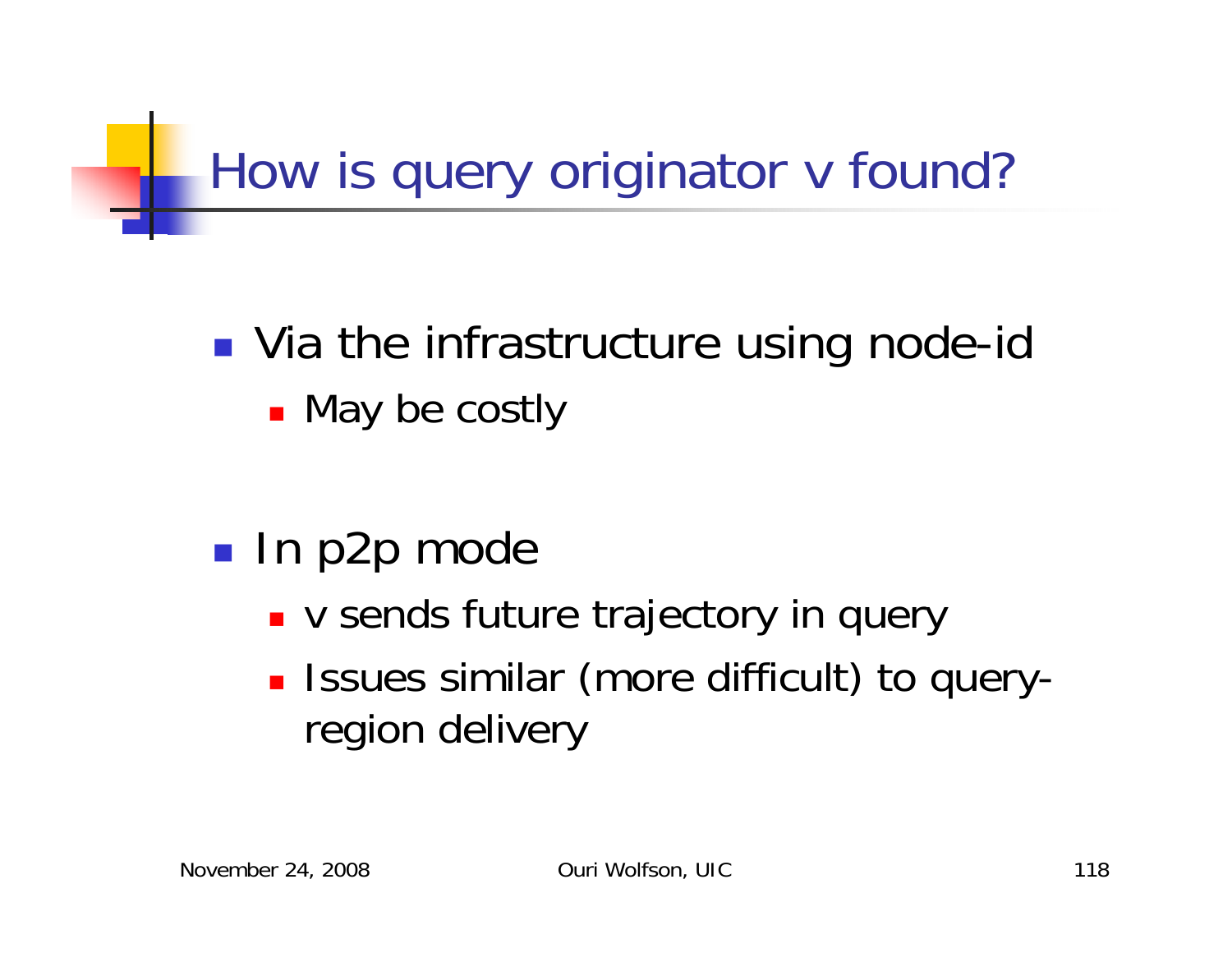## Other research issues in Remote Querying

### **Graceful degradation of precision,** depending on: peers density, budget, etc.

**Dynamic/adaptive use of infrastructure.**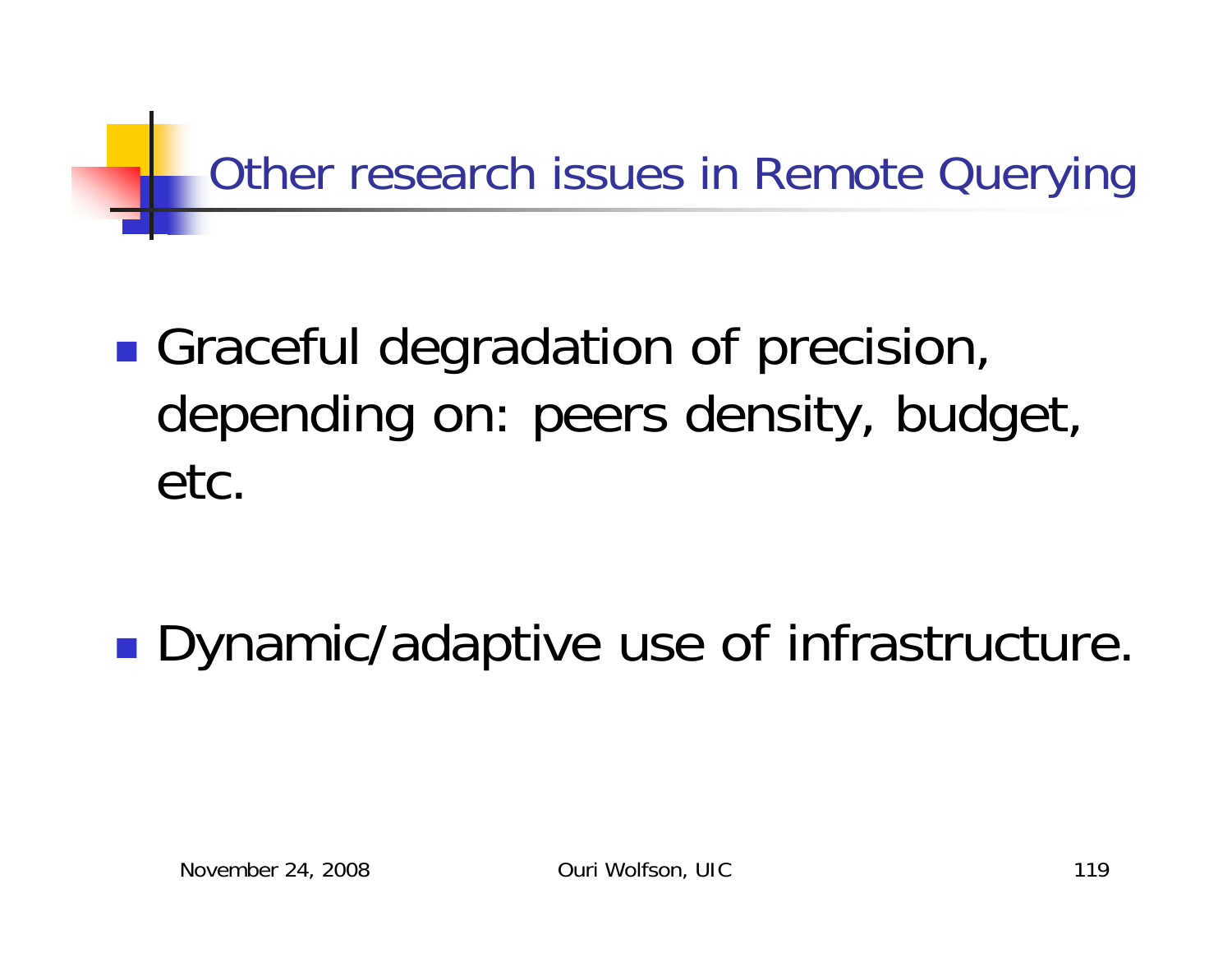## Research issues in data management

- **Query Processing**
- **Dissemination analysis**
- **Service Service Participation incentives**
- **Remote Querying**
- ■ Data Integration of sensor and higher level information (maps, trip plans, ride-sharing profiles)
- **Other relevant work**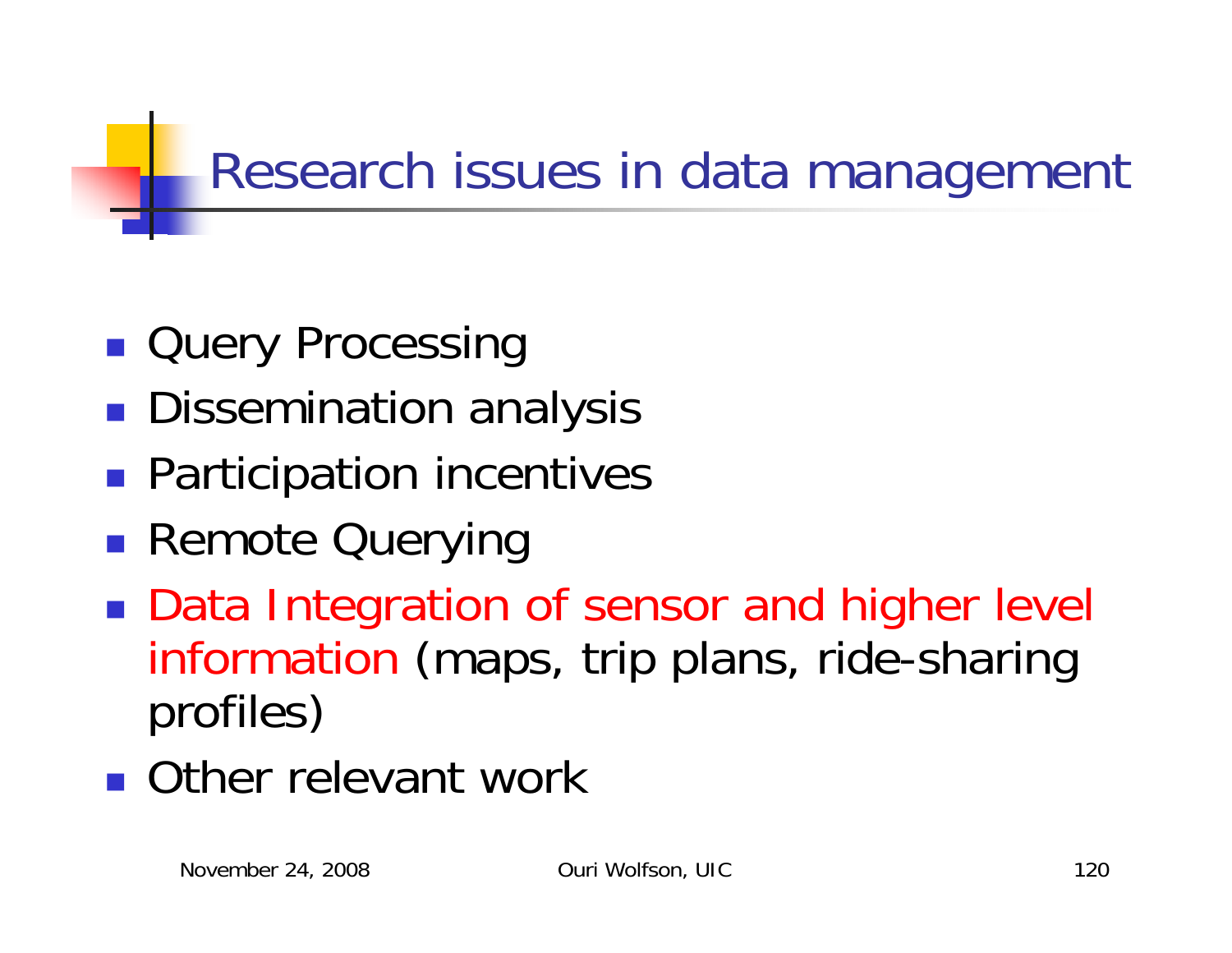## **Moving Objects Database Technology**



### **Query/trigger examples:**

- $\mathcal{C}^{\mathcal{A}}$  During the past year, how many times was bus#5 late by more than 10 minutes at station 20, or at some station (past query)
- $\overline{\phantom{a}}$ Send me message when helicopter in a given geographic area (trigger)
- m. Trucks that will reach destination within 20 minutes (future query)
- $\overline{\phantom{a}}$ Tracking for "context awareness"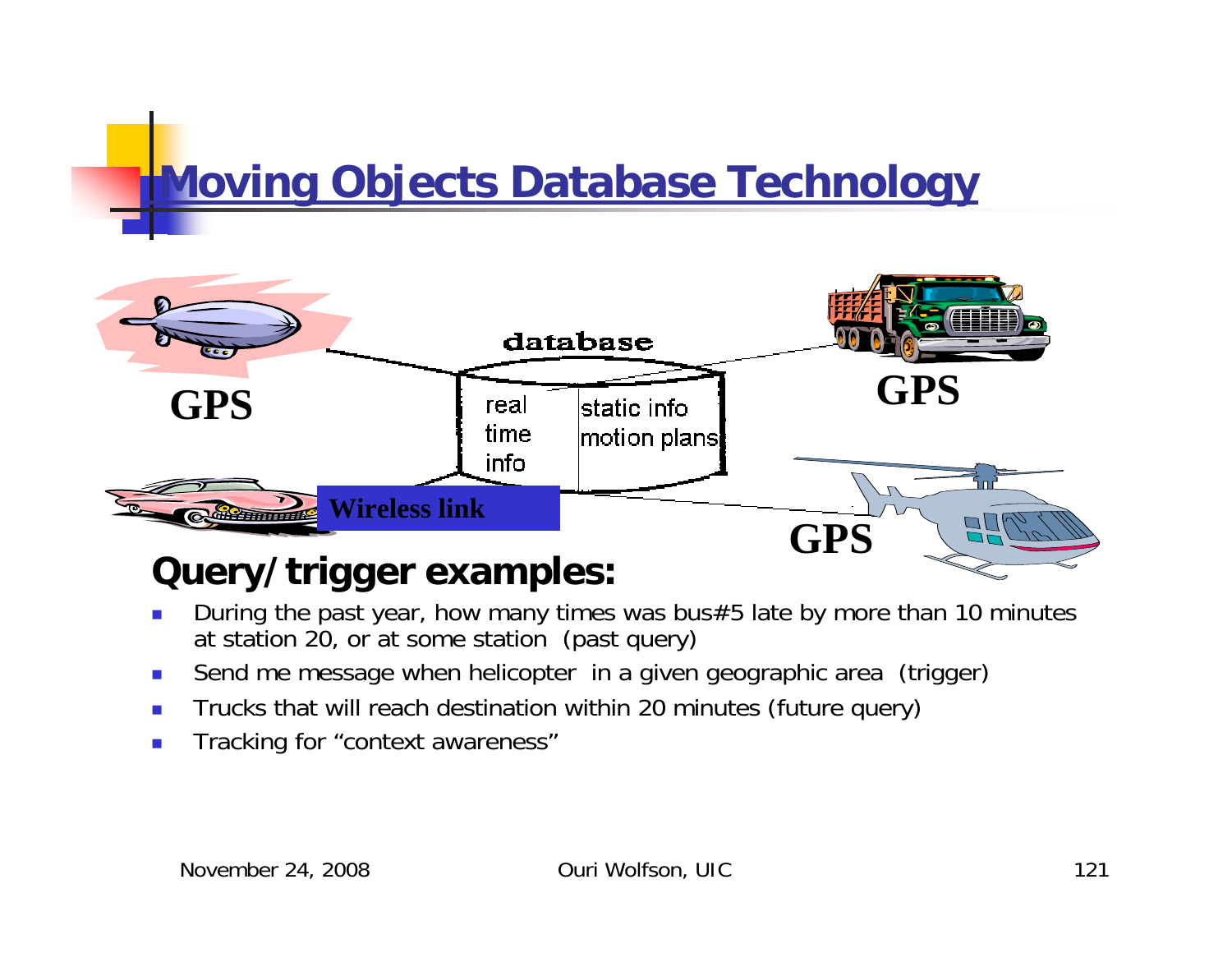

П Dynamic data replication (Wolfson, Jajodia Huang (1997)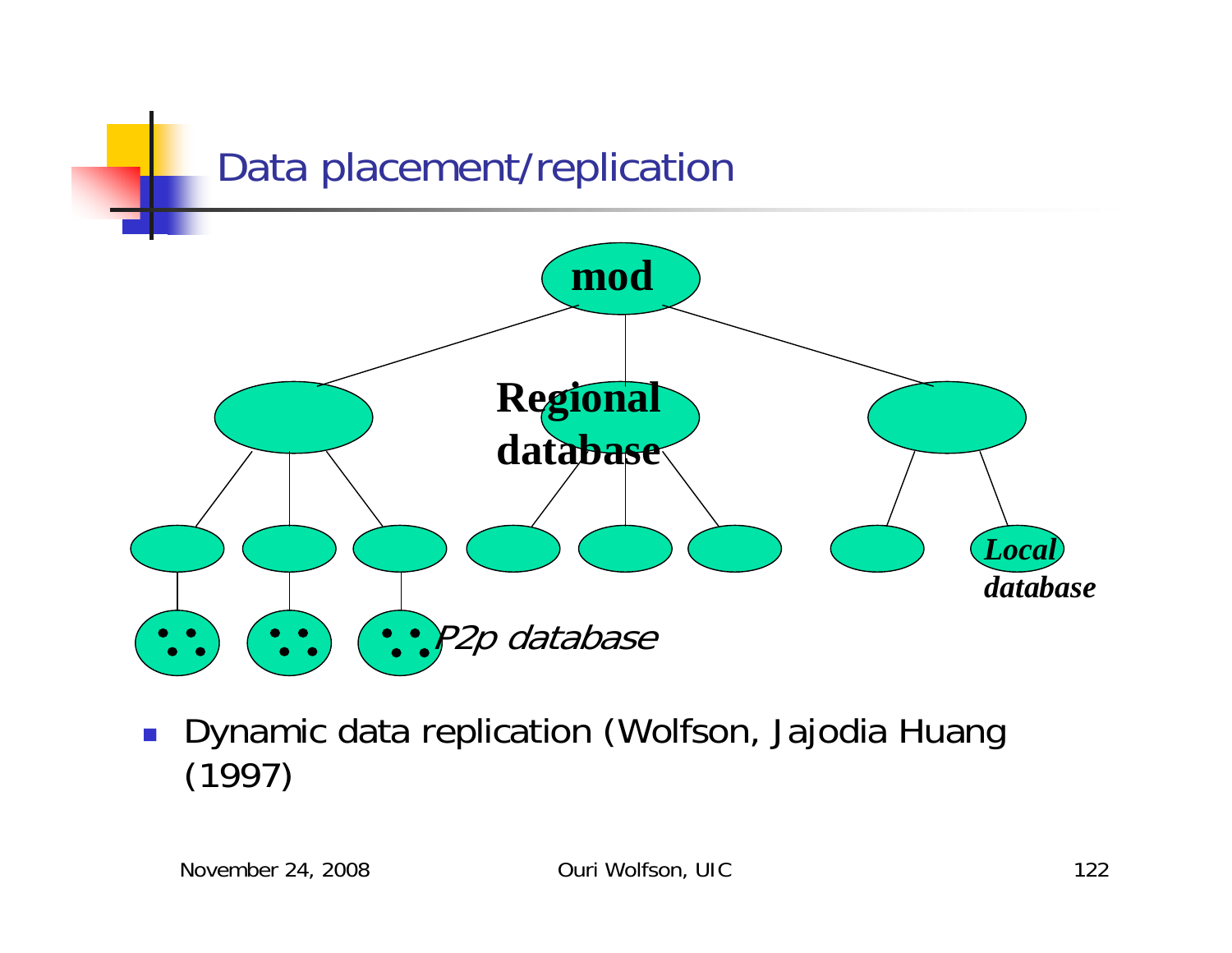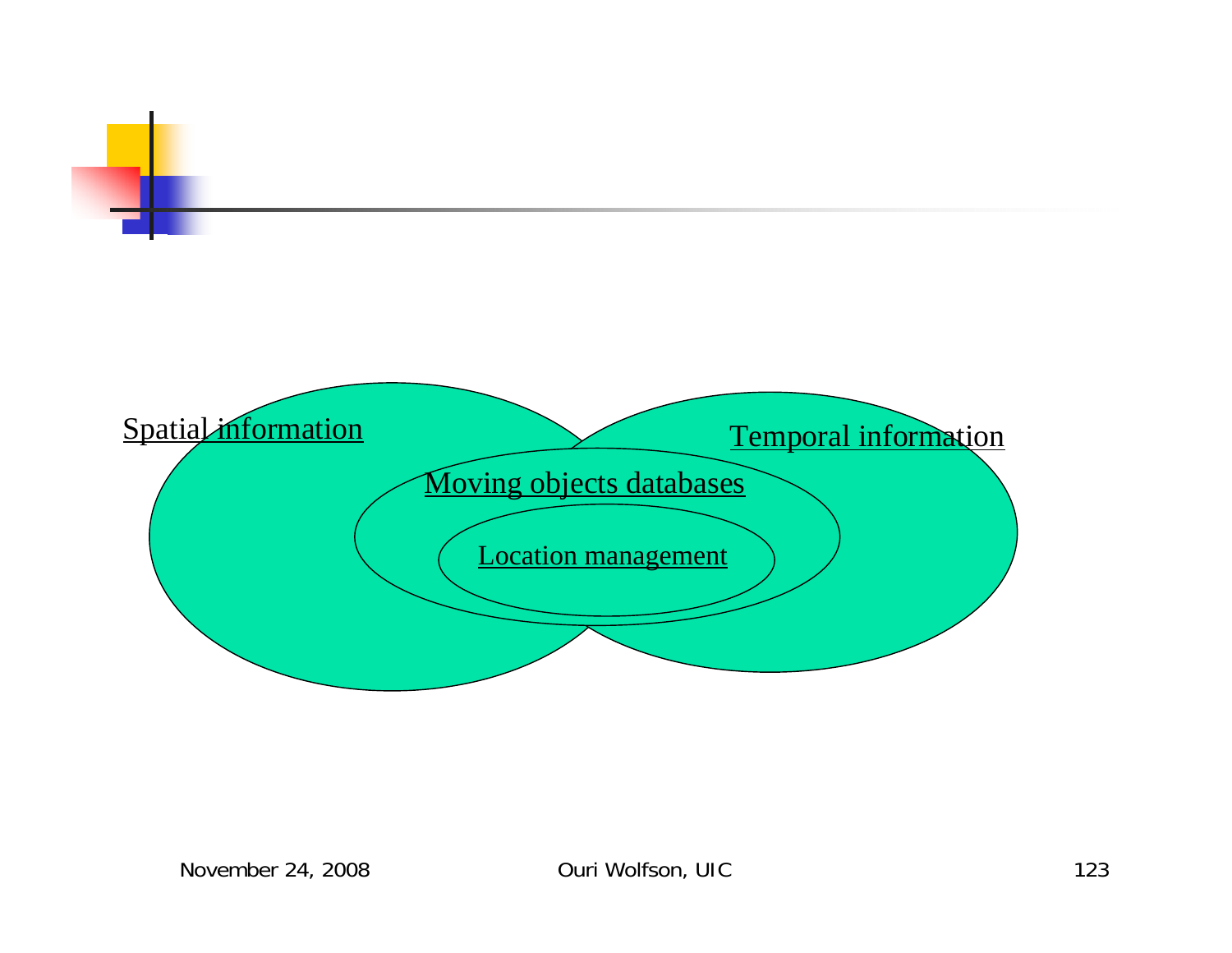# Spatial databases

**Geospatial** 

- Layout of a vlsi design
- 3d model of human body
- **Protein structure**

Main concepts: points, lines, regions

Common Instances: plane partitions (eg US into states), networks (roads, telephone)

Operations:

```
Intersection (line,line) -> points
               (region,region) -> region
   Inside (point,line) -> bool
   Adjacent (region,region) -> bool
Implementation: indexing structure e.g. R-tree, 
  extensible DBMS
```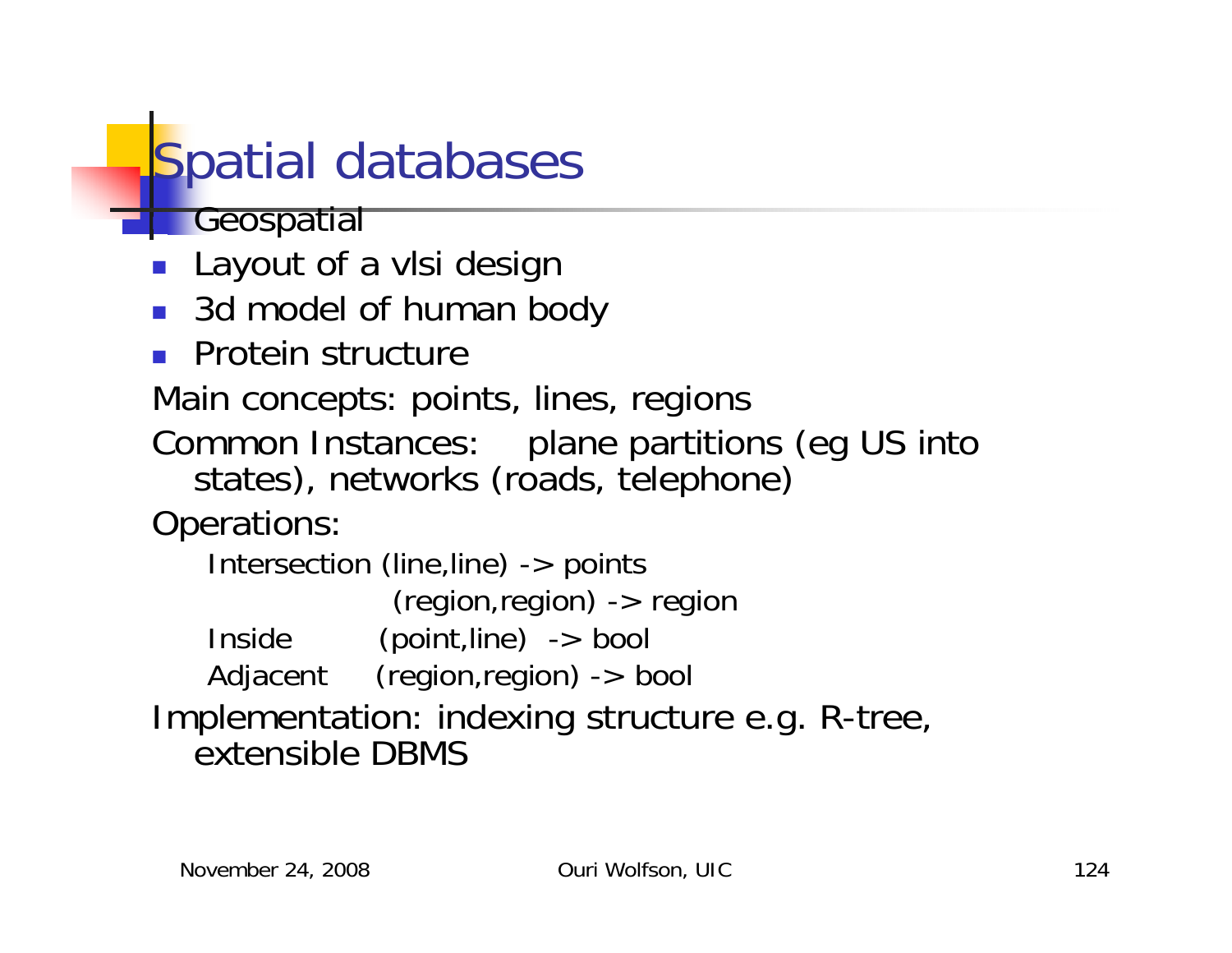

#### $\mathbb{R}^3$ **Main concepts**

- Time instant
- Period, 1/2/05 1/15/05
- **Interval, eg 2 months**
- **Date**
- **Transaction time vs. valid time (eg salary** updated 1/1/05, effective 12/1/04)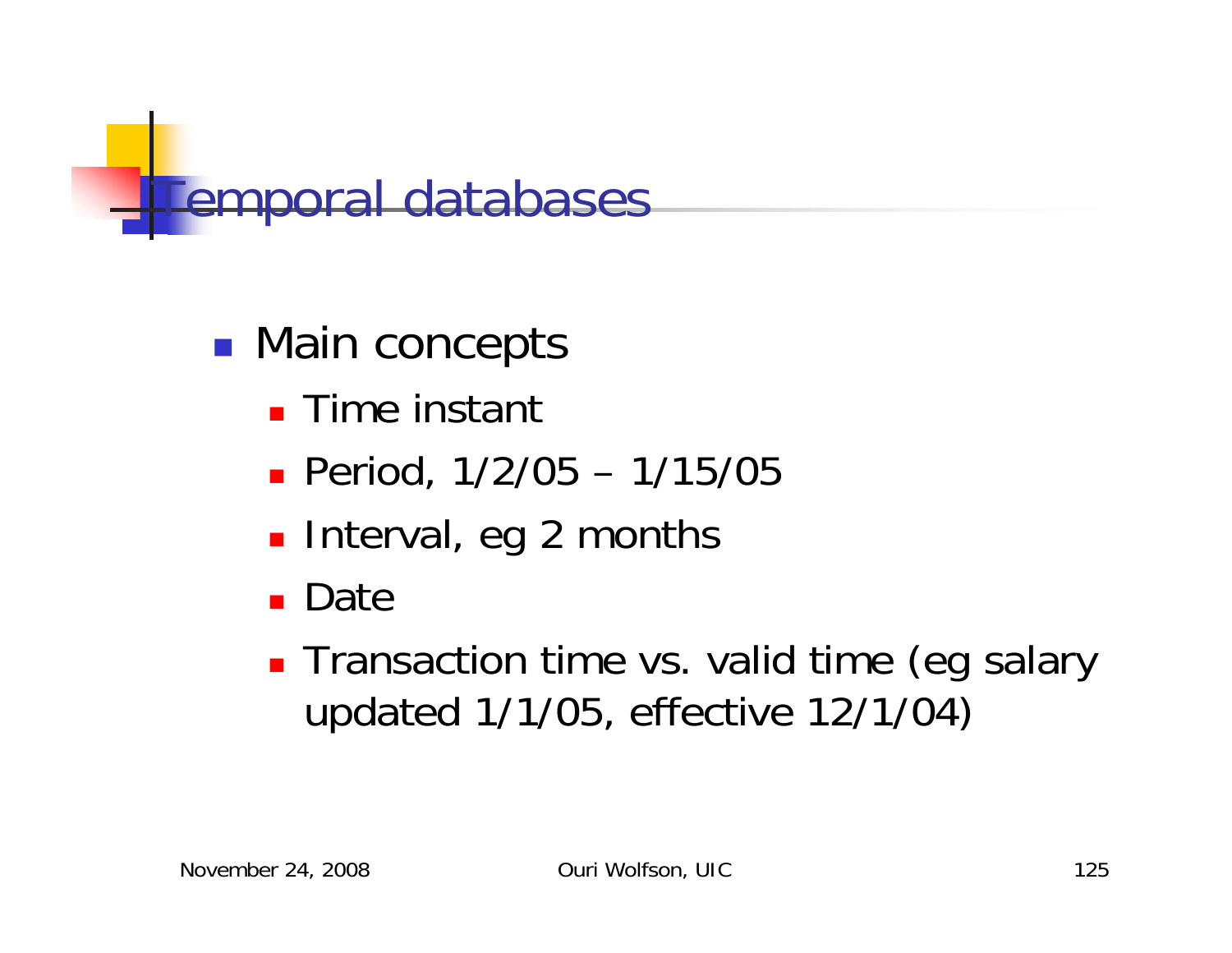### Research issues in moving objects databases

- **Location modeling/management**
- **Linguistic issues**
- **DETE:** Uncertainty/Imprecision
- $\blacksquare$ Indexing
- **Synthetic datasets**
- $\blacksquare$ Compression/data-reduction
- **.** Joins and data mining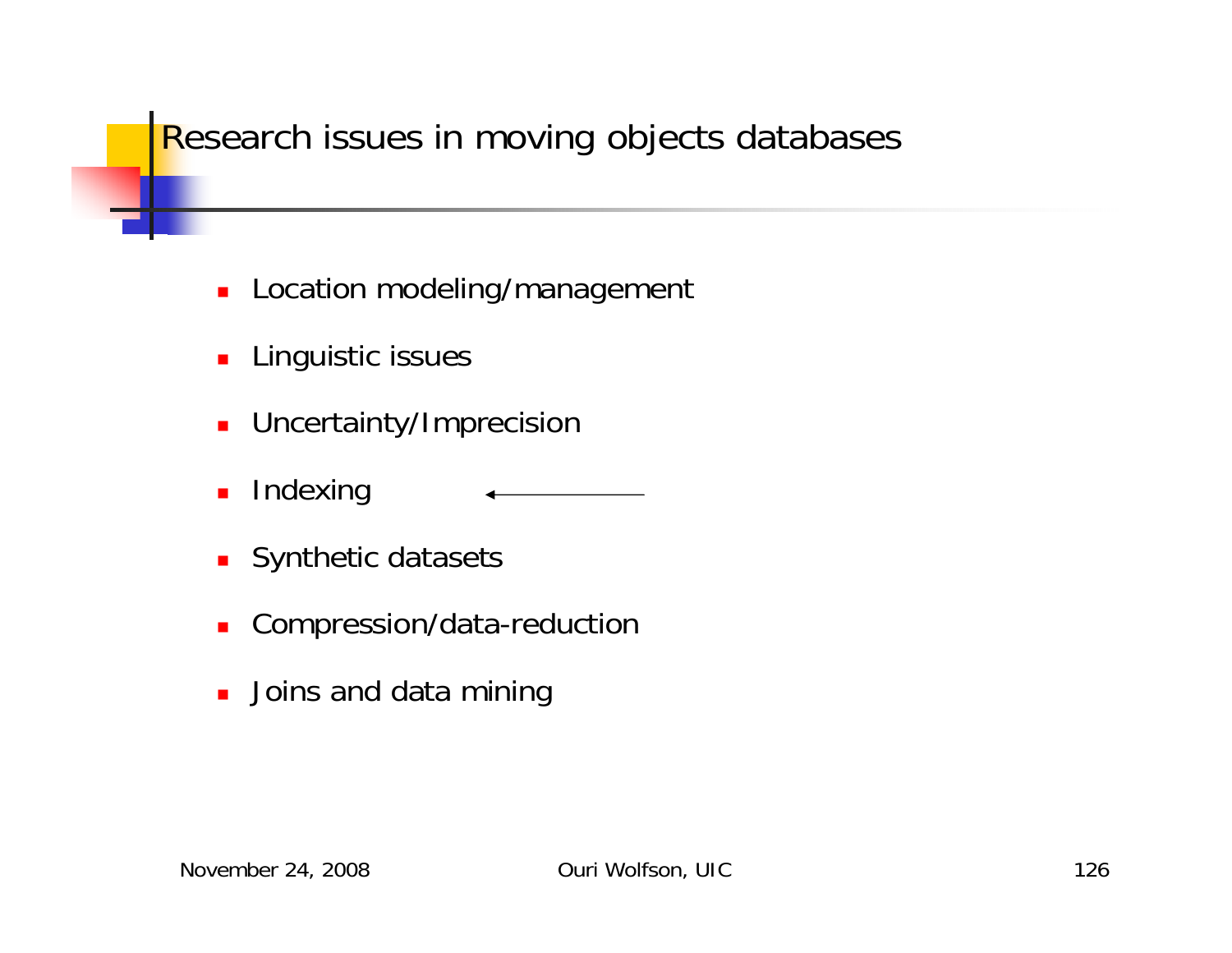# **Indexing**

### Used for fast processing of range queries

• Range query: Given a spatial region R and a time interval [t1, t2], retrieve all objects that will be in R at some time during the interval.

• Restricted range query: Range query when the time interval is a single point t1.

• In case of one dimension, region R is a line-segment; in higher dimensions it is a hyper-rectangle.

### Performance measure: number of I/Os

November 24, 2008 **Ouri Wolfson, UIC** 127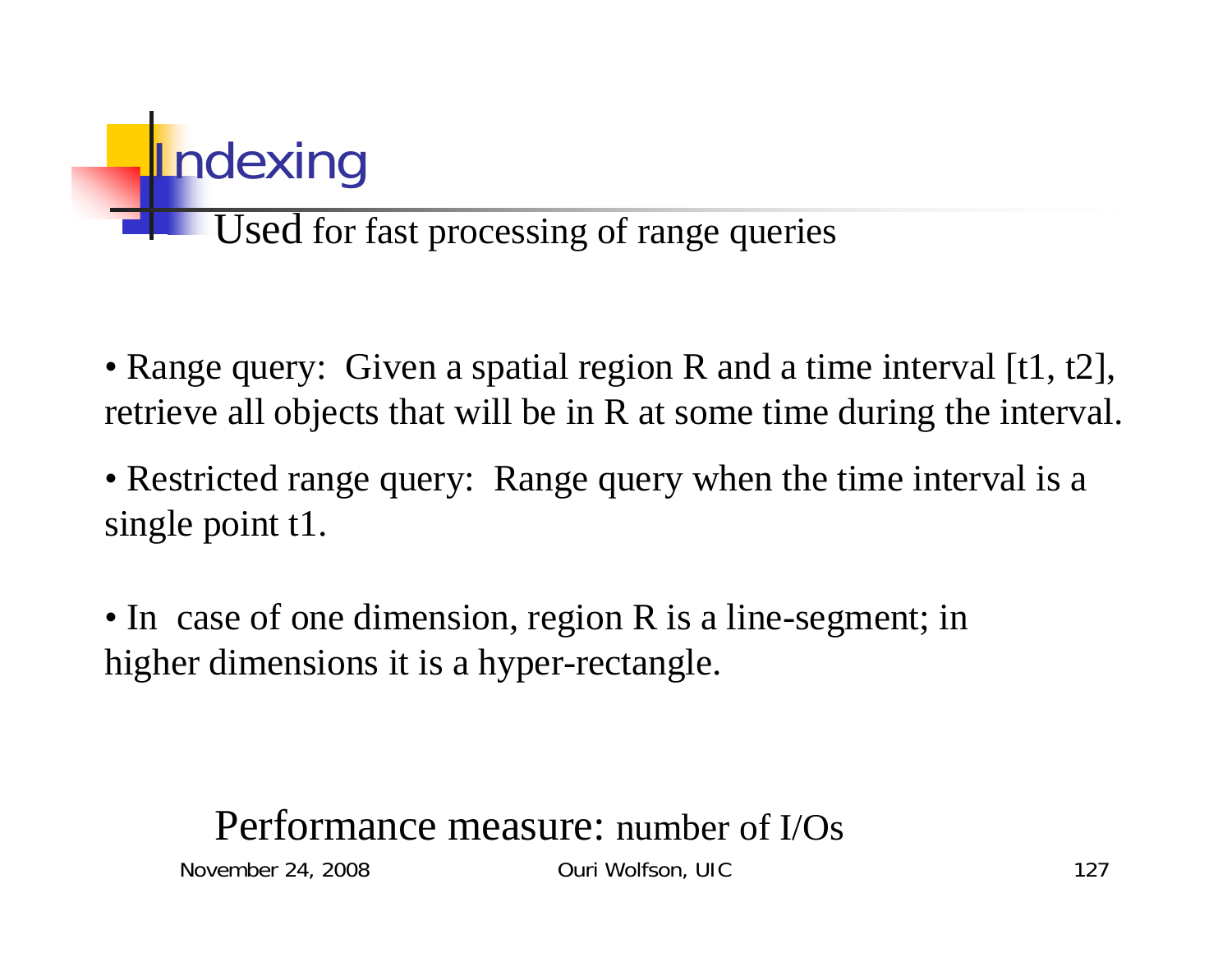

### •**Primal Space Method**:

• Consider the space together with time as an additional axis. Object movements form straight lines in this space (when moving with constant velocity).

• Consider the hyper rectangle X formed by the region R of the query and the given time interval. The answer is the set of objects whose lines intersect X.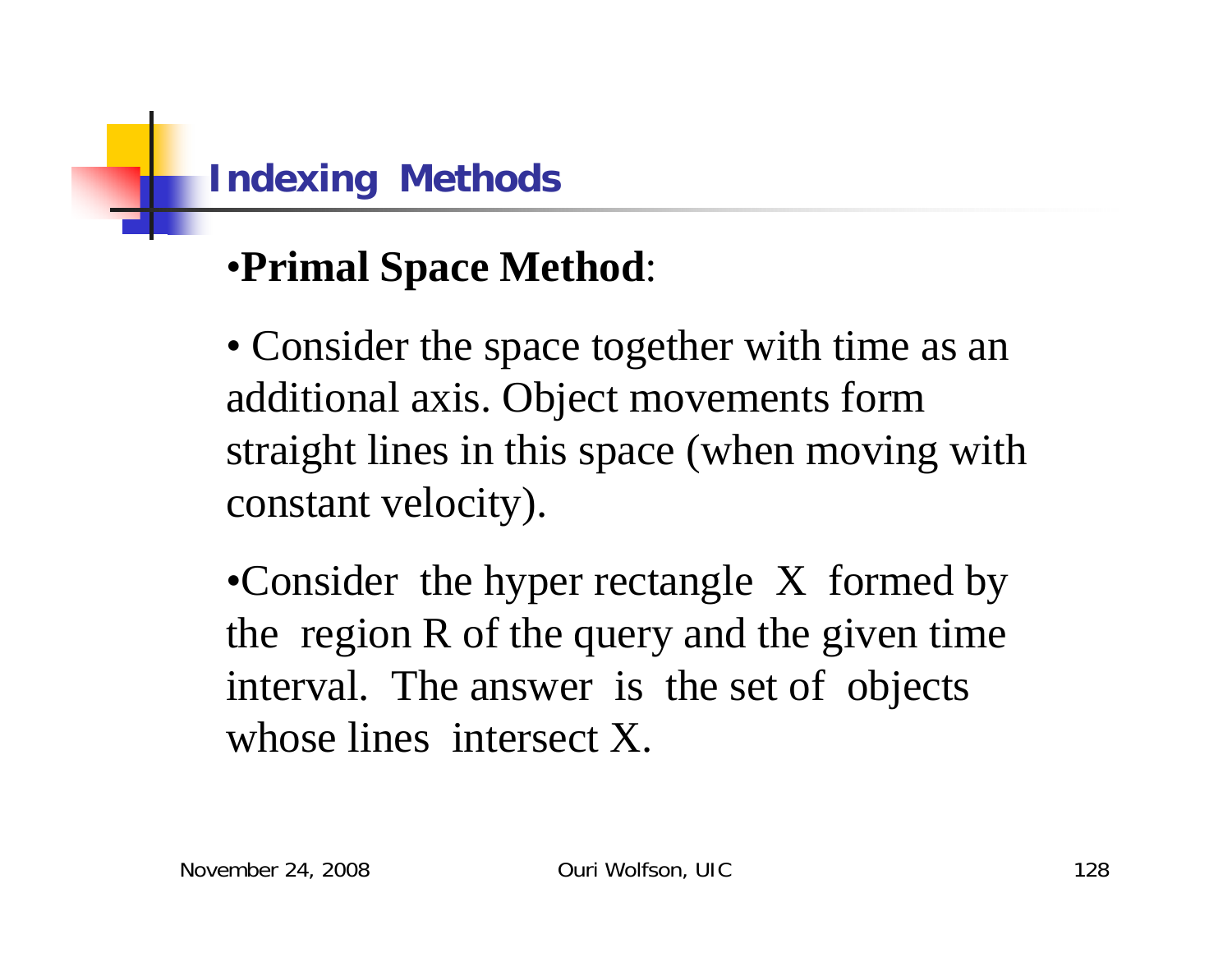



Q2: R is the x-interval [1,3], time interval is [2,3]

November 24, 2008 **Ouri Wolfson, UIC** 129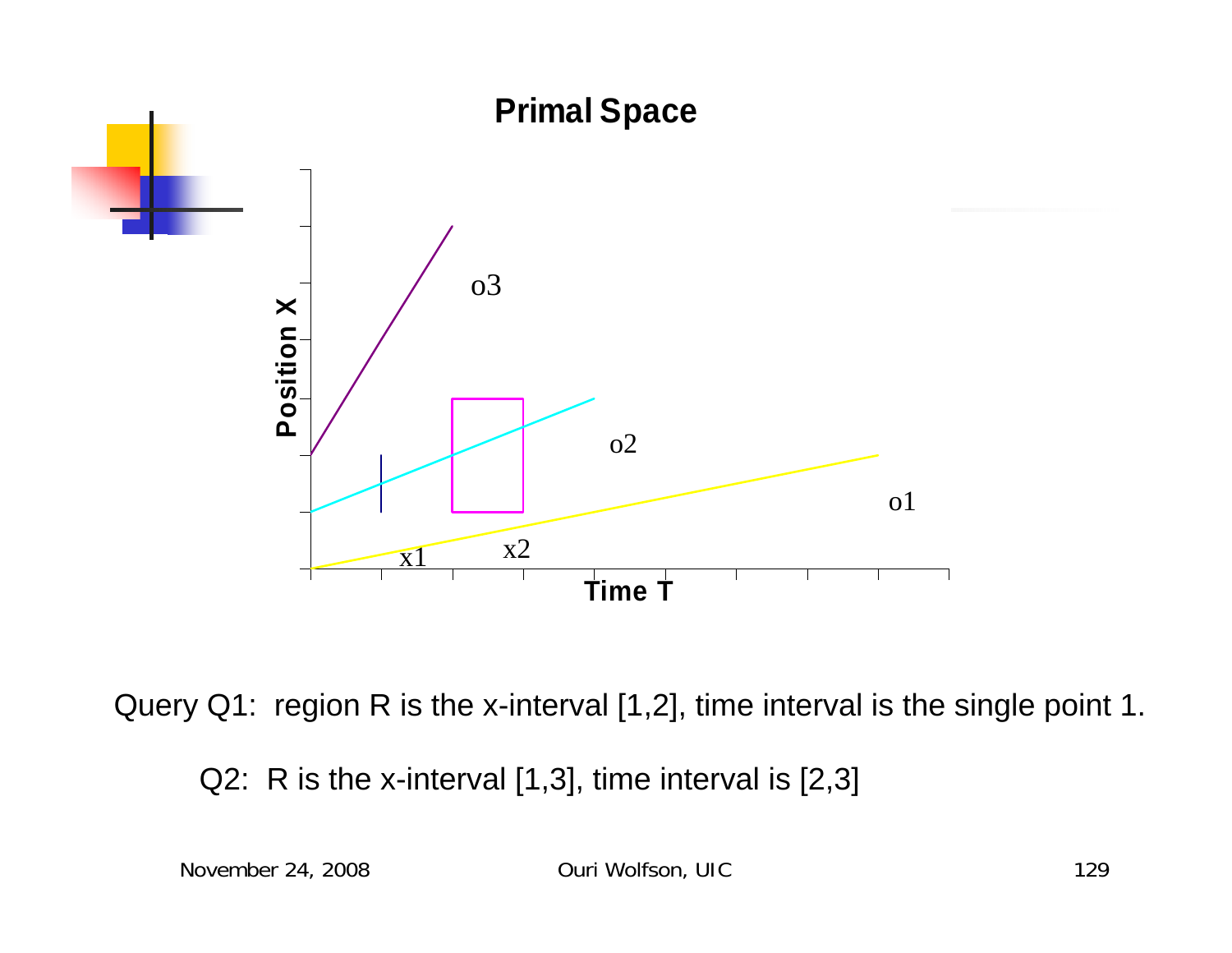**Dual Space Method:** Consider the axes to be the coefficients in the equations of object motions.

Ex: In 1-dimension, the equation of motion of an object is x=at+b.

•The dual space has two axes a and b.

•Each object is represented by a single point (a,b) in the dual space.

November 24, 2008 Ouri Wolfson, UIC 130 •The answer to a range query is the set of points in the dual space enclosed in a region satisfying some linear constraints.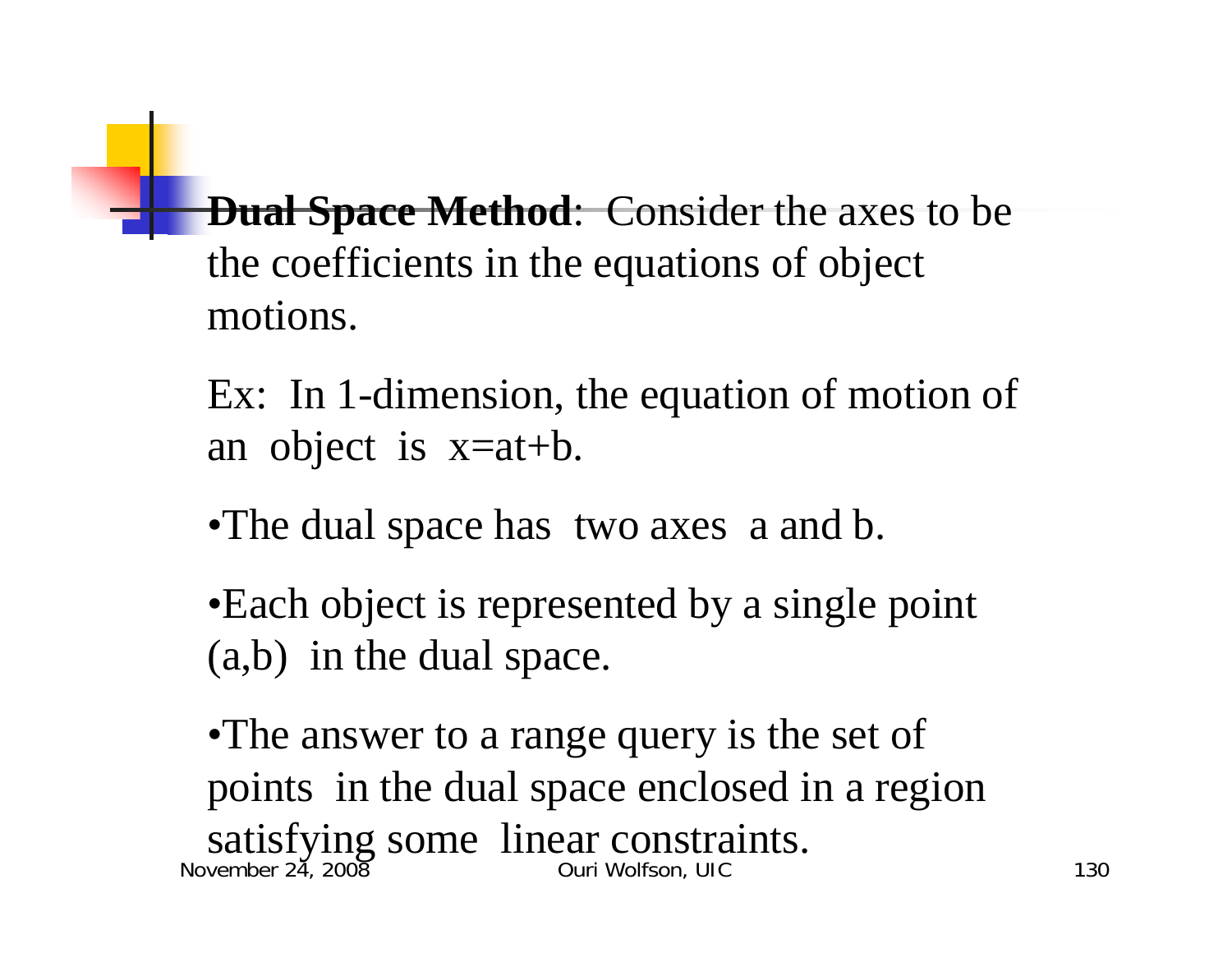

Answer to query Q1: all the points in the strip.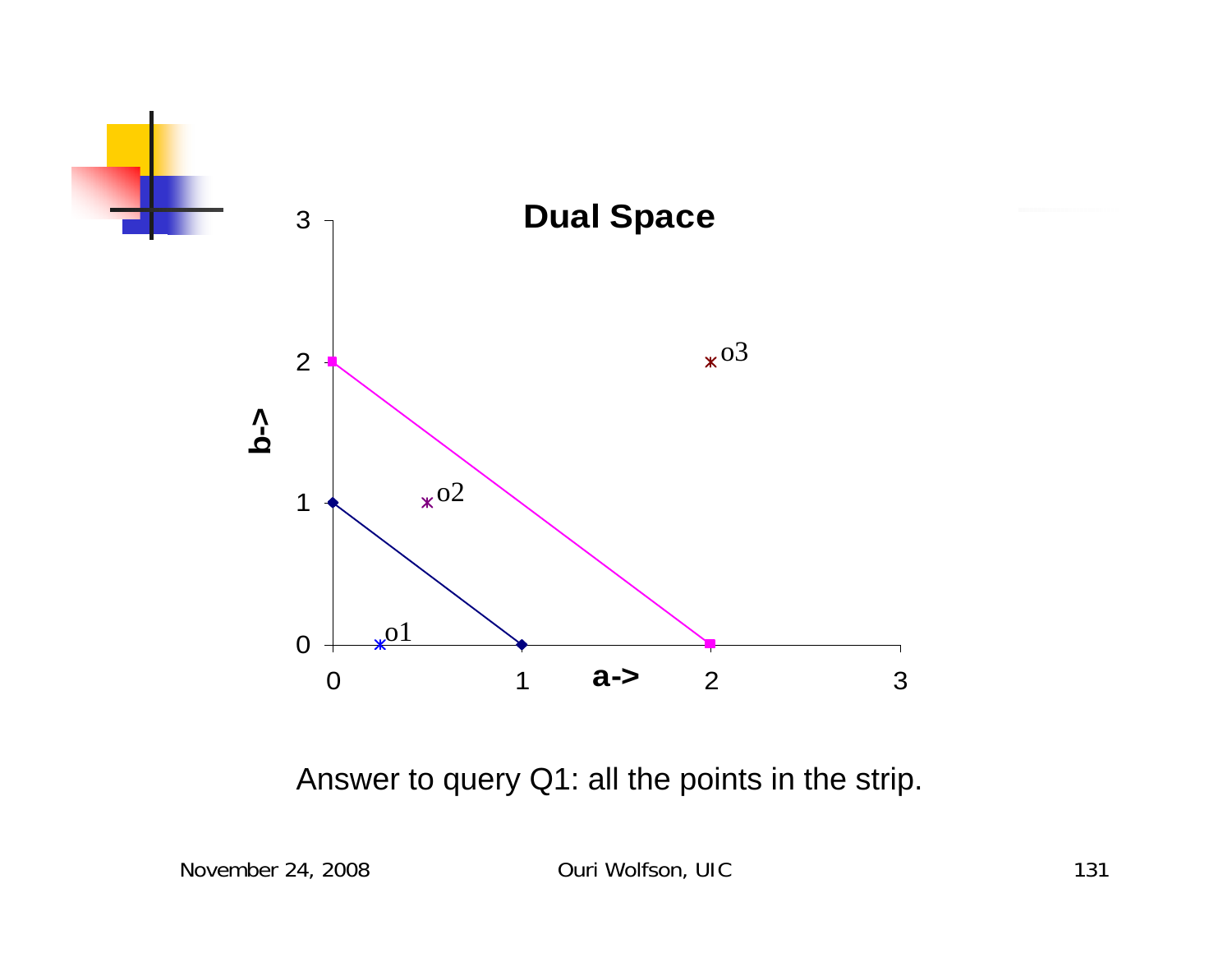Q: Retrieve objects for which dynamic attribute has value v a≤v≤b at time t.

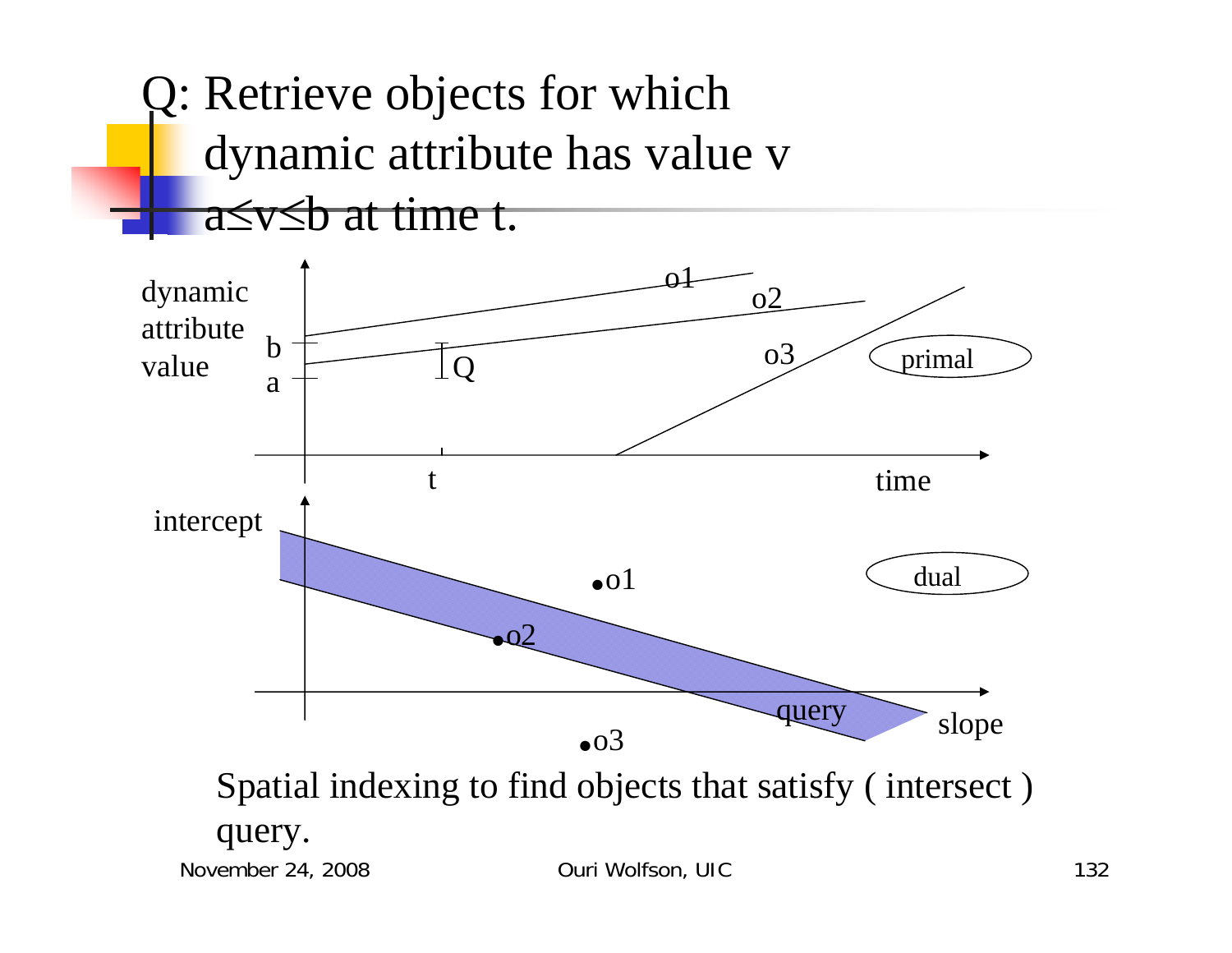## **Primal Space Methods**

**First Method**: (Sistla, Wolfson et al 97, Tayeb et al 98)

Divide time into periods of length T. For each period construct a multi-dimensional index using quad-trees.

- •Divide primary space recursively into cells
- •Store an object in a cell that its trajectory intersects

•The index can get large as an object may appear in more than one cell.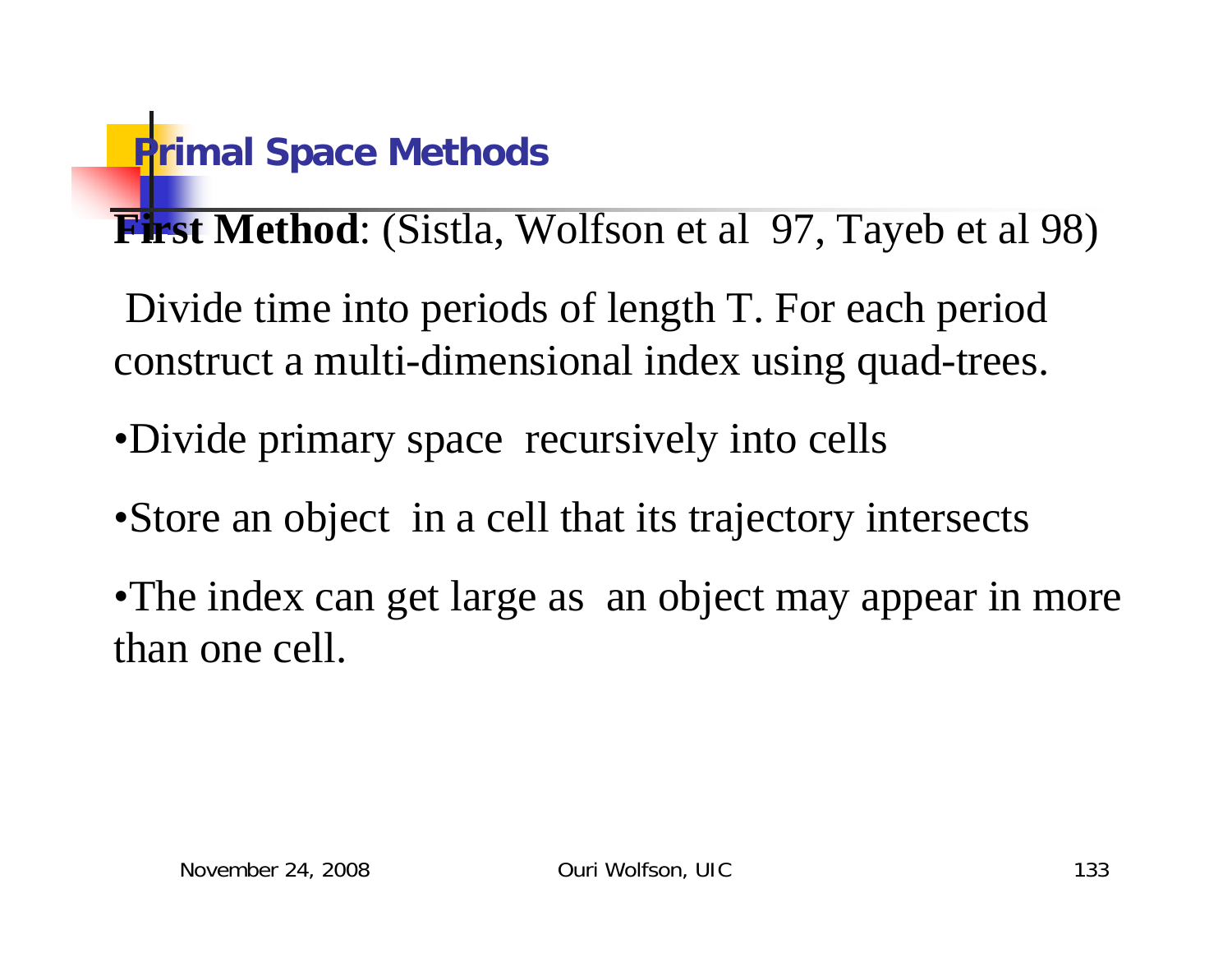### Indexing (cont.) Primal Space Examples (TUW98)

assuming a bucket size of 2 for the leaf nodes:







**November 24, 2008** 

**SW**



 $SE$  Ouri Wolfson, UIC 134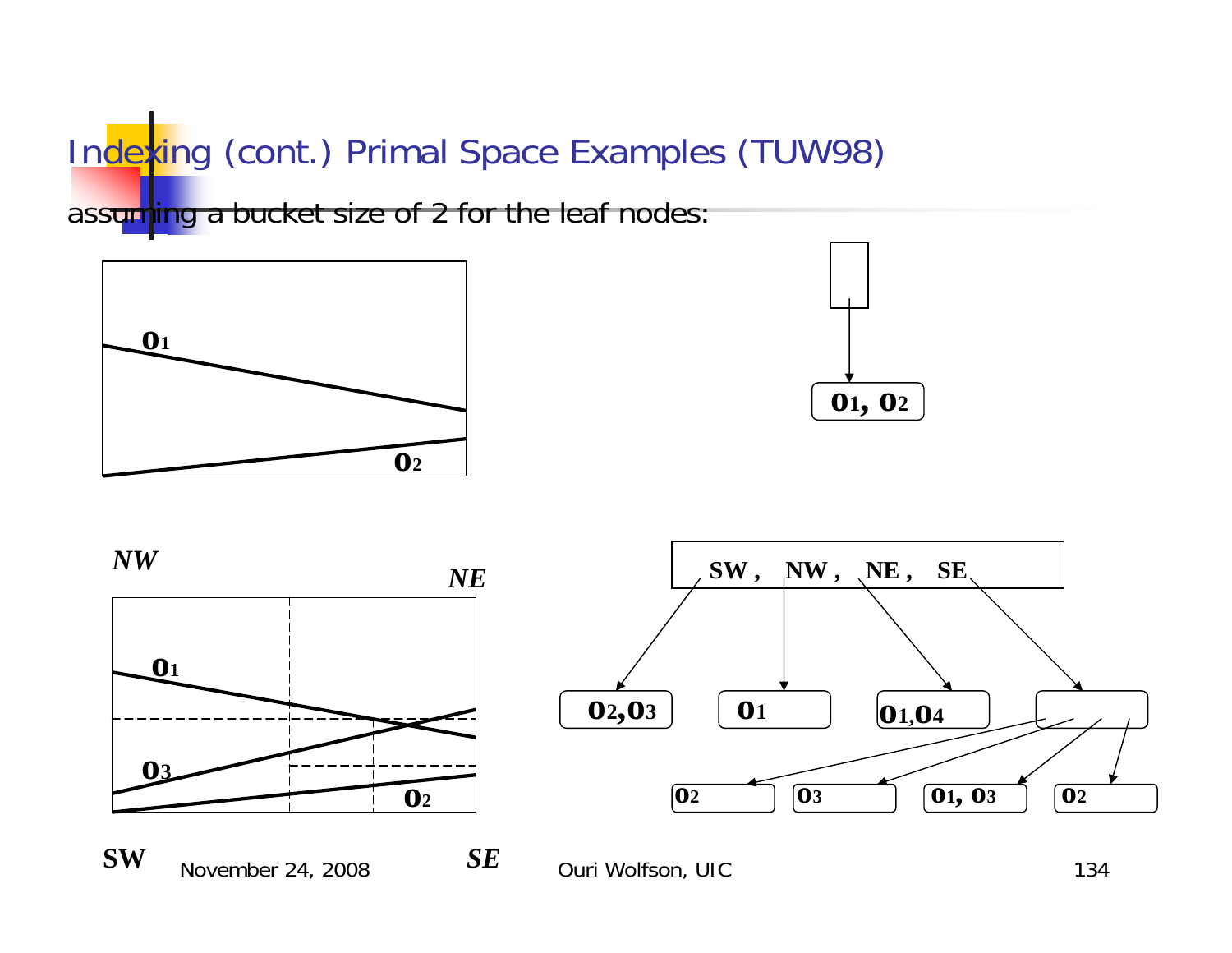# Performance analysis of primal plane representation using quadtrees. Tayeb, Ulusoy, Wolfson; Computer Journal, 1998

# Example of implication:  $\longrightarrow$ 30,000 objects 3 I/O's per range query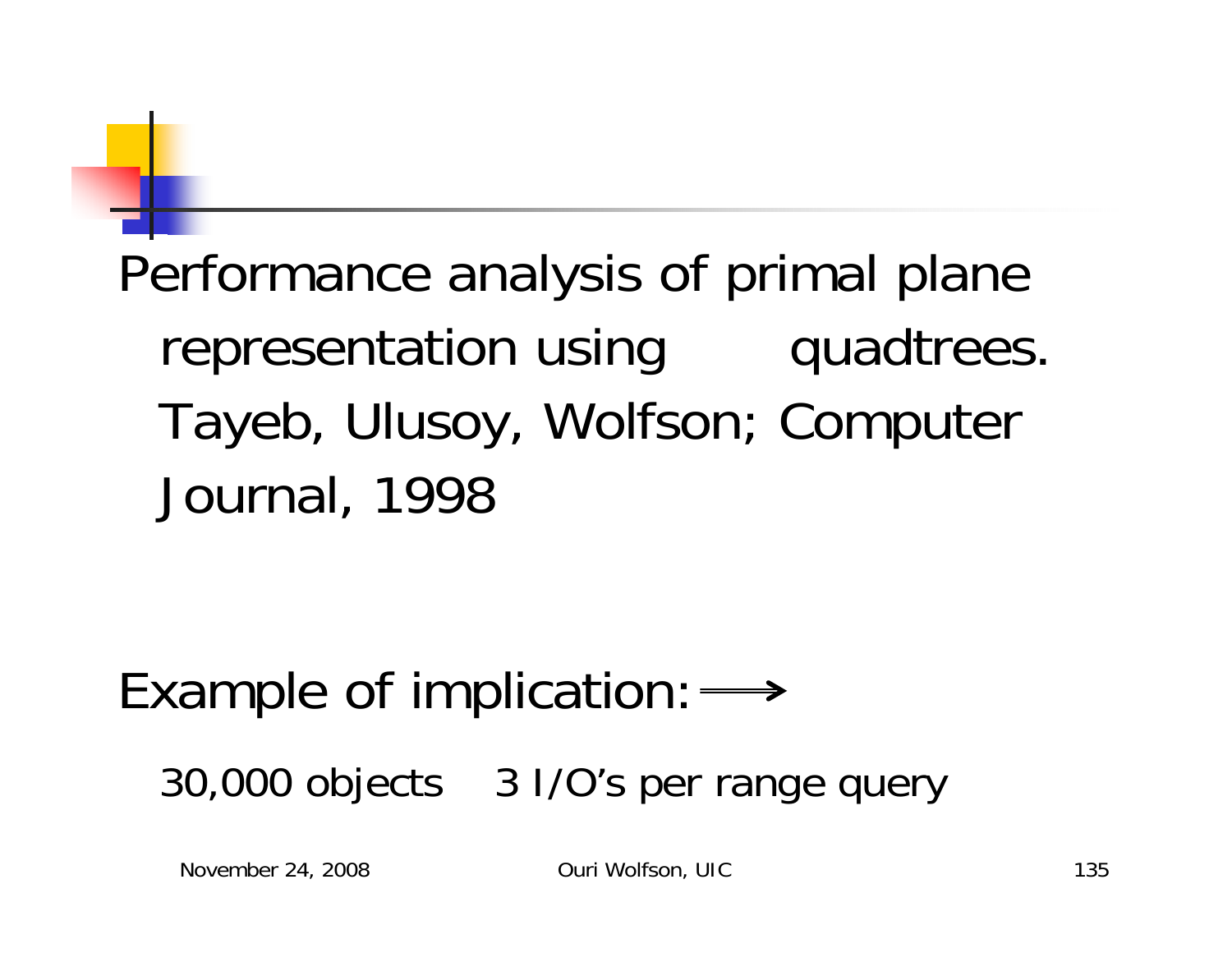**Second Method: (**kinetic data structure**)** only for one dimensional motion.

• At any point in time we can linearly order objects based on their location. The ordering changes at those times when object trajectories cross.

•Fix a time period T and determine the orderings at the beginning and at T.

•Find the crossing points t1,t2,...,tm of the objects.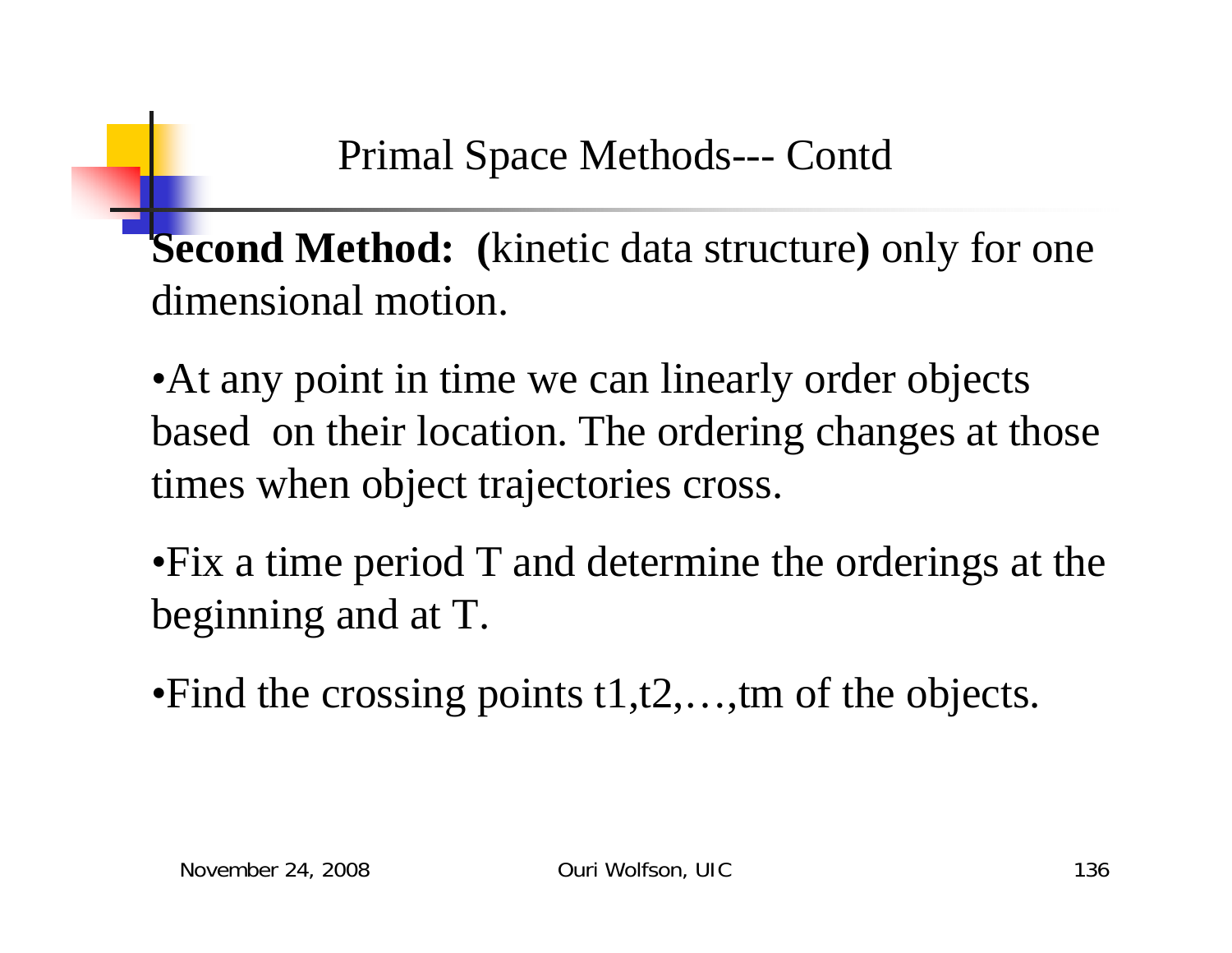

#### **Determine ordering between crossing points**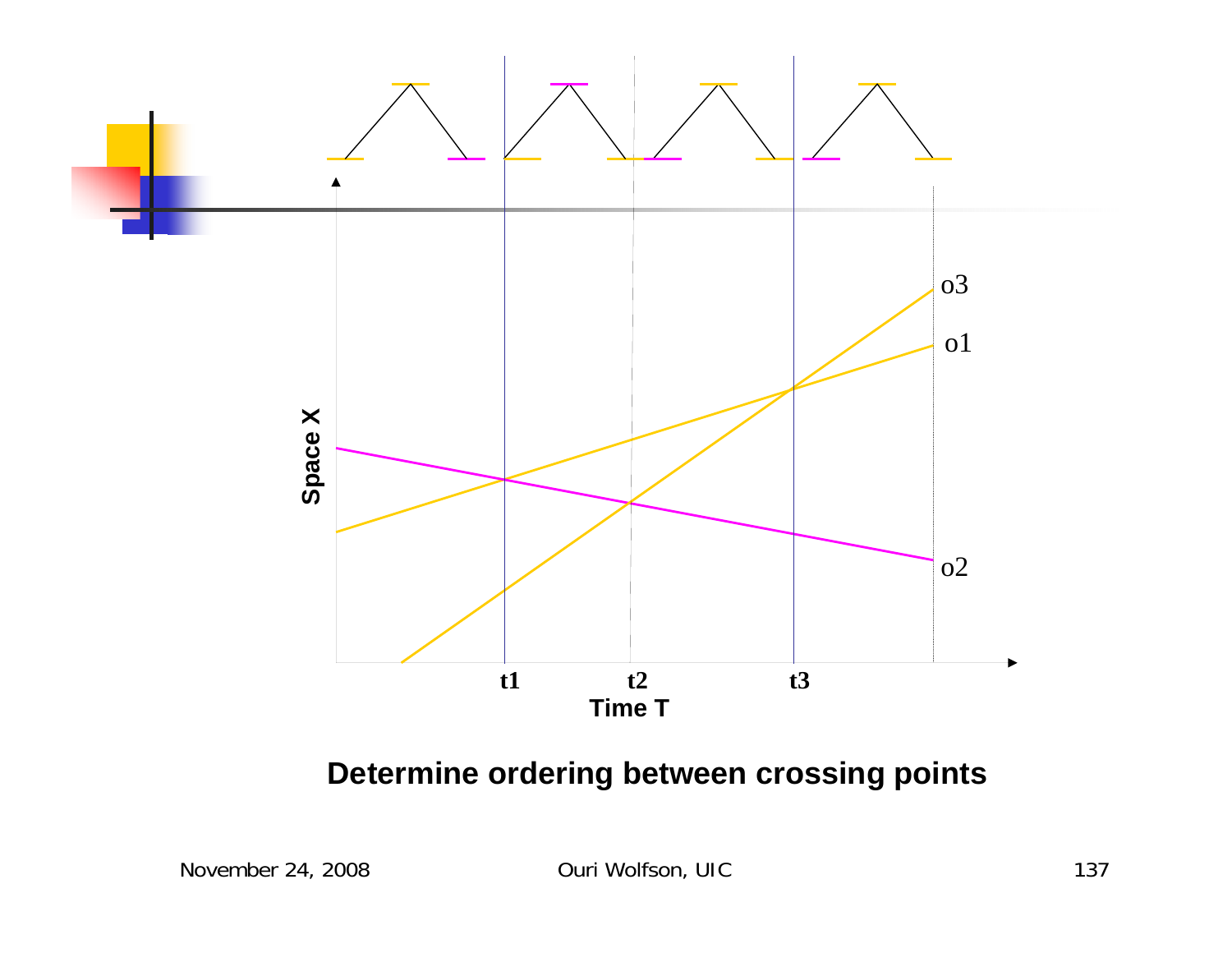•Obtain the orderings between the crossings. Build binary search trees  $T1, \ldots, Tm$  based on them.

### •**To retrieve objects in the space interval I at time t do as follows**:

•Find a value j such that time t falls in the jth time interval.

•Use the search tree Tj to find all objects in the space interval I at that time.

Has space complexity  $O(n+m)$  and time complexity  $O(log$  $(n+m)$ ) where m is the number of crossings and  $n = N/B$ ; N is the number of moving point objects, and B is the block size.

November 24, 2008 **Ouri Wolfson, UIC** 138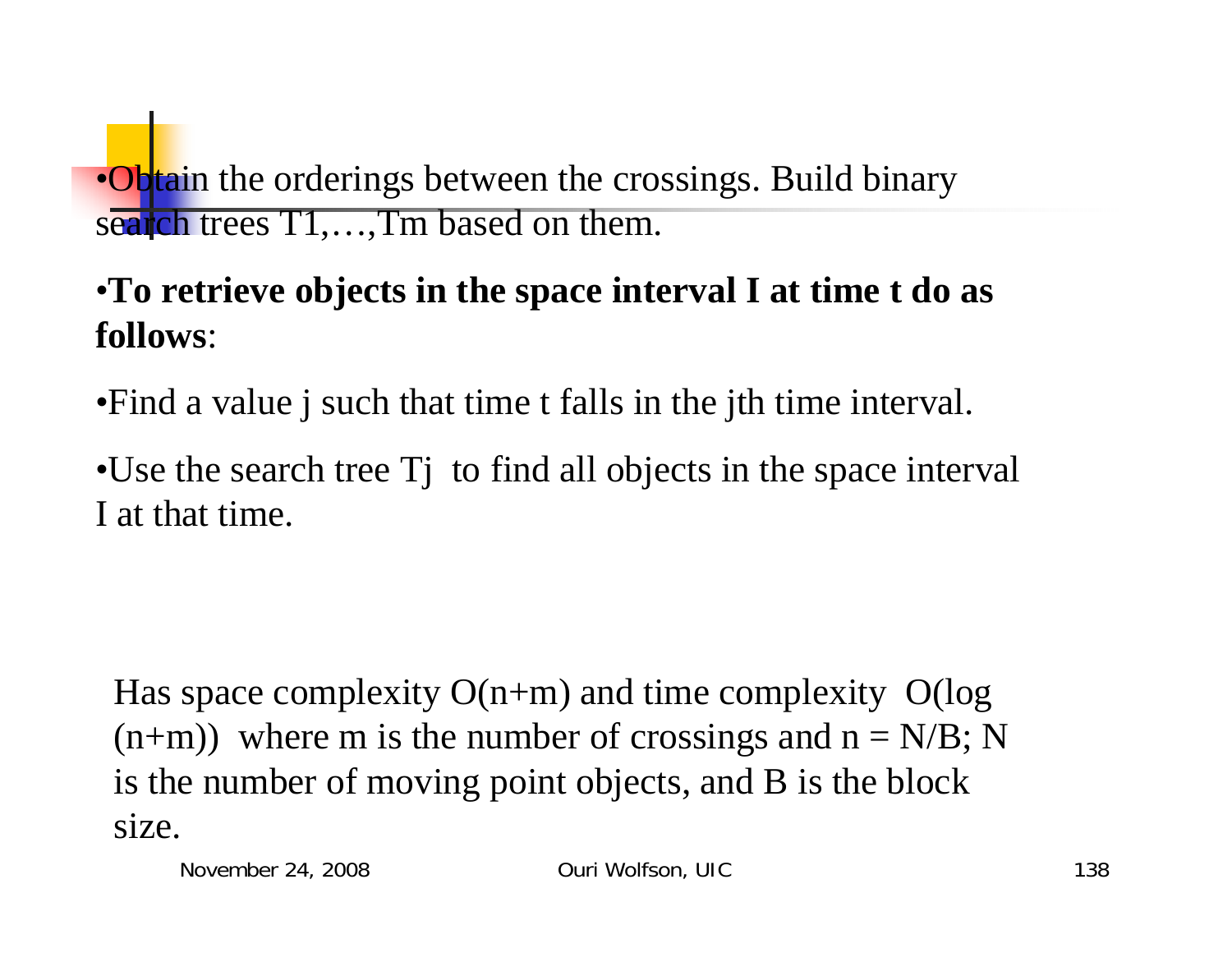**Primal Space Methods (continued)** • **Third method:** Saltenis et. al. 2000

- Time parameterized R\*-trees (TPR)
	- works for motion in any number of dimensions.
	- Similar to R<sup>\*</sup>-trees except that the MBRs are time parameterized.
- Objects are clustered and grouped into MBRs.
	- MBRs are enclosed into bigger MBRs.
	- They are arranged into a R<sup>\*</sup>-tree.
- Each MBR has the following information.
	- Its coordinates
	- $November 24, 2008$  and  $November 24, 2008$  and  $November 24, 2008$  and  $November 24, 2008$  and  $November 24, 2008$  and  $November 24, 2008$  and  $November 24, 2008$  and  $November 24, 2008$  and  $November 24, 2008$  and  $November 24, 2008$  and  $November 24, 2008$  and • the min and max velocities of objects (in each direction).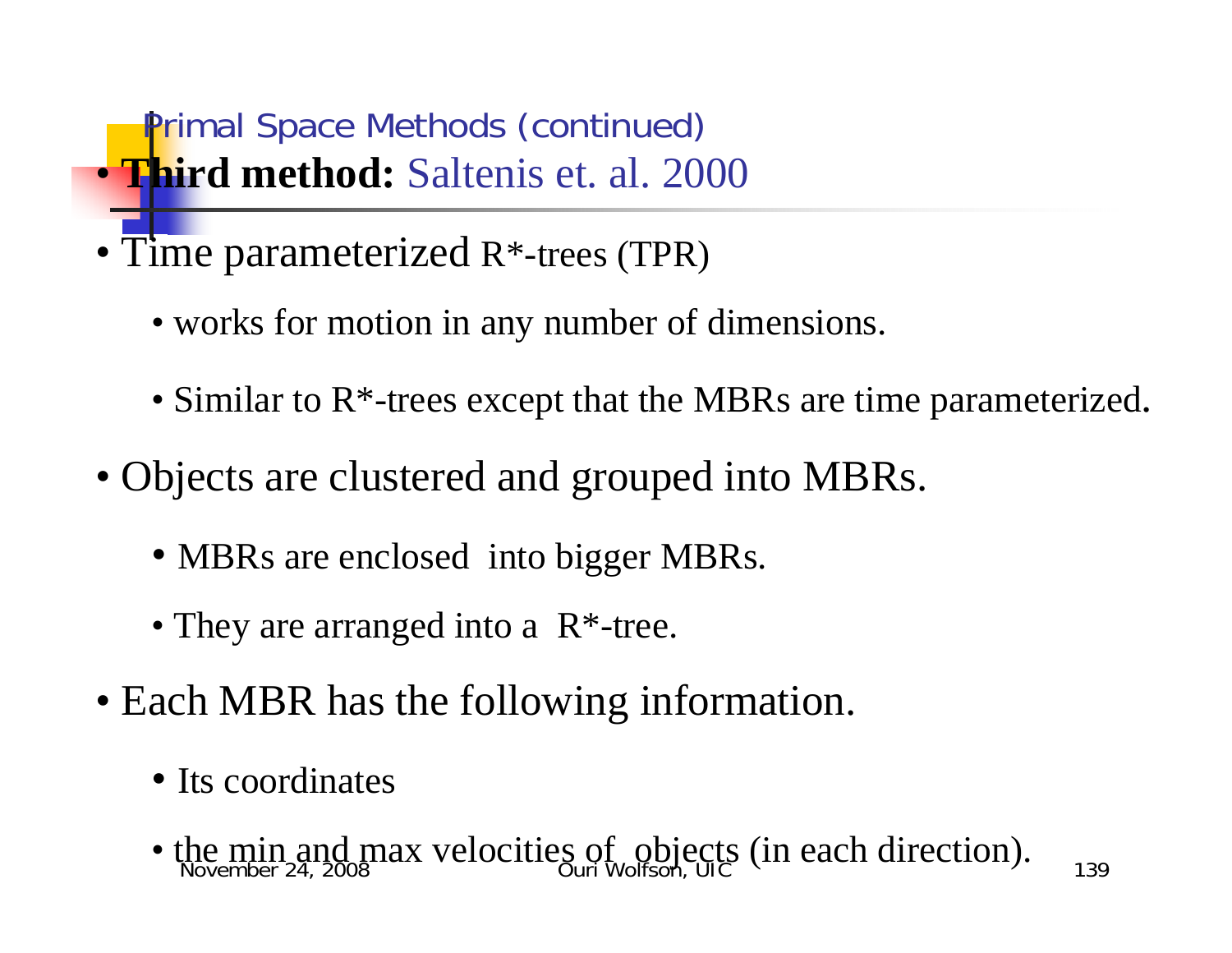

**At Time t**

**At Time t+2**

#### **Leaf level MBRs overtime**

November 24, 2008 **Ouri Wolfson, UIC** 2008 **OURI 2008** 2140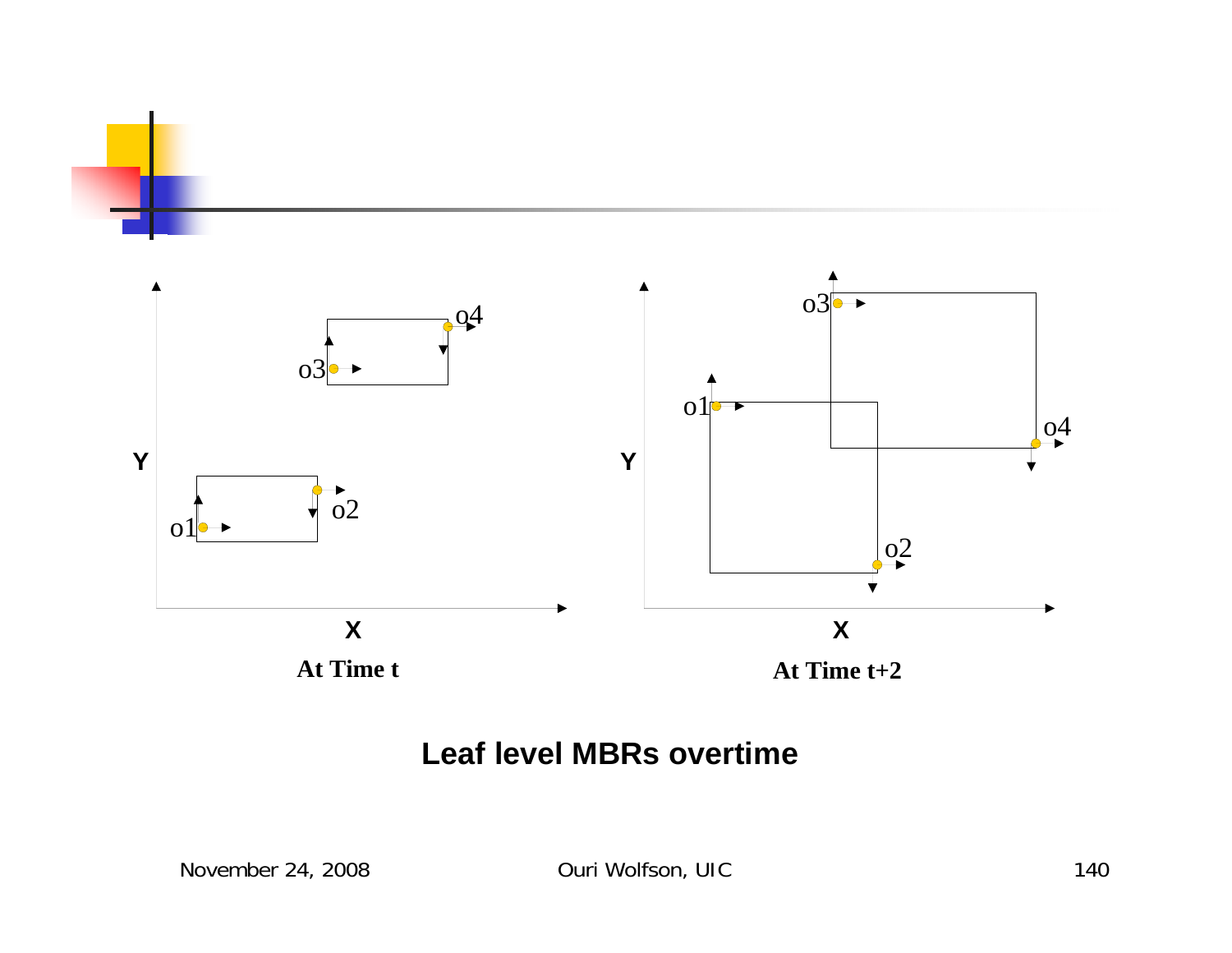• The position and sizes (i.e. the coordinates) change with time. The actual values can be computed at any time.

- Searching is performed as in R<sup>\*</sup>-trees except that whenever an MBR is used its actual coordinates at that time are computed.
- The tree is reconstructed periodically
- Tree construction and insertions are processed so as to reduce the average area of the MBRs over the time period.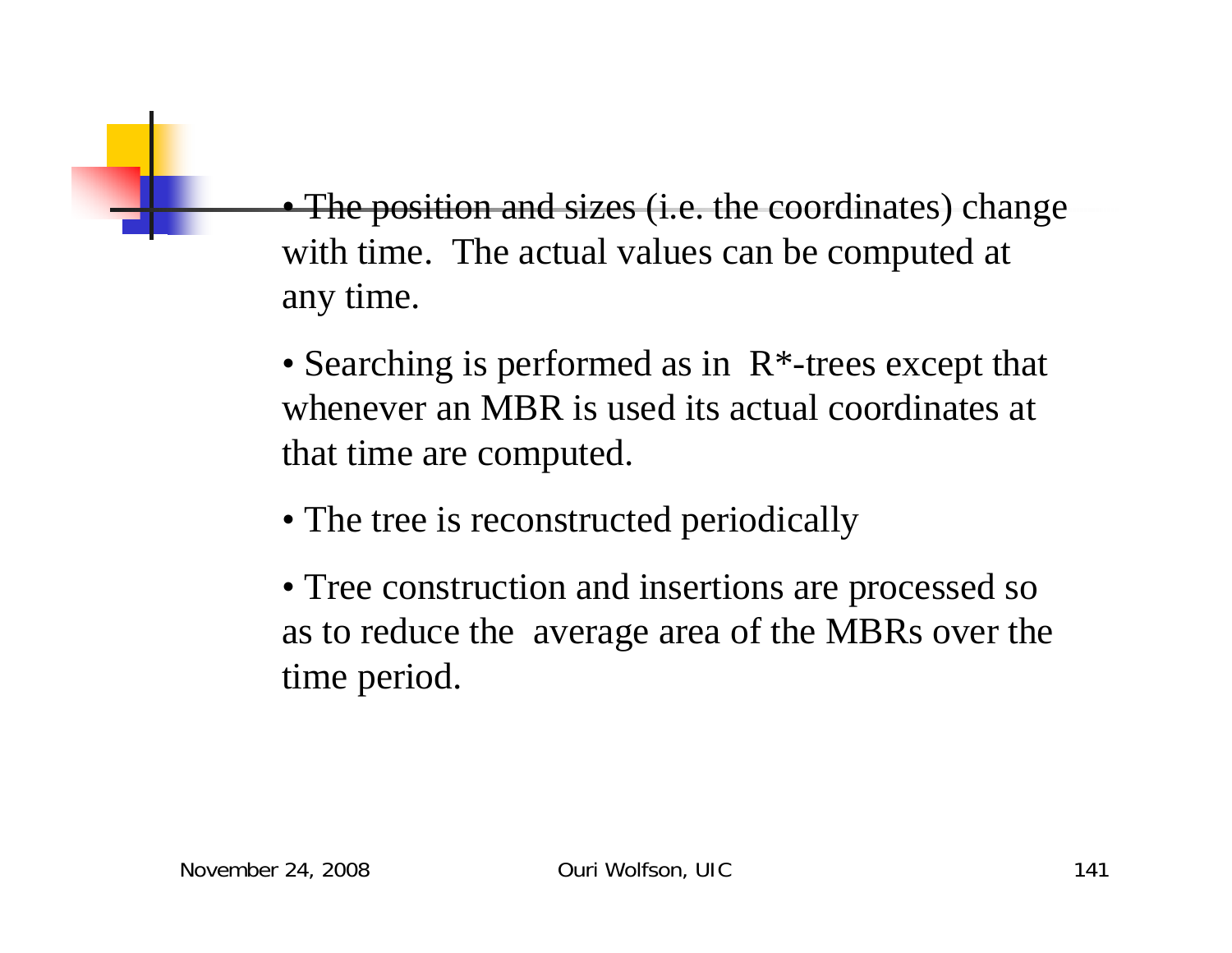

[Kollios et al 99 (1-dimension), Agarwal et al 00 (2-dimensions)]

- similar to quad trees except:
	- Employs Partition trees (used in computational geometry)
	- Partition trees use simplicial partitions of sets of points.
	- A simplicial partition of S is a set of pairs  $(S1,D1),..., (Sr,Dr)$ such that S1, …Sr is a partition of S. Di is a triangle enclosing points in Si.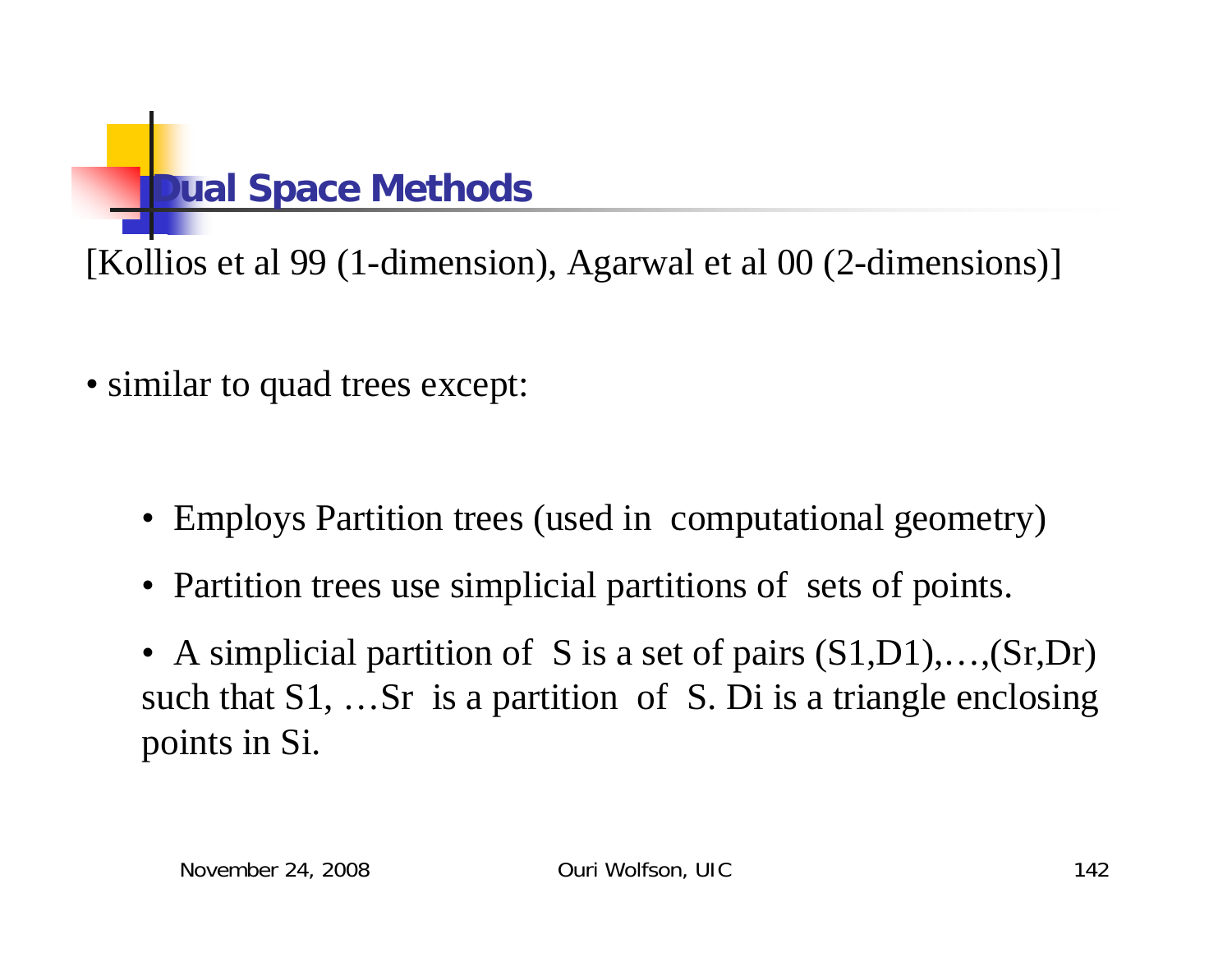### **For the given set of moving point objects, a partition tree is constructed satisfying the following properties**.

- The leaves are blocks containing moving objects.
- A triangle is associated with each node in the tree.
	- •The vertices of the triangle are stored in the node.
	- •This triangle contains all the object points of the sub-tree.
- The sets of points and triangles associated with the children of a node form a *balanced* simplicial partition of the set of nodes of the parent.
- The size of the tree is O(n) and the height O(log n).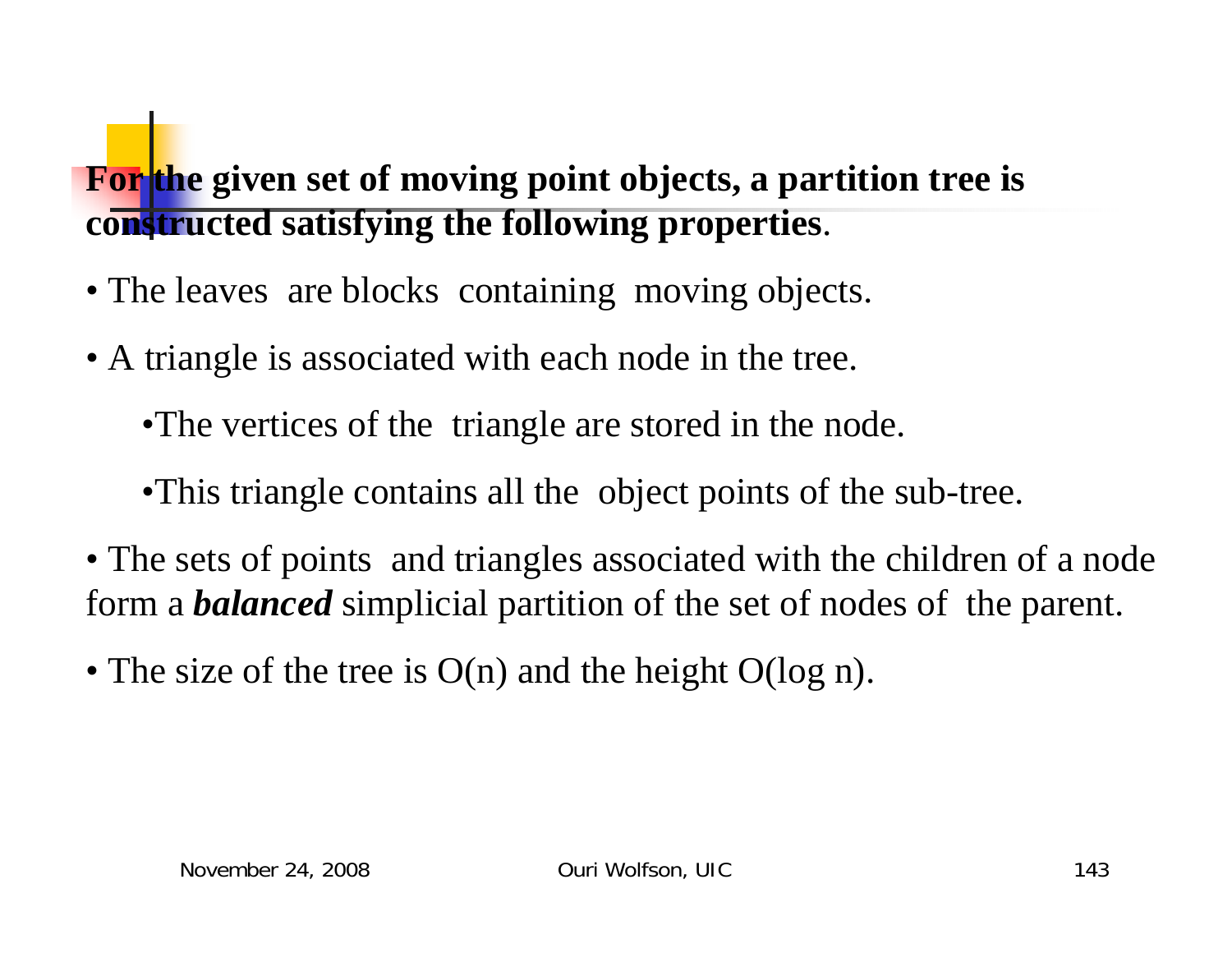

Recursively search starting from the root.

- If the triangle at a node is contained in X then output all points in the subtree.
- Otherwise, recursively search along the sub-trees of the children whose triangles intersect X.
- At a leaf node, output all points in the node that are in X.

**Range query Complexity:** approximately  $O(k+ Sqrt(n))$ ; k is output size

**Insertion/deletion---** O(log<sup>2</sup>(n)) amortized complexity.

November 24, 2008 Ouri Wolfson, UIC 2008 Ouri Wolfson, UIC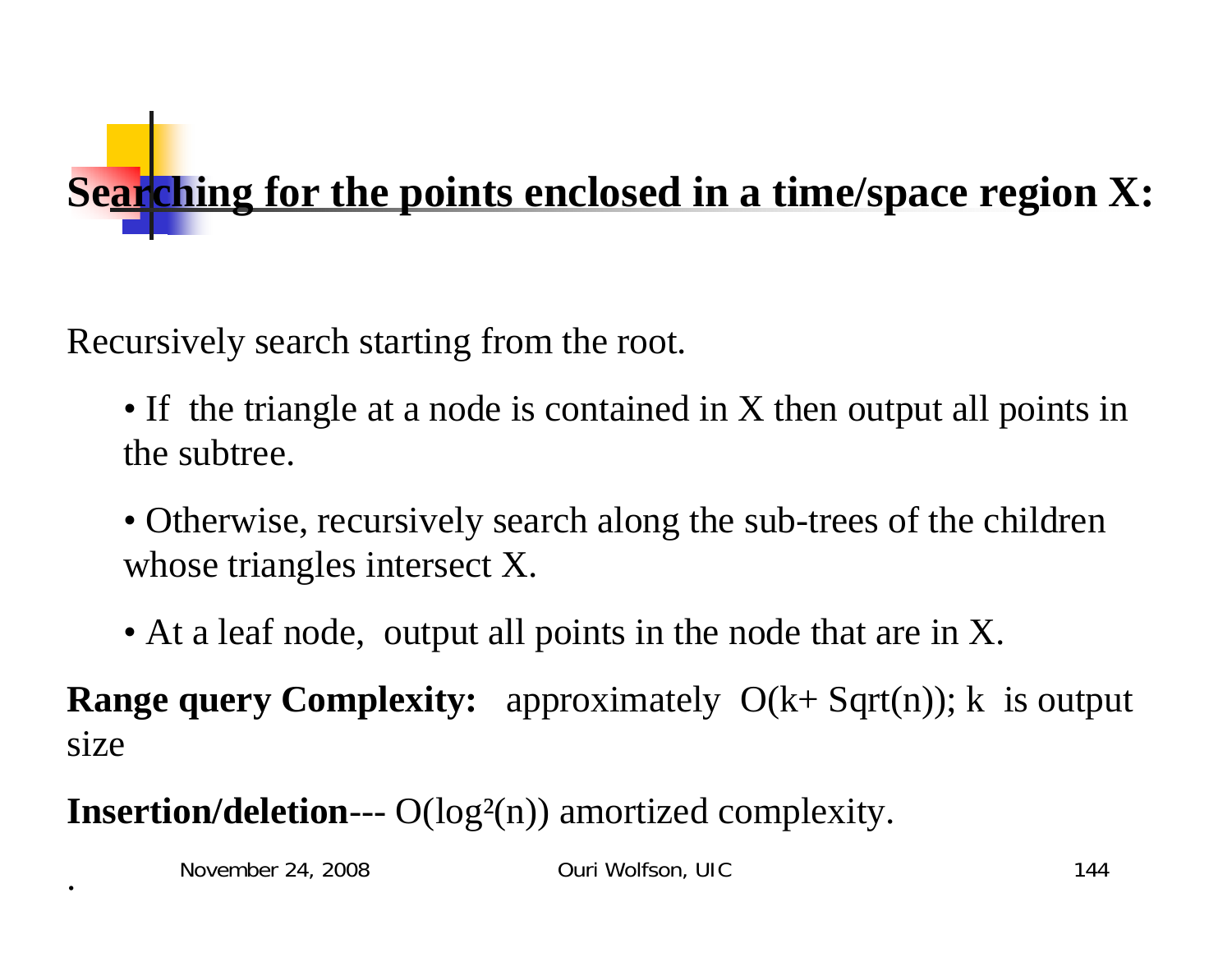

Geometric Problem Representation in Multidimensional Time-Space

**Spatial Indexing of Geometric Representation**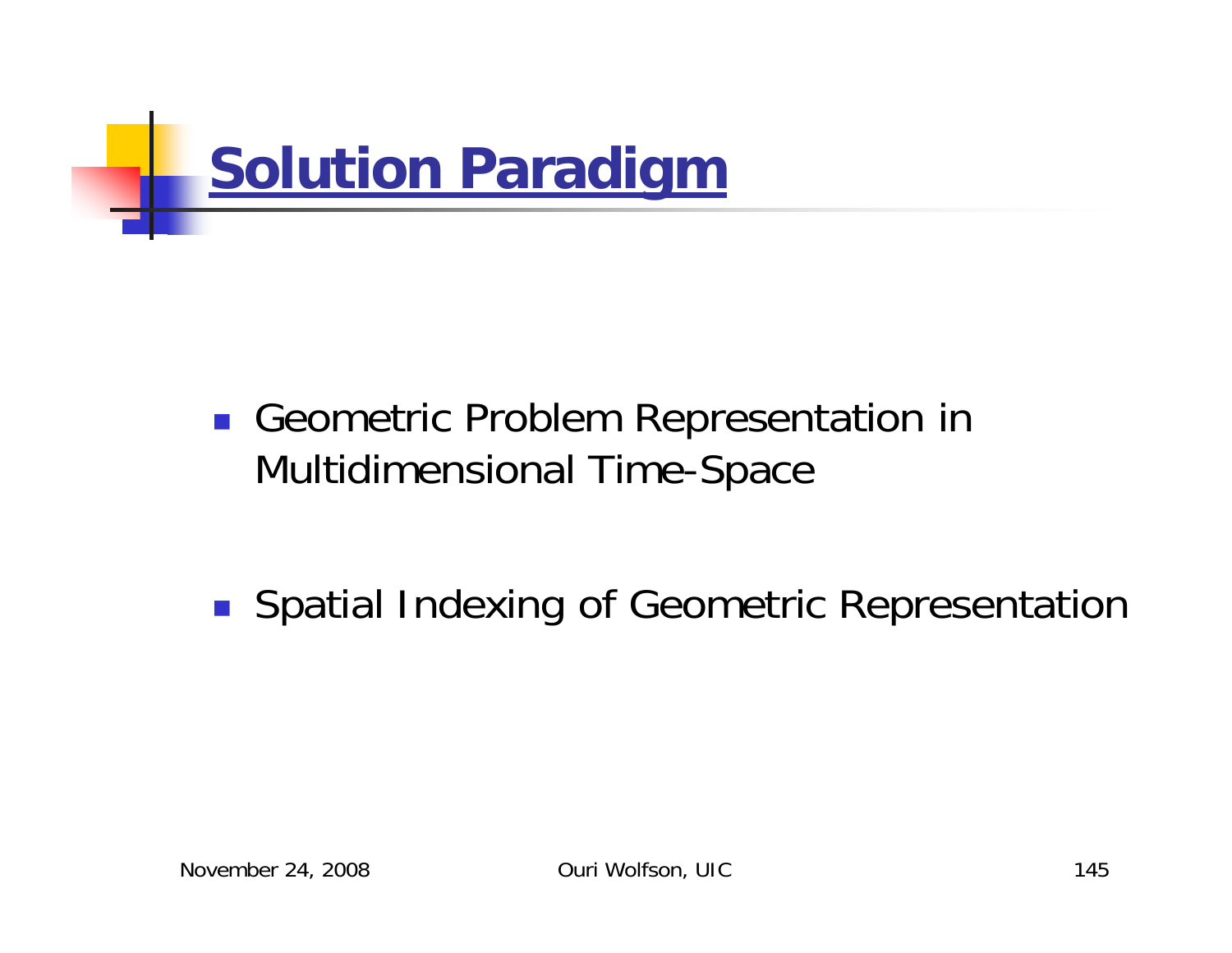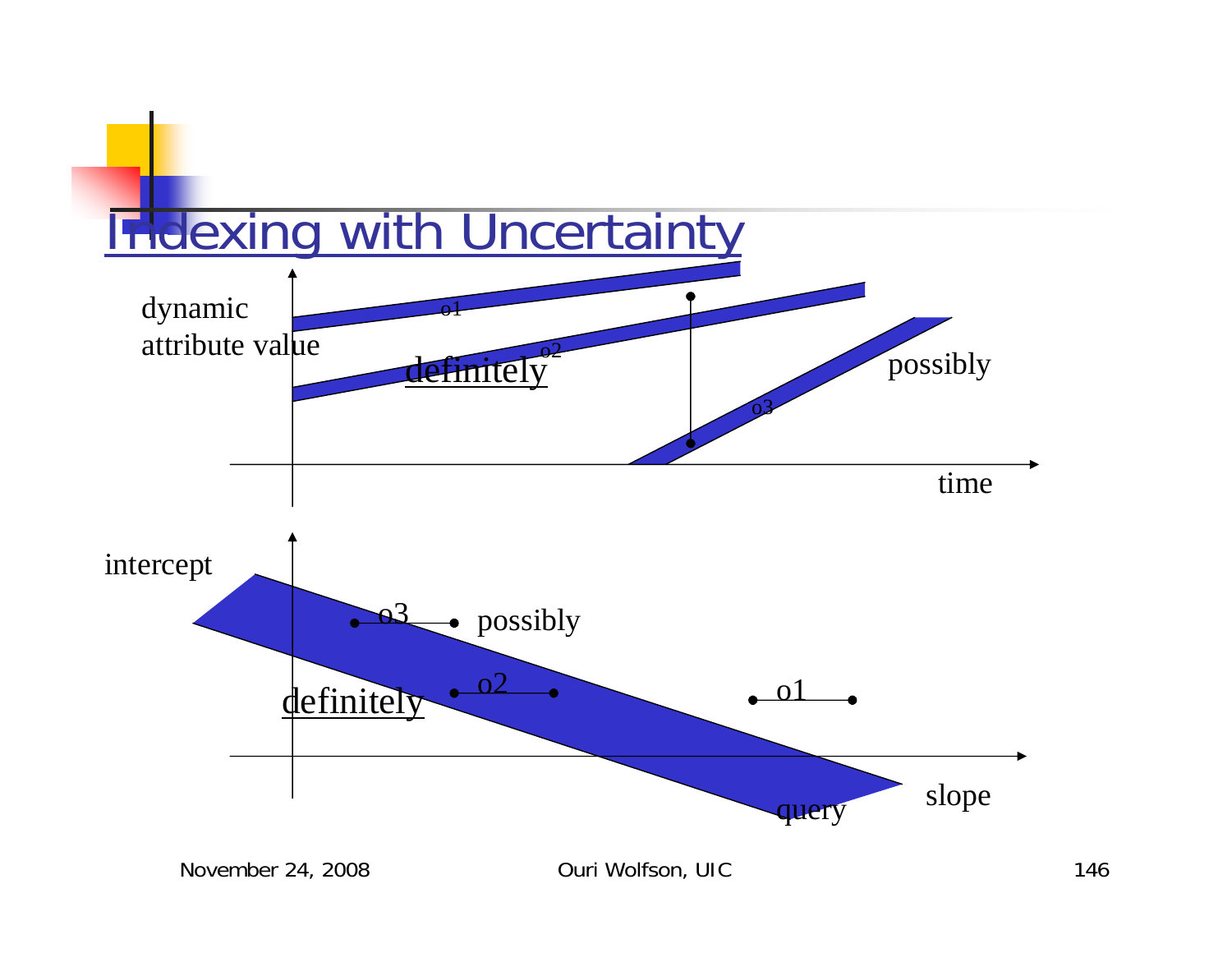# Conclusion

#### $\overline{\phantom{a}}$ Query processing

- П Basics of MP2P search
- П Data push and pull (state/ful/less, topologies, flooding, negotiation, store/forward
- Power, memory, bandwidth management: transmission freqency:size tradeoff
- П Ranking of information: economic model
- $\blacksquare$ Experimental/commercial projects, Performance metric, and comparison
- П Backchannel exploitation
- $\mathbb{R}^3$ Dissemination analysis (pattern, coverage)
- $\mathbb{R}^3$ Value of information, comparison with Client/Server
- $\overline{\phantom{a}}$ Participation incentives
- $\mathcal{L}_{\mathcal{A}}$ Remote Querying
- $\overline{\phantom{a}}$ Data Integration of sensor and higher level information (maps, trip plans, ride-<br>sharing profiles)
- $\mathcal{L}_{\mathcal{A}}$ Related approaches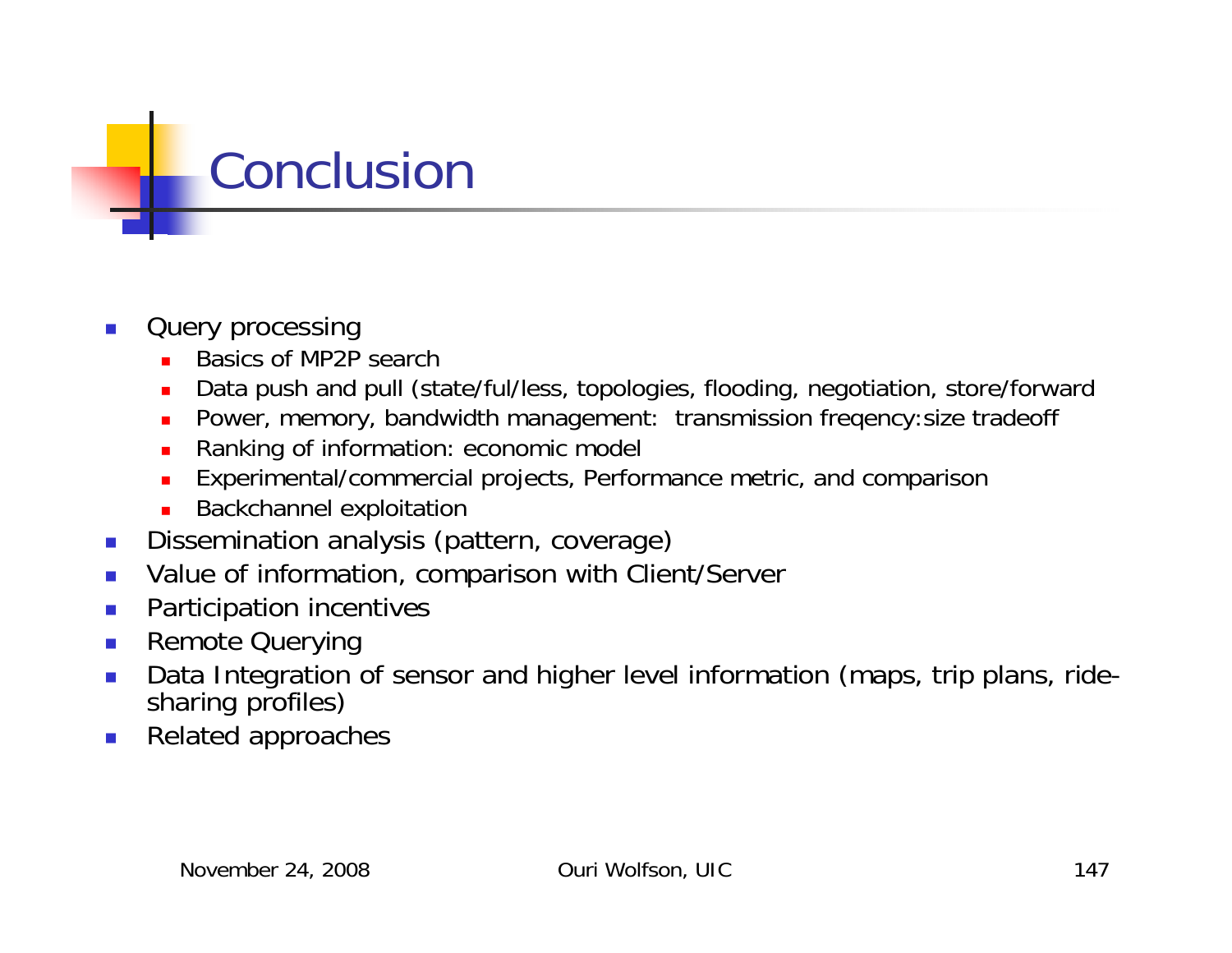

## **DTN's,**

- $\mathbb{R}^3$ ■ wake-up schemes,
- **Incentives: Madria (store to maximize** revenue), negotiation (eg bidding) 1 hop and multihop
- $\mathbb{R}^3$ **grassroots,**
- $\mathbb{R}^3$ **u** vary transmission range (Santi)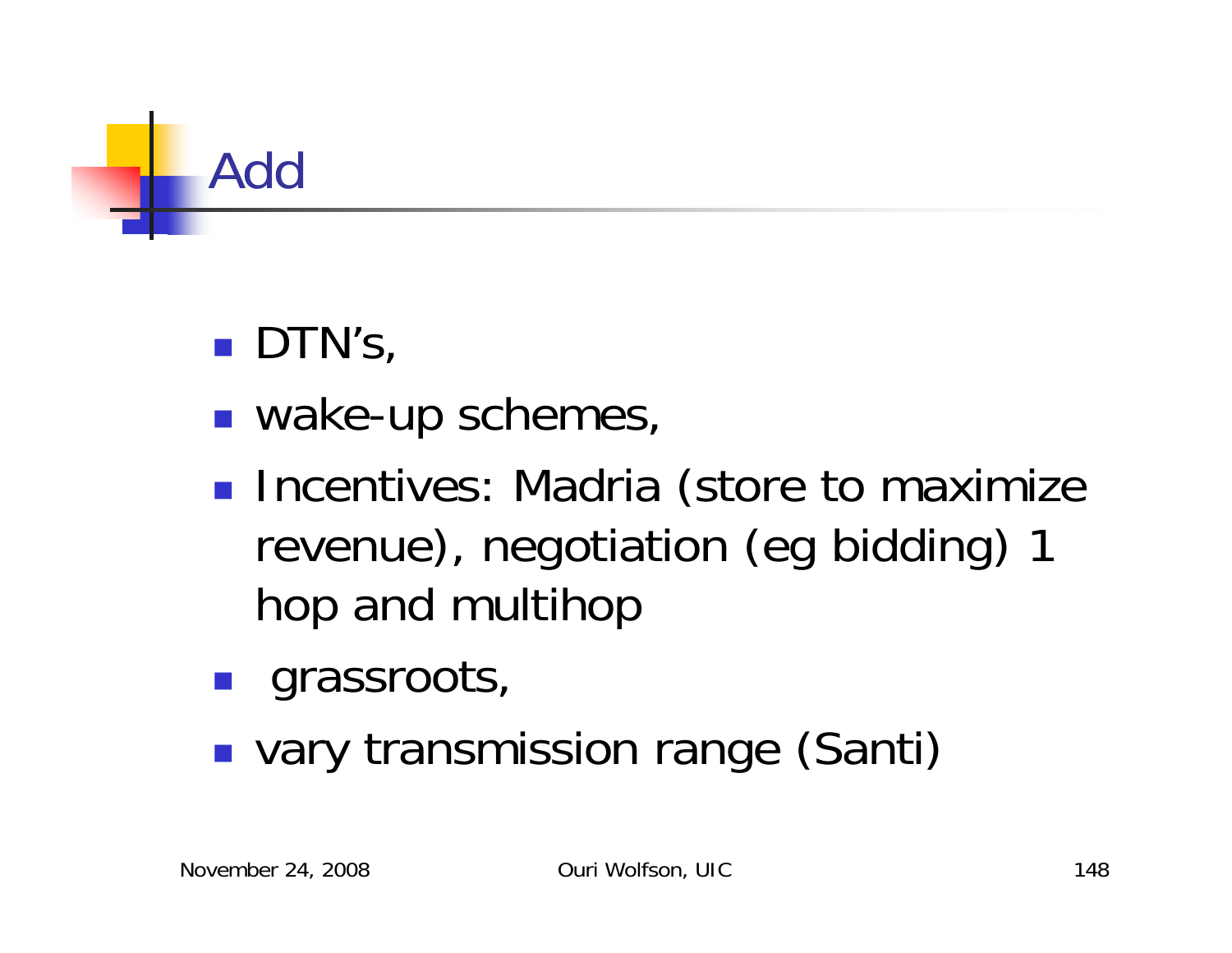Query Processing outline

- Basics of MP2P search
- **Service Service** ■ Data push and pull
- **Power, memory, bandwidth management**
- ■ Ranking of information
- **Service Service Experimental/commercial projects,** Performance metric, and comparison
- **Service Service Backchannel exploitation**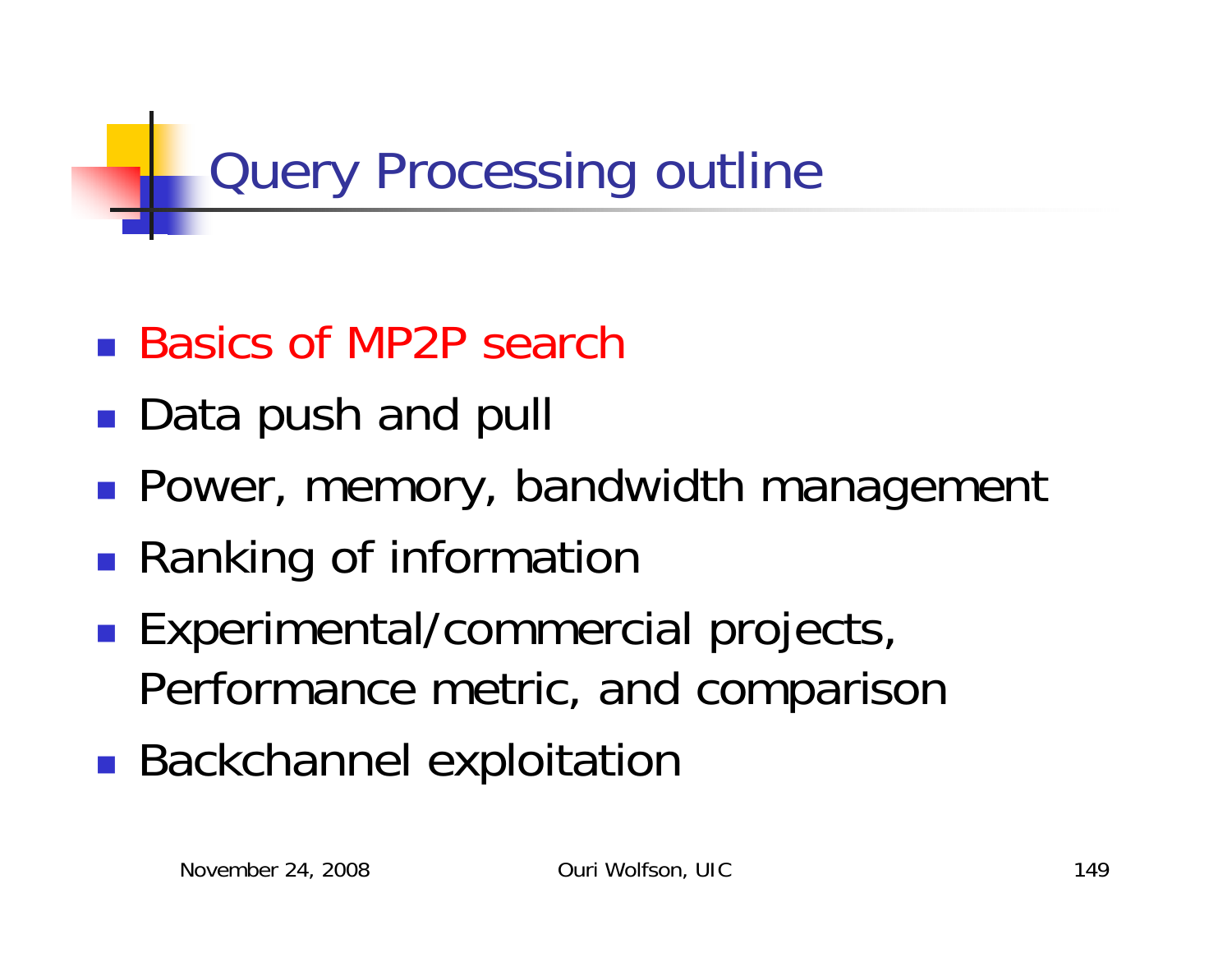

- Mobile P2P new interesting problem
- **Approach to data dissemination:** 
	- **Flooding modified with** 
		- **Unicast and broadcast**
		- data push/pull
		- Energy bound
		- Ranking
		- Adaptive-size broadcast based on
		- **Backchannel exploitation**
- **Formula for bandwidth/energy optimization** 
	- Broadcast-size = f( broadcast-frequency)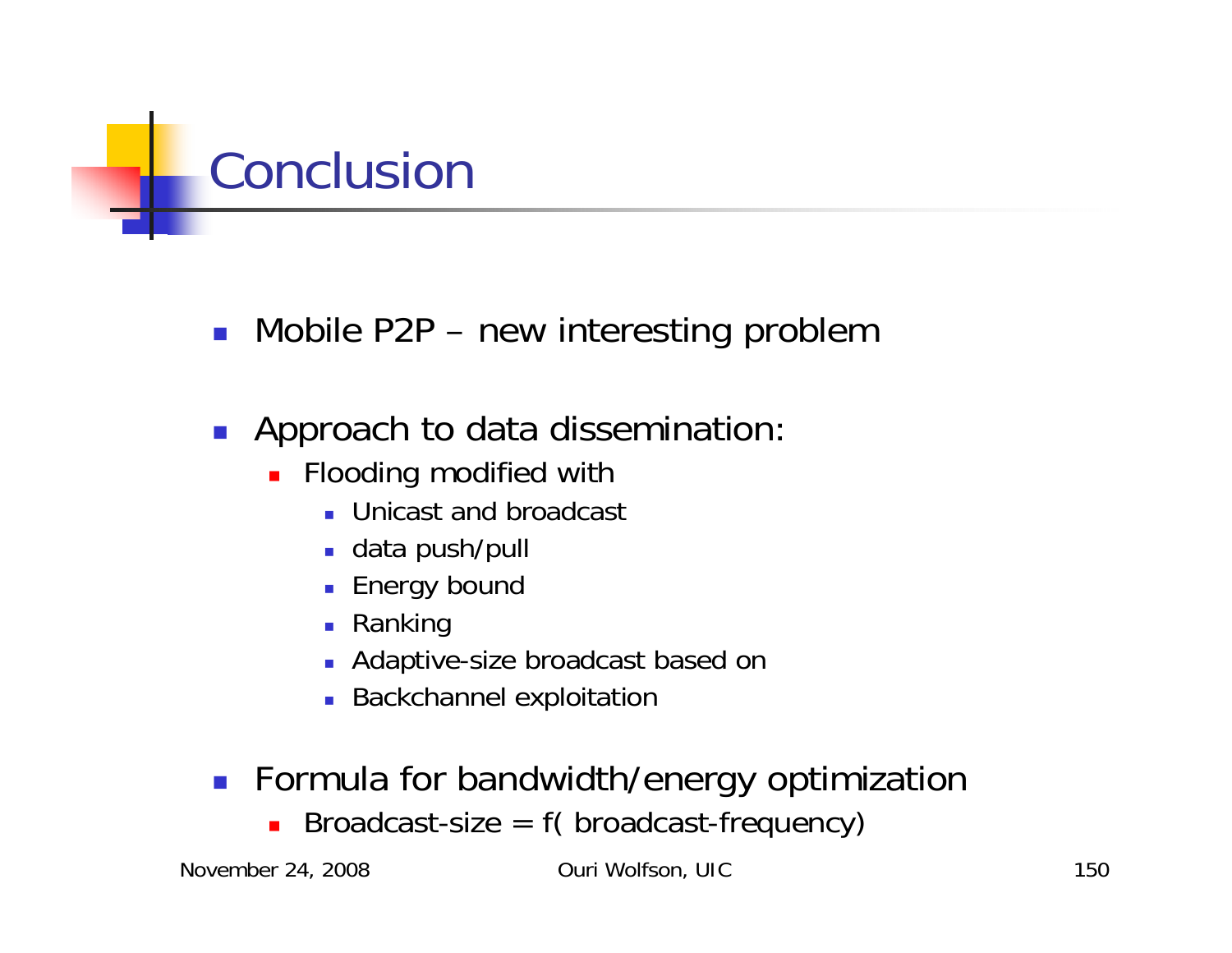

sensor-rich-environment + short-range wireless  $\rightarrow$  mobile p2p

- **Query processing**
- **Dissemination analysis**
- **Service Service Notable 20 Information, comparison with** Client/Server
- **Service Service Participation incentives**
- ■ Remote Querying
- **Integration of Mobile p2p and MOD's**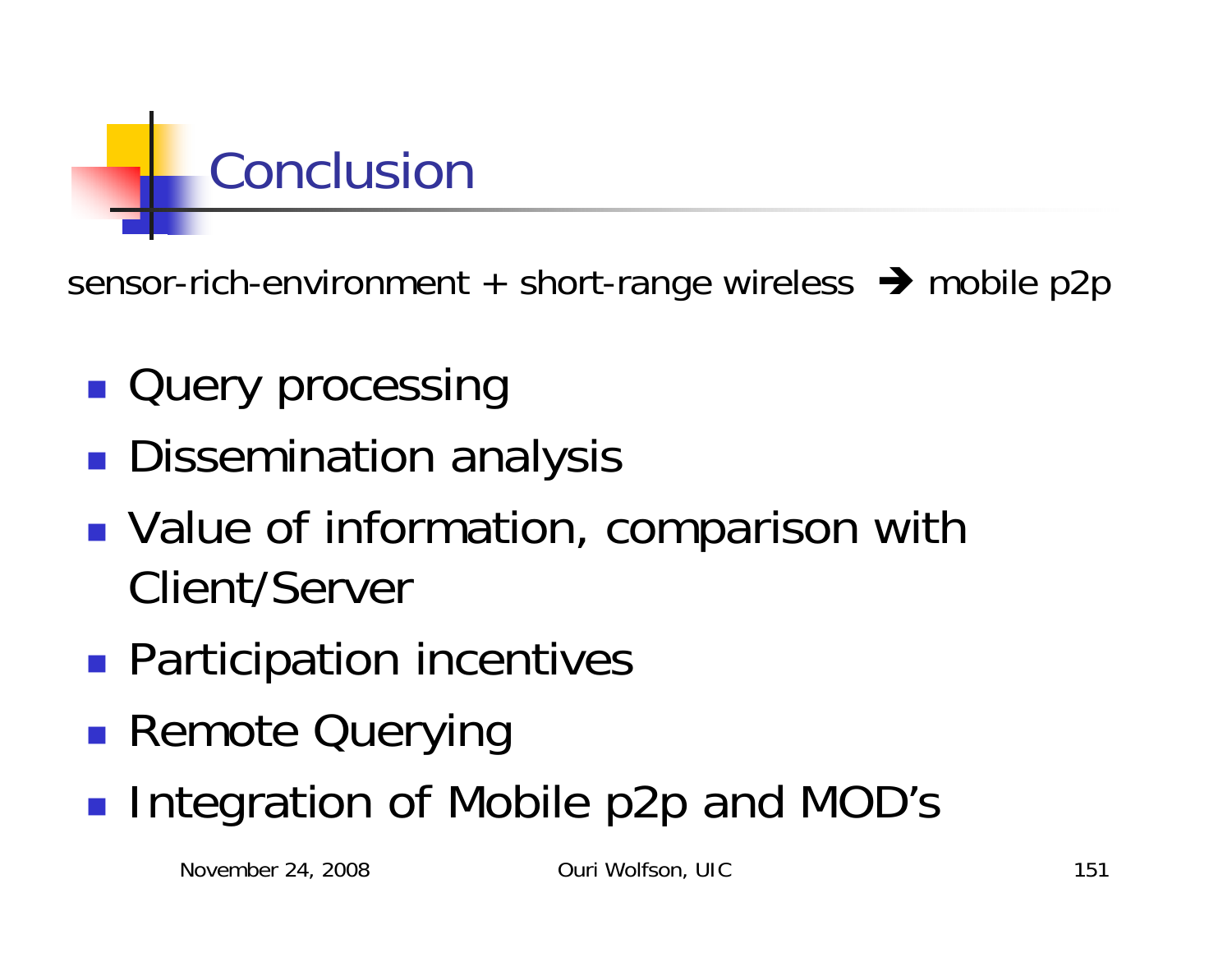# Future Challenges

- П Prolong network lifetime
	- П Employ redundancy and node density
- $\left\vert \psi_{\pm}\right\rangle$  Sparse networks
	- Many algorithms do not perform well if the network is not dense
- П Rapid topology changes
	- Self-configuration and reconfiguration
- $\mathbb{R}^3$  Global behavior from local knowledge
	- Achieve desired global goal using adaptive localized algorithms
- (Self-) Localization techniques
	- GPS is not available indoors
- $\mathcal{L}^{\mathcal{L}}$  Integration of MANET & WSN with wired or cellular networks
	- Connecting wireless sensor networks to the Internet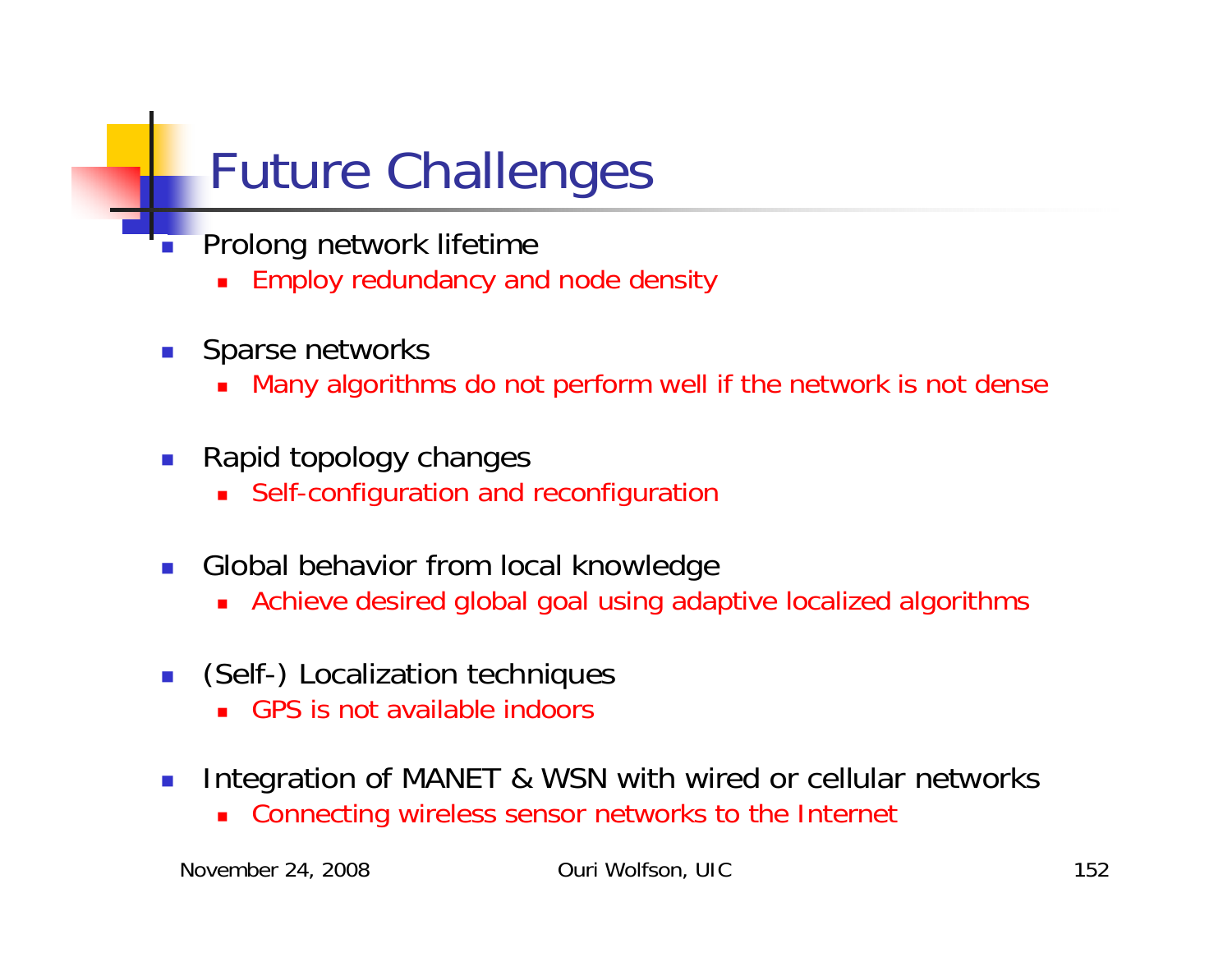

When two peers meet they conduct a two-phase exchange:



Phase 1: Exchange queries and receive answers.

Phase 2: Exchange more reports using available energy/bandwidth Combination of:

November 24, 2008 Ouri Wolfson, UIC 153 broadcast (thick lines) to enable overhearing.unicast (thin line) and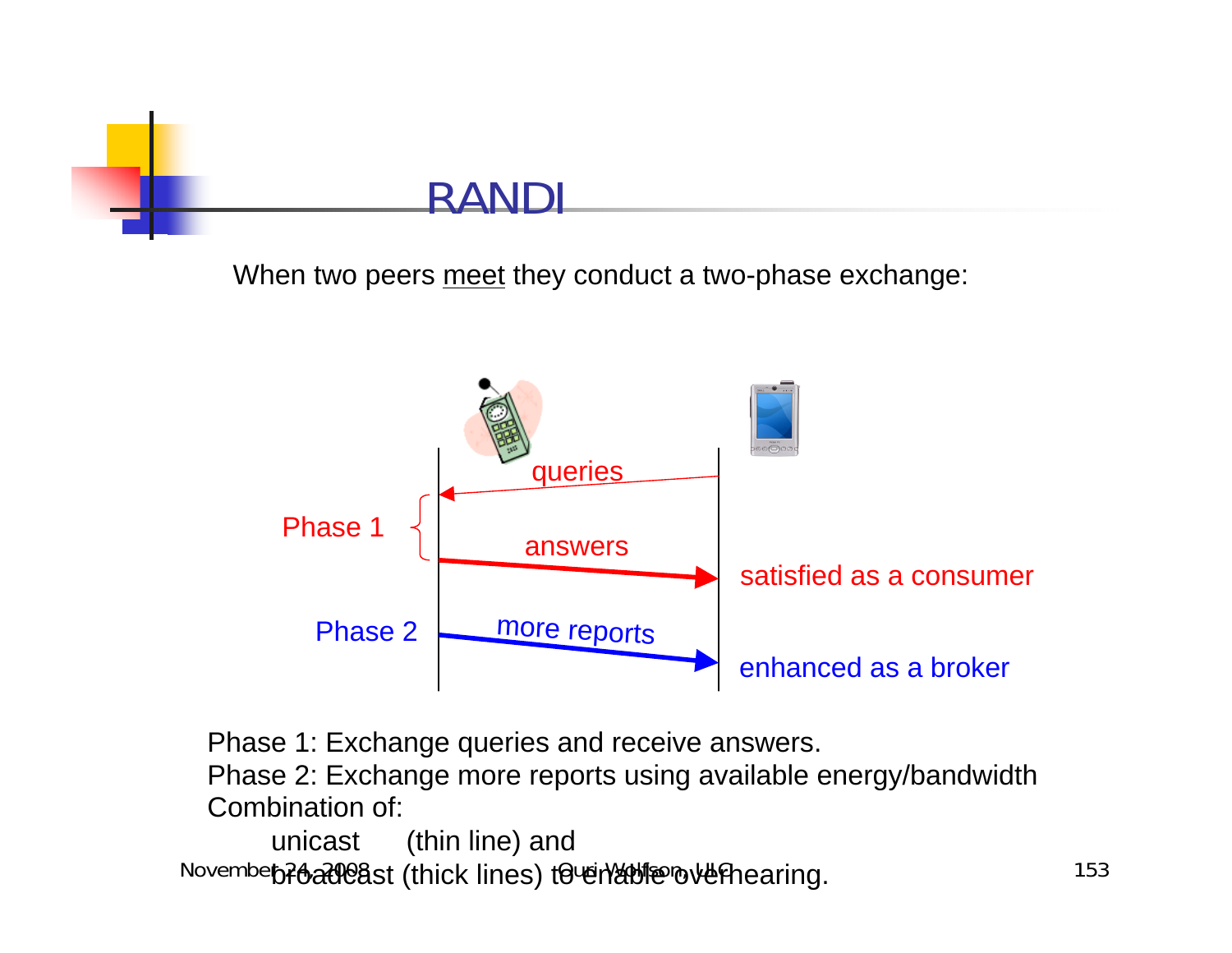

Two interaction modes which combine pull and push



- Query-response: triggered by discovery of new neighbors
- Relay: triggered by receipt of new reports
	- Disseminate to existing neighbors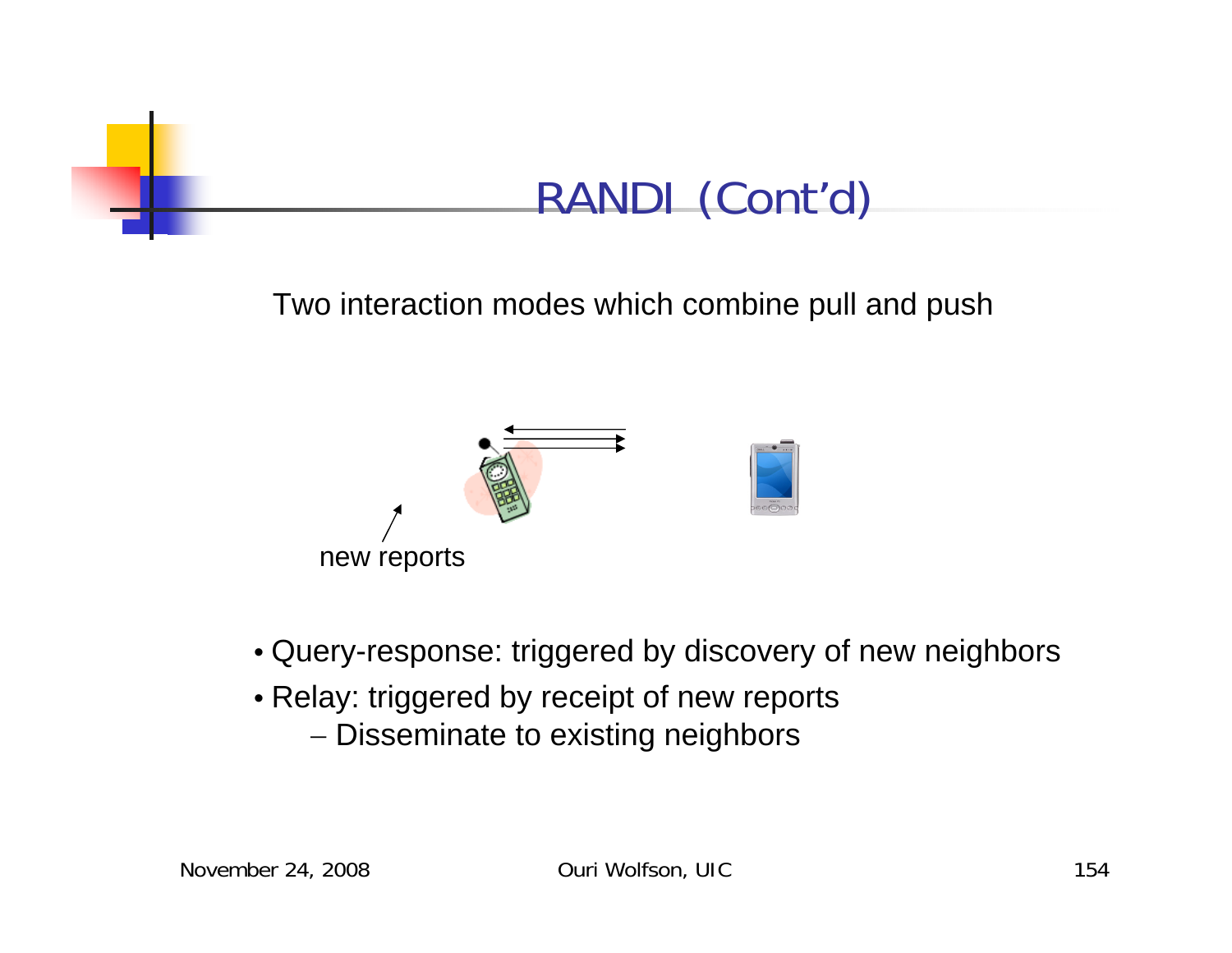# How much faster is IGS than BS?

In a Mobile Opportunistic p2p system, the answer depends on:

- **Transmission (rendevous) range --**  $r$
- Traffic speed --  $\nu$
- $\blacksquare$  Broker density --  $g$
- Resource density -- s
- **Relevance threshold --**  $H_0$
- (Resource available time) / (resource unavailable time) --k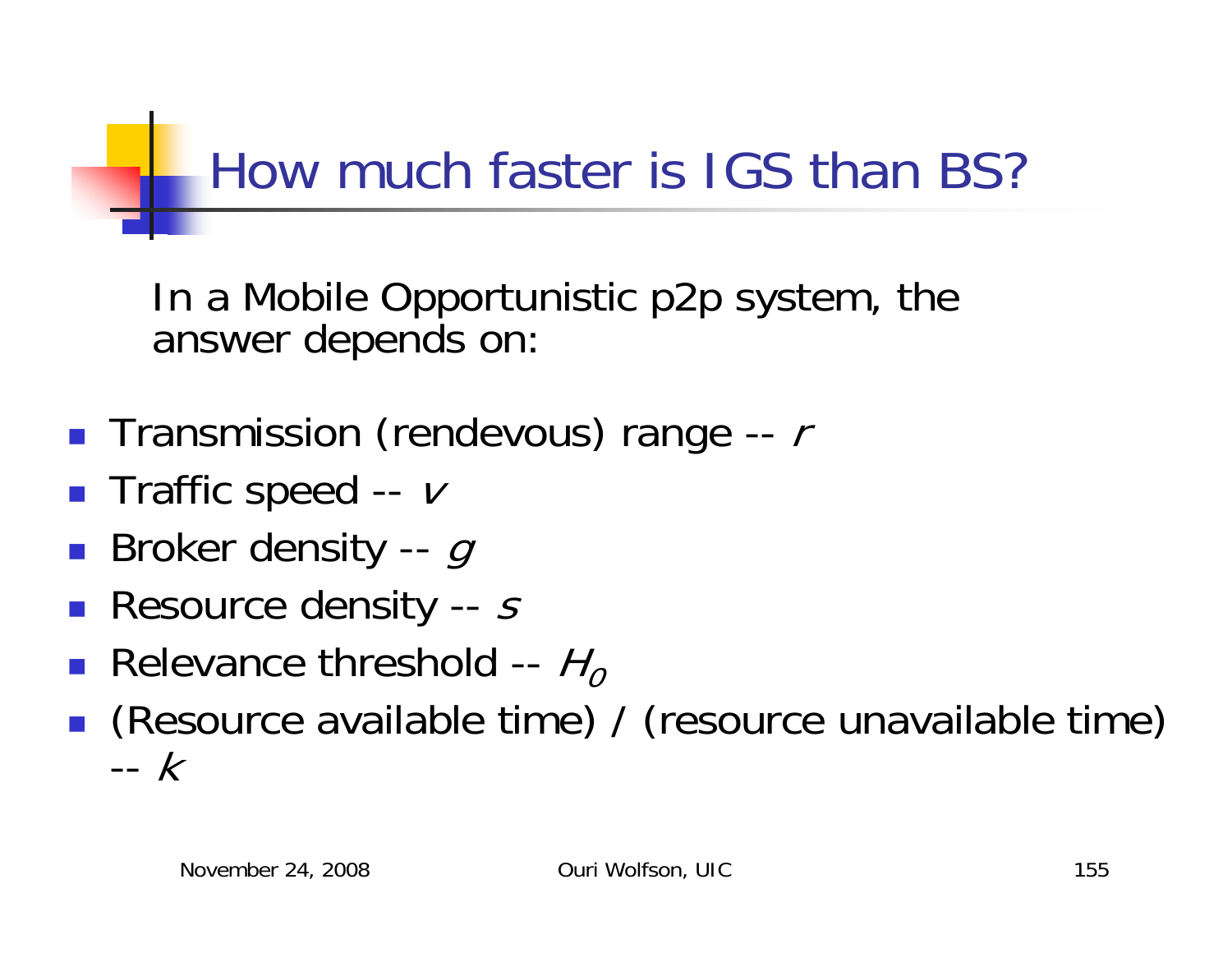

## **Introduction**

#### $\mathbb{R}^3$ **Resource-capture strategies**

**Performance evaluation**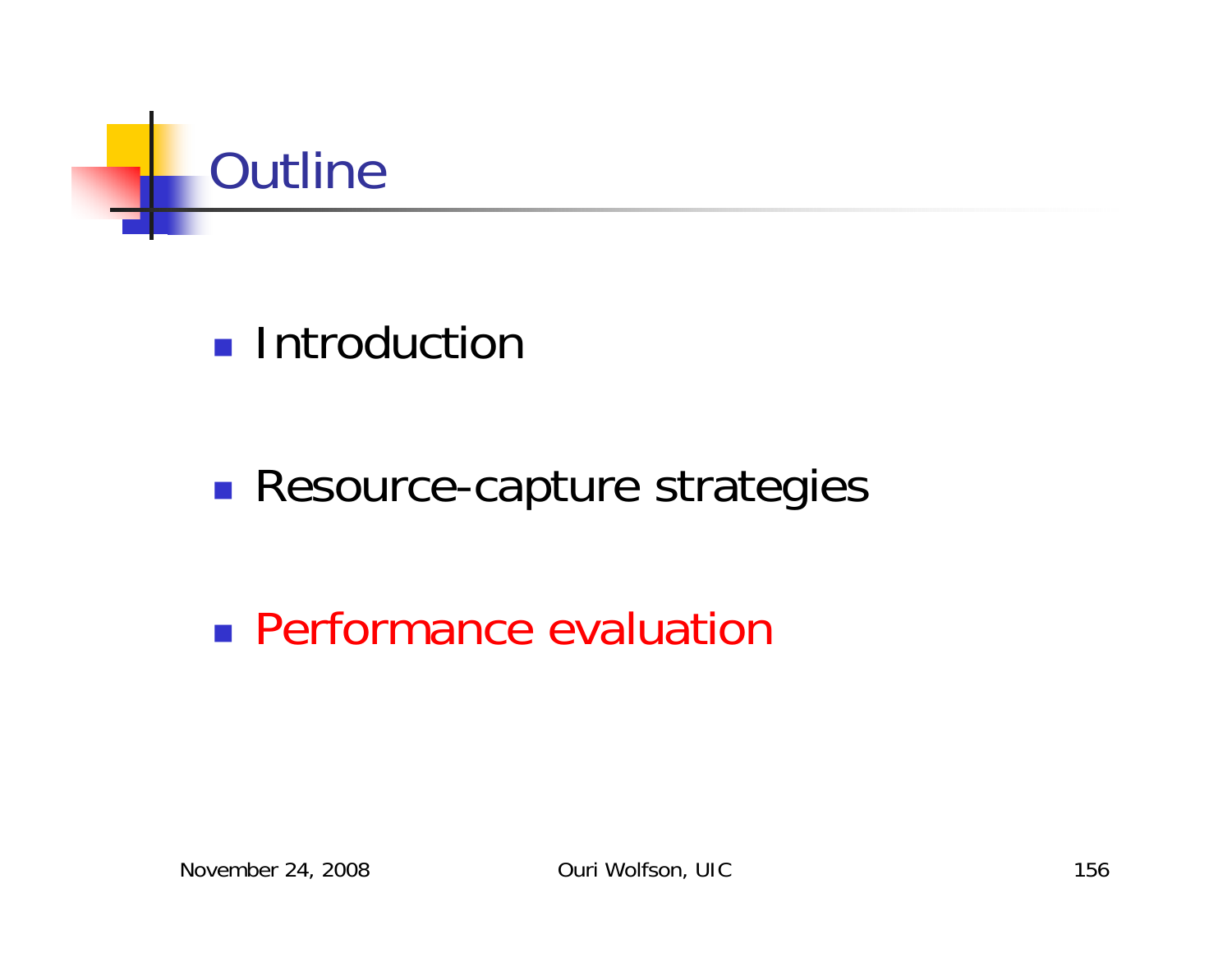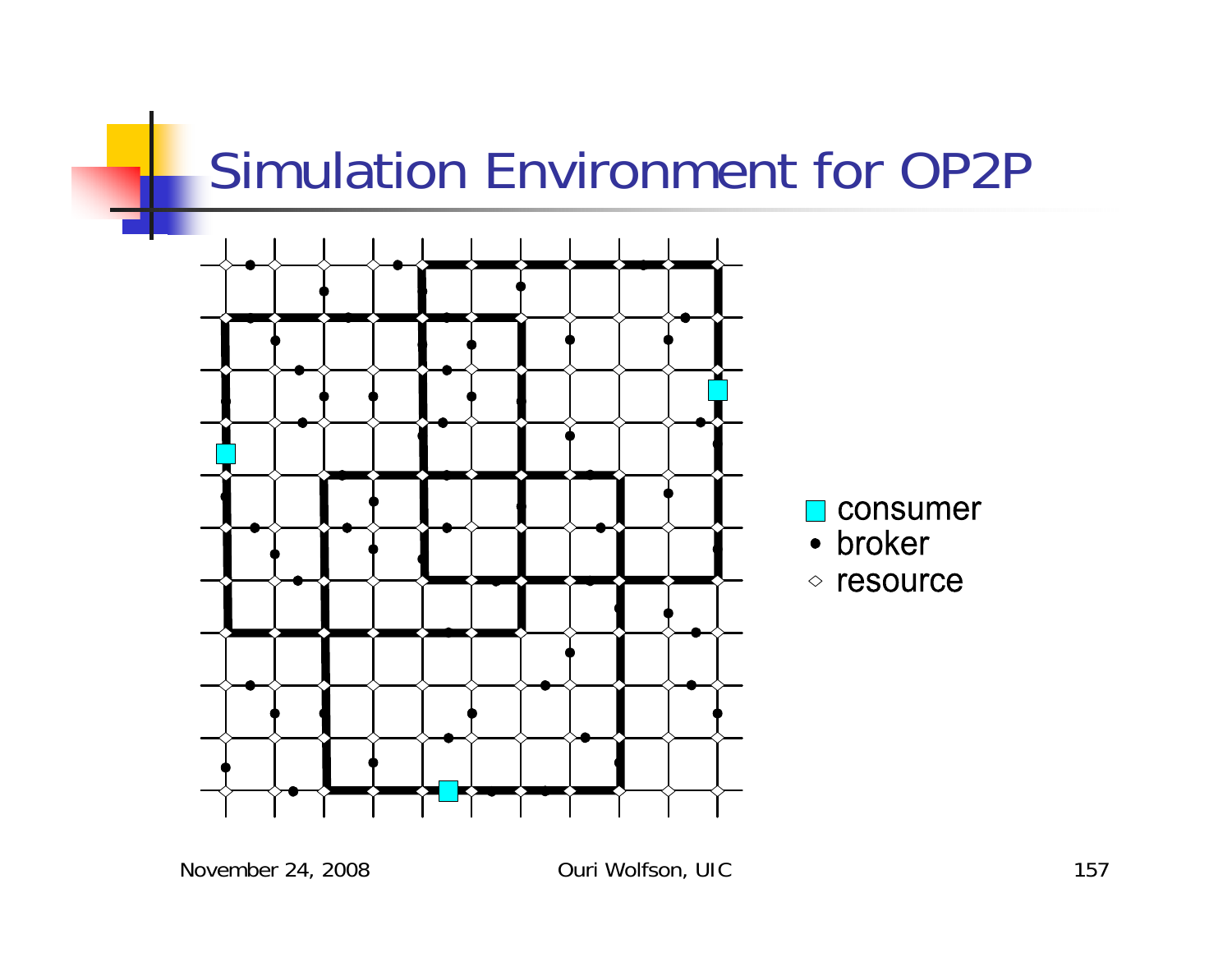# **Values of Parameters**

| Parameter                     | Symbol                      | Unit                         | Value                                             |
|-------------------------------|-----------------------------|------------------------------|---------------------------------------------------|
| <b>Transmission range</b>     | $\boldsymbol{r}$            | meter                        | 50, 100, 150, 200                                 |
| Motion speed                  | $\mathcal V$                | miles/hour                   | 10, 20, 30, 40, 50, 60                            |
| <b>Broker density</b>         | $\mathcal{S}_{\mathcal{S}}$ | $b$ rokers/mile <sup>2</sup> | 0, 50, 100, 150, 200                              |
| unavailable/available<br>time | $\boldsymbol{k}$            |                              | 10, 20, 30, 40, 50                                |
| Relevance threshold           | $H_{o}$                     |                              | 0, 0.1, 0.2, 0.3, 0.4,<br>0.5, 0.6, 0.7, 0.8, 0.9 |
| Hotspot density               | $\overline{S}$              | hotspots/mile <sup>2</sup>   | 17, 36, 100                                       |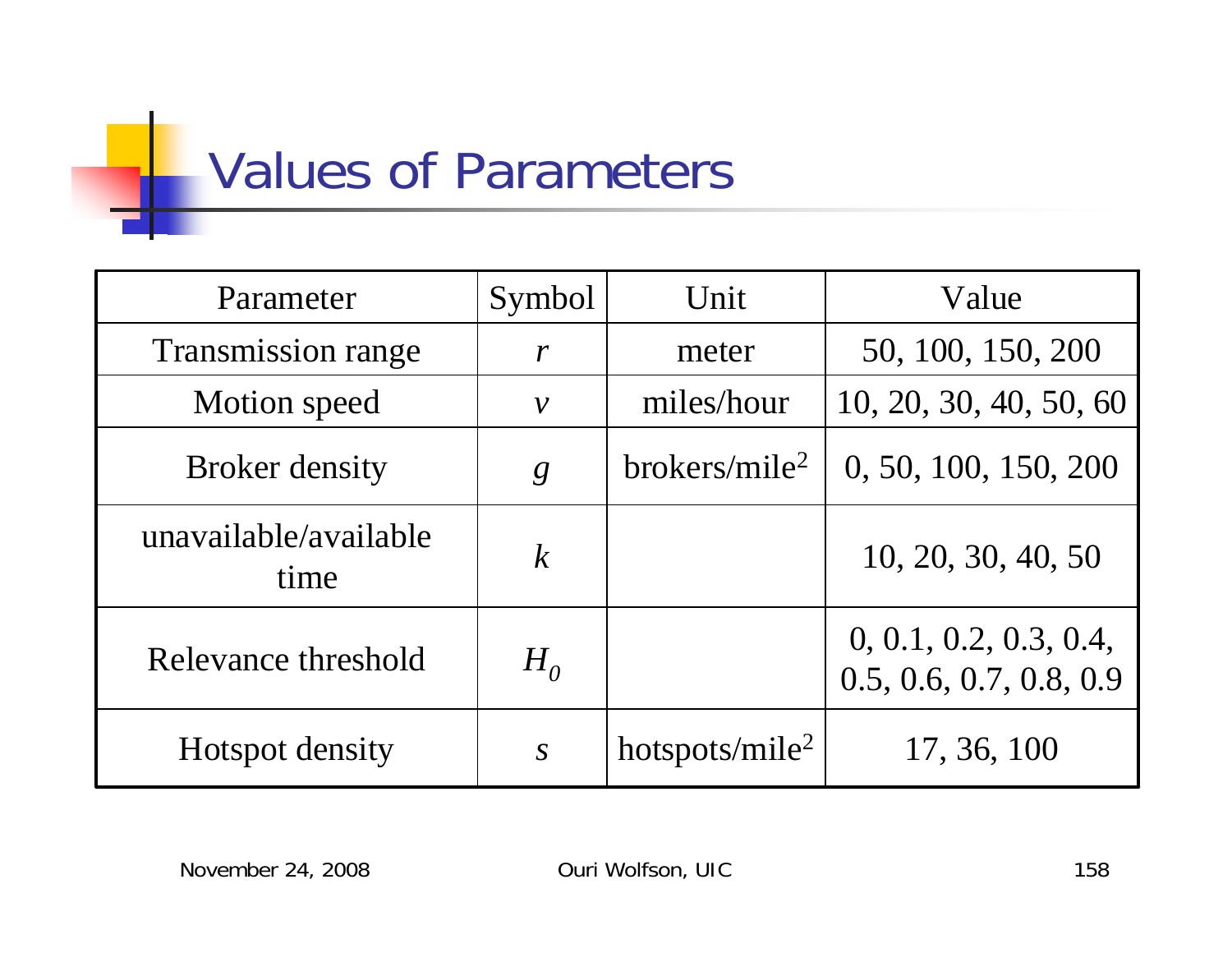## Simulation Results -- Relevance Threshold



**r = 200, v = 20, k = 50, g = 0, s = 100**

Even reports with a low relevance are better than no reports at all.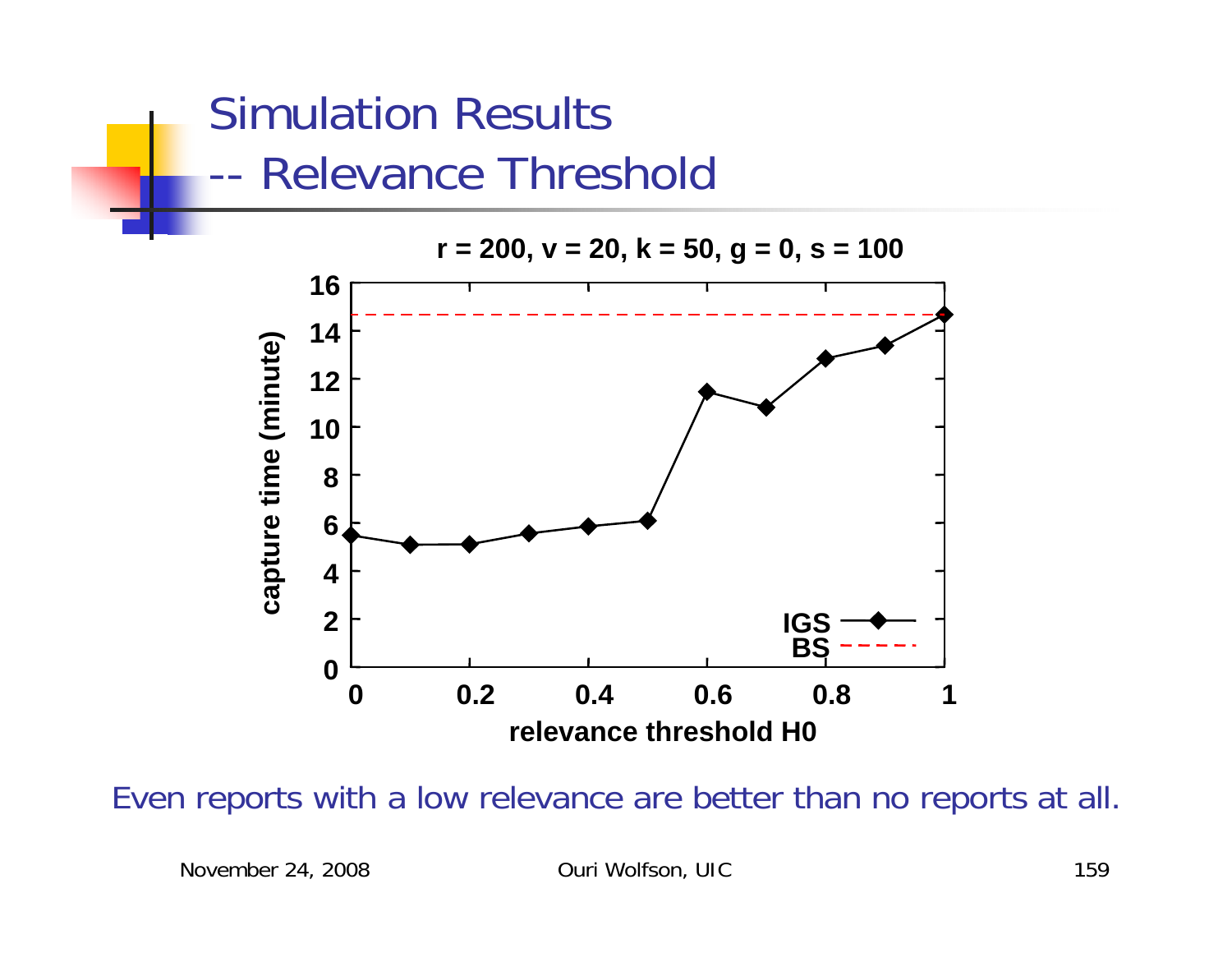### Simulation Results --Broker Density & Transmission Range



• The discovery time of BS is not affected by the transmission range and the broker density.

•speed of information propagation ↑

 $\rightarrow$ 

→ IGS discovery time ↓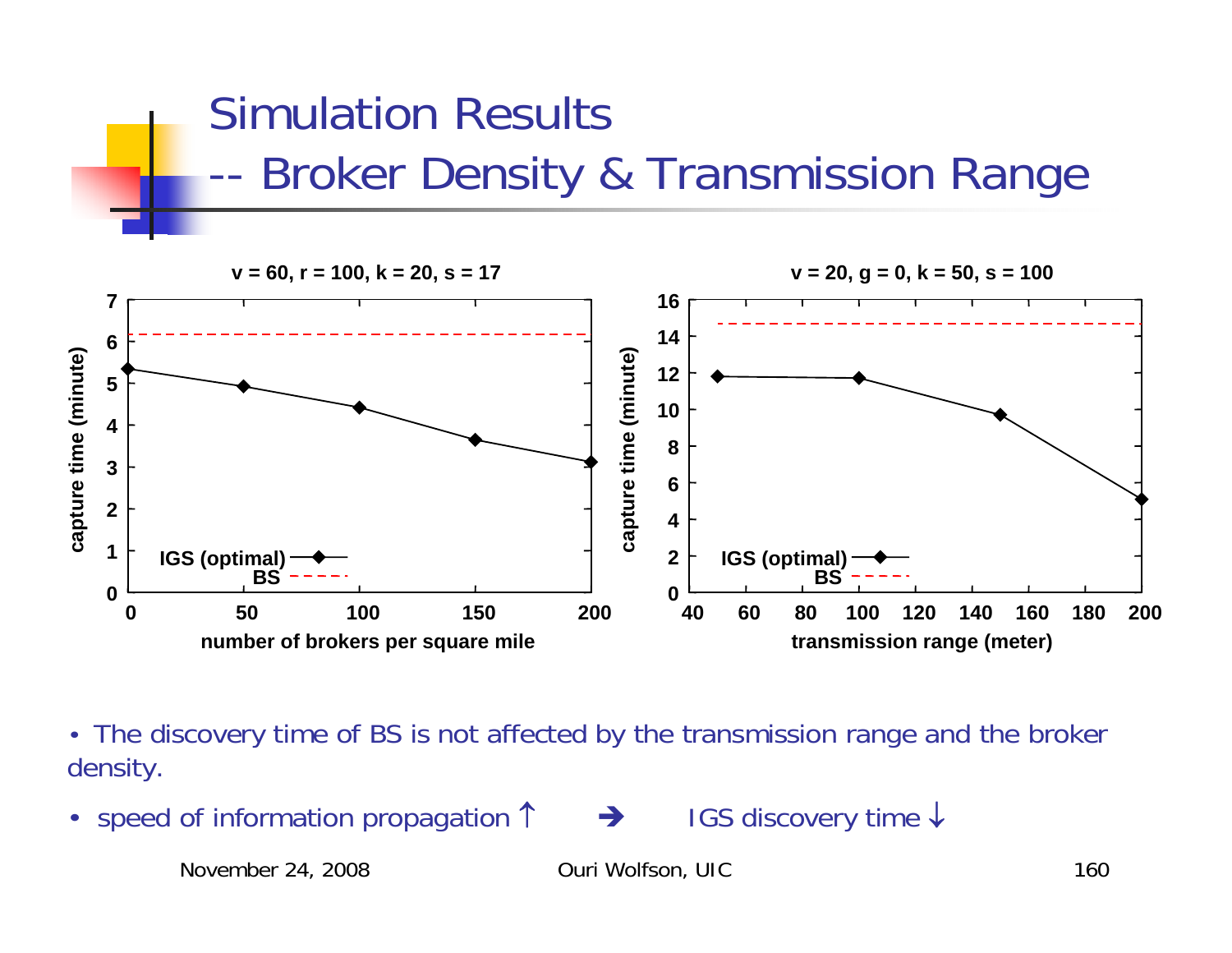## Simulation Results -- unavailable-to-available Ratio



 $r = 200$ ,  $v = 20$ ,  $g = 0$ ,  $s = 100$ 

### IGS advantage ↑ when competition ↑.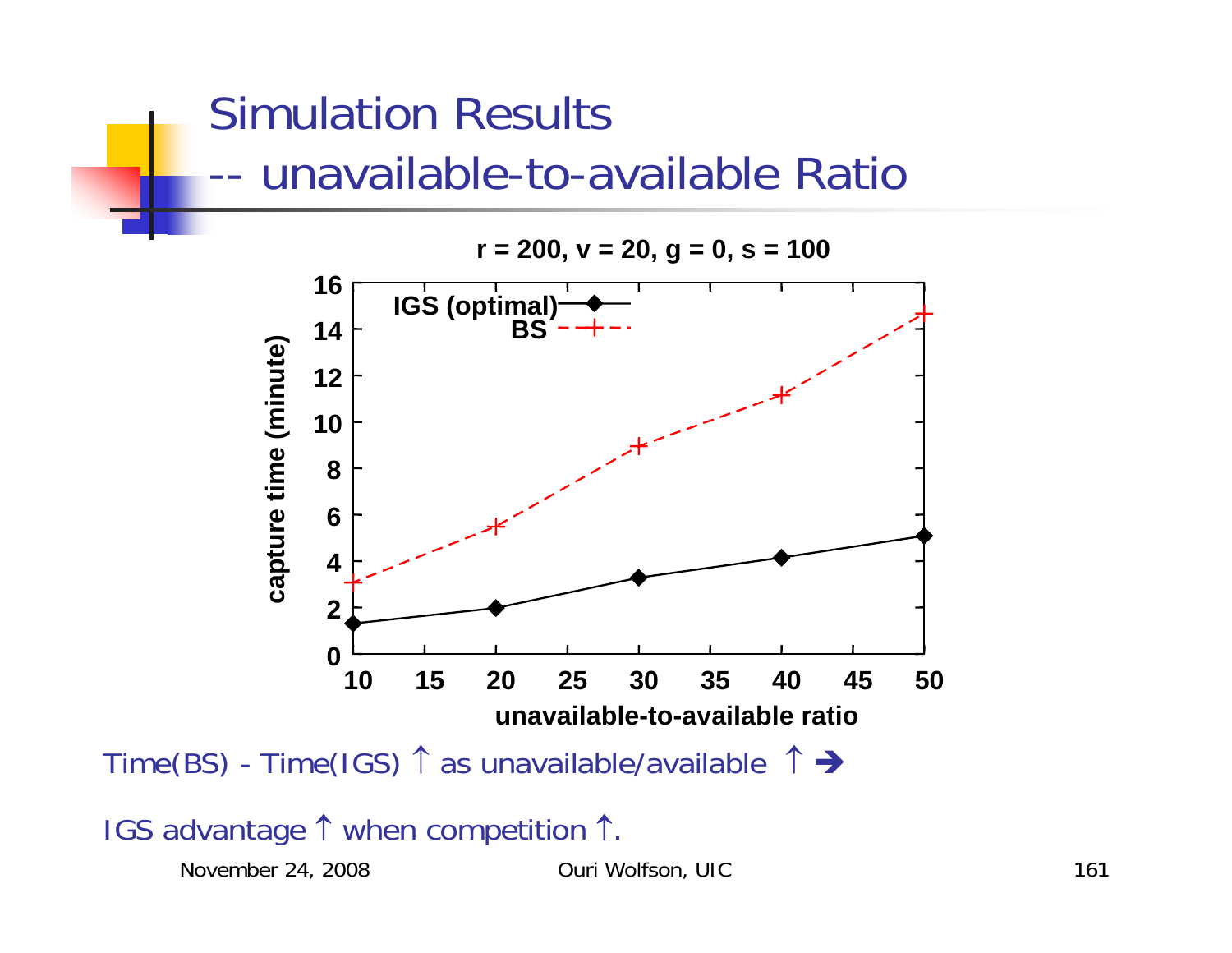### Simulation Results -- Resource Density



• Resource density  $\uparrow \rightarrow$  time(BS) - time(IGS)  $\downarrow \rightarrow$  IGS advantage  $\uparrow$  as competition  $\uparrow$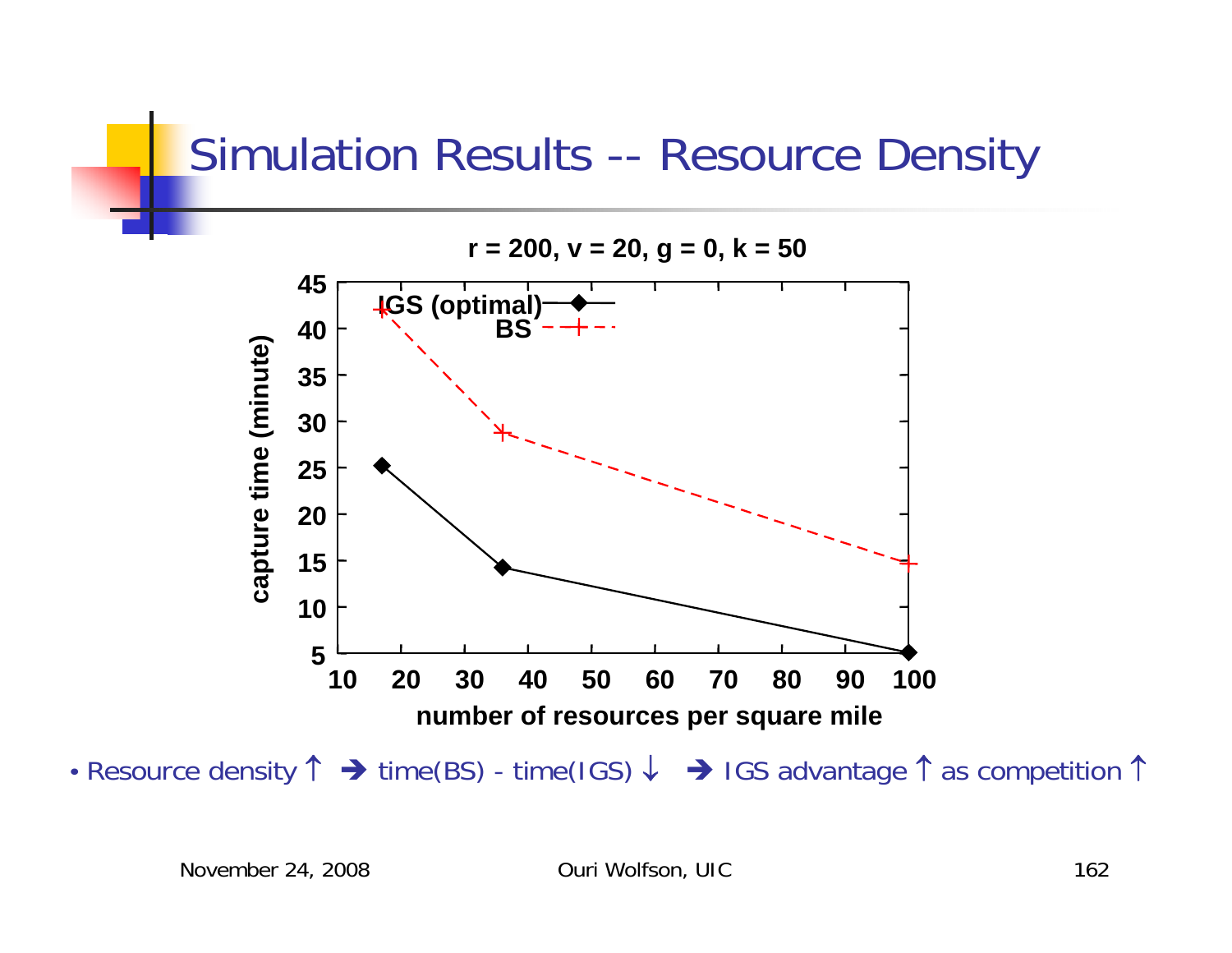### Simulation Results --Motion Speed



• speed  $\uparrow \rightarrow$  Time(BS) - time(IGS)  $\downarrow \rightarrow$  IGS advantage  $\uparrow$  with  $\downarrow$  of speed.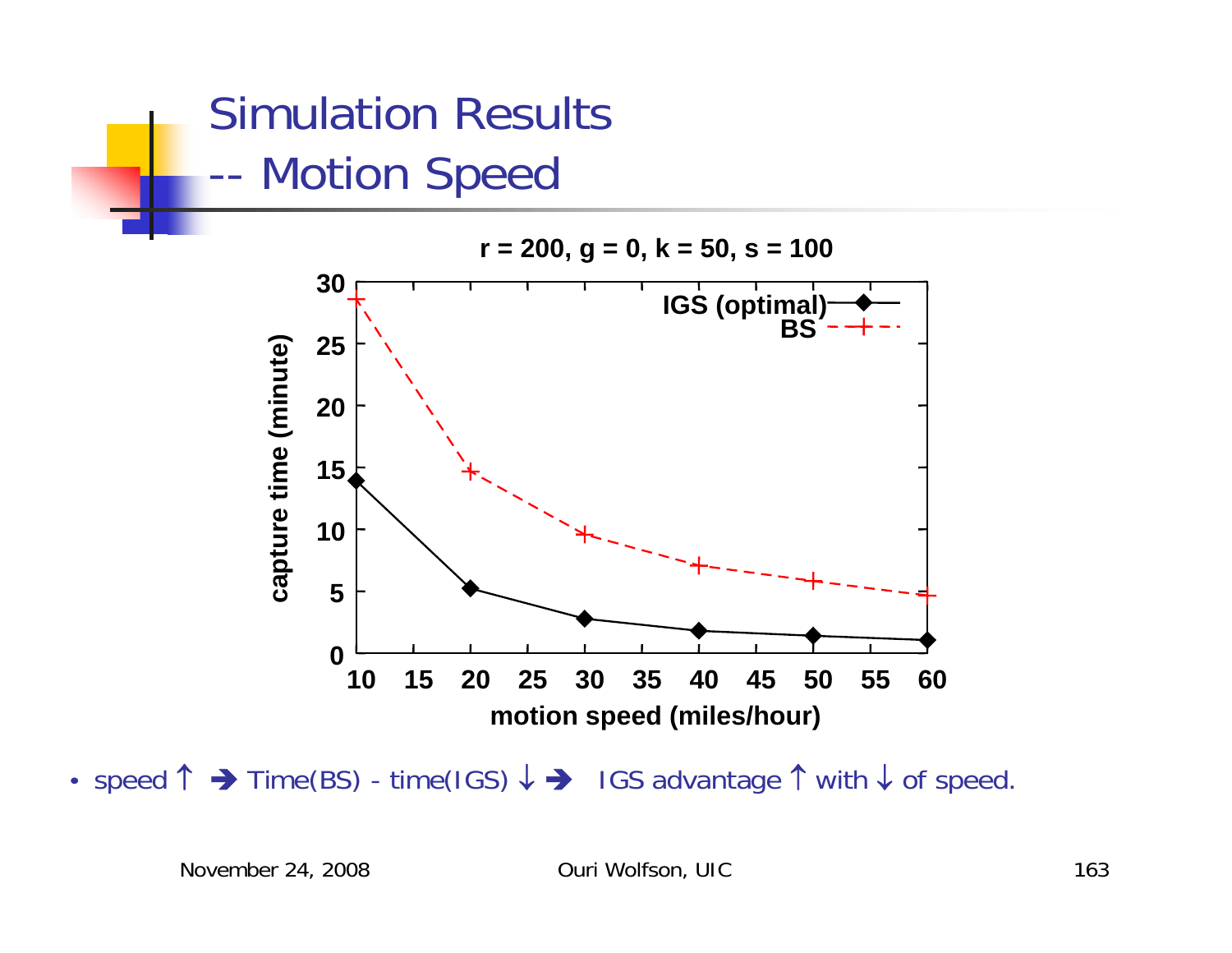

 $R$ ) =  $e^{-\alpha \bullet t - \beta \bullet d}$  $=e^{-\alpha \bullet t-\beta \bullet}$ α relavance of report  $a(R) = e^{-\alpha \cdot t - \beta R}$ 

### Theorem:

Assume: (1) The length of the valid duration of  $R$  is a random variable with an exponential distribution having mean u. (2) The speed of the consumer is  $\nu$ .

If:  $\alpha = 1/u$  and  $\beta = 1/(u \bullet v)$ 

Then: the relevance of a report  $a(R)$  is the probability that the resource  $R$  is available when the consumer reaches  $R$ .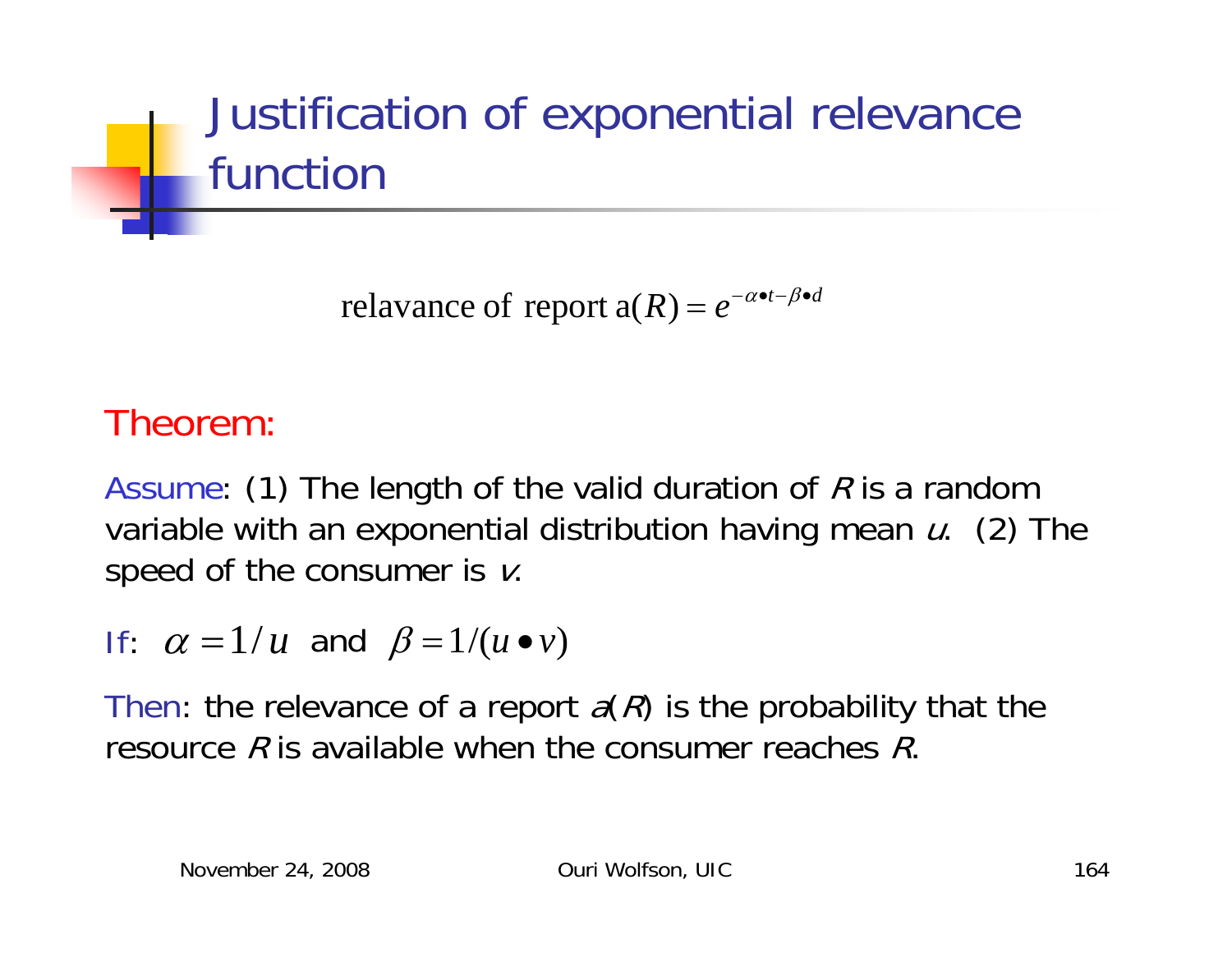Observations concerning (semi-) competitive resources

 $\mathbb{R}^3$ **Information by itself is not sufficient to** capture resource

 $\mathbb{R}^3$ **If move to obsolete resources may** waste time compared to blind search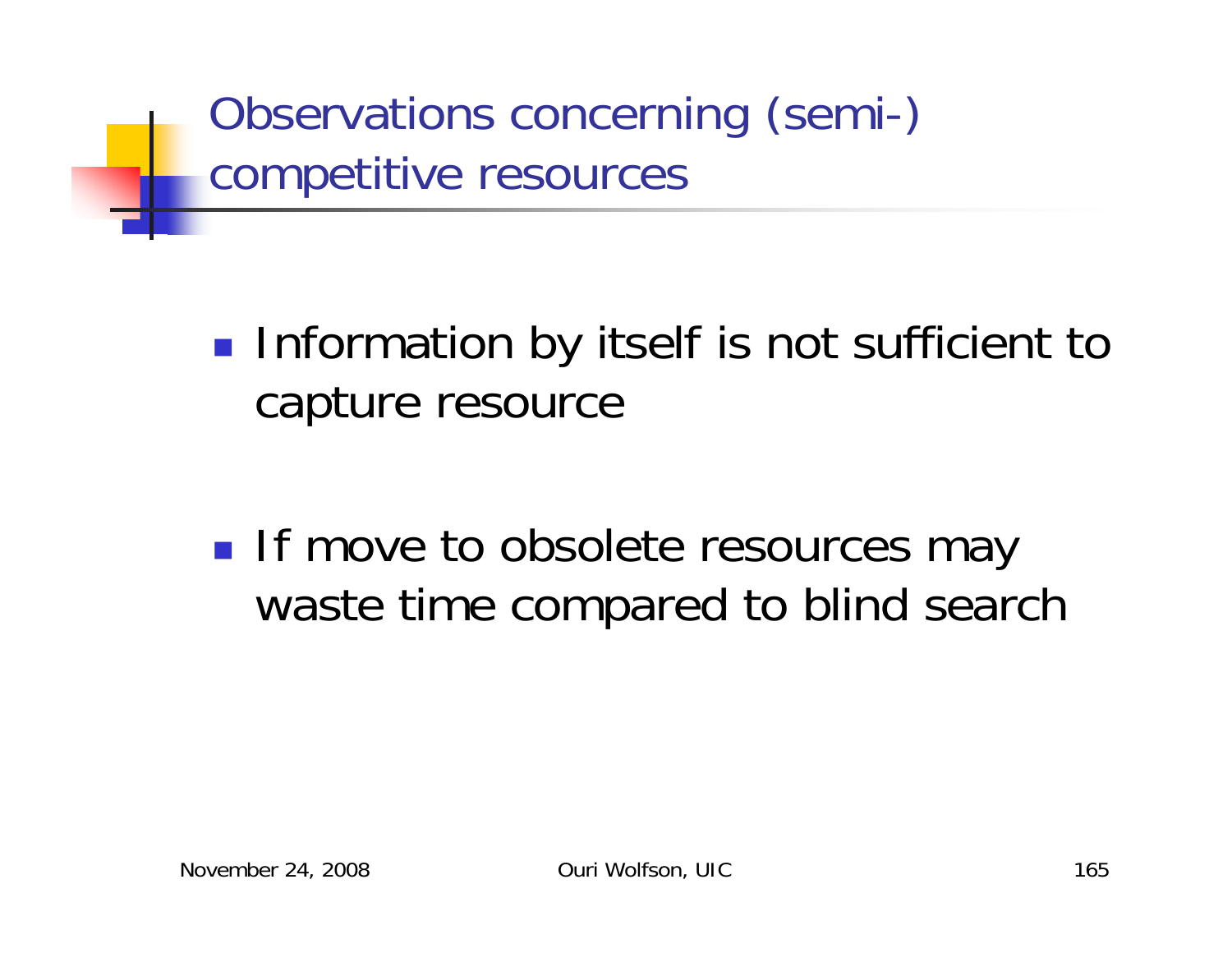# Mp2p vs. client-server

#### $\mathbb{R}^n$ **Mp2p advantages**

- Zero cost
	- **Dunnegulated communication**
	- No central database to maintain
- **Independent of infrastructure**
- **Higher reliability**
- **Privacy preservation**
- $\mathbb{R}^3$ **Mp2p disadvantages** 
	- **Neaker answer-completeness guarantees**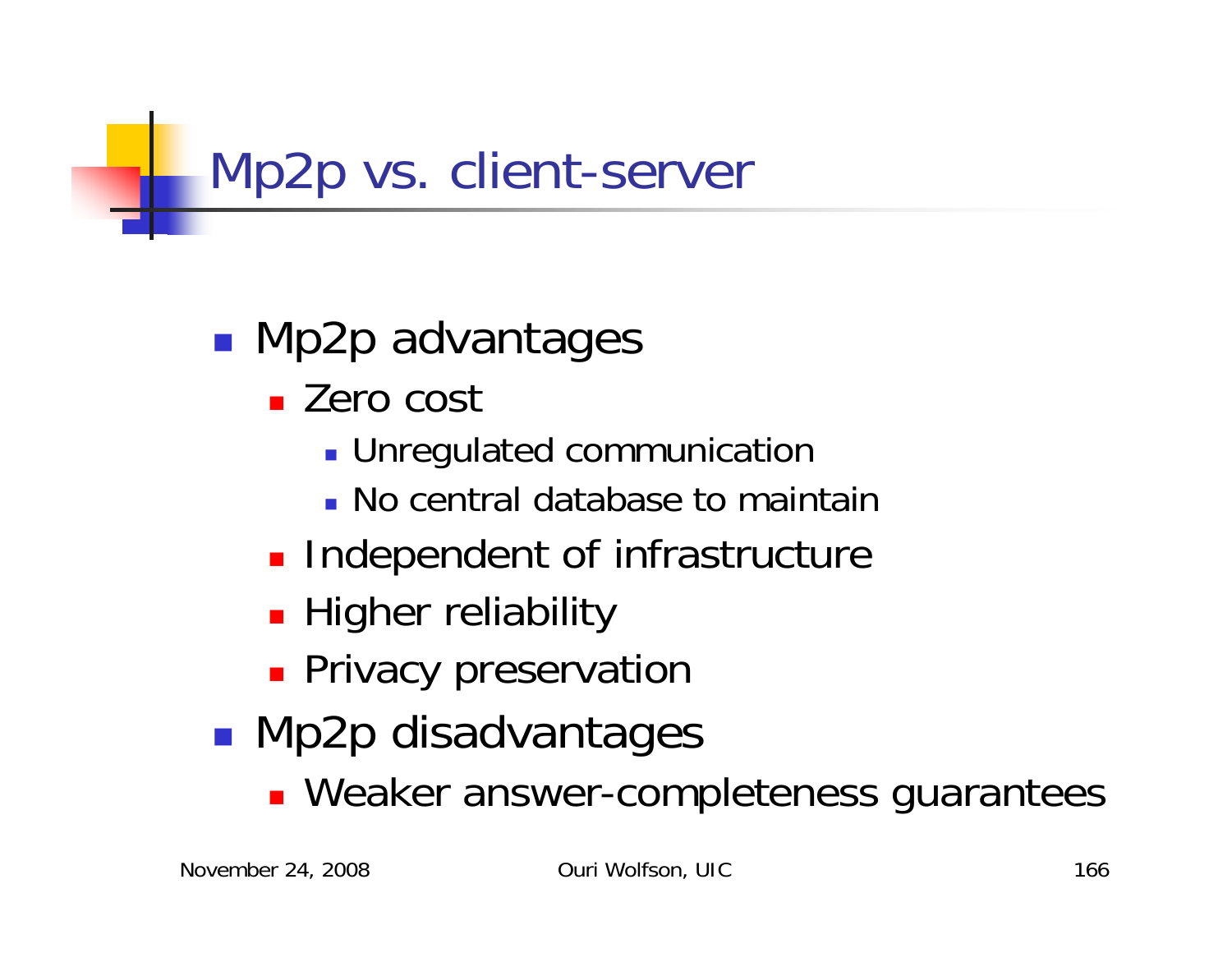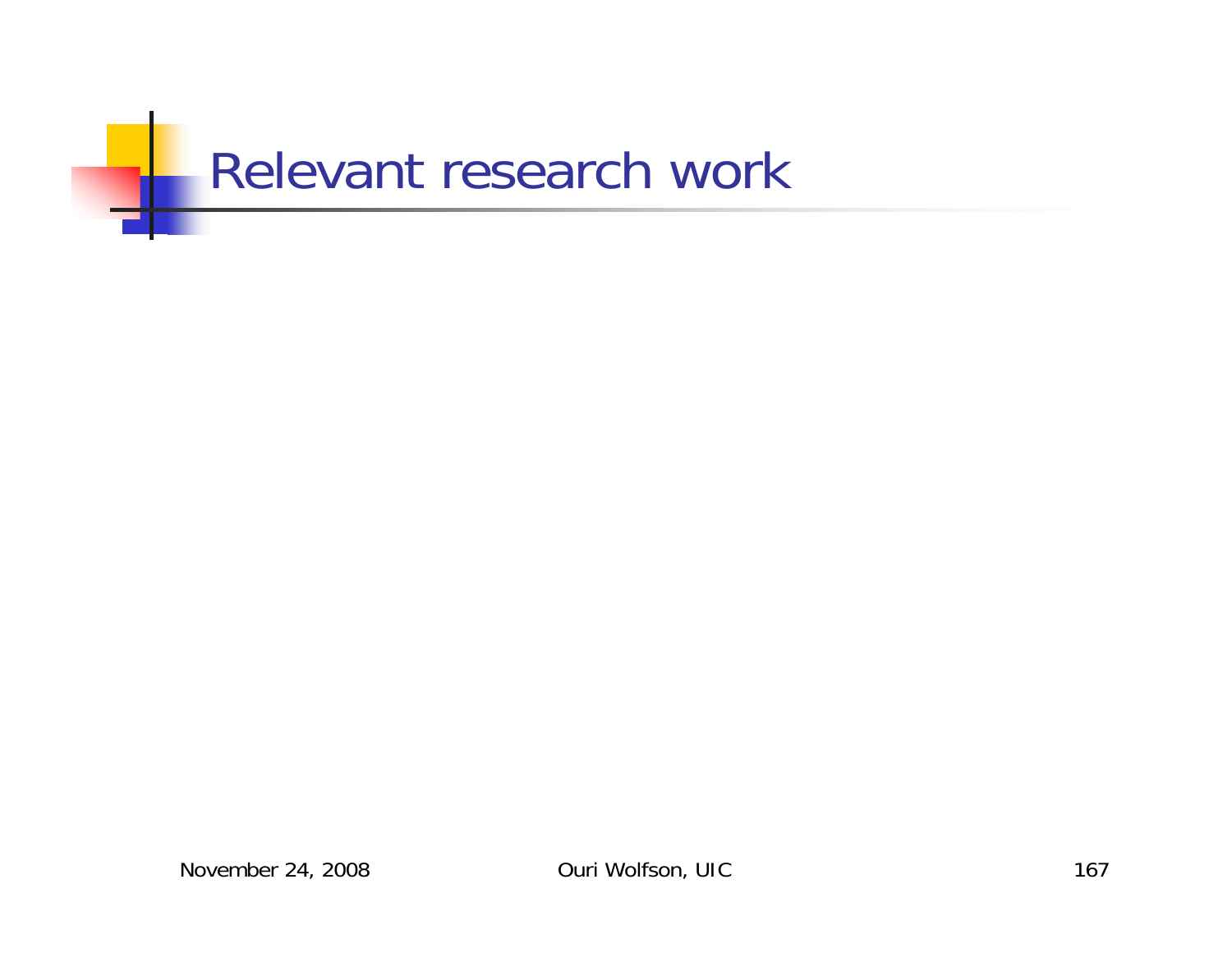Relationship to work on Mobile Ad Hoc **Networks** 

■ Work mainly concerned with sending a message to an ip-address

**In contrast, MP2P focuses on dissemination** among a group interested peers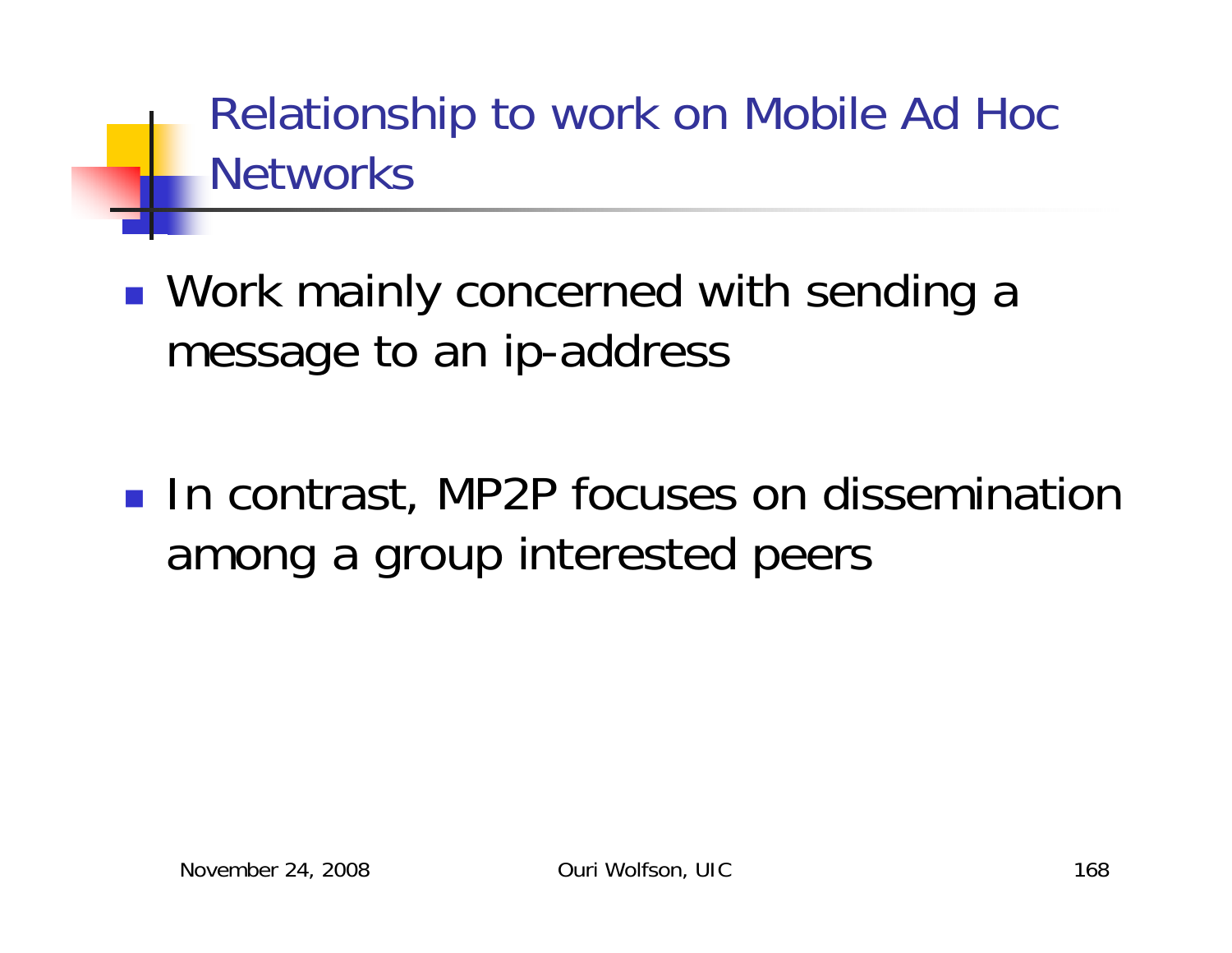

#### $\mathbb{R}^3$ **Improve ranking by:**

- **Reliability**
- Size

 $\mathbb{R}^3$ **Processing for other types of queries** (e.g. min, joins)

#### $\mathbb{R}^3$ **Privacy/security issues**